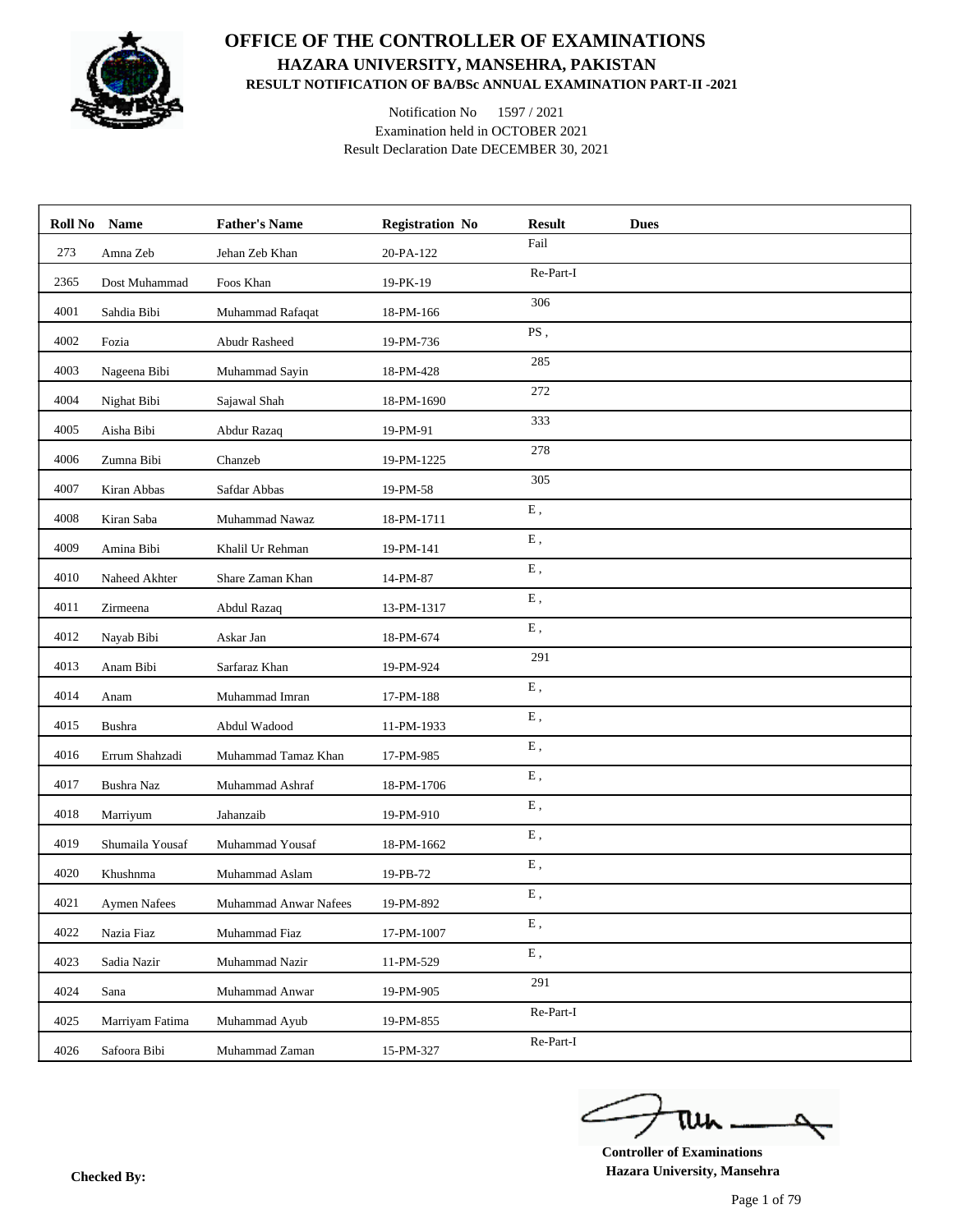| Roll No | <b>Name</b>         | <b>Father's Name</b>      | <b>Registration No</b> | <b>Result</b>             | <b>Dues</b> |
|---------|---------------------|---------------------------|------------------------|---------------------------|-------------|
| 4027    | Moqudas Ali         | Ali Ahmed                 | 19-PM-1300             | ${\bf E}$ ,               |             |
| 4028    | Asma Bibi           | Mehboob                   | 19-PM-83               | ${\bf E}$ ,               |             |
| 4029    | Laiba               | Abdul Salam               | 18-PM-181              | ${\bf E}$ ,               |             |
| 4030    | Ambreen             | Farooq                    | 15-PM-43               | E,                        |             |
| 4031    | Saba                | Muhammad Sadiq            | 19-PM-57               | 287                       |             |
| 4032    | Shamaila Bibi       | Muhammad Arif             | 18-PM-1646             | ${\bf E}$ ,               |             |
| 4033    | Laiba Bibi          | Muhammad Babar            | 18-PM-197              | ${\bf E}$ ,               |             |
| 4034    | Kanwal              | Fida Hussain              | 18-PM-104              | $E$ , $PS$ ,              |             |
| 4035    | Ayesha Kaneez       | Sahibzada Sabir Hussain   | 20-PM-94               | Re-Part-I                 |             |
| 4036    | Tabassam            | Muhammad Sharif           | 19-PM-828              | 264                       |             |
| 4037    | Sabahat             | Mubarak                   | 19-PM-835              | EE,                       |             |
| 4038    | Wajeeha Nawaz       | Shah Nawaz                | 20-PM-403              | 261                       |             |
| 4039    | Irum Shehzadi       | Chanzeb                   | 19-PM-827              | $E$ , $L$ ,               |             |
| 4040    | Hifsa Khalid        | Muhammad Khalid           | 20-PM-291              | L,                        |             |
| 4041    | Ujala Zaman         | Ali Zaman                 | 20-PM-754              | ${\bf L}$ ,               |             |
| 4042    | Kainat              | Ali Zaman                 | 20-PM-363              | L,                        |             |
| 4043    | Mahnoor             | Aurang Zeb                | 18-PM-1552             | ${\bf E}$ , $\;{\bf L}$ , |             |
| 4044    | Sehrish Bibi        | Abdul Sattar              | 19-PM-67               | L,                        |             |
| 4045    | Laiba Gul           | Muhammad Basharat Hussain | 20-PM-292              | Fail                      |             |
| 4046    | Javeria Bibi        | Kachkol Khan              | 20-PM-345              | $E$ , $IS$ ,              |             |
| 4047    | Tehmina             | Muhammad Rafique          | 19-PM-616              | 288                       |             |
| 4048    | Amina Bibi          | Sajjad Ahmed Khan         | 20-PM-288              | Re-Part-I                 |             |
| 4049    | Bisma Kanwal        | Habib Ur Rehman           | 20-PM-304              | 332                       |             |
| 4050    | Swaira Sajid        | Muhammad Sajid            | 20-PM-294              | Re-Part-I                 |             |
| 4051    | Kinza Bibi          | Ali Khan                  | 20-PM-103              | Re-Part-I                 |             |
| 4052    | Iqra                | Muhammad Javed            | 20-PM-296              | ${\bf E}$ ,               |             |
| 4053    | Syeda Kiran Sherazi | Shakeel Hussain Shah      | 20-PM-104              | 373                       |             |
| 4054    | Samra Wazir         | Wazir Muhammad            | 20-PM-110              | ${\bf E}$ ,               |             |
| 4055    | Enza Asghar         | Ali Asghar Khan           | 20-PM-107              | 375                       |             |
| 4056    | Hijab Babar         | Syed Babar Ali Shah       | 20-PM-298              | 327                       |             |
| 4057    | Samra               | Jamil Babar               | 20-PM-305              | 372                       |             |
| 4058    | Habiba Sherazi      | Syed Habib-ullah Shah     | 20-PM-106              | 335                       |             |
| 4059    | Irsa Irshad         | Muhammad Irshad           | 20-PM-299              | ${\bf E}$ ,               |             |

ے tui ₹

**Controller of Examinations Hazara University, Mansehra Checked By:**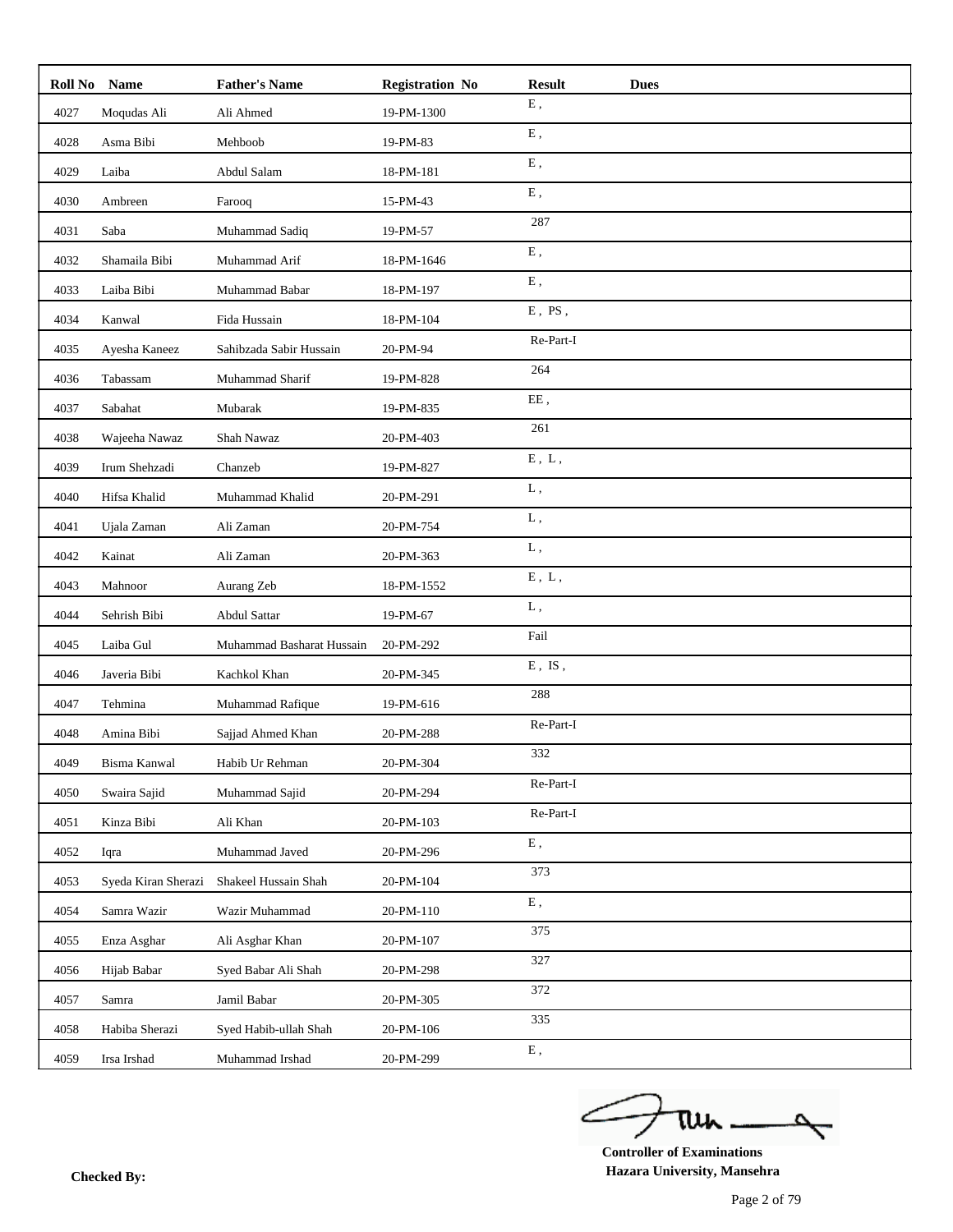| Roll No | <b>Name</b>         | <b>Father's Name</b>                                                                                                             | <b>Registration No</b>               | <b>Result</b> | <b>Dues</b> |
|---------|---------------------|----------------------------------------------------------------------------------------------------------------------------------|--------------------------------------|---------------|-------------|
| 4060    | Hajira Afzal        | Muhammad Afzal Ahmed                                                                                                             | 20-PM-300                            | ${\bf E}$ ,   |             |
| 4061    | Syeda Irum Sherazi  | Niaz Hussain Shah                                                                                                                | 20-PM-109                            | ${\bf E}$ ,   |             |
| 4062    | Iqra Sultan         | Sultan                                                                                                                           | 20-PM-295                            | ${\bf E}$ ,   |             |
| 4063    | Syeda Laiba Sherazi | Syed Faqeer Ali Shah                                                                                                             | 20-PM-105                            | E,            |             |
| 4064    | Kinza               | Muhammad Farooq                                                                                                                  | 20-PM-100                            | ${\bf E}$ ,   |             |
| 4065    |                     | Syeda Khadija Sherazi Syed Faqeer Ali Shah                                                                                       | 20-PM-293                            | 344           |             |
| 4066    | Ayesha Tayyaba      | Javed Ahmad                                                                                                                      | 20-PM-302                            | ${\bf E}$ ,   |             |
| 4067    | Ayesha              | <b>Ghulam Rasool</b>                                                                                                             | 20-PM-101                            | 363           |             |
| 4068    | Salma Pervaiz       | Muhammad Pervaiz                                                                                                                 | 18-PM-2025                           | 332           |             |
| 4069    | Sidra Sabeel        | Sabeel Ahmed                                                                                                                     | 20-PM-99                             | ${\bf E}$ ,   |             |
| 4070    | Rabia               | Muhammad Nauman                                                                                                                  | 19-PM-1322                           | ${\bf E}$ ,   |             |
| 4071    | Zarmina Awan        | Ghulam Nabi                                                                                                                      | 20-PM-121                            | 279           |             |
| 4072    | Lubna Amin          | Muhammad Amin                                                                                                                    | 20-PM-352                            | 355           |             |
| 4073    | Salma Batool        | Syed Israr Ul Haq                                                                                                                | 19-PM-137                            | 354           |             |
| 4074    | Iqra                | Abdul Salam                                                                                                                      | 20-PM-341                            | ${\bf E}$ ,   |             |
| 4075    | Kiran Shehzadi      | Muhammad Ismail                                                                                                                  | 20-PM-314                            | E,            |             |
| 4076    | Ayesha Bibi         | Mukhtiar Ahmed                                                                                                                   | 19-PM-974                            | ${\bf E}$ ,   |             |
| 4077    | Saira Mahnoor       | Riaz-ur-rehman                                                                                                                   | 19-PM-973                            | 305           |             |
| 4078    | Bushra              | Muhammad Muzaffar                                                                                                                | 20-PM-128                            | Re-Part-I     |             |
| 4079    | Fiza Bibi           | Khawaj Muhammad                                                                                                                  | 20-PM-332                            | ${\bf E}$ ,   |             |
| 4080    | Muneeba             | Mir Afzal                                                                                                                        | 20-PM-147                            | 280           |             |
| 4081    | Javairia Bibi       | Muhammad Farooq                                                                                                                  | 20-PM-310                            | E,            |             |
| 4082    | Laiba Batool        | Abdul Hameed                                                                                                                     | $20\mbox{-} \mathrm{PM}\mbox{-} 688$ | E,            |             |
| 4083    | Rabia               | Muhammad Akbar                                                                                                                   | 19-PM-125                            | ${\bf E}$ ,   |             |
| 4084    | Banazir             | Muhammad Zubair Khan                                                                                                             | 19-PM-1272                           | ${\bf E}$ ,   |             |
| 4085    | Hira Mubarak        | Mubarak                                                                                                                          | 20-PM-356                            | $E$ , PS,     |             |
| 4086    | Tayyaba Bibi        | Anwar Zaib                                                                                                                       | 19-PM-35                             | ${\bf E}$ ,   |             |
| 4087    | Aqsa Bibi           | Anwar Zaib                                                                                                                       | 19-PM-24                             | ${\bf E}$ ,   |             |
| 4088    | Saiqa Bibi          | Fazl Ur Rehman                                                                                                                   | 19-PM-117                            | ${\bf E}$ ,   |             |
| 4089    | Muqaddas Irshad     | $\operatorname*{Irshad}% \nolimits_{\mathbb{Z}}\left( \mathcal{M}\right) ^{\ast }=\mathcal{M}\left( \mathcal{M}\right) ^{\ast }$ | 20-PM-166                            | ${\bf E}$ ,   |             |
| 4090    | Eman Azeem          | Muhammad Azeem                                                                                                                   | 20-PM-165                            | ${\bf E}$ ,   |             |
| 4091    | Hafsa Zahid         | Muhammad Zahid                                                                                                                   | 20-PM-153                            | 326           |             |
| 4092    | Aqsa Khan           | Zulfiqar Ahmed                                                                                                                   | 20-PM-311                            | 325           |             |

ے tui ₹

**Controller of Examinations Hazara University, Mansehra Checked By:**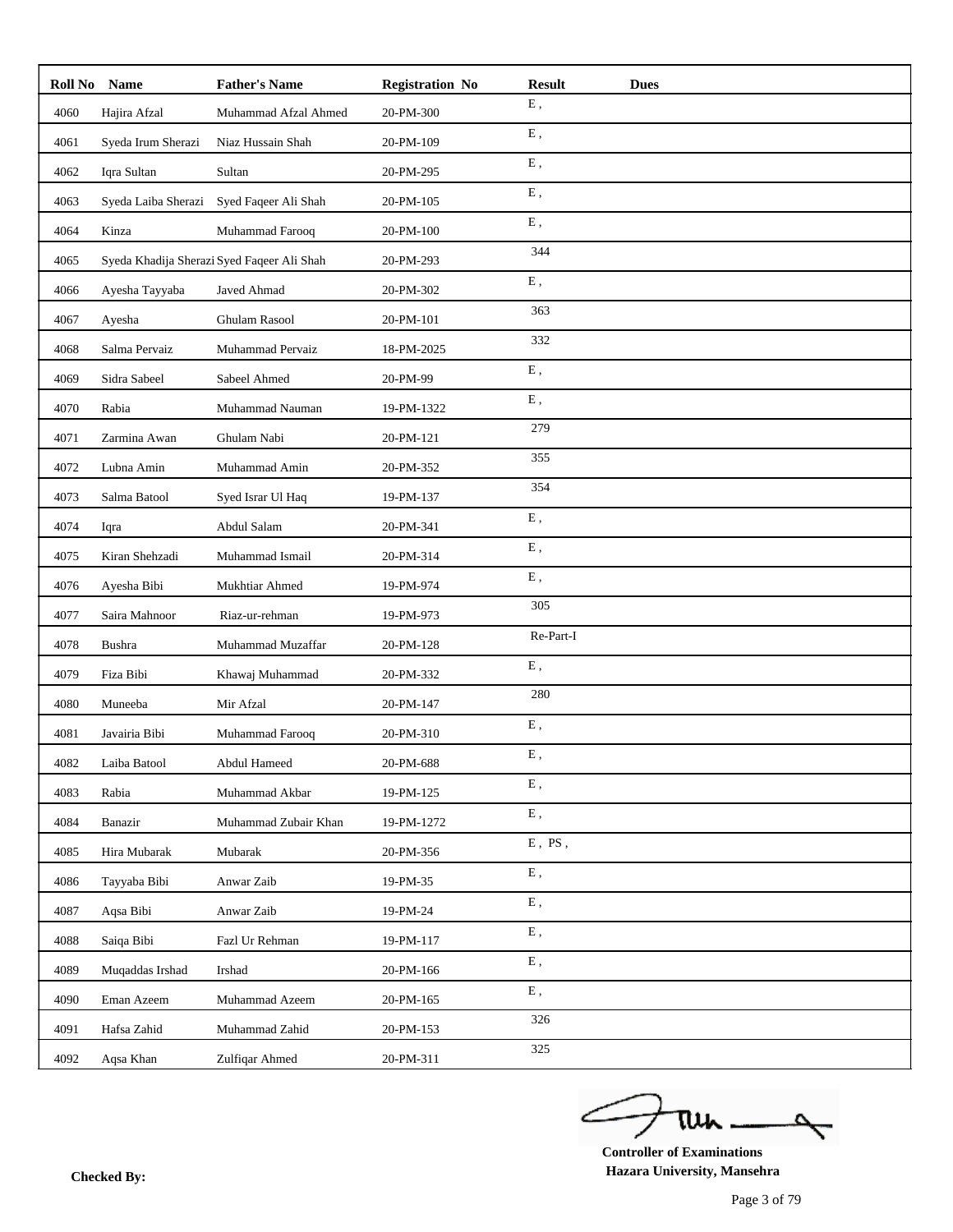| <b>Roll No</b> | <b>Name</b>    | <b>Father's Name</b>      | <b>Registration No</b> | <b>Result</b>              | <b>Dues</b> |
|----------------|----------------|---------------------------|------------------------|----------------------------|-------------|
| 4093           | Tehmina Nawaz  | Muhammad Nawaz            | 20-PM-687              | 306                        |             |
| 4094           | Arooj Arif     | Muhammad Arif             | 19-PM-1249             | ${\bf E}$ ,                |             |
| 4095           | Savaira Bibi   | Muhammad Fareed           | 20-PM-351              | E,                         |             |
| 4096           | Naila Bibi     | Muhammad Fareed           | 20-PM-350              | ${\bf E}$ ,                |             |
| 4097           | Fatima Bibi    | Gul Taj                   | 20-PM-360              | ${\bf E}$ ,                |             |
| 4098           | Amina Bibi     | Muhammad Hanif            | 20-PM-349              | E,                         |             |
| 4099           | Muniba Naz     | Haji Muhammad Irfan       | 20-PM-318              | Re-Part-I                  |             |
| 4100           | Anzla Niaz     | Muhammad Niaz             | 20-PM-306              | 253                        |             |
| 4101           | Javeria        | Muhammad Niaz             | 20-PM-329              | E,                         |             |
| 4102           | Nuzhat Bibi    | Wazeer Muhammad           | 20-PM-159              | ${\bf E}$ ,                |             |
| 4103           | Umama Bibi     | Waqar-ul-haq Usman        | 20-PM-169              | ${\bf E}$ ,                |             |
| 4104           | Bibi Aneeqa    | Syed Jarj Hussain Shah    | 20-PM-130              | Re-Part-I                  |             |
| 4105           | Eidan Bibi     | Syed Qurban Shah          | 20-PM-139              | 311                        |             |
| 4106           | Fareeha Rehman | Abd Ur Rehman             | 18-PM-442              | ${\bf E}$ ,                |             |
| 4107           | Sumaira Bibi   | Shabbir Ahmad             | 19-PM-1298             | E,                         |             |
| 4108           | Ammena Ayub    | Muhammad Ayub             | 19-PM-894              | 312                        |             |
| 4109           | Aqsa Liaqat    | Liaqat Ali                | 19-PM-86               | 369                        |             |
| 4110           | Fatima Bibi    | Abdul Rehman              | 20-PM-317              | E,                         |             |
| 4111           | Rabia Zaib     | Alam Zaib                 | 20-PM-684              | ${\bf E}$ ,                |             |
| 4112           | Haleema Bibi   | Muhammad Hanif            | 20-PM-118              | ${\bf E}$ ,                |             |
| 4113           | Sonia Bibi     | Sher Afzal                | 19-PM-1177             | E,                         |             |
| 4114           | Fiza Zakriya   | Muhammad Zakariya         | 20-PM-328              | 333                        |             |
| 4115           | Naeema         | Muhammad Imran            | 20-PM-312              | E,                         |             |
| 4116           | Saima Bashir   | Muhammad Bashir           | 20-PM-316              | 272                        |             |
| 4117           | Robina Younas  | Muhammad Younas           | 20-PM-348              | ${\bf E}$ ,                |             |
| 4118           | Fatima Safoora | Muhammad Jahangeer Abbasi | 20-PM-136              | ${\bf E}$ ,                |             |
| 4119           | Ayesha Ahmad   | Rukhsar Ahmad             | 20-PM-112              | 293                        |             |
| 4120           | Rehmat Yaseen  | Muhammad Yaseen           | 20-PM-313              | 254                        |             |
| 4121           | Hafifa Marryum | Muhammad Asif             | 19-PM-929              | ${\bf E}$ ,                |             |
| 4122           | Maria Bibi     | Ghulam Sarwar Khan        | 20-PM-346              | 341                        |             |
| 4123           | Nasira         | Muhammad Azair            | 20-PM-170              | Re-Part-I                  |             |
| 4124           | Adeela Wahab   | Abdul Wahab               | 19-PM-971              | $\overline{\mathrm{PS}}$ , |             |
| 4125           | Somia          | Sultan Muhammad           | 20-PM-354              | 291                        |             |

ے tui ₹

**Controller of Examinations Hazara University, Mansehra Checked By:**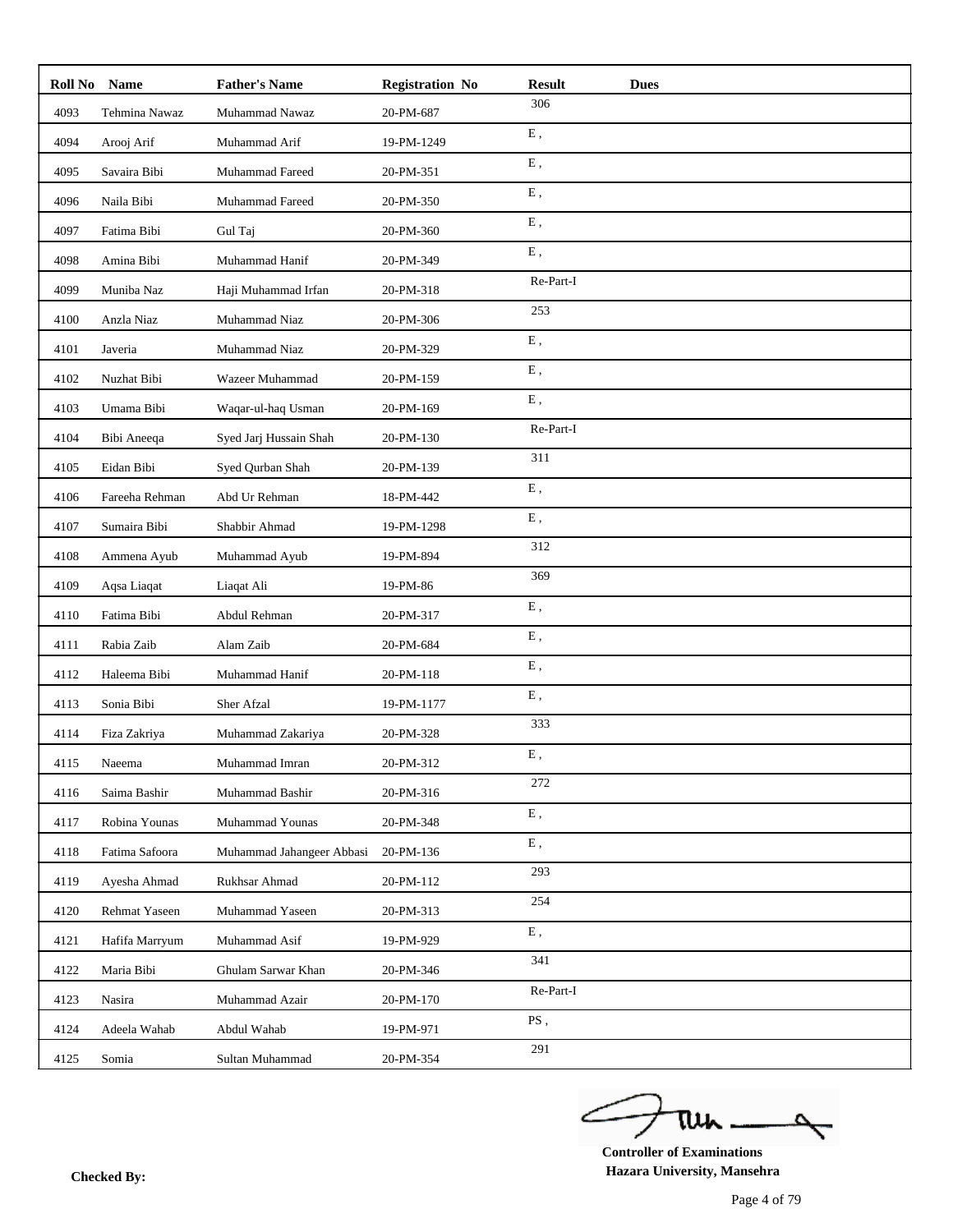| Roll No | <b>Name</b>      | <b>Father's Name</b>      | <b>Registration No</b> | <b>Result</b><br><b>Dues</b> |  |
|---------|------------------|---------------------------|------------------------|------------------------------|--|
| 4126    | Basma Waseem     | Waseem Akhtar             | 19-PM-965              | 288                          |  |
| 4127    | Zobia            | Muhammad Jan              | 20-PM-134              | ${\bf E}$ ,                  |  |
| 4128    | Aliya Ismail     | Muhammad Ismail           | 20-PM-333              | E,                           |  |
| 4129    | Eshrat Gul       | Muhammad Zareen           | 20-PM-116              | E,                           |  |
| 4130    | Ummara           | Muhammad Nawaz            | 19-PM-106              | ${\bf E}$ ,                  |  |
| 4131    | Rehana Rafique   | Muhammad Rafique          | 19-PM-130              | E,                           |  |
| 4132    | Iqra Syed        | Ghulam Hassan Shah        | 20-PM-319              | $E$ , PS,                    |  |
| 4133    | Sonia Bibi       | Syed Shakir Hussain Shah  | 20-PM-343              | 309                          |  |
| 4134    | Robina Haider    | Haider Zaman              | 20-PM-164              | 284                          |  |
| 4135    | Tayyaba Bibi     | Munsif Khan               | 20-PM-144              | ${\bf E}$ ,                  |  |
| 4136    | Iram Bibi        | Syed Shabbir Hussain Shah | 16-PM-725              | ${\bf E}$ ,                  |  |
| 4137    | Asma Wahab       | Abdul Wahab               | 19-PM-970              | Fail                         |  |
| 4138    | Mugheera Riaz    | Riaz Muhammad             | 20-PM-331              | 305                          |  |
| 4139    | Samavia          | Saleem Shah               | 20-PM-152              | ${\bf E}$ ,                  |  |
| 4140    | Zanib            | Muhammad Arif             | 20-PM-335              | Re-Part-I                    |  |
| 4141    | Urooj Asif       | Muhammad Asif             | 20-PM-154              | ${\bf E}$ ,                  |  |
| 4142    | Kinza Tariq      | Tariq Mehmood             | 20-PM-344              | 318                          |  |
| 4143    | Shumaila Rasheed | Abdul Rasheed             | 19-PM-1263             | 288                          |  |
| 4144    | Zainab Akbar     | Akbar Din                 | 20-PM-131              | Re-Part-I                    |  |
| 4145    | Mahnaz Bibi      | Noor Zaman                | 19-PM-138              | Fail                         |  |
| 4146    | Mahraj Bibi      | Ali Ashgar                | 17-PM-554              | Re-Part-I                    |  |
| 4147    | Hifza Tayyab     | Muhammad Tayyab           | 16-PM-2023             | ${\bf E}$ ,                  |  |
| 4148    | Rafia Bibi       | Muhammad Miskeen          | 18-PM-346              | $E$ , PS,                    |  |
| 4149    | Bibi Asia        | Muhammad Maroof           | 20-PM-280              | ${\bf E}$ ,                  |  |
| 4150    | Tayyaba Khan     | Qar Khan                  | 20-PM-301              | Re-Part-I                    |  |
| 4151    | Hifza Bibi       | Haroon                    | 20-PM-163              | 265                          |  |
| 4152    | Seemab Bibi      | Aziz Ahmed                | 20-PM-93               | $\mbox{Re-Part-I}$           |  |
| 4153    | Raqeeba Bibi     | Ghulam Haider             | 20-PM-276              | ${\bf E}$ ,                  |  |
| 4154    | Iram Shahzadi    | Khani Zaman               | 17-PM-515              | $PS$ , $IS$ ,                |  |
| 4155    | Hifza Younis     | Muhammad Younis           | 20-PM-278              | PS,                          |  |
| 4156    | Neelam Bibi      | Iqbal Shah                | 20-PM-275              | 261                          |  |
| 4157    | Kainat Bbi       | Reham Niaz                | 16-PM-324              | $PS$ , IS,                   |  |
| 4158    | Fatima Bibi      | Malik Aman                | 20-PM-268              | 248                          |  |

ے tui ₹

**Controller of Examinations Hazara University, Mansehra Checked By:**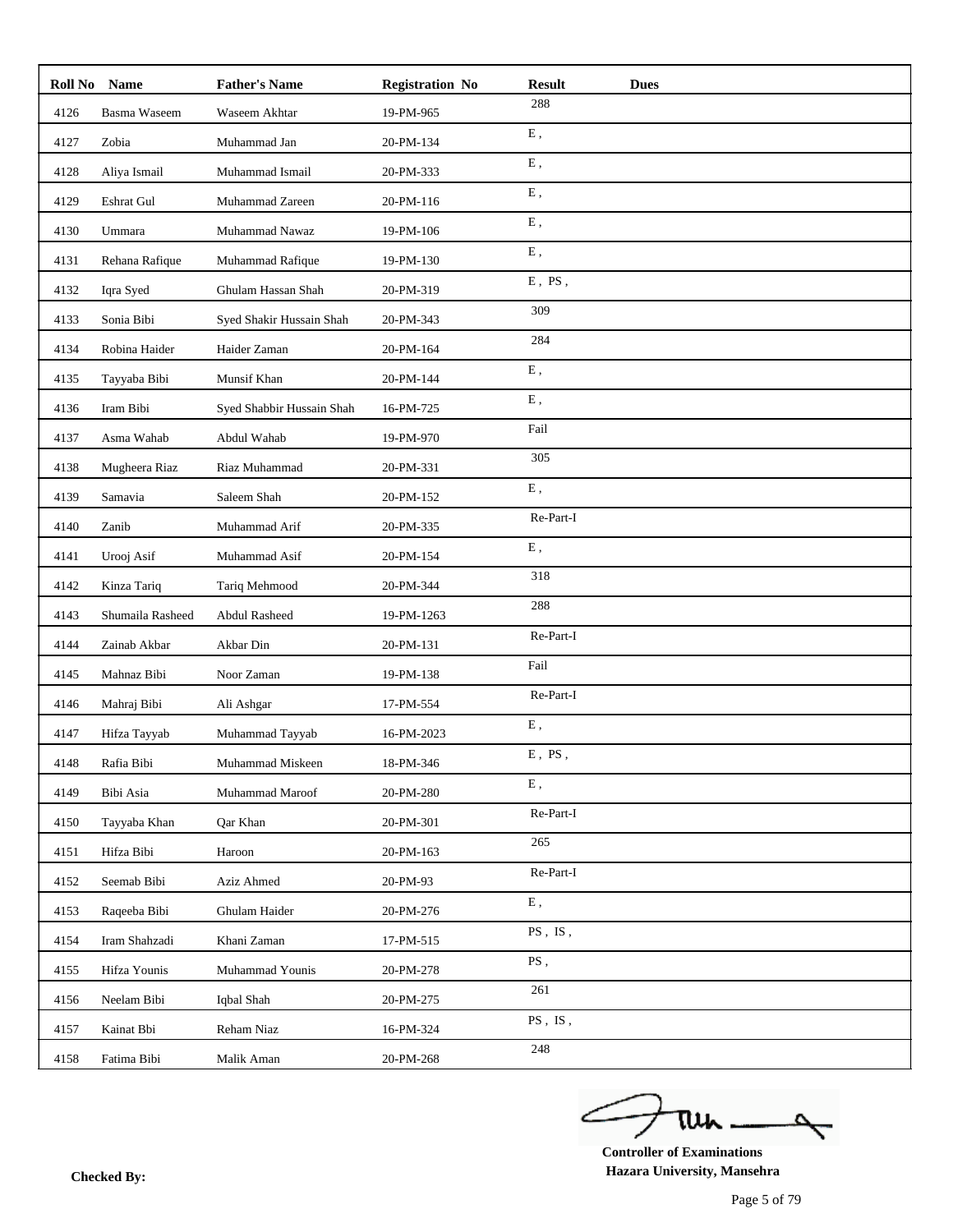| Roll No | Name               | <b>Father's Name</b>    | <b>Registration No</b> | <b>Result</b>             | <b>Dues</b> |
|---------|--------------------|-------------------------|------------------------|---------------------------|-------------|
| 4159    | Arzoo Bibi         | Muhammad Ramzan Shah    | 20-PM-286              | 265                       |             |
| 4160    | Sidra Bibi         | Muhammad Ashraf         | 20-PM-260              | 314                       |             |
| 4161    | Saira Bano         | Malik Hamayaun          | 20-PH-15               | Re-Part-I                 |             |
| 4162    | Zara Amjad         | Amjad Ali               | 20-PM-697              | $IS$ ,                    |             |
| 4163    | Muqadas Ali        | Ali Muhammad            | 20-PM-272              | 306                       |             |
| 4164    | Hina Hamayun       | Muhammad Hamayun Sakeem | 20-PM-269              | 331                       |             |
| 4165    | Sania Pervaiz      | Pervaiz Akhtar          | 20-PM-282              | 301                       |             |
| 4166    | Aleena Bibi        | Muhammad Rustam         | 20-PM-263              | 282                       |             |
| 4167    | Rabia              | Peraiz Akhtar           | 20-PM-281              | 314                       |             |
| 4168    | Rimsha             | Fida Muhammad           | 20-PM-270              | 317                       |             |
| 4169    | Aqsa Bibi          | <b>Abdul Rasheed</b>    | 20-PM-279              | 322                       |             |
| 4170    | Aashee Bashir      | Muhammad Bashir         | 20-PM-271              | 276                       |             |
| 4171    | Ifrah Saeed Qazi   | Qazi Saeed Ur Rehman    | 20-PM-696              | 236                       |             |
| 4172    | <b>Bisma Tariq</b> | Muhammad Tariq          | 20-PM-259              | PS,                       |             |
| 4173    | Sidra Iqbal        | Muhammad Iqbal          | 20-PM-261              | 329                       |             |
| 4174    | Iqra Bibi          | Muhammad Ajmal          | 20-PM-264              | 297                       |             |
| 4175    | Sundas Bibi        | Fida Muhammad           | 20-PM-267              | 306                       |             |
| 4176    | Sherish Bibi       | Muhammad Gulzar         | 20-PM-273              | 285                       |             |
| 4177    | Aiman Bibi         | Qari Atta-ul -haq       | 20-PM-284              | 250                       |             |
| 4178    | Rabia Aziz         | Aziz Ahmed              | 19-PM-14               | $IS$ ,                    |             |
| 4179    | Saba Bibi          | Sardar Khan             | 19-PM-1510             | ${\rm E}$ , $\;{\rm U}$ , |             |
| 4180    | Iqra Bibi          | Muhammad Rustam         | 20-PM-287              | $IS$ ,                    |             |
| 4181    | Rimsha Raza        | Raza Muhammad           | 20-PM-265              | 310                       |             |
| 4182    | Neelam Yousaf      | Muhammad Yousaf         | 20-PM-266              | 295                       |             |
| 4183    | Samaira Bibi       | Ghulam Ur Rehman        | 20-PM-277              | 229                       |             |
| 4184    | Raheema            | Abdul Latif             | 19-PM-1157             | 289                       |             |
| 4185    | Kainat Miskeen     | Miskeen Khan            | 19-PM-1429             | 296                       |             |
| 4186    | Fozia Bibi         | Ghulam Muhammad         | 16-PM-438              | ${\bf E}$ ,               |             |
| 4187    | Tahira Bibi        | Taj Muhammad            | 15-PM-710              | 265                       |             |
| 4188    | Rabia Gul          | Abdul Aziz              | 18-PM-1471             | Re-Part-I                 |             |
| 4189    | Sadaf Bibi         | Zar Muhammad            | 18-PM-1481             | 268                       |             |
| 4190    | Sadaf Nawaz        | Muhammad Nawaz          | 18-PM-2047             | 264                       |             |
| 4191    | Farzana Bibi       | Shah Zaman              | 19-PM-51               | ${\bf E}$ ,               |             |

ے tui ₹

**Controller of Examinations Hazara University, Mansehra Checked By:**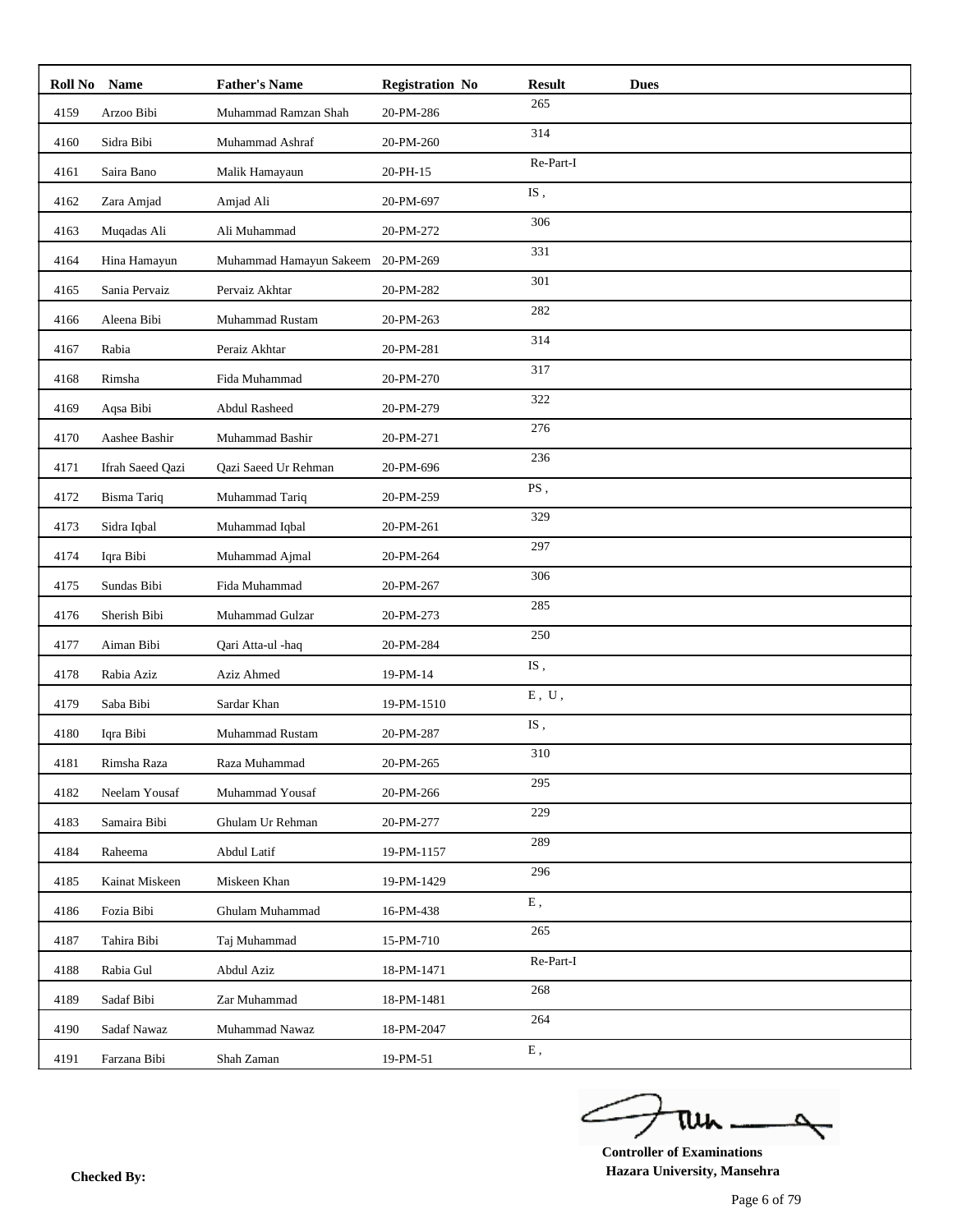| Roll No | Name             | <b>Father's Name</b>  | <b>Registration No</b> | <b>Result</b><br><b>Dues</b>                                         |
|---------|------------------|-----------------------|------------------------|----------------------------------------------------------------------|
| 4192    | Sundas Rehman    | Taj Ur Rehman         | 18-PM-1485             | 278                                                                  |
| 4193    | Munazza Shaheen  | Muhammad Tariq        | 20-PM-6                | Re-Part-I                                                            |
| 4194    | Muneeba          | <b>Bakht Rawan</b>    | 20-PM-733              | 314                                                                  |
| 4195    | Fatima Awan      | Laiq Muhammad         | 20-PM-731              | 357                                                                  |
| 4196    | Ayesha Bibi      | Jamraiz Khan          | 20-PM-732              | 280                                                                  |
| 4197    | Bibi Hajra       | Ibrahim               | 20-PM-2                | ${\bf E}$ ,                                                          |
| 4198    | Iqra Bibi        | Muhammad Fareedon     | 19-PM-1147             | 296                                                                  |
| 4199    | Ayesha Bibi      | Sultan Muhammad       | 20-PM-737              | 295                                                                  |
| 4200    | Asma Bibi        | Syed Peer Alam Shah   | 20-PM-1                | 257                                                                  |
| 4201    | Ayesha Naz       | Ayaz Hussain          | 20-PM-741              | 388                                                                  |
| 4202    | Ayesha Bibi      | Syed Malang Shah      | 20-PM-740              | 309                                                                  |
| 4203    | Amina Bibi       | Shah Hussain          | 20-PM-735              | 291                                                                  |
| 4204    | Munazza Waqar    | Qaqar Ahmad           | 20-PM-8                | 341                                                                  |
| 4205    | Asma Ghafoor     | Abdul Ghafoor         | 20-PM-10               | 362                                                                  |
| 4206    | Sherazia Bibi    | Ghulam Daud           | 20-PM-742              | 276                                                                  |
| 4207    | Umme Aiman Jamal | Nazeer Jamal          | 19-PM-1150             | 298                                                                  |
| 4208    | Atifa Bibi       | Minhaj-ul-haq         | 20-PM-9                | ${\bf E}$ ,                                                          |
| 4209    | Misbah Imran     | Shah Imran            | 19-PM-89               | ${\bf E}$ ,                                                          |
| 4210    | Soniya           | Syed Bezar Shah       | 20-PM-7                | 314                                                                  |
| 4211    | Faryal Rauf      | Abdur Rauf            | 20-PM-739              | 338                                                                  |
| 4212    | Hafza Bibi       | Muhammad Ghayoor      | 20-PM-748              | 304                                                                  |
| 4213    | Noreen Arshad    | Muhammad Arshad       | 19-PM-1143             | 302                                                                  |
| 4214    | Bibi Hifsa       | Syed Habib Ullah Shah | 20-PM-734              | Fail                                                                 |
| 4215    | Rida Safdar      | Safdar Ali Khan       | 20-PM-5                | 320                                                                  |
| 4216    | Irum Bibi        | Muhammad Saleem       | 20-PM-744              | 265                                                                  |
| 4217    | Fatima Bibi      | <b>Gul Raheem</b>     | 20-PM-745              | 276                                                                  |
| 4218    | Sadia Bibi       | Aziz Ur Rehman        | 19-PM-1184             | IS,                                                                  |
| 4219    | Tuba             | Muhammad Daud         | 19-PM-1427             | Fail                                                                 |
| 4220    | Tahira           | Muhammad Daud         | 19-PM-1428             | 330                                                                  |
| 4221    | Dilshad Arshad   | Muhammad Arshad       | 20-PM-747              | ${\bf E}$ ,                                                          |
| 4222    | Nadia Iqbal      | Muhammad Iqbal        | 17-PM-1413             | 272                                                                  |
| 4223    | Sana Pervez      | Pervez                | 17-PM-1312             | Re-Part-I                                                            |
| 4224    | Nazma Bibi       | Muhammad Shafiq       | 19-PM-642              | $\mathrm{IS}% _{1}\left( t\right) ,\mathcal{N}_{2}\left( t\right)$ , |

ے tui

**Controller of Examinations Hazara University, Mansehra Checked By:**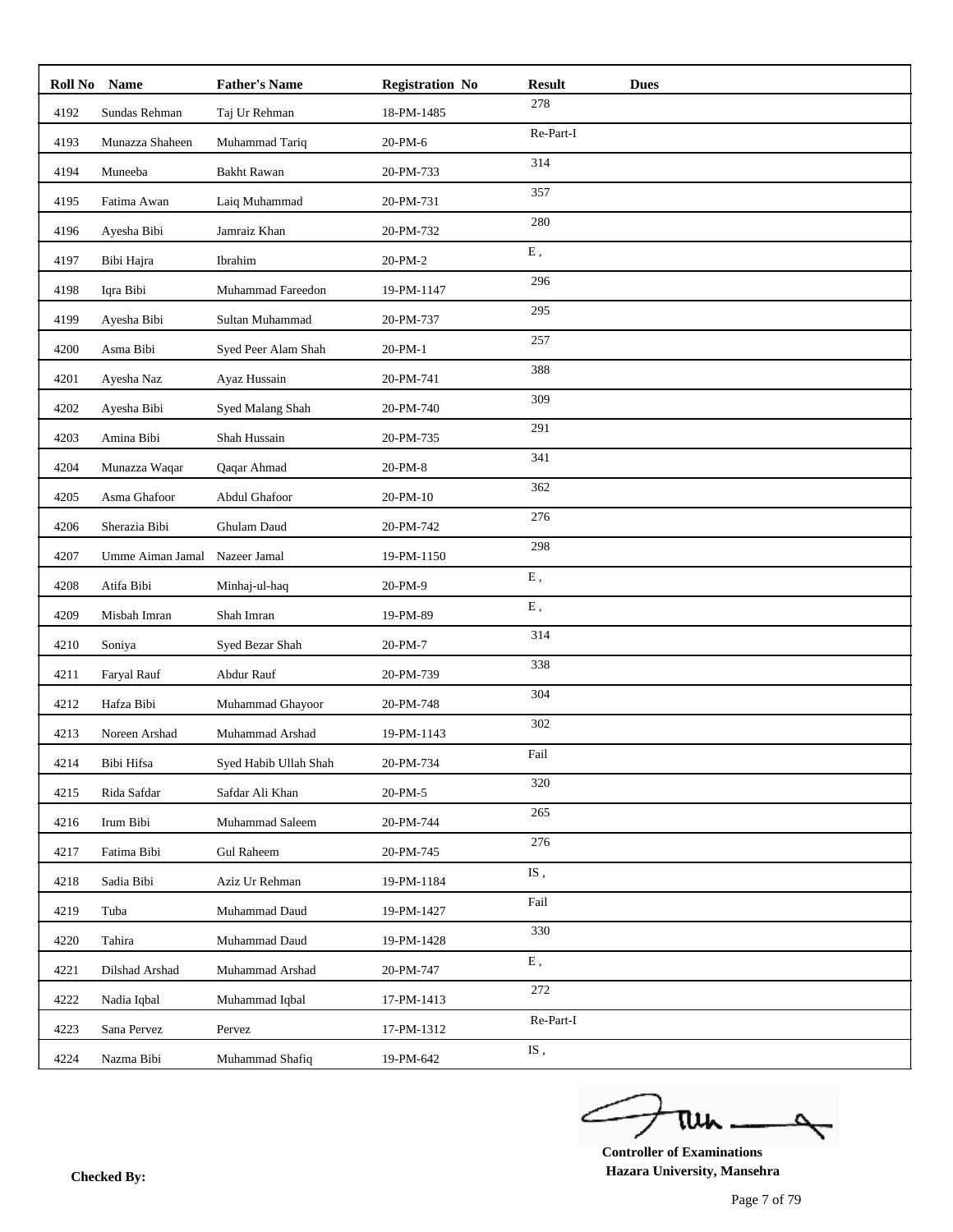| Roll No | <b>Name</b>     | <b>Father's Name</b>     | <b>Registration No</b> | <b>Result</b><br><b>Dues</b> |
|---------|-----------------|--------------------------|------------------------|------------------------------|
| 4225    | Raheela Shoukat | Muhammad Shoukat         | 19-PM-622              | IS,                          |
| 4226    | Uzma Bibi       | Arif Hussain Shah        | 19-PM-639              | ${\bf E}$ ,                  |
| 4227    | Bibi Sadaf      | Syed Abdul Sattar Shah   | 16-PM-1713             | E,                           |
| 4228    | Sadia Hameed    | Hameed Ud Din            | 17-PM-1340             | E,                           |
| 4229    | Kiran Mukhtiar  | Mukhtiar Shah            | 19-PM-625              | ${\bf E}$ ,                  |
| 4230    | Kiran Bibi      | Syed Gulfam Shah         | 18-PM-1018             | E,                           |
| 4231    | Talaat Bibi     | Ghulam Norani            | 18-PM-1006             | ${\bf E}$ ,                  |
| 4232    | Sumia Hafeez    | Hafeez Ur Rehman         | 17-PM-1378             | E,                           |
| 4233    | Maneela Bibi    | Muhammad Bashir          | 17-PM-1359             | Ε,                           |
| 4234    | Sobia Bibi      | Muhammad Khushal         | 18-PM-1912             | ${\bf E}$ ,                  |
| 4235    | Haleema Hameed  | Hameed Ud Din            | 18-PM-1038             | E,                           |
| 4236    | Najwa Mansoor   | Mansoor Ahmed            | 19-PM-1391             | ${\bf E}$ ,                  |
| 4237    | Fazeela Bibi    | Hadayat Ullah            | 18-PM-1049             | ${\bf E}$ ,                  |
| 4238    | Kousar Bibi     | Mian Ghulam Mustafa      | 19-PM-640              | ${\bf E}$ ,                  |
| 4239    | Bibi Haseena    | Syed Ramat Shah          | 18-PM-1034             | E,                           |
| 4240    | Saba Hameed     | Zahid Hameed             | 19-PM-651              | E,                           |
| 4241    | Fozia Rabbani   | Ghulam Rabbani           | 20-PM-234              | $PS$ , $ECO$ ,               |
| 4242    | Misbah Bibi     | Muhammad Khalid          | 20-PM-225              | $E$ , PS,                    |
| 4243    | Mariyam Bibi    | Sabir Hussain            | 20-PM-237              | 260                          |
| 4244    | Farzana Bibi    | Muhammad Bashir          | 20-PM-224              | $E$ , IS,                    |
| 4245    | Zainab Bibi     | Muhammad Saleem          | 20-PM-245              | E,                           |
| 4246    | Nargas Bibi     | Munshi                   | 20-PM-227              | ${\bf E}$ ,                  |
| 4247    | Iqra Shah       | Syed Fareed Hussain Shah | 20-PM-322              | E,                           |
| 4248    | Haleema Bibi    | Muhammad Arif Hussain    | 20-PM-228              | Ε,                           |
| 4249    | Sana Bibi       | Mianabdul Ouddus         | 20-PM-226              | ${\bf E}$ ,                  |
| 4250    | Muqadas Bibi    | Sher Zaman               | 20-PM-220              | ${\bf E}$ ,                  |
| 4251    | Ansa Bibi       | Muhammad Javed           | 20-PM-218              | $E$ , $PS$ ,                 |
| 4252    | Misbah Gul      | Iftikhar Ahmed           | 20-PM-238              | 232                          |
| 4253    | Fiza Rehman     | Shafat Ur Rehman         | 20-PM-235              | PS,                          |
| 4254    | Asia Bibi       | Ghulam Nabi              | 20-PM-222              | 244                          |
| 4255    | Hajra Nazir     | Muhammad Nazir Khan      | 20-PM-244              | 313                          |
| 4256    | Mehreen Noor    | Noor Elahi               | 20-PM-246              | Re-Part-I                    |
| 4257    | Amina Mushtaq   | Mushtaq Ahmed            | 20-PM-701              | 260                          |

ے tui ₹

**Controller of Examinations Hazara University, Mansehra Checked By:**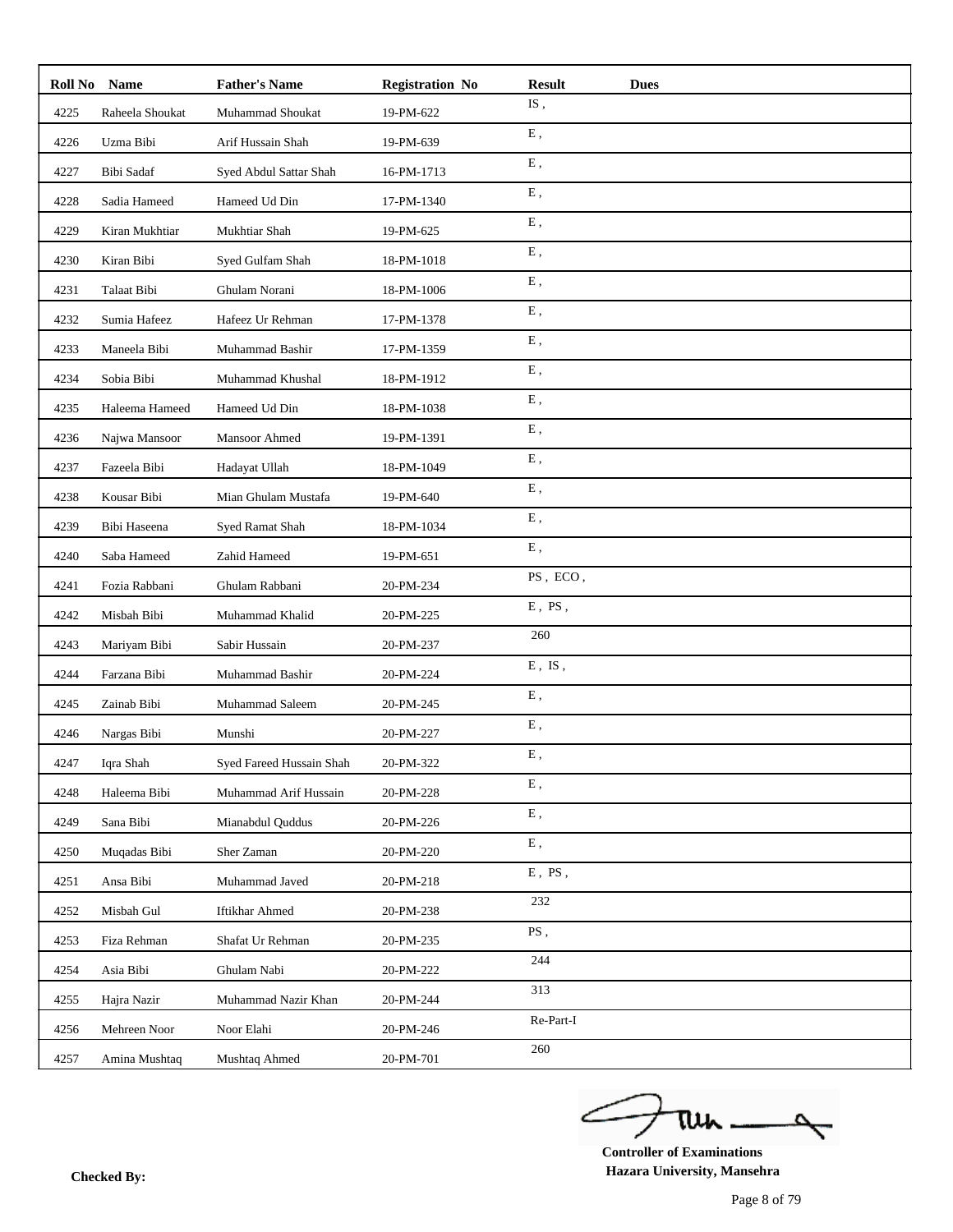| Roll No Name |                    | <b>Father's Name</b>                       | <b>Registration No</b> | <b>Result</b> | <b>Dues</b>         |                                                   |
|--------------|--------------------|--------------------------------------------|------------------------|---------------|---------------------|---------------------------------------------------|
| 4258         | Saira Bibi         | Haji Khushal                               | 19-PM-1414             | $E$ , $PS$ ,  |                     |                                                   |
| 4259         | Farzana Bibi       | Farid Khan                                 | 20-PM-242              | PS,           |                     |                                                   |
| 4260         | Gulnaz Bibi        | Gul Iftikhar Khan                          | 20-PM-251              | $E$ , $PS$ ,  |                     |                                                   |
| 4261         | Khansa Bibi        | Muhammad Ashiq                             | 20-PM-258              | E,            |                     |                                                   |
| 4262         | Shanza Maqbool     | Maqbool Ur Rehman                          | 20-PM-231              | Ε,            |                     |                                                   |
| 4263         | Aneesa Maqbool     | Maqbool-ur-rehman                          | 20-PM-256              | ${\bf E}$ ,   |                     |                                                   |
| 4264         | Nasreen Bibi       | Muhammad Shafi                             | 20-PM-223              | 316           |                     |                                                   |
| 4265         | Sughra Bibi        | Ameer Nawaz                                | 20-PM-229              | ${\bf E}$ ,   |                     |                                                   |
| 4266         | Javeria Rani       | Umer Zaman                                 | 20-PM-221              | ${\bf E}$ ,   |                     |                                                   |
| 4267         | Mehwash Naz        | <b>Imtiaz Ahmed</b>                        | 20-PM-230              | E,            |                     |                                                   |
| 4268         | Irsa Bibi          | Sayed Basheer Shah                         | 20-PM-537              | ${\bf E}$ ,   |                     |                                                   |
| 4269         | <b>Benish Aziz</b> | Abdul Aziz                                 | 20-PM-239              | ${\bf E}$ ,   |                     |                                                   |
| 4270         | Naila Bibi         | Muhammad Farooq                            | 18-PM-1900             | $E$ , $PS$ ,  |                     |                                                   |
| 4271         | Rabia Bibi         | Muhammad Aslam                             | 18-PM-201              | 256           |                     |                                                   |
| 4272         |                    | Sultana Khadija Serat Waleed Abdullah Khan | 19-PM-349              | 271           | RL Fee Verification |                                                   |
| 4273         | Rabia Bibi         | Aurangzeb                                  | 17-PM-1253             | 223           |                     |                                                   |
| 4274         | Khansa Naseer      | Muhammad Naseer                            | 19-PM-332              | IS,           |                     |                                                   |
| 4275         | Farah Hafeez       | Muhammad Hafeez                            | 18-PM-219              | IS,           |                     |                                                   |
| 4276         | Rabia Bibi         | Noor Muhammad                              | 15-PM-577              | Re-Part-I     |                     |                                                   |
| 4277         | Fozia Ghorehman    | Ghorehman                                  | 17-PM-1228             | ${\bf E}$ ,   |                     | Appear before UFM Committee on<br>January 04,2022 |
| 4278         | Sidra Bibi         | Sarfaraz                                   | 18-PM-228              | 230           |                     |                                                   |
| 4279         | Shabnam Rani       | Abdur Rehman                               | 12-PM-1015             | 271           |                     |                                                   |
| 4280         | Isma Bibi          | Muhammad Tariq                             | 19-PM-345              | 270           |                     |                                                   |
| 4281         | Tayyaba Bibi       | Arshad Hussain                             | 19-PM-343              | Re-Part-I     |                     |                                                   |
| 4282         | Bibi Rubab         | Ghulam Mustafa Shah                        | 16-PM-250              | 265           |                     |                                                   |
| 4283         | Zainab Bibi        | Muhammad Nazeer                            | 19-PM-1398             | 258           |                     |                                                   |
| 4284         | Saba Aziz          | Abdul Aziz                                 | 20-PM-517              | 299           |                     |                                                   |
| 4285         | Huma Tariq         | Muhammad Tariq                             | 20-PM-527              | Re-Part-I     |                     |                                                   |
| 4286         | Khansa Saleem      | Muhammad Saleem                            | 20-PM-700              | 339           |                     |                                                   |
| 4287         | Sumra Sabir        | Muhammad Sabir                             | 20-PM-531              | IS,           |                     |                                                   |
| 4288         | Zunaira Rafique    | Muhammad Rafique                           | 20-PM-519              | 367           |                     |                                                   |
| 4289         | Laiba              | Mir Afzal                                  | 20-PM-518              | Re-Part-I     |                     |                                                   |
| 4291         | Iqra Bibi          | Muhammad Saleem                            | 20-PM-542              | 237           |                     |                                                   |

ے tui

**Controller of Examinations Hazara University, Mansehra Checked By:**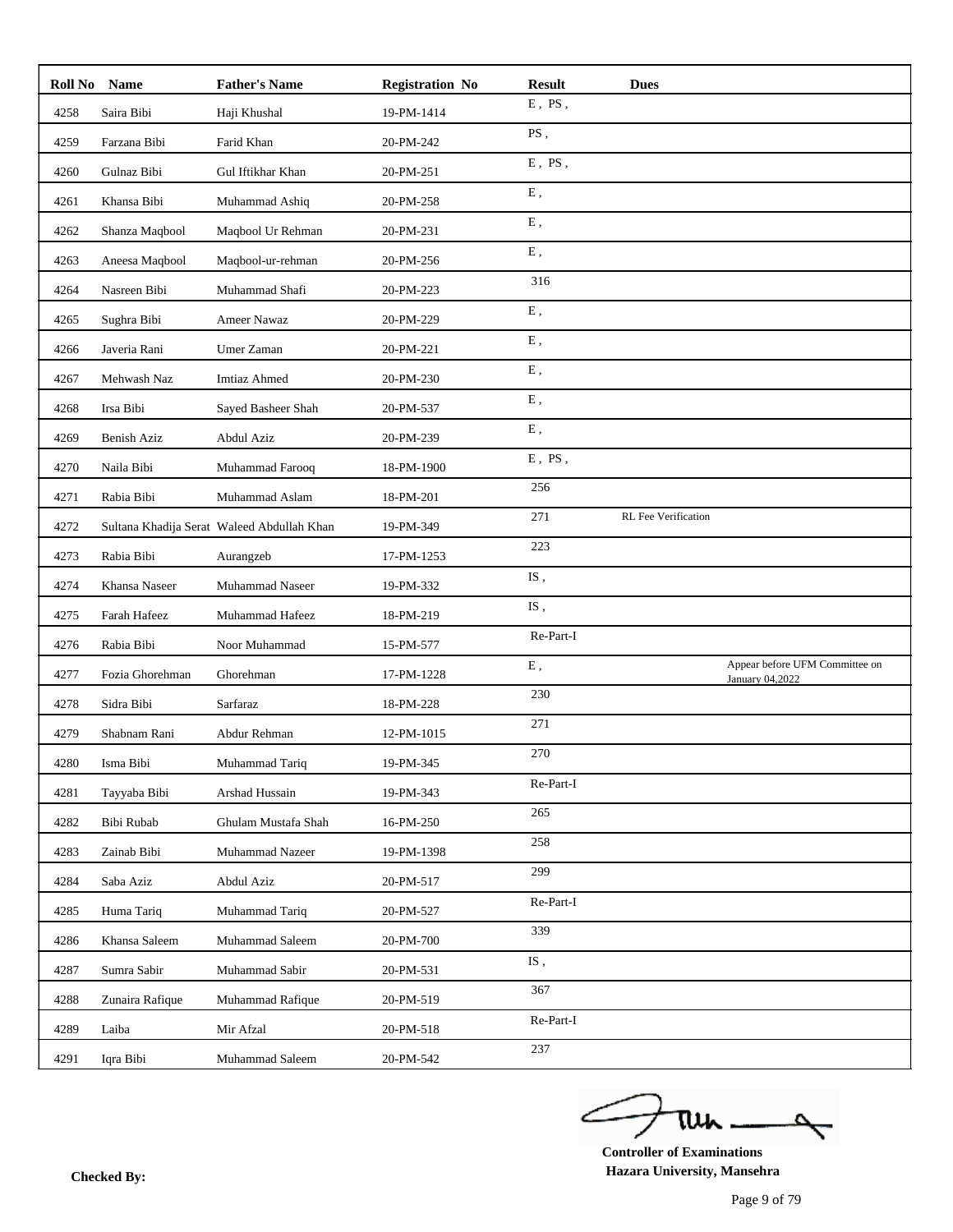| Roll No | <b>Name</b>       | <b>Father's Name</b>   | <b>Registration No</b> | <b>Result</b>               | <b>Dues</b> |
|---------|-------------------|------------------------|------------------------|-----------------------------|-------------|
| 4292    | Yusra Bibi        | Muhammad Nazeer        | 19-PM-1506             | ${\bf E}$ ,                 |             |
| 4293    | Mehnaz Bibi       | Muhammad Javed         | 20-PM-528              | ${\bf E}$ ,                 |             |
| 4294    | Sidra Manzoor     | Manzoor Hussain        | 16-PM-257              | ${\bf E}$ ,                 |             |
| 4295    | Munazza           | Muhammad Pervaz        | 20-PM-520              | E,                          |             |
| 4296    | Sadia Jabeen      | Ghulam Rabani          | 20-PM-544              | 292                         |             |
| 4297    | Nadia Rehman      | Fazal Ur Rehman        | 18-PM-225              | 210                         |             |
| 4298    | Sobia Bibi        | Shabir Ahmed           | 19-PM-1418             | ${\bf E}$ ,                 |             |
| 4299    | Rifhat Bibi       | Nazir                  | 19-PM-1405             | ${\bf E}$ ,                 |             |
| 4300    | Zainab Raza       | Taimur Raza            | 20-PM-699              | ${\bf E}$ , $\;{\bf IS}$ ,  |             |
| 4301    | Alishba Mubarak   | Mubarak Ali            | 20-PM-534              | Re-Part-I                   |             |
| 4302    | Sidra Ashraf      | Muhammad Ashraf        | 20-PM-533              | Re-Part-I                   |             |
| 4303    | Anum Fazal        | Fazal-ur-rehman        | 20-PM-550              | Re-Part-I                   |             |
| 4304    | Aneesa Bibi       | Muhammad Haneef        | 20-PM-698              | Re-Part-I                   |             |
| 4305    | Farhana Bibi      | Muhammad Yousaf        | 19-PM-1399             | Fail                        |             |
| 4306    | Bibi Haleema      | Muhammad Rafique       | 20-PM-535              | ${\bf E}$ ,                 |             |
| 4307    | Shabeena Kausar   | Nazir Ahmad            | 20-PM-545              | 291                         |             |
| 4308    | Aiman             | Haq Nawaz              | 19-PM-775              | PS,                         |             |
| 4309    | Kiran Ayaz        | Muhammad Ayaz          | 18-PM-737              | 297                         |             |
| 4310    | Hajira Khan       | Sher Afzal Khan        | 19-PM-668              | 263                         |             |
| 4311    | Kianat Sarwar     | Ghulam Sarwar          | 19-PM-823              | Re-Part-I                   |             |
| 4312    | Bibi Nadia        | Rahmat Ullah           | 14-PM-367              | Re-Part-I                   |             |
| 4313    | Saira             | Orang Zeb              | 17-PM-839              | E,                          |             |
| 4314    | Shaista Bibi      | Sayed Wali Shah        | 15-PM-1651             | 283                         |             |
| 4315    | Bibi Bushra       | Ghulam Jilani          | 14-PM-630              | ${\bf E}$ ,                 |             |
| 4316    | Sidra Khaleel     | Khaleel Ur Rehman      | 19-PM-781              | ${\bf E}$ ,                 |             |
| 4317    | Ghazala Bibi      | Abdul Rasheed Khan     | 19-PM-782              | ${\bf E}$ ,                 |             |
| 4318    | Bibi Saima        | Gul Zaman              | 18-PM-504              | ${\bf E}$ ,                 |             |
| 4319    | Shehwana Qazi     | Qazi Ahmad Sahibzada   | 17-PM-811              | ${\bf E}$ ,                 |             |
| 4320    | Syeda Pakeeza Gul | Syed Abid Hussain Shah | 19-PM-738              | E,                          |             |
| 4321    | Nadia             | Gul Muhammad           | 19-PM-704              | ${\bf E}$ ,                 |             |
| 4322    | Saba              | Kala Khan              | 17-PM-764              | ${\bf E}$ ,                 |             |
| 4323    | Sumayya           | Azeem Khan             | 18-PM-433              | ${\bf E}$ ,                 |             |
| 4324    | Fozia Bibi        | Khalil Ur Rehman       | 19-PM-677              | ${\rm E}$ , $\,{\rm ECO}$ , |             |

ے tui

**Controller of Examinations Hazara University, Mansehra Checked By:**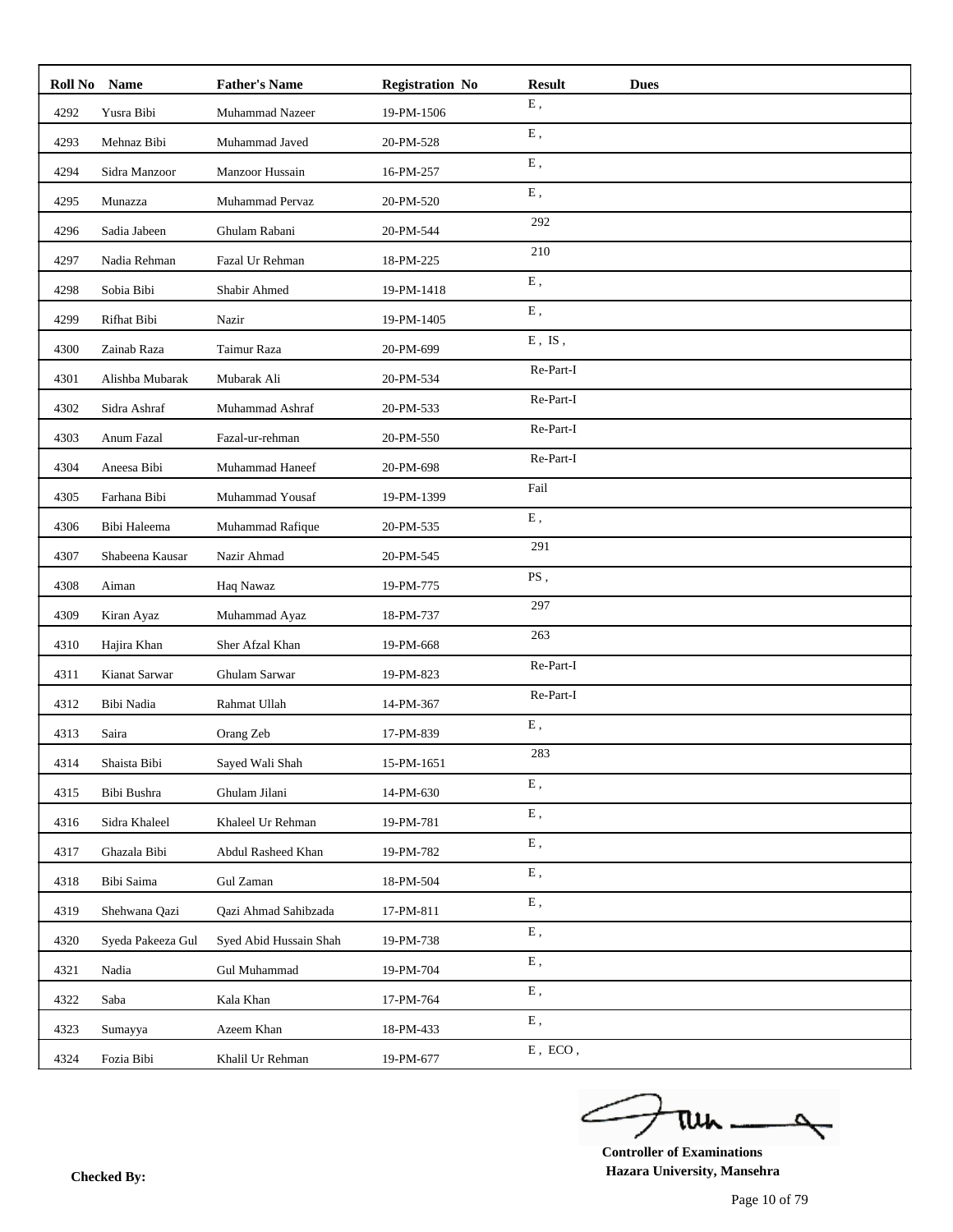| Roll No | Name                | <b>Father's Name</b>                                   | <b>Registration No</b> | <b>Result</b> | <b>Dues</b> |
|---------|---------------------|--------------------------------------------------------|------------------------|---------------|-------------|
| 4325    | Yusra Niaz          | Niaz Hussain Shah                                      | 20-PM-410              | 273           |             |
| 4326    | Salma Ismail        | Muhammad Ismail                                        | 20-PM-413              | 272           |             |
| 4327    | Shehnaz Malik       | Malik Aman                                             | 19-PM-1323             | IR,           |             |
| 4328    | Tania Khan          | Ali Azhar                                              | 20-PM-405              | Re-Part-I     |             |
| 4329    | Hadia Javed         | Javed                                                  | 20-PM-418              | ${\bf E}$ ,   |             |
| 4330    | Laiba Nayab         | Muhammad Anwar                                         | 20-PM-412              | 333           |             |
| 4331    | Mehreen             | Shakoor Ahmed                                          | 20-PM-365              | 340           |             |
| 4332    | Faseeha             | Muhammad Tayyab Peerzada                               | 19-PM-680              | 324           |             |
| 4333    | Aqsa Bibi           | Zulfiqar Shah                                          | 20-PM-406              | EE,           |             |
| 4334    | Natasha             | Munsif Khan                                            | 20-PM-373              | Re-Part-I     |             |
| 4335    | Eaman Fatema        | Muhammad Darwaish                                      | 20-PM-374              | 291           |             |
| 4336    |                     | Syeda Sabeela Sherazi Syed Zulfiqar Ali Shah           | 20-PM-297              | ${\bf E}$ ,   |             |
| 4337    | Bibi Fatima         | Aurangzeb Jahangiri                                    | 20-PM-416              | 305           |             |
| 4338    | Nafisa Mehboob      | Mehboob Ur Rehman                                      | 20-PM-371              | 363           |             |
| 4339    |                     | Syeda Misbah Sherazi Syed Rafiq Hussain Shah           | 20-PM-369              | 333           |             |
| 4340    | Amina Yousaf        | Muhammad Yousaf                                        | 20-PM-417              | 292           |             |
| 4341    | Javeria             | Abdus Salam                                            | 20-PM-370              | ${\bf E}$ ,   |             |
| 4342    | Bibi Haleema        | Shamsul Huda                                           | 20-PM-445              | E,            |             |
| 4343    | Rimsha Bibi         | Syed Iftikhar Ahmad Shah                               | 20-PM-400              | Re-Part-I     |             |
| 4344    | Kiran               | Noor-ul-islam                                          | 20-PM-443              | 298           |             |
| 4345    | Mahnoor Amjid       | Amjid Hussain                                          | 20-PM-430              | E,            |             |
| 4346    | Areeta Bibi         | Muhammad Zahoor                                        | 20-PM-396              | ${\bf E}$ ,   |             |
| 4347    | Rimsha              | Kamal Khan                                             | 20-PM-692              | Re-Part-I     |             |
| 4348    | Syeda Maria Sherazi | Abdul Latif Shah                                       | 18-PM-1742             | E,            |             |
| 4349    | Wajeeha             | Nafees Ur Rehman                                       | 20-PM-436              | 221           |             |
| 4350    | Alina               | Muhammad Israil Khan                                   | 18-PM-1733             | 346           |             |
| 4351    | Fiza                | Habib Ur Rehman Toti                                   | 20-PM-423              | 238           |             |
| 4352    | Saba Habib          | Habib Ur Rahman Toti                                   | 20-PM-448              | 276           |             |
| 4353    |                     | Neelab Anwar Khan Lughmammad Anwar Khan Lugh 20-PM-424 |                        | ${\bf E}$ ,   |             |
| 4354    | Rimsha Bibi         | Ashiq Hussain                                          | 20-PM-425              | Ε,            |             |
| 4355    | Bushra              | Ashiq Hussain                                          | 20-PM-426              | Ε,            |             |
| 4356    | Maryam              | Muhammad Rafique                                       | 20-PM-442              | ${\bf E}$ ,   |             |
| 4357    | Bibi Shabana        | Sajjad Hussain Shah                                    | 20-PM-693              | ${\bf E}$ ,   |             |

ے tui ₹

**Controller of Examinations Hazara University, Mansehra Checked By:**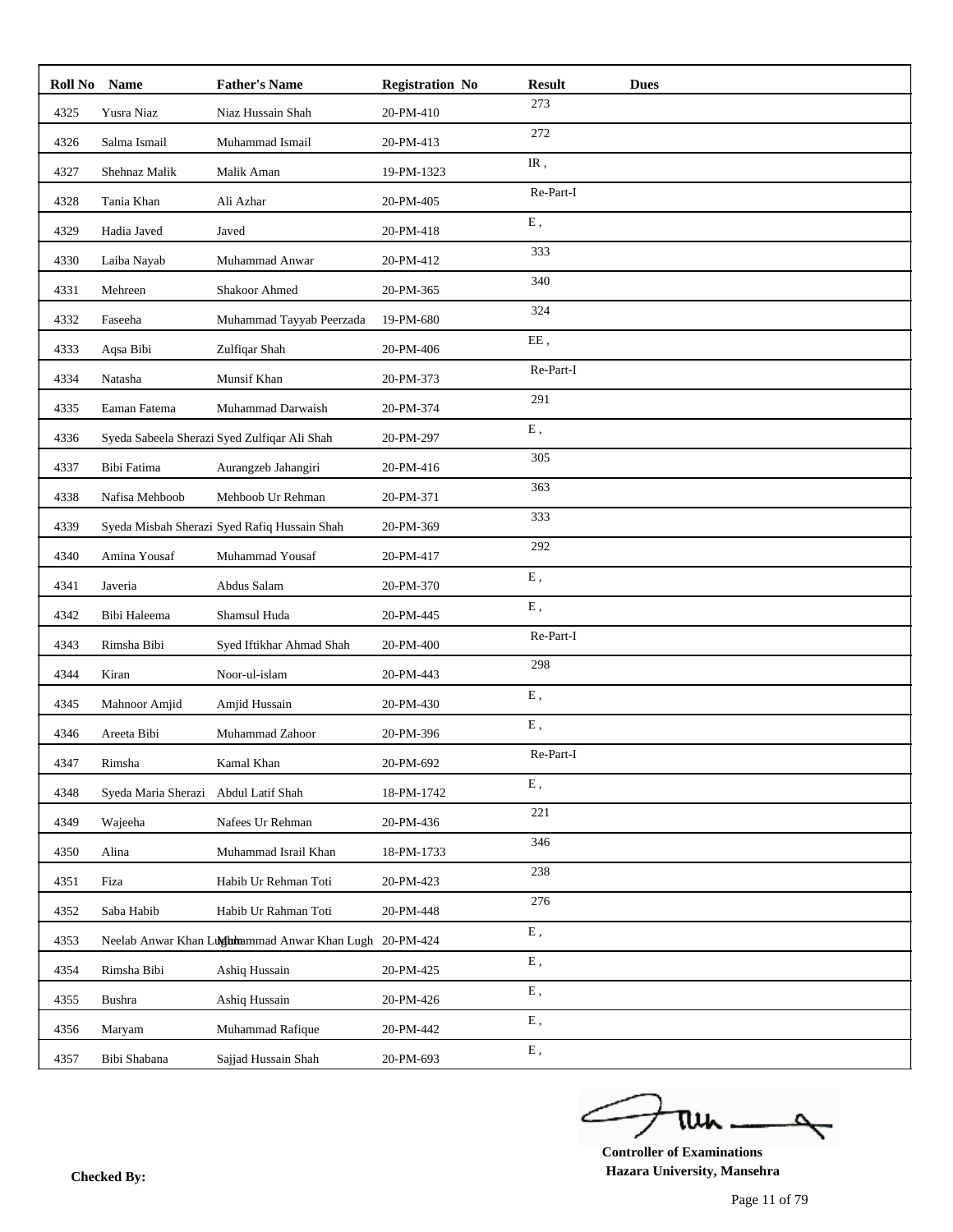|      | Roll No Name      | <b>Father's Name</b>                    | <b>Registration No</b> | <b>Result</b> | <b>Dues</b>                                       |
|------|-------------------|-----------------------------------------|------------------------|---------------|---------------------------------------------------|
| 4358 |                   | Wareesa Noor Ul SabaArshad Hussain Shah | 20-PM-444              | ${\bf E}$ ,   |                                                   |
| 4359 | Sana              | Alla Ud Din                             | 19-PM-798              | 310           |                                                   |
| 4360 | Naila Tufail      | Muhammad Tufail                         | 20-PM-420              | ${\bf E}$ ,   |                                                   |
| 4361 | Tanzeela Bibi     | Shafique-ur-rehman                      | 20-PM-390              | ${\bf E}$ ,   |                                                   |
| 4362 | Laiba Qazi        | Qazi Hadayat Ur Rehman                  | 19-PM-735              | 330           |                                                   |
| 4363 | Hina              | Shahnawaz                               | 20-PM-427              | ${\bf E}$ ,   |                                                   |
| 4364 | Rida              | Abdul Qadir                             | 19-PM-812              | ${\bf E}$ ,   |                                                   |
| 4365 | Saba Noor         | Sarwar                                  | 19-PM-717              | 338           |                                                   |
| 4366 | Kainat Shafique   | Shafique Ur Rehman                      | 20-PM-440              | ${\bf U}$ ,   |                                                   |
| 4367 | Sidra Bibi        | Muhammad Riaz                           | 20-PM-367              | ${\bf E}$ ,   |                                                   |
| 4368 | Esha Sabahat      | Salah Ud Din                            | 20-PM-393              | 309           |                                                   |
| 4369 | Hajira Bibi       | Zulqarnain Khan                         | 20-PM-437              | Fail          |                                                   |
| 4370 | Syeda Iqra Qabil  | Qabil Shah                              | 20-PM-398              | Re-Part-I     |                                                   |
| 4371 | Esha Iftikhar     | Iftikhar Ahmad                          | 20-PM-446              | 285           |                                                   |
| 4372 | Hajira Noor       | Muneer Ahmad                            | 20-PM-447              | 301           |                                                   |
| 4373 | Laraib Bibi       | Muhammad Mustajab Khan                  | 20-PM-376              | 299           |                                                   |
| 4374 | Aqsa              | Muhammad Haroon                         | 20-PM-389              | ${\bf E}$ ,   |                                                   |
| 4375 | Kiran             | Muhammad Bashir                         | 20-PM-724              | ${\bf E}$ ,   |                                                   |
| 4376 | Areeba Gohar      | Muhammad Fayyaz                         | 20-PM-375              | ${\bf E}$ ,   |                                                   |
| 4377 | Mehwish Shabbir   | Muhammad Shabbir                        | 20-PM-379              | ${\bf E}$ ,   |                                                   |
| 4378 | Habiba Riaz       | Muhammad Riaz                           | 20-PM-387              | ${\bf E}$ ,   |                                                   |
| 4379 | Shehr Bano        | Syed Chan Pir Shah                      | 14-AG-311              | 225           |                                                   |
| 4380 | Iqra Saddique     | Saddique                                | $15-PA-167$            | L,            |                                                   |
| 4381 | Mahnoor           | Ghulam Mustafa                          | 19-PA-75               | ${\bf E}$ ,   |                                                   |
| 4382 | Saima Bibi        | Nazakt Shah                             | 15-PA-1586             | ${\bf E}$ ,   | Appear before UFM Committee on<br>January 04,2022 |
| 4383 | Faiza Raheem      | Fazal Ur Reheem                         | 17-PA-37               | ${\bf E}$ ,   |                                                   |
| 4384 | Zainab Khan Aksar | Khan Aksar                              | 16-PA-573              | ${\bf E}$ ,   |                                                   |
| 4385 | Safia             | Payao Sher                              | 14-PA-1343             | ${\bf E}$ ,   |                                                   |
| 4386 | Kiran Samina      | Muhammad Bashir                         | 19-PA-275              | Ε,            |                                                   |
| 4387 | Amina Ali         | Zulfiqar Ali                            | 19-PA-36               | 261           |                                                   |
| 4388 | Anum Bibi         | Rustam Khan                             | 18-PA-74               | ${\bf E}$ ,   | Appear before UFM Committee on<br>January 04,2022 |
| 4389 | Sundas Baidar     | <b>Baidar Hussain</b>                   | 19-PA-73               | ${\bf E}$ ,   |                                                   |
| 4390 | Naila Bibi        | Muhammad Ashraf Abbasi                  | 19-PA-93               | ${\bf E}$ ,   |                                                   |

ے tui ₹

**Controller of Examinations Hazara University, Mansehra Checked By:**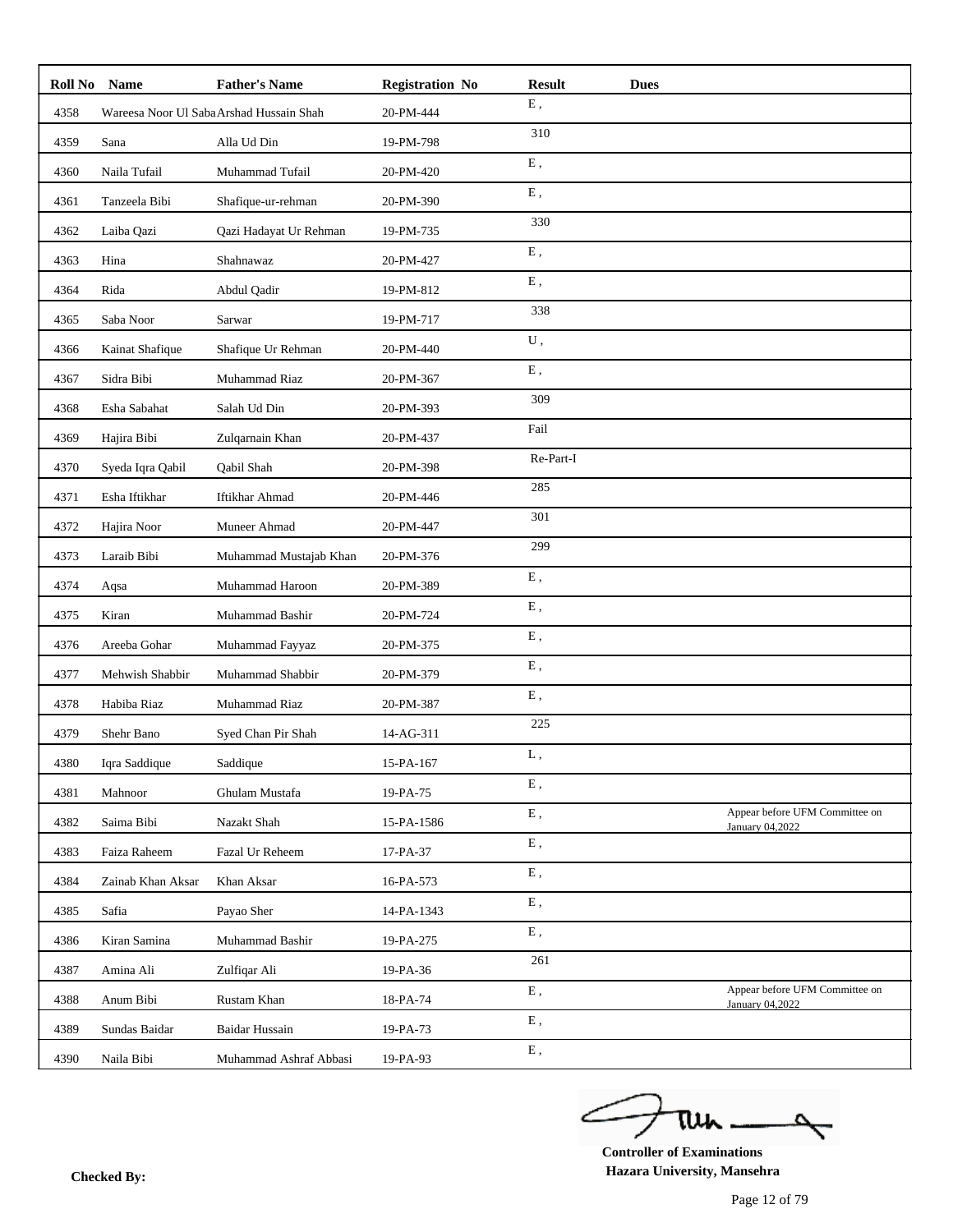| Roll No Name |                  | <b>Father's Name</b>                           | <b>Registration No</b> | <b>Result</b>                        | <b>Dues</b>         |                                                   |
|--------------|------------------|------------------------------------------------|------------------------|--------------------------------------|---------------------|---------------------------------------------------|
| 4391         | Laraib           | Muhammad Anwar                                 | 19-PA-66               | ${\bf E}$ ,                          |                     |                                                   |
| 4392         | Nazish Shaukat   | Shaukat Ali                                    | 17-PA-222              | ${\bf E}$ ,                          |                     |                                                   |
| 4393         | Ayesha Bibi      | Chan Farooq                                    | 18-PA-94               | E,                                   |                     |                                                   |
| 4394         | Summaira Bibi    | Muhammad Ilyas                                 | 15-PA-372              | ${\bf E}$ ,                          |                     |                                                   |
| 4395         | Salma Bibi       | Muzaffar Ali                                   | 19-PA-43               | E,                                   |                     |                                                   |
| 4396         |                  | Musarat Shaheen Durrairfaraz Khan Durrani      | 14-PA-1332             | ${\bf E}$ ,                          |                     |                                                   |
| 4397         | Ruksana Aziz     | Aziz Ur Rehman                                 | 13-PA-625              | ${\bf E}$ ,                          |                     |                                                   |
| 4398         | Zainab Bibi      | Muhammad Luqman                                | 19-PA-89               | ${\bf E}$ ,                          |                     |                                                   |
| 4399         | Kinza Javeed     | Muhammad Javeed                                | 19-PA-51               | E,                                   |                     | Appear before UFM Committee on<br>January 04,2022 |
| 4400         | Asima Bibi       | Muhammad Saleem                                | 13-PA-259              | ${\bf E}$ ,                          | RL Fee Verification |                                                   |
| 4401         | Rehana Kousar    | Wali Muhammad Khan                             | 18-PA-8                | E,                                   |                     |                                                   |
| 4402         | Zainab Bibi      | Muhammad Akram                                 | 15-PA-304              | ${\bf E}$ ,                          |                     |                                                   |
| 4403         | Nusrat Iqbal     | Malik Muhammad Iqbal                           | 19-PA-72               | ${\bf E}$ , $\;{\bf U}$ ,            |                     |                                                   |
| 4404         | Kiran Zaman      | Shoukat Zaman                                  | 19-PA-70               | ${\bf E}$ ,                          |                     |                                                   |
| 4405         | Sanam Riaz       | Muhammad Riaz                                  | 18-PA-109              | Ε,                                   |                     | Appear before UFM Committee on<br>January 04,2022 |
| 4406         | Maimoon Ahakam   | Abdul Hakam                                    | 14-GGA/II-134B         | Re-Part-I                            |                     |                                                   |
| 4407         | Zubaida          | Malik Ur Rehman                                | 18-PA-116              | E,                                   |                     |                                                   |
| 4408         | Ayesha Khan      | Azmat Khan                                     | 18-PA-3                | ${\bf E}$ ,                          |                     |                                                   |
| 4409         | Kinza Aurangzeb  | Aurang Zeb                                     | 18-PA-2                | ${\bf E}$ ,                          |                     |                                                   |
| 4410         | Maryum Maqsood   | Maqsood Ali                                    | 19-PA-269              | Re-Part-I                            |                     |                                                   |
| 4411         | Sabahat Zeb      | Chanzeb                                        | 19-PA-42               | $PS$ , $L$ ,                         |                     |                                                   |
| 4412         | Rimsha Mehmood   | Mehmood Baig                                   | 20-PA-53               | ${\bf E}$ ,                          |                     |                                                   |
| 4413         | Saira Bibi       | Muhammad Tariq                                 | 20-PA-80               | 252                                  |                     |                                                   |
| 4414         | Salma Arif       | Zaka Ur Rehman Arif                            | 20-PA-48               | 371                                  | DMC1                |                                                   |
| 4415         | Hadiqa Farman    | Muhammad Farman                                | 20-PA-123              | Fail                                 |                     |                                                   |
| 4416         | Tayaba Bibi      | Abdul Hakeem                                   | 20-PA-47               | ${\bf E}$ ,                          |                     |                                                   |
| 4417         | Hina Shahzadi    | Imam Shah                                      | 20-PH-17               | Re-Part-I                            |                     |                                                   |
| 4418         | Nageen Saddique  | Muhammad Saddique                              | 20-PA-68               | 245                                  |                     |                                                   |
| 4419         | Muniba Qayyum    | Abdul Qayyum                                   | 20-PA-65               | ${\bf E}$ ,                          |                     |                                                   |
| 4420         | Saba Asif        | Muhammad Asif                                  | 20-PA-66               | ${\bf E}$ ,                          |                     |                                                   |
| 4421         | Kinza Ashiq      | Syed Ashiq Hussain Shah                        | 20-PA-77               | $\mathrm{IS}% _{T}\left( t\right)$ , |                     |                                                   |
| 4422         | Tayyaba Shehzadi | Raja Muhammad Farid                            | 20-PA-64               | 276                                  |                     |                                                   |
| 4423         |                  | Syeda Sakina Batool Qadrid Nadeem Hussain Shah | 20-PB-125              | ${\bf E}$ , $\;{\bf U}$ ,            |                     | Appear before UFM Committee on<br>January 04,2022 |

ے tui

**Controller of Examinations Hazara University, Mansehra Checked By:**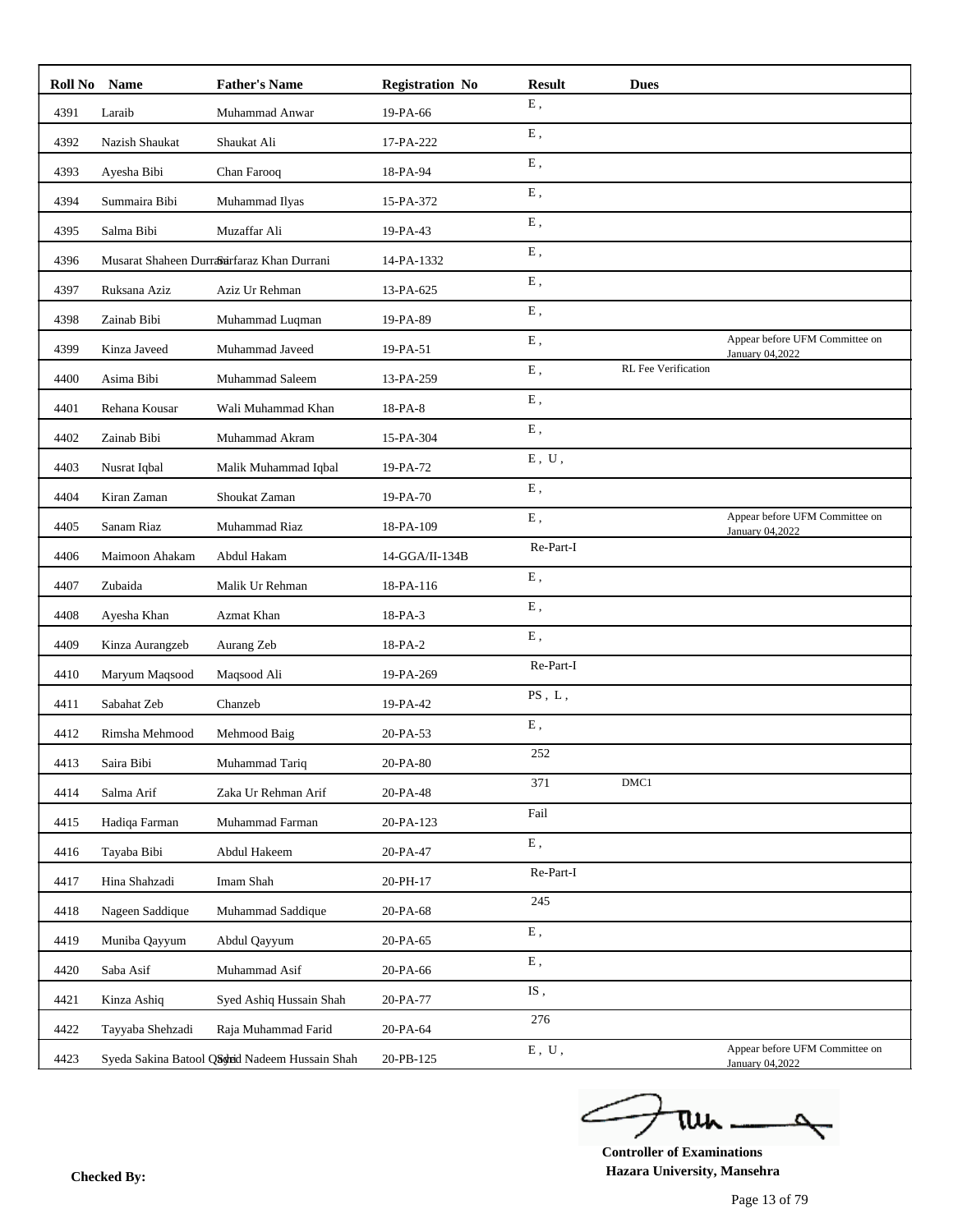| Roll No | <b>Name</b>      | <b>Father's Name</b>      | <b>Registration No</b> | <b>Result</b> | <b>Dues</b> |                                                   |
|---------|------------------|---------------------------|------------------------|---------------|-------------|---------------------------------------------------|
| 4424    | Zanib Shamaraiz  | Muhammad Shamaraiz        | 19-PA-65               | ${\bf E}$ ,   |             |                                                   |
| 4425    | Shabeena Bibi    | Syed Aashiq Hussain       | 20-PA-78               | ${\bf E}$ ,   |             |                                                   |
| 4426    | Misbah Jehangir  | Muhammad Jehangir         | 19-PA-101              | ${\bf E}$ ,   |             |                                                   |
| 4427    | Nadia            | Abdul Khaliq              | 20-PM-394              | 321           |             |                                                   |
| 4428    | Nazish Wazir     | Muhammad Wazir            | 20-PA-75               | ${\bf E}$ ,   |             |                                                   |
| 4429    | Laiba Iqbal      | Muhammad Iqbal            | 19-PA-74               | E,            |             |                                                   |
| 4430    | Azra Safdar      | Muhammad Safdar           | 20-PA-70               | ${\bf E}$ ,   |             |                                                   |
| 4431    | Bisma Kaleem     | Muhammad Kaleem           | 19-PA-92               | ${\bf E}$ ,   |             |                                                   |
| 4432    | Ayma Abbasi      | Muhammad Ishaq Abbasi     | 20-PA-73               | $E$ , PS,     |             |                                                   |
| 4433    | Mahnoor Bibi     | Shafique Ahmed            | 20-PA-61               | ${\bf E}$ ,   |             |                                                   |
| 4434    | Ayesha           | Muhammad Sajjad           | 20-PA-60               | $E$ , $IS$ ,  |             |                                                   |
| 4435    | Sadaf            | Sher Afzal                | 19-PA-270              | 299           |             |                                                   |
| 4436    | Anam Iqbal       | Muhammad Iqbal            | 16-PB-203              | Re-Part-I     |             |                                                   |
| 4437    | Sundas Dilpazir  | Dilpazir                  | 20-PA-59               | ${\bf E}$ ,   |             |                                                   |
| 4438    | Farah Naz        | Mazhar Iqbal              | 20-PA-121              | 305           |             |                                                   |
| 4439    | Qudsia Khatoon   | Abrar Ahmed Abbasi        | 18-PA-308              | 296           |             |                                                   |
| 4440    | Sadia Bibi       | Muhammad Perviaz Abbasi   | 17-PA-371              | ${\bf E}$ ,   |             |                                                   |
| 4441    | Hifza Aftab      | Aftab Ahmed               | 19-PA-26               | ${\bf E}$ ,   |             |                                                   |
| 4442    | Atiqa Zubair     | Muhammad Zubair           | 19-PA-3                | 315           |             |                                                   |
| 4443    | Aiman Azhar      | Sahib Zada Muhammad Azhar | 19-PA-35               | ${\bf E}$ ,   |             |                                                   |
| 4444    | Hanfa Khurshid   | Muhammad Khurshid Abbasi  | 14-PA-1594             | ${\bf E}$ ,   |             |                                                   |
| 4445    | Samia Jabeen     | Ajmal Abbasi              | 17-PA-395              | ${\bf E}$ ,   |             |                                                   |
| 4446    | Sajida Bibi      | Muhammad Gulfaraz         | 18-PA-329              | E,            |             |                                                   |
| 4447    | Aqsa Aftab       | Muhammad Aftab            | 20-PA-91               | $E$ , IS,     |             |                                                   |
| 4448    | Yasra Naseem     | Muhammad Naseem           | 20-PA-100              | ${\bf E}$ ,   |             |                                                   |
| 4449    | Nazia Faraz      | Muhammad Rashid           | 13-PA-2494             | $E$ , PS,     |             | Appear before UFM Committee on<br>January 04,2022 |
| 4450    | Salma Arshad     | Muhammad Arshad           | 20-PA-106              | 294           |             |                                                   |
| 4451    | Rubina Bibi      | Muhammad Nazir            | 16-PA-415              | Fail          |             |                                                   |
| 4452    | Aalia Nazeer     | Muhammad Nazeer           | 20-PA-110              | ${\bf E}$ ,   |             |                                                   |
| 4453    | Kamla Zafeer     | Zafeer Ur Rehman          | 20-PA-102              | ${\bf E}$ ,   |             |                                                   |
| 4454    | Maqadus Iftikhar | Muhammad Iftikhar         | 20-PA-99               | ${\bf E}$ ,   |             |                                                   |
| 4455    | Zahida Noreen    | Ghulam Haider             | 11-PH-68               | Ε,            |             |                                                   |
| 4456    | Mariam Mustafa   | Ghulam Mustafa            | 14-PA-1834             | ${\bf E}$ ,   |             |                                                   |

ے tui ₹

**Controller of Examinations Hazara University, Mansehra Checked By:**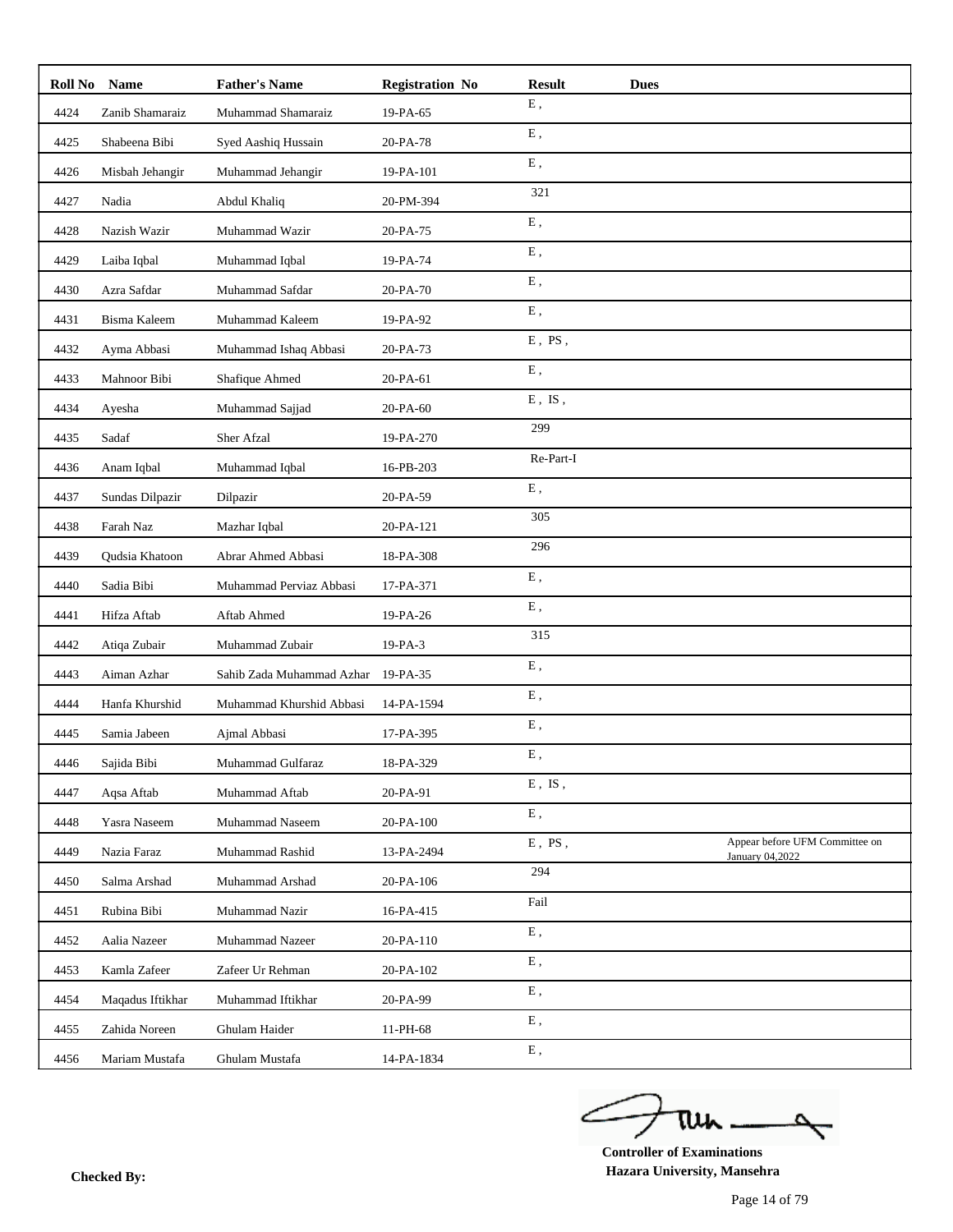|      | Roll No Name   | <b>Father's Name</b> | <b>Registration No</b> | <b>Result</b> | <b>Dues</b> |                                                   |
|------|----------------|----------------------|------------------------|---------------|-------------|---------------------------------------------------|
| 4457 | Javeria Umar   | Umar Khan            | 16-PH-52               | Ε,            |             |                                                   |
| 4458 | Nazish Abbasi  | Abdul Ghafoor Abbasi | 19-PH-7                | 262           |             |                                                   |
| 4459 | Maria          | Muhammad Saleem      | 20-PH-16               | E,            |             |                                                   |
| 4460 | Bibi Zainab    | Khalil Ur Rehman     | 20-PH-14               | E,            |             | Appear before UFM Committee on<br>January 04,2022 |
| 4461 | Nazia Ismail   | Muhammad Ismail      | 19-PB-64               | $EDU$ ,       |             |                                                   |
| 4462 | Nazia Sabir    | Muhammad Sabir Khan  | 19-PB-61               | 227           |             |                                                   |
| 4463 | Maryam         | Qari Muhammad Yousaf | 19-PB-35               | 273           |             |                                                   |
| 4464 | Sadaf Syed     | Syed Gul Badshah     | 19-PB-45               | 288           |             |                                                   |
| 4465 | Mohsina        | Wazir Muhammad       | 19-PB-55               | 309           |             |                                                   |
| 4466 | Arifa Bibi     | Javed Khan           | 18-PB-36               | Re-Part-I     |             |                                                   |
| 4467 | Sadaf          | Muhammad Afzal Khan  | 19-PB-24               | Re-Part-I     |             |                                                   |
| 4468 | Zahida         | Dil Faraz Khan       | 19-PB-26               | 316           |             |                                                   |
| 4469 | Aasia Alam     | Khursheed Alam       | 19-PB-19               | 342           |             |                                                   |
| 4470 | Nazma Qamar    | Abdur Rahman Qamar   | 19-PB-16               | 276           |             |                                                   |
| 4471 | Shehla Akber   | Akber Khan           | 19-PB-29               |               |             |                                                   |
| 4472 | Zahida Bibi    | Yaras Khan           | 15-PB-55               | Re-Part-I     |             |                                                   |
| 4473 | Bibi Mariam    | Habib Ullah          | 17-PB-215              | Re-Part-I     |             |                                                   |
| 4474 | Naheeda Faiz   | Faiz Muhammad        | 18-PB-14               | E,            |             |                                                   |
| 4475 | Asma Bibi      | Muhammad Ashraf      | 19-PB-39               | 242           |             |                                                   |
| 4476 | Madeeha Akber  | Akber Khan           | 19-PB-30               | ${\bf E}$ ,   |             |                                                   |
| 4477 | Sadia Bibi     | Fida Muhammad        | 19-PB-5                | 241           |             |                                                   |
| 4478 | <b>Gul Naz</b> | Atta-ur-rehman       | 19-PB-57               | E,            |             |                                                   |
| 4479 | Sabiha Naz     | Rasool Khan          | 19-PB-199              | 275           |             |                                                   |
| 4480 | Noureen        | Sahib Shah           | 19-PB-23               | E,            |             |                                                   |
| 4481 | Jiya Gul       | Gul Faraz Khan       | 17-PB-227              | ${\bf E}$ ,   |             |                                                   |
| 4482 | Fatima         | Muhammad Basheer     | 19-PB-50               | ${\bf E}$ ,   |             |                                                   |
| 4483 | Kainat Ali     | Muhammad Ali Khan    | 18-PB-292              | Ε,            |             |                                                   |
| 4484 | Robina Zarin   | Shah Zareen          | 20-PB-120              | Fail          |             |                                                   |
| 4485 | Bibi Abida     | Abdullah             | 20-PB-81               | $E$ , SOC,    |             |                                                   |
| 4486 | Zakira Hussain | Fida Hussain Khan    | 20-PB-82               | $ECO$ ,       |             |                                                   |
| 4487 | Asma Syed      | Syed Gul Badshah     | 18-GGC-BM-25           | 245           |             |                                                   |
| 4488 | Aamra Bibi     | Musharraf Khan       | 20-PB-117              | Re-Part-I     |             |                                                   |
| 4489 | Sher Azima     | Muzaffar Din         | 20-PK-61               | Re-Part-I     |             |                                                   |
|      |                |                      |                        |               |             |                                                   |

ے tui

**Controller of Examinations Hazara University, Mansehra Checked By:**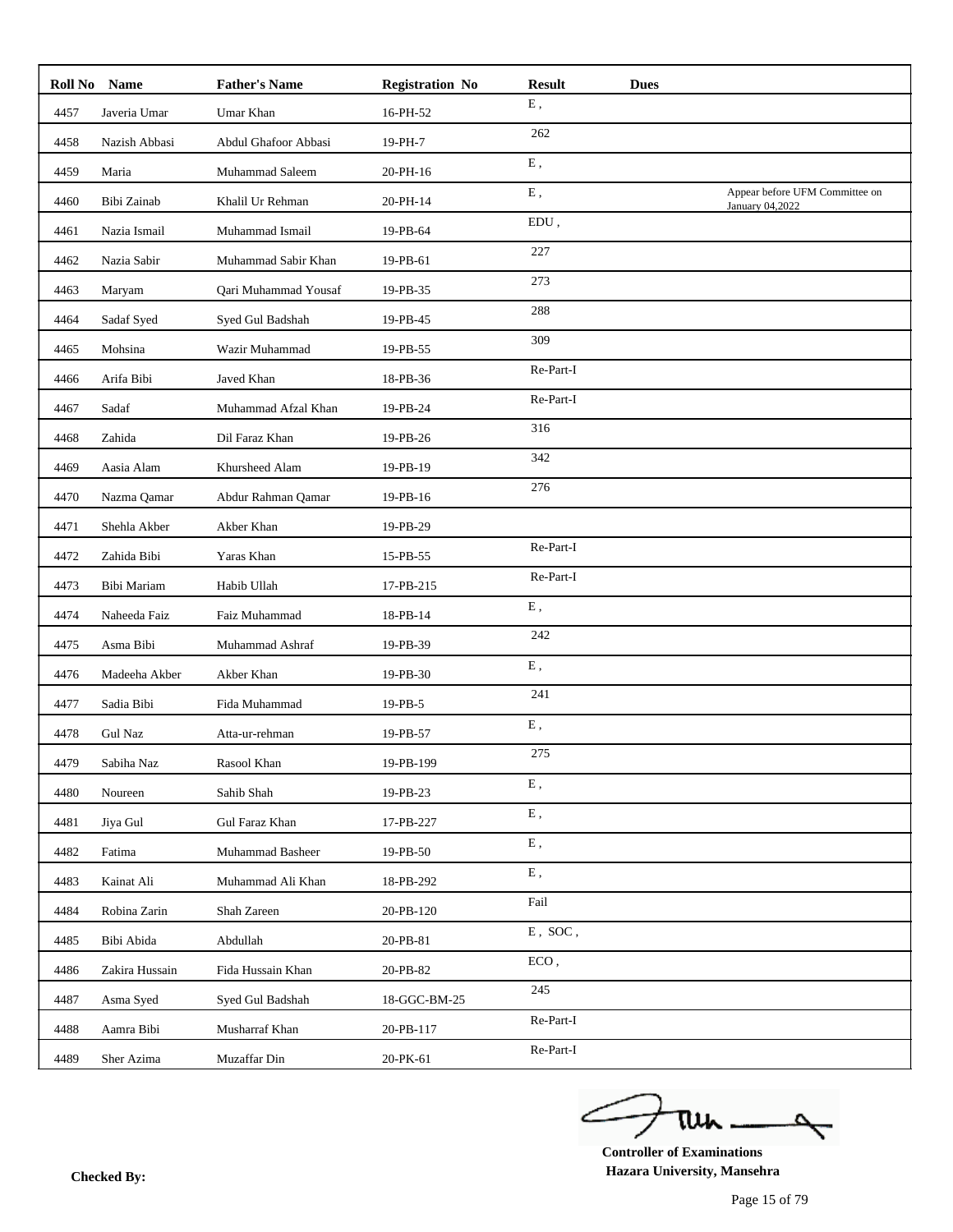| Roll No | <b>Name</b>                         | <b>Father's Name</b>                  | <b>Registration No</b> | <b>Result</b><br><b>Dues</b> |  |
|---------|-------------------------------------|---------------------------------------|------------------------|------------------------------|--|
| 4490    | Akhtar Begum                        | Naeem Ullah                           | 20-PB-83               | ${\bf E}$ ,                  |  |
| 4491    | Sumayya Naeem                       | Syed Naeem Shah Sherazi               | 20-PB-113              | 339                          |  |
| 4492    | Saima                               | Muhammad Taj                          | 20-PB-114              | E,                           |  |
| 4493    | Nelufar Bibi                        | Taj Muhammad Khan                     | 20-PB-109              | ${\bf E}$ ,                  |  |
| 4494    | Sumaia                              | Muhammad Ayub                         | 20-PB-86               | ${\bf E}$ ,                  |  |
| 4495    | Ayisha Gul                          | Dost Muhammad                         | 20-PB-96               | E,                           |  |
| 4496    | Nida Iqbal                          | Muhammad Iqbal Khan                   | 20-PB-110              | ${\bf E}$ ,                  |  |
| 4497    | Asma Bibi                           | Yousaf Zar Khan                       | 19-PB-17               | ${\bf E}$ ,                  |  |
| 4498    | Zainab                              | Bakhtiar Khan                         | 20-PK-3                | 273                          |  |
| 4499    | Gulshan Bakhtiar                    | Bakhtiar Khan                         | 20-PB-123              | ${\bf E}$ ,                  |  |
| 4500    | Zeba Bakhtiar Khan                  | Kakhtiar Khan                         | 20-PB-122              | 298                          |  |
| 4501    | Huma Bibi                           | Shoukat Hussain Shah                  | 20-PB-135              | IR,                          |  |
| 4502    | Nazira Bibi                         | Rasool Khan                           | 19-PB-66               | $E$ , $PS$ ,                 |  |
| 4503    | Uzma Bibi                           | Dil Faraz                             | 20-PB-99               | ${\bf E}$ ,                  |  |
| 4504    | Bano Rehman                         | Abdur Rehman Khan                     | 18-PB-300              | $E$ , $PS$ ,                 |  |
| 4505    | Rukhsana                            | Dostam                                | 20-PB-126              | ${\bf E}$ ,                  |  |
| 4506    | Musrat Shaheen                      | Sultan Mehmood                        | 20-PK-67               | ${\bf E}$ ,                  |  |
| 4507    | Sobia Misal                         | Misal Khan                            | 19-PB-33               | 271                          |  |
| 4508    |                                     | Fatima Rustam Khan Rustam Khan Usmani | 20-PB-95               | 252                          |  |
| 4509    | Shumaila Ayaz                       | Muhammad Ayaz                         | 20-PB-105              | 260                          |  |
| 4510    | Ruqia Saif Ur Rahman Saif Ur Rahman |                                       | 20-PK-66               | $E$ , PS,                    |  |
| 4511    | Raffia                              | Aurang Zeb                            | 20-PB-100              | ${\bf E}$ ,                  |  |
| 4512    | Iqra Noor                           | Noor Khan                             | $20-PK-65$             | 322                          |  |
| 4513    | Rifaqat                             | Faizur Rehman                         | 20-PB-119              | 265                          |  |
| 4514    | Shaista Bibi                        | Nisar Ahmad                           | 20-PB-88               | Re-Part-I                    |  |
| 4515    | Zainab Bibi                         | Badriuzaman                           | 19-PB-37               | 266                          |  |
| 4516    | Shahida                             | Hamayyun                              | 19-PB-31               | 262                          |  |
| 4517    | Naila Rani                          | Muhammad Aslam                        | 20-PK-63               | ${\bf E}$ ,                  |  |
| 4518    | Kiran Sher                          | Sher Muhammad                         | 20-PB-106              | ${\bf E}$ ,                  |  |
| 4519    | Khadija Bibi                        | Syed Fazal Jalal Shah                 | 20-PB-90               | ${\bf E}$ ,                  |  |
| 4520    | Robina Yousaf                       | Muhammad Yousaf Khan                  | 20-PB-121              | ${\bf E}$ ,                  |  |
| 4521    | Bibi Kalsoom                        | Abdul Hakeem                          | 20-PB-101              | ${\bf E}$ ,                  |  |
| 4522    | Saba Aurangzeb                      | Aurangzeb                             | 20-PB-98               | Re-Part-I                    |  |

ے tui

**Controller of Examinations Hazara University, Mansehra Checked By:**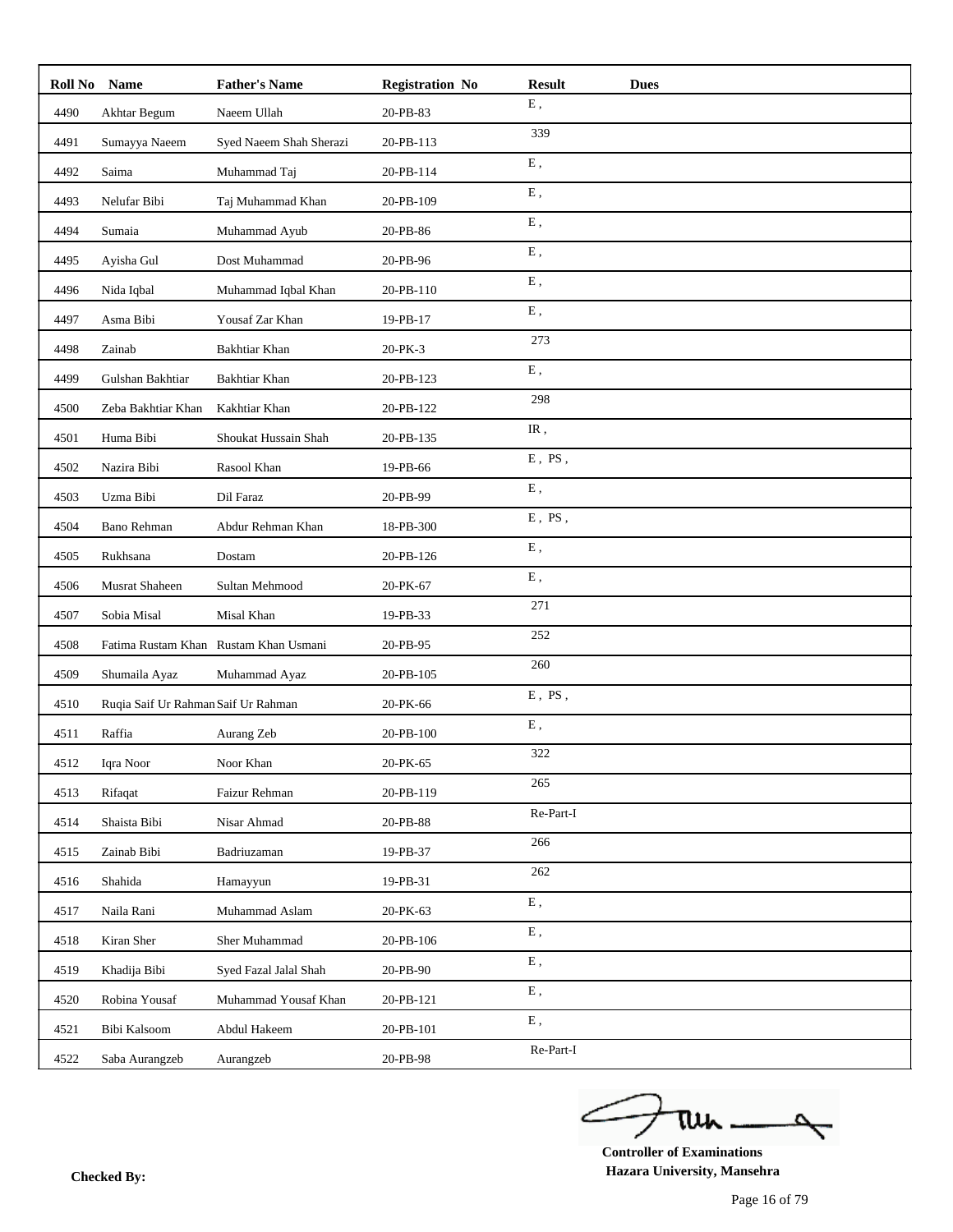| Roll No | Name                | <b>Father's Name</b>   | <b>Registration No</b> | <b>Result</b> | <b>Dues</b> |
|---------|---------------------|------------------------|------------------------|---------------|-------------|
| 4523    | Bibi Aneela Hussain | Muhammad Hussain       | 20-PB-124              | E,            |             |
| 4524    | Zohra Khani Zaman   | Khani Zaman            | 19-PB-68               | ${\bf E}$ ,   |             |
| 4525    | Nusrat Khani Zaman  | Khani Zaman            | 20-PK-2                | ${\bf E}$ ,   |             |
| 4526    | Ayesha Bibi         | Hasham Khan            | 20-PB-93               | E,            |             |
| 4527    | Sadia Bibi          | Abdul Haleem           | 20-PB-104              | ${\bf E}$ ,   |             |
| 4528    | Aneela Bibi         | Abdul Qayoum           | 20-PB-102              | Re-Part-I     |             |
| 4529    | Lubna Gul           | Muhammad Ilyas         | 17-PB-238              | ${\bf E}$ ,   |             |
| 4530    | Robi Rehman         | Atta Ur Rehman         | 20-PB-118              | $E$ , $IS$ ,  |             |
| 4531    | Bushra Syed         | Syed Gul Bad Shah      | 15-AG-247              |               |             |
| 4532    | Summiya Faridoon    | Muhammad Faridoon      | 19-PM-1130             | 354           | 4900/-      |
| 4533    | Humera Syed         | Syed Dilbar Shah       | 18-PM-177              | E,            |             |
| 4534    | Hifza Syed          | Amir Hassan Shah       | 19-PM-984              | ${\bf E}$ ,   |             |
| 4535    | Mahnoor             | Muhammad Ishtiaq       | 19-PM-844              | ${\bf E}$ ,   | DMC s20     |
| 4536    | Bushra              | Abdul Hadi             | 14-PM-216              | ${\bf E}$ ,   |             |
| 4537    | Tooba Arif Awan     | Muhammad Arif          | 19-PM-142              | ${\bf E}$ ,   |             |
| 4538    | Nazima              | Baradar                | 19-PM-98               | E,            | $1450/-$    |
| 4539    | Bibi Mehreen        | Muhammad Shamraiz      | 18-PM-169              | ${\bf E}$ ,   |             |
| 4540    | Ghazala Babar       | <b>Babar Hussain</b>   | 20-PM-102              | ${\bf E}$ ,   |             |
| 4541    | Sidiqa              | Muhammad Shifa         | 20-PM-395              | Ε,            |             |
| 4542    | Muqadas             | Noor Hassan            | 20-PM-397              | ${\bf E}$ ,   |             |
| 4543    | Ammara              | Muhammad Nawaz         | 19-PM-1320             | ${\bf E}$ ,   |             |
| 4544    | Hajira Bibi         | Meer Afzal             | 19-PM-969              | E,            |             |
| 4545    | Saba Khan           | Kala Khan              | 20-PM-323              | Ε,            |             |
| 4546    | Irum Sarfaraz       | Muhammad Sarfaraz      | 20-PM-309              | Ε,            |             |
| 4547    | Naila Bibi          | Gohar Aman             | 20-PM-321              | ${\bf E}$ ,   | $800/-$     |
| 4548    | Saira Khan          | Rustum Khan            | 17-PM-80               | Fail          | $2750/-$    |
| 4549    | Faiza Bibi          | Syed Raza Hussain Shah | 19-PM-120              | 317           |             |
| 4550    | Maryum Bibi         | Samander Durwaish      | 16-PM-57               | 268           | $2750/-$    |
| 4551    | Sidra Bibi          | Gul Zaman              | 20-PM-324              | 334           |             |
| 4552    | Syeda Fatima Bibi   | Syed Niaz Hussain Shah | 20-PM-340              | 295           | $600/-$     |
| 4553    | Tahira Bibi         | Muhammad Nawaz         | 19-PM-956              | Re-Part-I     | ${\rm DMC}$ |
| 4554    | Shabana Akhtar      | Zareen Khan            | 20-PM-358              | 323           |             |
| 4555    | Bibi Shanza         | Muhammad Riaz          | 16-PM-72               | ${\bf E}$ ,   | $10050/-$   |

ے tui

**Controller of Examinations Hazara University, Mansehra Checked By:**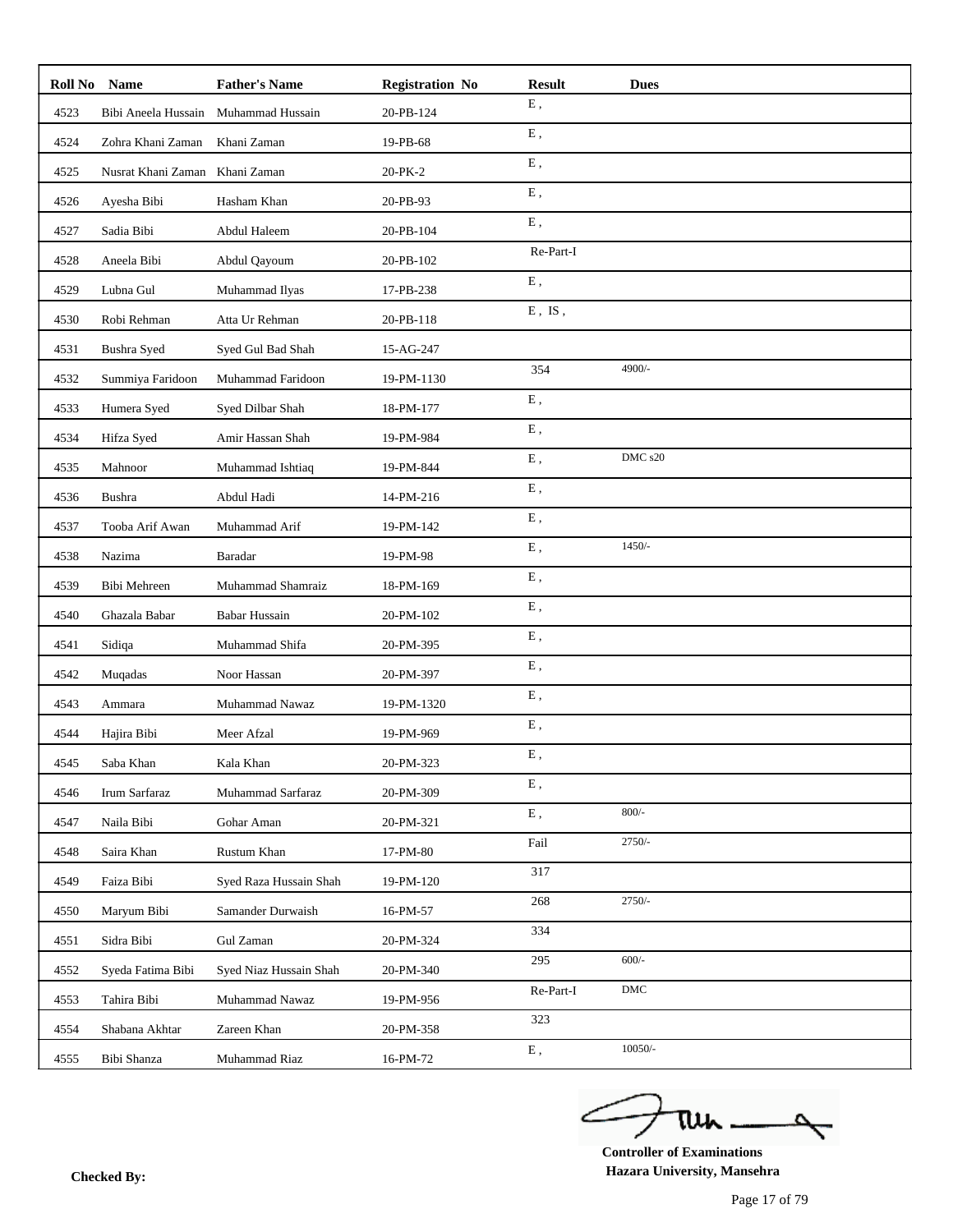|      | Roll No Name         | <b>Father's Name</b>                     | <b>Registration No</b> | <b>Result</b> | <b>Dues</b>            |
|------|----------------------|------------------------------------------|------------------------|---------------|------------------------|
| 4556 | Sundus Bibi          | Makhdoom Hussain Shah                    | 20-PM-150              | E,            |                        |
| 4557 | Nabeela Bibi         | Muhammad Yousaf                          | 20-PM-108              | ${\bf E}$ ,   |                        |
| 4558 | Shamaila Begum       | Mir Afzal                                | 17-PM-1384             | E,            |                        |
| 4559 | <b>Nusrat Saleem</b> | Mohammad Saleem                          | 12-PM-2057             | E,            |                        |
| 4560 | <b>Bibi Baseerat</b> | Gulzar Hussain                           | 16-PM-1859             | ${\bf E}$ ,   | 3950/-                 |
| 4561 | Rifat Hayder         | Ghulam Haider                            | 15-PM-826              | E,            | 4950/-                 |
| 4562 | Amina Haider         | Ghulam Haider                            | 18-PM-375              | ${\bf E}$ ,   | 4400/-                 |
| 4563 | Sameeta Waheed       | Abdul Waheed                             | 15-PM-1667             | ${\bf E}$ ,   | 9300/-                 |
| 4564 | Ayesha Eman          | Muhammad Haroon                          | 20-PM-249              | 271           | $100/-$                |
| 4565 | Adeela Bibi          | Muhammad Hussain                         | 16-PM-1904             | Re-Part-I     | $4400/-$               |
| 4566 | Saima Bibi           | Muhammad Basheer                         | 15-PM-688              | 241           | 4350/-                 |
| 4567 | Faiza Noreen         | Jumma Khan                               | 19-PM-367              | Re-Part-I     | $9450/-$               |
| 4568 | Saba Maqbool         | Muhammad Mqabool                         | 17-PM-1243             | Fail          | 5500/-                 |
| 4569 | Iqra Taj             | Taj Muhammad                             | 20-PM-355              | $E$ , IS,     | 6950/-                 |
| 4570 | Amina Bibi           | Muhammad Ismail                          | 20-PM-546              | Re-Part-I     | 5250/-                 |
| 4571 | Haseena Rafiq        | Muhammad Rafiq                           | 17-PM-1691             | 274           | 5250/-                 |
| 4572 | Aimen Bashir         | Muhammad Bashir                          | 20-PM-236              | 347           | $9450/-$               |
| 4573 | Irum Zeb             | Aurangzeb                                | 19-PM-731              | 285           | 4900/-                 |
| 4574 | Saira Gul            | Ghulam Gul                               | 18-PM-1753             | 278           |                        |
| 4575 | Tanzeela Bibi        | Muhammad Bashir                          | 17-PM-874              | 282           |                        |
| 4576 | Hina Inayat          | Inayat Hussain                           | 20-PM-434              | Re-Part-I     |                        |
| 4577 | Tanawish             | Muhammad Sajid Hussain                   | 19-PM-747              | 325           |                        |
| 4578 | Areej Fida           | Fida Hussain                             | 20-PM-364              | 287           |                        |
| 4579 | Musfirah Sohail      | Muhammad Sohail                          | 20-PM-756              | 368           | 1525/-less in original |
| 4580 | Syeda Zara Shah      | Syed Altaf Hussan Shah                   | 20-PM-404              | Re-Part-I     |                        |
| 4581 | Irsa Naeem           | Naeem Ahmed Khan                         | 20-PM-409              | 302           |                        |
| 4582 | Tooba Fida           | Fida Muhammad                            | 20-PM-408              | 261           |                        |
| 4583 | Sumiyya Ishtiaq      | <b>Ishtiaq Ahmed</b>                     | 20-PM-689              | 281           |                        |
| 4584 | Bakhtawar            | Muhammad Farooq                          | 20-PM-435              | 244           |                        |
| 4585 | Riffat Shaheen       | Mir Abdullah                             | 20-PM-383              | Re-Part-I     |                        |
| 4586 | Summera Rasheed      | Abdul Rasheed                            | 19-PM-729              | 282           | 9950/-                 |
| 4587 | Muqaddas             | Muhammad Naseem Khan                     | 20-PM-347              | ${\bf E}$ ,   | $500/-$                |
| 4588 |                      | Ayesha Imtiaz Abbasi Imtiaz Ahmed Abbasi | 18-PA-489              | L,            |                        |

ے tui

**Controller of Examinations Hazara University, Mansehra Checked By:**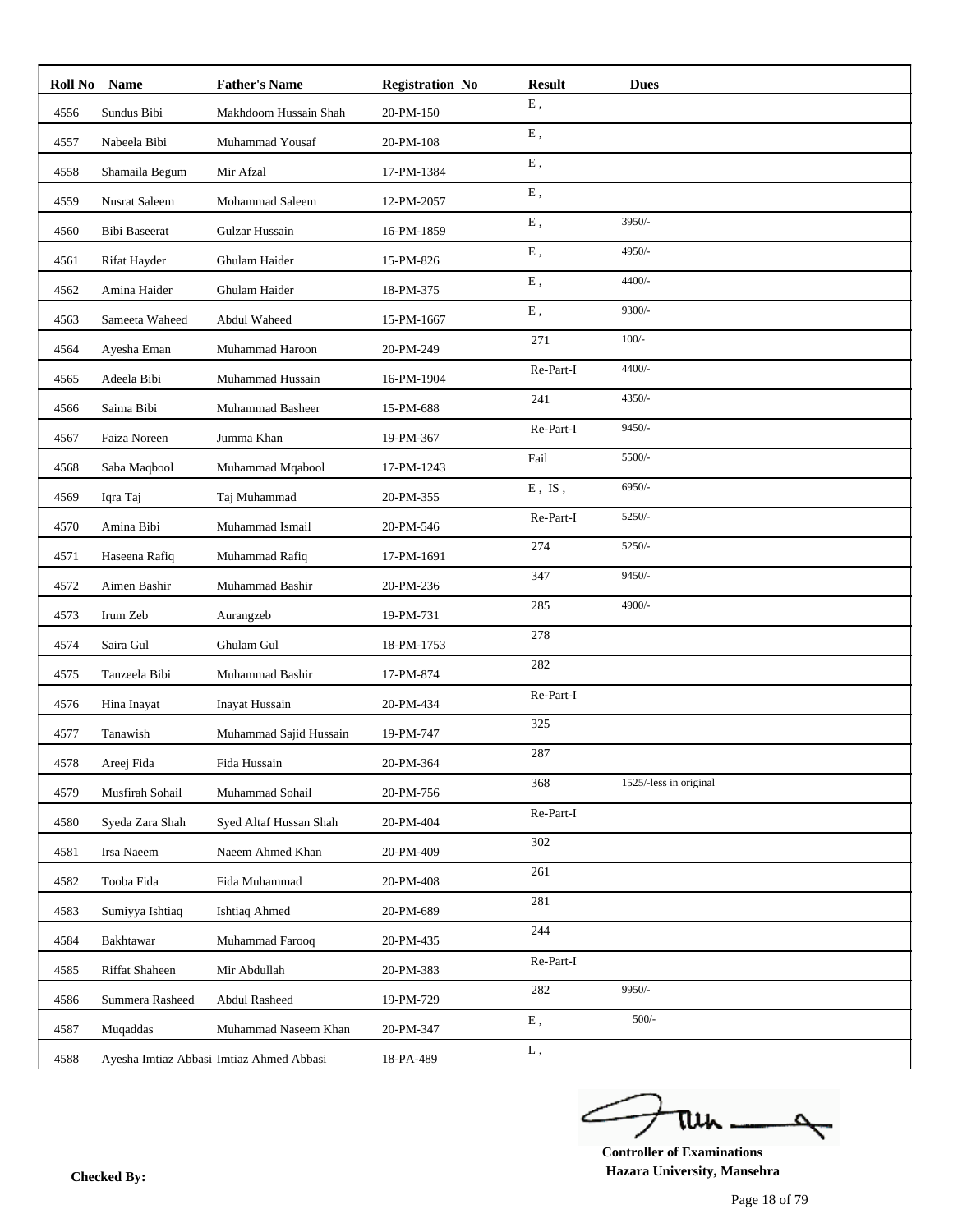|      | Roll No Name     | <b>Father's Name</b>                         | <b>Registration No</b> | <b>Result</b> | <b>Dues</b> |                                                   |
|------|------------------|----------------------------------------------|------------------------|---------------|-------------|---------------------------------------------------|
| 4589 | Nageena          | Sartaj                                       | 13-PA-164              | $P/Sc$ ,      | 4900/-      |                                                   |
| 4590 |                  | Nadia Qayyum Abbasi Abdul Qayyum Abbasi      | 18-PA-305              | ${\bf L}$ ,   |             |                                                   |
| 4591 | Anam Iqbal       | Zafar Iqbal                                  | 18-PH-3                | PS,           |             |                                                   |
| 4592 | Saima Bibi       | Khushal Khan                                 | 13-PA-236              | 298           | 4900/-DMC   |                                                   |
| 4593 | Reshana Bibi     | Muhammad Aslam                               | 18-PA-64               | E,            | $2600/-$    |                                                   |
| 4594 | Sidra Tul Muntha | Muhammad Azeem                               | 14-PA-184              | E,            | $2600/-$    |                                                   |
| 4595 | Saba Rafique     | Muhammad Rafique                             | 16-PA-333              | 209           | 4900/-      |                                                   |
| 4596 | Nageena          | Amalsher                                     | 17-PA-226              | 247           | $3200/-$    |                                                   |
| 4597 | Maria Ayyaz      | Muhammad Ayyaz Abbasi                        | 19-PA-5                | 306           |             |                                                   |
| 4598 | Naheema Akhter   | Haqnawaz                                     | 13-PA-24               | ${\bf E}$ ,   |             |                                                   |
| 4599 | Attia Altaf      | Muhammad Altaf                               | 16-PA-437              | ${\bf E}$ ,   |             |                                                   |
| 4600 | Sanam Naz        | Banaras Khan                                 | 16-PA-318              | 234           |             |                                                   |
| 4601 | Sonyia           | Abdul Qadeer                                 | 15-PA-25               | ${\bf E}$ ,   | 4900/-      |                                                   |
| 4602 | Ayesha Bibi      | Abdul Khaliq                                 | 18-PA-500              | ${\bf E}$ ,   | 4900/-      |                                                   |
| 4603 | Aisha Bibi       | Kala Khan                                    | 16-PA-608              | E,            |             |                                                   |
| 4604 | Haleema Khan     | Farooq Khan                                  | 14-PA-1497             | ${\bf E}$ ,   |             |                                                   |
| 4605 | Komal Manzoor    | Manzoor Ahmad                                | 18-PA-61               | ${\bf E}$ ,   |             | Appear before UFM Committee on<br>January 04,2022 |
| 4606 | Maria Rafique    | Muhammad Rafique                             | 17-PA-425              | ${\bf E}$ ,   |             |                                                   |
| 4607 | Sana Mahroof     | Malik Muhammad Mahroof                       | 19-PA-68               | ${\bf E}$ ,   | $1000/-$    |                                                   |
| 4608 | Aimen Ayaz       | Muhammad Ayaz                                | 18-PA-4                | EE,           | $3270/-$    |                                                   |
| 4609 | Maryum Abbasi    | Abdul Hameed                                 | 15-PA-130              | Fail          | $2750/-$    |                                                   |
| 4610 | Sundus Hanif     | Hanif Gul                                    | 19-PA-54               | 249           | $4200/-$    |                                                   |
| 4611 | Arooba Akhtar    | Muhammad Akhtar                              | 20-PA-56               | 280           |             |                                                   |
| 4612 | Anmol Irshad     | Sardar Irshad Hussain                        | 20-PA-49               | Ε,            | $9050/-$    | Appear before UFM Committee on<br>January 04,2022 |
| 4613 | Hadiqa Bibi      | Malik Dildar Khan                            | 20-PA-72               | ${\bf E}$ ,   | $9400/-$    | Appear before UFM Committee on<br>January 04,2022 |
| 4614 | Zarmina Bibi     | Said Muhammad                                | 20-PA-69               | ${\bf E}$ ,   |             |                                                   |
| 4615 |                  | Syeda Aroosa Mushaddiyed Baidar Hussain Shah | 20-PA-76               | Re-Part-I     | $9050/-$    |                                                   |
| 4616 | Amna Shabbir     | Shabbir Ahmad                                | 18-PA-63               | $E$ , $IS$ ,  |             |                                                   |
| 4617 | Aqsa Aftab       | Muhammad Aftab                               | 20-PA-104              | ${\bf E}$ ,   |             |                                                   |
| 4618 | Hadia Atiq       | Qazi Atiq Ur Rehman                          | 20-PA-113              | ${\bf U}$ ,   |             |                                                   |
| 4619 | Laiba Gul        | Abdul Hameed                                 | 18-PB-498              | 287           |             |                                                   |
| 4620 | Saima Sherazi    | Syed Shoaib Shah                             | 19-PB-47               | Re-Part-I     |             |                                                   |
| 4621 | Sidra Bibi       | Ghulam Rauf Khan                             | 17-PM-848              | 237           | $7200/-$    |                                                   |
|      |                  |                                              |                        |               |             |                                                   |

ے tui

**Controller of Examinations Hazara University, Mansehra Checked By:**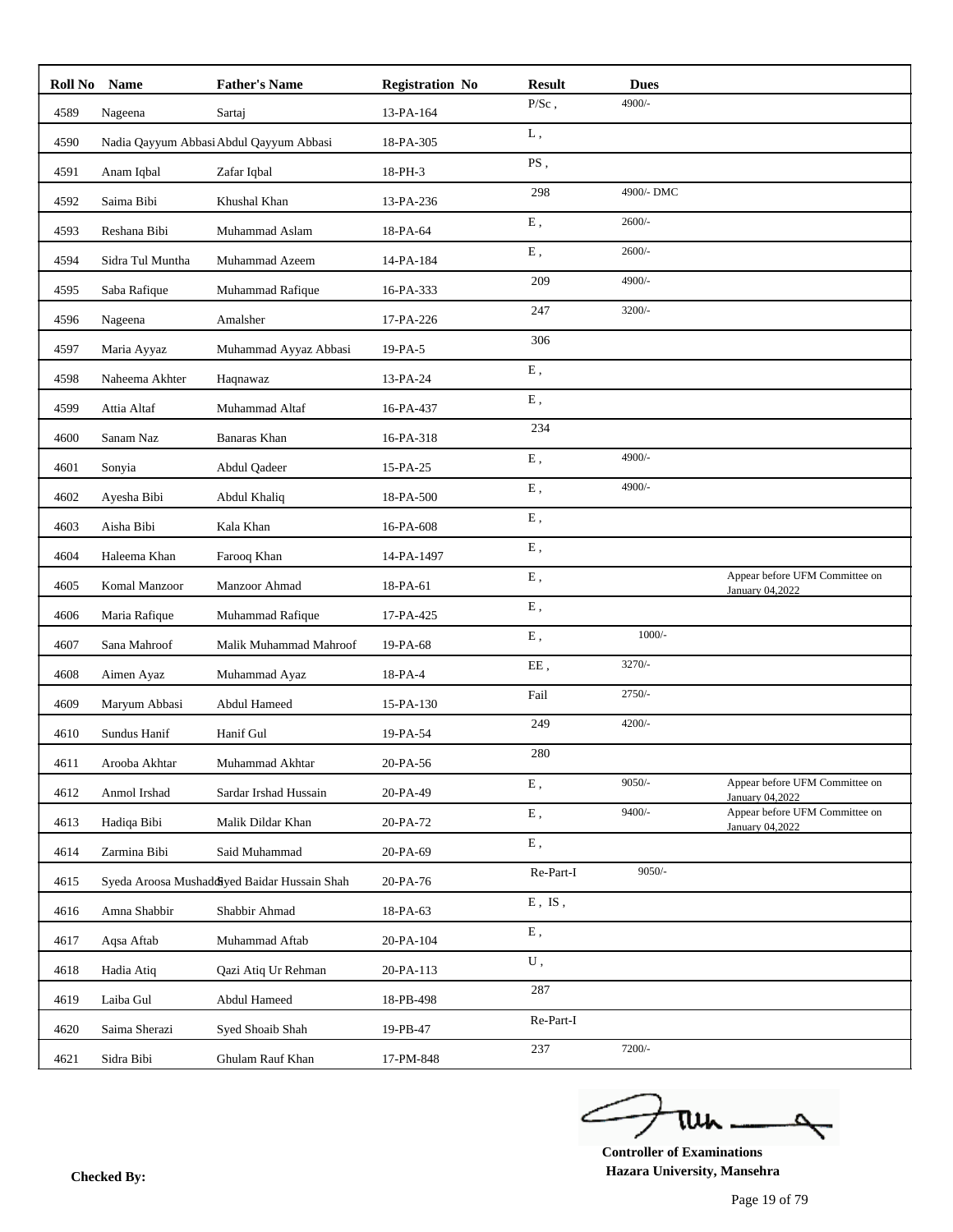| Roll No | <b>Name</b>                       | <b>Father's Name</b>                  | <b>Registration No</b> | <b>Result</b> | <b>Dues</b> |
|---------|-----------------------------------|---------------------------------------|------------------------|---------------|-------------|
| 4622    | <b>Gul Naz</b>                    | Wazeer                                | 19-PB-51               | ${\bf E}$ ,   | 4900/-      |
| 4623    | Nusrat                            | Masood Ur Rahman                      | 20-PB-89               | ${\bf E}$ ,   | $1300/-$    |
| 4624    | Sofia Syed                        | Muhamamd Hanif Shah                   | 15-PM-1631             | E,            |             |
| 4625    | Shabana Gul                       | Gul Baz Khan                          | 19-PB-28               | Fail          | 2900/-      |
| 4626    | Shumaila                          | Shah Jehan                            | 19-PB-43               | ${\bf E}$ ,   |             |
| 4627    | Chand Bibi                        | Gul Zareen                            | 20-PK-279              | E,            |             |
| 4628    | Hajra Khan                        | Khalid Javed Khan                     | 20-PB-134              | 284           | $3050/-$    |
| 4629    | Sadia                             | Aslam Khan                            | 19-PB-3                | Re-Part-I     | $1800/-$    |
| 4630    | Kalsoom Bibi                      | Shah Aurang Zeb                       | 19-PB-48               | Re-Part-I     | $9400/-$    |
| 4631    | Naila Gul                         | Taj Muhammad Khan                     | 20-PB-112              | ${\bf E}$ ,   |             |
| 4632    | Shazia Gul Rehman                 | Gul Rehman                            | 20-PB-94               | Fail          |             |
| 4633    | Saira Bibi                        | Islam Shah                            | 16-PB-210              | Fail          | 2800/-      |
| 4634    | Ayeesha Bibi                      | Muhammad Manzoor                      | 20-PM-262              | E,            |             |
| 4635    | Fozia Bibi                        | Muhammad Yaqoob                       | 16-PM-290              | $E$ , IS,     | 2280/-      |
| 4636    | Attia Bibi                        | Ghulam Rabbani                        | 20-PM-252              | $E$ , $PS$ ,  |             |
| 4638    | Ambreen                           | Muhammad Ayub                         | 18-PM-484              | E,            |             |
| 4640    | Shamina Bibi                      | Habib Ullah                           | 16-PA-243              | Fail          | $2800/-$    |
| 4641    | Nabeela Bibi                      | Israil Khan                           | 15-PH-86               | Fail          | 2800/-      |
| 4642    | Erum Saba                         | Ahmed Saeed                           | 16-PB-254              | ${\bf E}$ ,   | 2800/-      |
| 4643    | Haleema Sadia                     | Muhammad Hamayoun Khan                | 20-PB-133              | Re-Part-I     | DMC1        |
| 4644    | Rahat Bibi                        | Amal Khan                             | 20-PB-115              | Re-Part-I     | DMC1        |
| 4645    | Rizwana Gul                       | Gul Baz Khan                          | 20-PB-111              | ${\bf E}$ ,   | DMC1        |
| 4646    | Rameen Munir                      | Qazi Muhammad Munir                   | 20-PA-120              | E,            |             |
| 4647    | Noor Ul Huda Shah                 | Syed Shabbir Hussain                  | 19-PM-1421             | Re-Part-I     |             |
| 4649    | Amna Zeb                          | Jehan Zeb Khan                        | 20-PA-122*             | Re-Part-I     | 9400/-      |
| 4650    | Sania Bibi                        | Muhammad Asghar                       | 20-PA-52               | PS, H,        |             |
| 6001    | Muhammad Tayyeb SuMuhammad Sultan |                                       | 19-PM-999              | 245           |             |
| 6002    | Shah Roz Khan                     | Taimur Khan                           | 18-PM-2000             | 243           |             |
| 6003    | Mehran Khalid                     | Khalid                                | 18-PM-550              | Re-Part-I     |             |
| 6004    | Hamza Ali                         | Liaqat Ali                            | 19-PM-448              | 250           |             |
| 6005    | Muhammad Zeeshan Niaz Muhammad    |                                       | 18-PM-745              | ${\bf E}$ ,   |             |
| 6006    | Ateeq Ur Rehman Jamalbdul Lateef  |                                       | 19-PM-1014             | ${\bf E}$ ,   |             |
| 6007    |                                   | Malik Muhammad UmMalik Muhammad Farid | 19-PM-1359             | ${\bf E}$ ,   |             |

ے tui

**Controller of Examinations Hazara University, Mansehra Checked By:**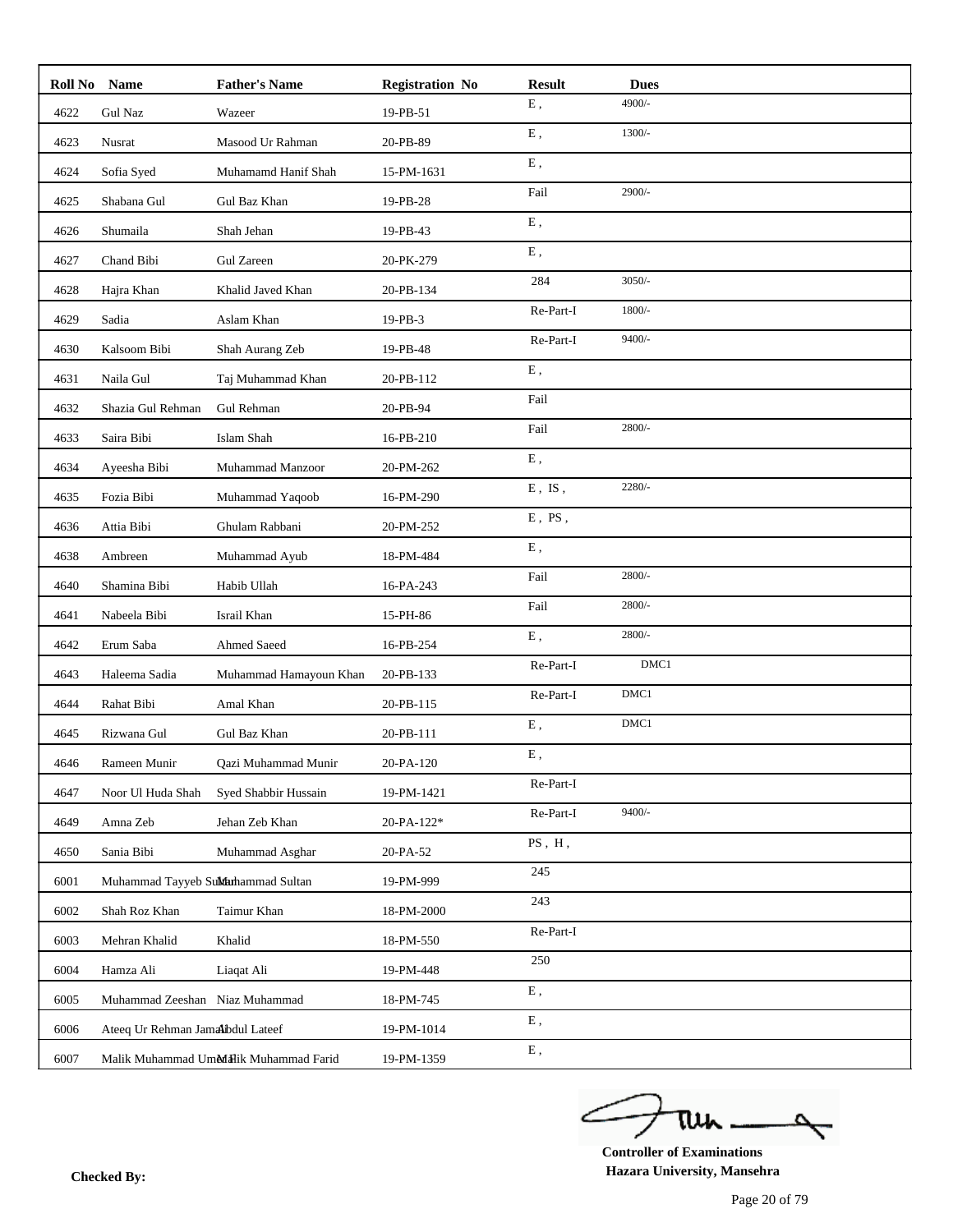| Roll No | <b>Name</b>                   | <b>Father's Name</b>                          | <b>Registration No</b> | <b>Result</b>             | <b>Dues</b> |
|---------|-------------------------------|-----------------------------------------------|------------------------|---------------------------|-------------|
| 6008    |                               | Malik Muhammad UsaMalik Muhammad Fareed       | 19-PM-1366             | Ε,                        |             |
| 6009    | Muhammad Rashid               | Muhammad Yaqoob                               | 19-PM-534              | ${\bf E}$ ,               |             |
| 6010    | Atif Ali Shah                 | Syed Manzoor Hussain Shah                     | 14-PM-1055             | E,                        |             |
| 6011    | Aqib Gulzar                   | Muhammad Gulzar                               | 19-PM-489              | E,                        |             |
| 6012    | Sheeraz Ahmed                 | <b>Abdur Rasheed</b>                          | 17-PM-324              | E,                        |             |
| 6013    | <b>Bilal Ahmed</b>            | Abdul Ghafoor                                 | 18-PM-1932             | E,                        |             |
| 6014    | Faisal Arif                   | Muhammad Arif                                 | 18-PM-1385             | ${\bf E}$ ,               |             |
| 6015    | Wazir Muhammad                | Ali Akbar                                     | 18-PM-1810             | E,                        |             |
| 6016    | Rizwan Ahmed                  | Khani Zaman                                   | 18-PM-809              | Ε,                        |             |
| 6017    | Muhammad Ihsan                | Muhammad Sabir Khan                           | 14-PM-1083             | ${\bf E}$ ,               |             |
| 6018    | Arslan Ahmad                  | <b>Gul Nawaz</b>                              | 17-PM-261              | E,                        |             |
| 6019    | Kamran Irshad                 | Muhammad Irshad                               | 18-PM-583              | ${\bf E}$ ,               |             |
| 6020    | Adeel Ur Rehman               | Muhammad Yousaf                               | 19-PM-465              | 240                       |             |
| 6021    | Atta Ur Rehman                | Muhammad Bashir                               | 16-PM-523              | ${\bf E}$ ,               |             |
| 6022    | Hafeez Ur Rehman              | Shah Faridoon                                 | 18-PM-1956             | E,                        |             |
| 6023    | Zahid Ali                     | Muhammad Sarwar Khan                          | 18-PM-603              | E,                        |             |
| 6024    | Saqib Adnan                   | Abdul Malik                                   | 19-PM-422              | 238                       |             |
| 6025    | Muhammad Asif                 | Gul Hassan                                    | 18-PM-827              | IS,                       |             |
| 6026    | Atif Ashraf                   | Muhammad Ashraf                               | 18-PM-1812             | ${\bf E}$ , $\;{\bf U}$ , |             |
| 6027    | Shah Baz                      | Muhammad Fiaz                                 | 19-PM-461              | ${\bf E}$ ,               |             |
| 6028    | Naveed Gul                    | Gul Shah                                      | 19-PM-487              | E,                        |             |
| 6029    | Muhammad Aslam                | Khawaj Muhammad                               | 19-PM-204              | Re-Part-I                 |             |
| 6030    | Faizan Ali Shah               | Syed Niaz Ali Shah                            | 19-PM-1368             | E,                        |             |
| 6031    | Nazim                         | Zaraat Gul                                    | 20-PM-187              | Re-Part-I                 |             |
| 6032    | Muneeb Ur Rehman              | Shafiq Ur Rehman                              | 20-PM-553              | 316                       |             |
| 6033    | Hammad Nazir                  | Nazir Ahmed                                   | 20-PM-185              | 265                       |             |
| 6034    | Muhammad Asad                 | Muhammad Ashraf                               | 20-PM-171              | Re-Part-I                 |             |
| 6035    |                               | Muhammad Muhavia KMahammad Waheed             | 20-PM-559              | $E$ , $E\bar{E}$ ,        |             |
| 6036    | Muhammad Hanzla               | Amjad Iqbal                                   | 20-PM-566              | Re-Part-I                 |             |
| 6037    |                               | Syed Saddam Ul Islam Strad Fakhrul Islam Shah | 20-PM-565              | 335                       |             |
| 6038    | Saad Safeer                   | Safeer Ahmed                                  | 20-PM-178              | 226                       |             |
| 6039    | Fahad Ahmed                   | Imtiaz Hussain                                | 20-PM-648              | 323                       |             |
| 6040    | Mubashar Nawaz KhanShah Nawaz |                                               | 20-PM-649              | Re-Part-I                 |             |

ے tui

**Controller of Examinations Hazara University, Mansehra Checked By:**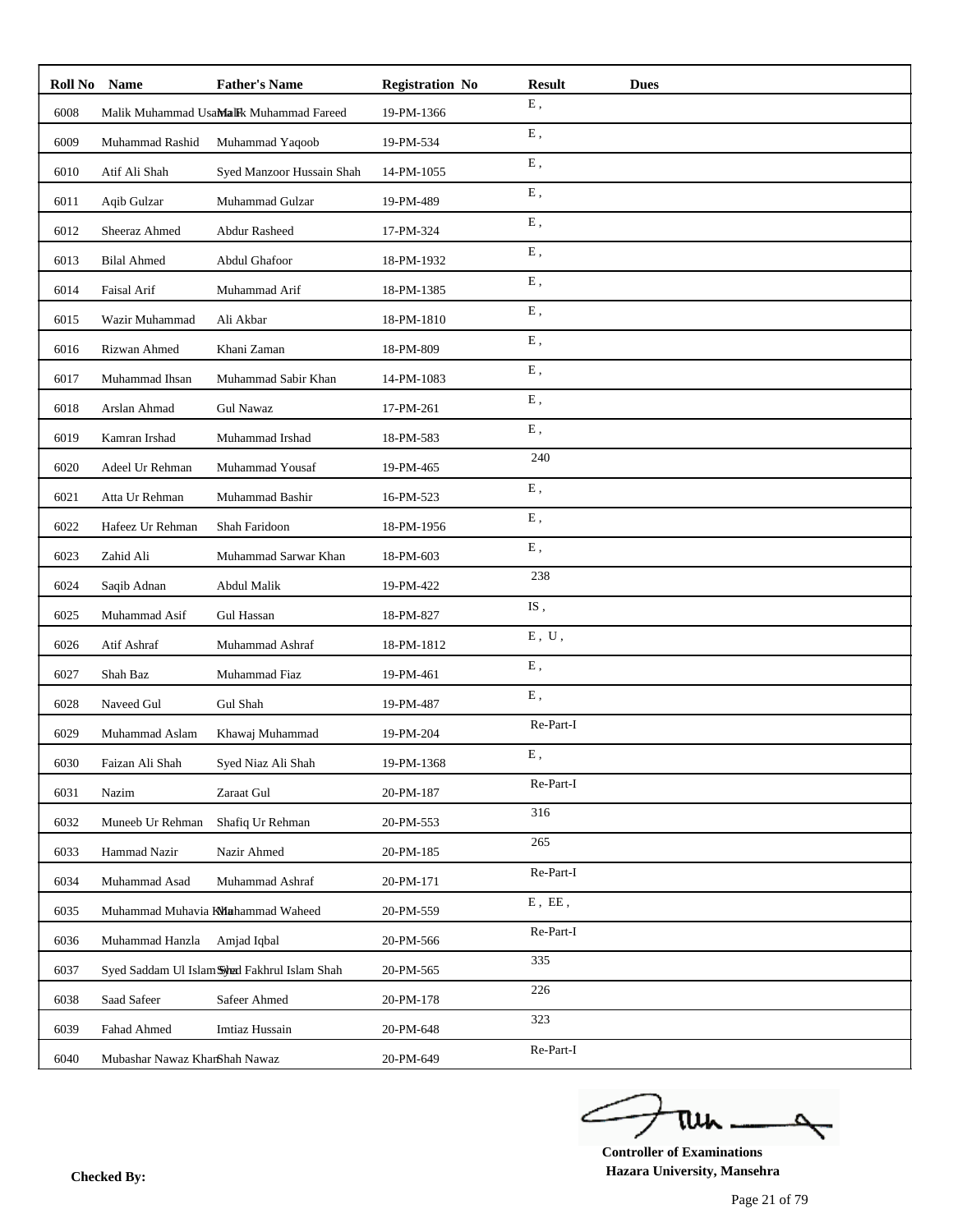| Roll No | Name                              | <b>Father's Name</b>                     | <b>Registration No</b> | <b>Result</b><br><b>Dues</b> |
|---------|-----------------------------------|------------------------------------------|------------------------|------------------------------|
| 6041    | <b>Umer Zaheer</b>                | Muhammad Zaheer                          | 20-PM-558              | Re-Part-I                    |
| 6042    | Hasnain Qadir                     | Sheikh Ghulam Qadir                      | 20-PM-176              | ${\bf E}$ ,                  |
| 6043    | Fahad Khan                        | Jahan Zeb                                | 20-PM-177              | 252                          |
| 6044    | Rehman Ali                        | <b>Ishtiaq Ahmed</b>                     | 19-PM-996              | ${\bf E}$ ,                  |
| 6045    | Syed Khizar Hayyat Shahraq Shah   |                                          | 19-PM-418              | $E$ , $P/Sc$ ,               |
| 6046    | Hamza Khalid                      | Muhammad Khalid                          | 20-PM-563              | 301                          |
| 6047    |                                   | Zaheer Ul Islam Mian Khadul Saboor Anees | 20-PA-8                | Re-Part-I                    |
| 6048    | Muhammad Hashim Gluthammad Israil |                                          | 20-PM-183              | Fail                         |
| 6049    | Fazal Rahman                      | Nadar Khan                               | 20-PK-68               | E,                           |
| 6050    | Dil Faraz                         | Zardad                                   | 19-PM-426              | ${\bf E}$ ,                  |
| 6051    | Muhammad Usman                    | Sher Afzal                               | 20-PM-182              | E,                           |
| 6052    | Faizan Ahmad                      | Manzoor Ahmad                            | 20-PM-184              | 319                          |
| 6053    | Noor Ud Din                       | Muhammad Asmat Ullah                     | 20-PM-552              | E,                           |
| 6054    | Muhammad Bilal                    | Muhammad Mushtaq                         | 19-PM-1493             | $E$ , IS,                    |
| 6055    | Muneer Ahmed                      | Muhammad Fareed                          | 20-PM-197              | E,                           |
| 6056    | <b>Bilal Ahmad</b>                | Maqbool Ahmad                            | 20-PM-492              | E,                           |
| 6057    | Waqar Ahmed                       | Muhammad Zareen                          | 20-PM-584              | Fail                         |
| 6058    | Abdul Saboor                      | Muhammad Banaris                         | 20-PM-571              | E,                           |
| 6059    | Kashif Noman                      | Muhammad Aslam                           | 20-PK-255              | $E$ , $IS$ ,                 |
| 6060    | Syed Sarmad Ali                   | Syed Noor Muhammad Shah                  | 20-PM-587              | ${\bf E}$ ,                  |
| 6061    | Hamza Masood                      | Masood Ur Rehman                         | 20-PM-680              | E,                           |
| 6062    | Nadeem Khan                       | Muhammad Saleem                          | 19-PM-450              | ${\bf E}$ , $\;{\bf U}$ ,    |
| 6063    | Anees Ur Rehman                   | Gohar Rehman                             | 19-PM-152              | ${\bf E}$ , $\;{\bf U}$ ,    |
| 6064    | Amjad                             | Ali Akbar                                | 19-PM-153              | $E$ , IS,                    |
| 6065    | Uzair                             | Niaz Muhammad                            | 20-PM-209              | $E$ , $IS$ ,                 |
| 6066    | Syed Sher Ali Shah                | Syed Abbas Ali Shah                      | 19-PM-447              | Fail                         |
| 6067    | Mohsin Ali                        | Bashrat Ali                              | 20-PM-588              | 252                          |
| 6068    | Zeeshan Sabir                     | Muhammad Sabir                           | 19-PM-1360             | 308                          |
| 6069    | Muhammad Nadeem Klahammad Daud    |                                          | 18-PM-1975             | Fail                         |
| 6070    | Muzammal Waheed                   | Abdul Waheed                             | 19-PM-440              | $E$ , IS,                    |
| 6071    | Ehtisham Farooq                   | Muhammad Farooq                          | 19-PM-439              | $E$ , IS,                    |
| 6072    | Muhammad Shakir                   | Gul Zareen                               | 20-PM-581              | 251                          |
| 6073    | Umair Ali                         | Awal Khan                                | 19-PM-610              | ${\bf E}$ ,                  |

ے tun 

**Controller of Examinations Hazara University, Mansehra Checked By:**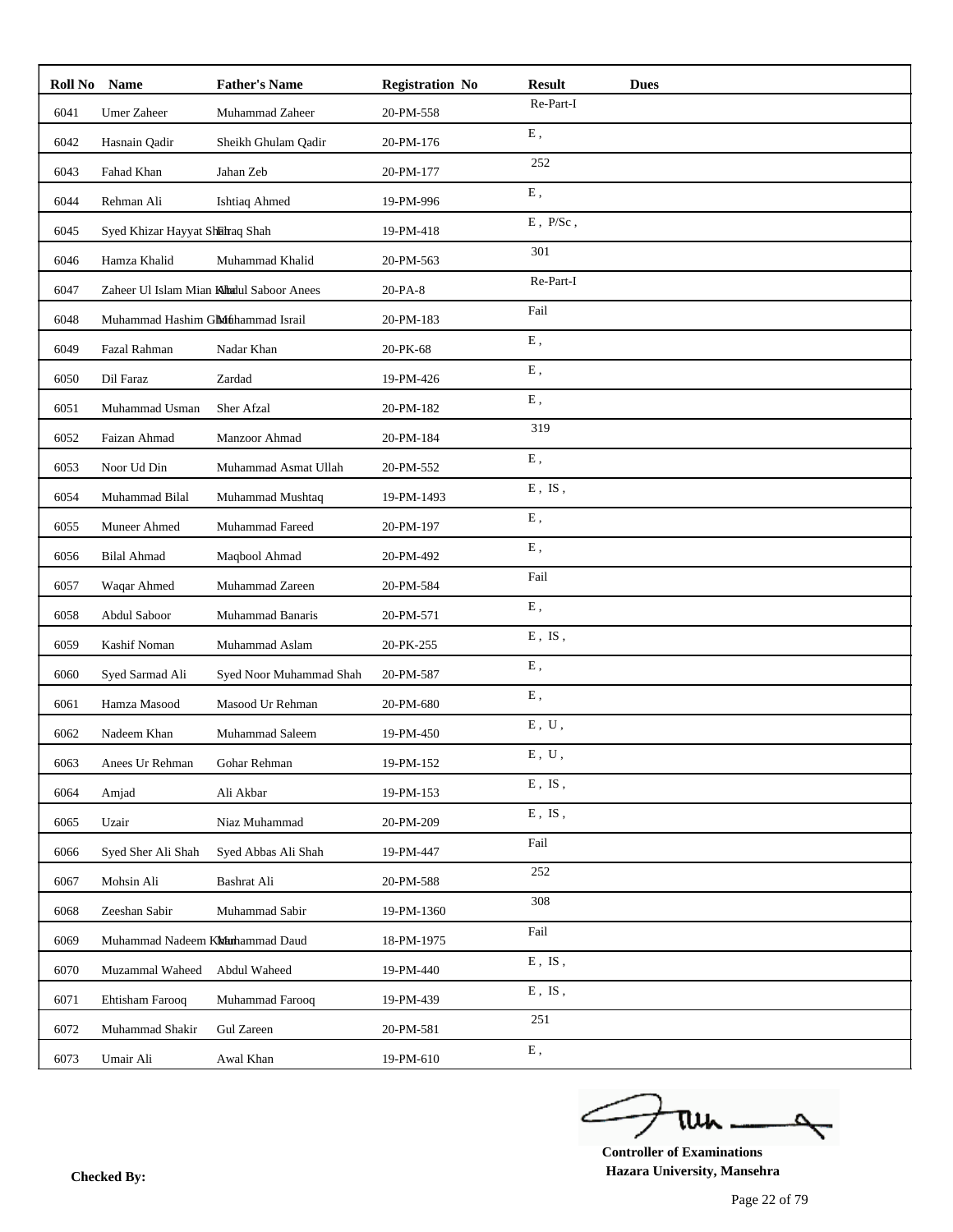| Roll No | <b>Name</b>                          | <b>Father's Name</b>  | <b>Registration No</b> | <b>Result</b><br><b>Dues</b> |
|---------|--------------------------------------|-----------------------|------------------------|------------------------------|
| 6074    | Hamad Ali                            | Sain Muhammad         | 20-PM-473              | ${\bf E}$ ,                  |
| 6075    | Muhammad Umar                        | Yaseen                | 20-PM-728              | Re-Part-I                    |
| 6076    | Atif Mukhtar                         | Mukhtar Alam          | 20-PM-578              | $E$ , IS,                    |
| 6077    | Bilal Shafqat Khan                   | Muhammad Shafqat Khan | 20-PM-573              | 217                          |
| 6078    | Sohail Ahmad                         | Muhammad Shaukat      | 19-PM-1020             | $E$ , PS,                    |
| 6079    | Muhammad Nouman Taj Gohar            |                       | 20-PM-586              | E,                           |
| 6080    | Syed Nabeel Hussain Shydd Hamid Shah |                       | 20-PM-215              | 269                          |
| 6081    | Dilawar Khan                         | Ibrar Hussain         | 20-PM-186              | E,                           |
| 6082    | Tayyab                               | Abdul Qayyum          | 19-PM-496              | E,                           |
| 6083    | Mudassar                             | Zulfiqar Ahmad        | 20-PM-193              | ${\bf E}$ ,                  |
| 6084    | Babar                                | Muhammad Irfan        | 20-PM-86               | $E$ , $PS$ ,                 |
| 6086    | Murad Ahmed                          | Muhammad Riaz         | 17-PM-460              | 214                          |
| 6087    | Asad Saeed                           | Muhammad Saeed        | 19-PM-158              | 294                          |
| 6088    | Amir Habib                           | Habib Ur Rehman       | 18-PM-1811             | PS,                          |
| 6089    | <b>Israr Anwar</b>                   | Muhammad Anwar        | 19-PM-161              | Re-Part-I                    |
| 6090    | Muhammad Ehed-e-islanehboob Elahi    |                       | 19-PM-151              | Re-Part-I                    |
| 6091    | Asim Anwar                           | Anwar Zeb             | 18-PM-757              | Re-Part-I                    |
| 6092    | Zeeshan Khan                         | Hakam Khan            | 16-PM-1190             | E,                           |
| 6093    | Muhammad Hashim                      | Abdul Rasheed         | 16-PM-1216             | Re-Part-I                    |
| 6094    | Muhammad Nouman Muhammad Ashraf      |                       | 18-PM-652              | ${\bf E}$ ,                  |
| 6095    | Muhammad Haroon                      | Abdul Qayyum          | 12-PM-471              | Re-Part-I                    |
| 6096    | Muhammad Asif                        | Muhammad Miskeen      | 18-PM-773              | ${\bf E}$ ,                  |
| 6097    | Ajab Khan                            | Lal Khan              | 15-PM-1779             | E,                           |
| 6098    | Assad Zaman                          | Haider Zaman          | 19-PM-1496             | E,                           |
| 6099    | Muhammad Rafaqat AlAli Muhammad      |                       | 13-PM-1786             | ${\bf E}$ ,                  |
| 6100    | Muhammad Awais                       | Aziz Ur Rehman        | 18-PM-1814             | ${\bf E}$ ,                  |
| 6101    | Abdul Salam Shah                     | Rehmat Shah           | 19-PM-1449             | E,                           |
| 6102    | Muhammad Amjad                       | Jan Muhammd           | 18-PM-746              | ${\bf E}$ ,                  |
| 6103    | Waseem Riaz                          | Muhammad Riaz         | 19-PM-155              | ${\bf E}$ ,                  |
| 6104    | Muhammad Kashif                      | Muhammad Riaz         | 19-PM-1377             | Re-Part-I                    |
| 6105    | Iftikhar Ahmad                       | Ghulam Haider         | 19-PM-173              | ${\bf E}$ ,                  |
| 6106    | Muhammad Sardar                      | Muhammad Sarwar       | 19-PM-164              | ${\bf E}$ , $\;{\bf U}$ ,    |
| 6107    | Muhammad Asif KhanSher Khan          |                       | 18-PM-771              | ${\bf E}$ ,                  |

ے tui

**Controller of Examinations Hazara University, Mansehra Checked By:**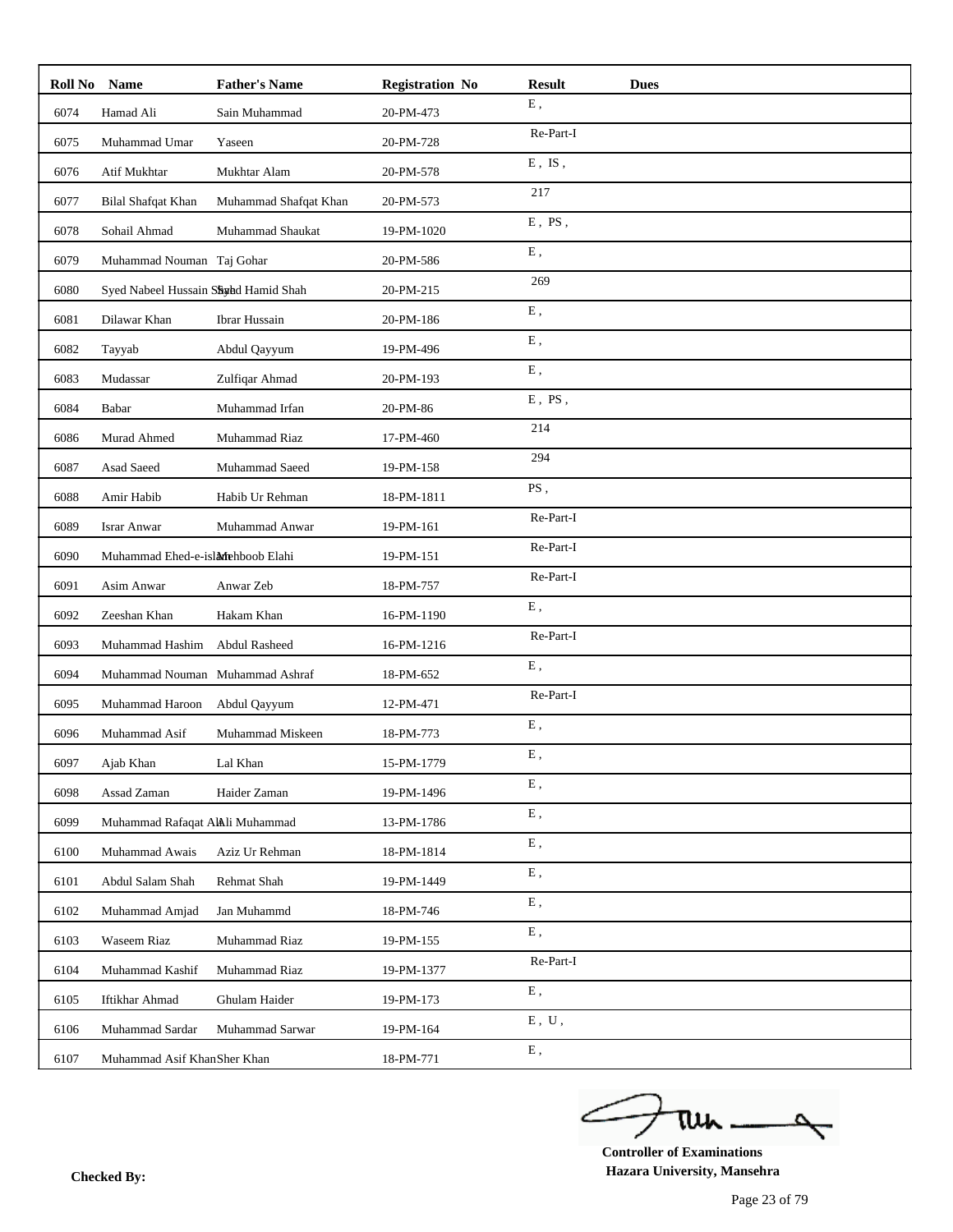| Roll No | <b>Name</b>                       | <b>Father's Name</b>                 | <b>Registration No</b> | <b>Result</b>            | <b>Dues</b> |
|---------|-----------------------------------|--------------------------------------|------------------------|--------------------------|-------------|
| 6108    | Faisal Aman                       | Malik Aman                           | 18-PM-753              | $E$ , PS,                |             |
| 6109    | Mehtab Ahmed                      | Muhammad Haroon                      | 18-PM-766              | $E$ , $PS$ ,             |             |
| 6110    | Muhammad Shafaqat Muhammad Liaqat |                                      | 20-PM-707              | PS,                      |             |
| 6111    | Usama Bib Aziz                    | Aziz Ur Rehman                       | 20-PM-62               | E,                       |             |
| 6112    | Faraz Ahmed                       | Ali Zaman                            | 20-PM-65               | 244                      |             |
| 6113    | Sohail Zeb                        | Alam Zeb                             | 19-PM-154              | Fail                     |             |
| 6114    | Aqib Baidar                       | Baidar Khan                          | 20-PM-80               | ${\bf E}$ ,              |             |
| 6115    | Naeem Khan                        | Khan Muhammad                        | 19-PM-193              | Re-Part-I                |             |
| 6116    | Muhammad Zubair                   | Aziz Muhammad                        | 20-PM-75               | Re-Part-I                |             |
| 6117    | Qamar Zaman                       | Fazal Ur Rehman                      | 20-PM-87               | ${\bf E}$ ,              |             |
| 6118    | Muhammad Bilal                    | Niaz Muhammad                        | 20-PM-67               | E,                       |             |
| 6119    | Nadeem Ahmed                      | Wazir Muhammad                       | 20-PM-69               | Fail                     |             |
| 6120    | Abdul Basit                       | Muhammad Rehman                      | 20-PM-66               | $E$ , $PS$ ,             |             |
| 6121    | Muhammad Ashfaq                   | Muhammad Mushtaq                     | 19-PM-181              | $E$ , $IS$ ,             |             |
| 6122    | Muhammad Anas                     | Akhtar Zaman                         | 20-PM-76               | E,                       |             |
| 6123    | Hasan Akram                       | Muhammad Akram                       | 20-PM-71               | 283                      |             |
| 6124    | Muhammad Haroon                   | Muhammad Sarwar                      | 20-PM-70               | ${\bf E}$ ,              |             |
| 6125    | Adnan Ahmad                       | Abdul Razaq                          | 19-LNMSR-65            | ${\bf E}$ ,              |             |
| 6126    | Kala Khan                         | Ali Zman                             | 20-PM-64               | ${\bf E}$ ,              |             |
| 6127    | Abdul Basit                       | Muhammad Sadiq                       | 20-PM-79               | ${\bf U}$ ,              |             |
| 6128    |                                   | Hamza Bin Saddique Muhammad Saddique | 20-PM-91               | Re-Part-I                |             |
| 6129    | Muhammad Haseeb                   | Muhammad Parvez                      | 20-PM-82               | 273                      |             |
| 6130    | Muhammad Asad                     | Awar Zaib Khan                       | 20-PM-83               | 286                      |             |
| 6131    | Muhammad Adnan                    | Sher Dil Khan                        | 20-PM-73               | 244                      |             |
| 6132    | Shoukat Ali                       | Muhammad Younas                      | 20-PM-72               | Re-Part-I                |             |
| 6133    | Arslan Humayoun                   | Malik Humayoun                       | 20-PM-85               | 263                      |             |
| 6134    | Kashaf Khalid                     | Muhammad Khalid                      | 20-PM-81               | Fail                     |             |
| 6135    | Muhammad Ehsan                    | Muhammad Pervez                      | 19-PM-176              | Re-Part-I                |             |
| 6136    | Muhammad Waqar                    | Sultan Muhammad                      | 17-PM-445              | 229                      |             |
| 6137    | Muhammad Waqas                    | Pir Muhammad                         | 20-PM-89               | Re-Part-I                |             |
| 6138    | Muhammad Shoaib                   | Muhammad Irshad                      | 20-PM-74               | 291                      |             |
| 6139    | Faisal Niaz                       | Niaz Muhammad                        | 20-PM-68               | ${\bf E}$ ,              |             |
| 6140    | Babar Ali                         | Muhammad Dildar                      | $20$ -PM-84 $\,$       | ${\bf E}$ , ${\bf IS}$ , |             |

ے tui

**Controller of Examinations Hazara University, Mansehra Checked By:**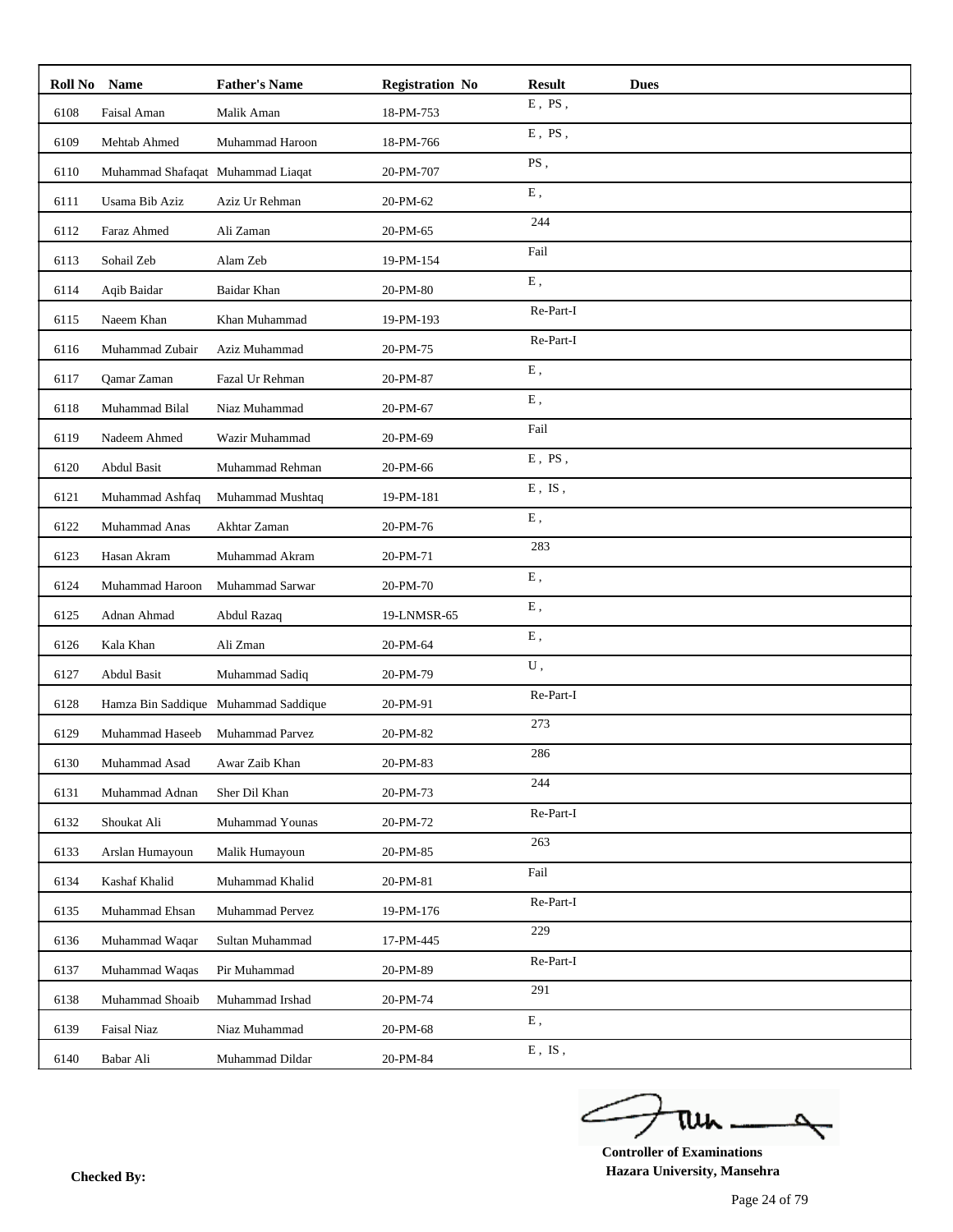| Roll No | <b>Name</b>                          | <b>Father's Name</b>                        | <b>Registration No</b> | <b>Result</b><br><b>Dues</b>                |
|---------|--------------------------------------|---------------------------------------------|------------------------|---------------------------------------------|
| 6141    | Muhammad Ajaz                        | Umar Zaman                                  | 20-PM-77               | Re-Part-I                                   |
| 6142    | Liaqat Ali                           | Najab Khan                                  | 17-PM-1584             | Re-Part-I                                   |
| 6143    |                                      | Syed Saif Ullah Shah Syed Mohsin Ullah Shah | 18-PM-1631             | ECO,                                        |
| 6144    | Muhammad Saddam                      | Gulab Khan                                  | 18-PM-1257             | Re-Part-I                                   |
| 6145    | Farooq                               | Malar Khan                                  | 18-PM-1200             | U,                                          |
| 6146    | Muhammad Awais                       | Muhammad Irshad                             | 19-PM-203              | Re-Part-I                                   |
| 6147    | Majid Saeed                          | Hazrat Jalal Shah                           | 18-PM-1153             | Re-Part-I                                   |
| 6148    | Muhammad Alam                        | Raheem                                      | 18-PM-1151             | Re-Part-I                                   |
| 6149    | Zartalab Khan                        | Raamat Khan                                 | 19-PM-252              | Re-Part-I                                   |
| 6150    | Zubair Shah                          | Gulimar Shah                                | 19-PM-269              | 277                                         |
| 6151    | Sardar Khan                          | Ghulam Qadir                                | 18-PM-1214             | 222                                         |
| 6152    | Haq Nawaz                            | Daftar Khan                                 | 19-PM-218              | Re-Part-I                                   |
| 6153    | Syed Afaq Hussain Shabyed Anwar Shah |                                             | 18-PM-1140             | 274                                         |
| 6154    |                                      | Hamza Wisal ShafiqueMuhammad Shafique       | 17-PM-1590             | 284                                         |
| 6155    | Abdul Qasim                          | Khaista Muhammad                            | 18-PM-1203             | E,                                          |
| 6156    | Azhar Rashid                         | Abdul Rashid                                | 20-PM-16               | ${\bf E}$ ,                                 |
| 6157    | Aamir                                | Muhamamd Tahir                              | 17-PM-1613             | ${\bf E}$ ,                                 |
| 6158    | <b>Bakh Shad</b>                     | Raj Malak Khan                              | 18-PM-1232             | E,                                          |
| 6159    | Said Hakeem                          | Raziq Khan                                  | 18-PM-1227             | ${\bf E}$ ,                                 |
| 6160    | Muhammad Awais                       | Muhammad Younis                             | 18-PM-1170             | ${\bf E}$ ,                                 |
| 6161    | Junaid Ahmed                         | Javed Khan                                  | 18-PM-1269             | E,                                          |
| 6162    | Sadam Hussain                        | Malar Khan                                  | 16-PM-1270             | ${\bf E}$ ,                                 |
| 6163    | Habib Ullah                          | Iqbal Shah                                  | 18-PM-1266             | E,                                          |
| 6164    | Syyed Yousuf Shah                    | Syyed Wajib Shah                            | 14-PM-1732             | 214                                         |
| 6165    | Rehman Ullah Farooqi Hazarat Bilal   |                                             | 19-PM-437              | ${\bf E}$ ,                                 |
| 6166    | Tanveer Ahmad                        | Taj Sultan                                  | 18-PM-1177             | ${\bf E}$ , $\;{\bf IS}$ ,                  |
| 6167    | Syed Rasheed Shah                    | Syed Ibraheed Shah                          | 18-PM-1146             | ${\bf E}$ ,                                 |
| 6168    | Mujeeb Ur Rehman                     | Abdul Haleem                                | 19-PM-276              | Re-Part-I                                   |
| 6169    | <b>Babar Ahmad</b>                   | Izhar Ul Haq                                | 19-PM-1474             | $\mbox{Re-Part-I}$                          |
| 6170    | Ihtisham Khan                        | Qasim Khan                                  | 18-PM-1127             | $E$ , $ECO$ , $\,$                          |
| 6171    | Toheed Ullah                         | Ebad Ullah                                  | 17-OG-156              | ${\bf E}$ , $\,\mathop{\rm ECO}\nolimits$ , |
| 6172    | Rahman Alam                          | Hakeem Khan                                 | 20-PM-13               | ${\bf E}$ ,                                 |
| 6173    | Muhammad Amin                        | Muhammad Zaib                               | 20-PM-40               | 311                                         |

ے tui

**Controller of Examinations Hazara University, Mansehra Checked By:**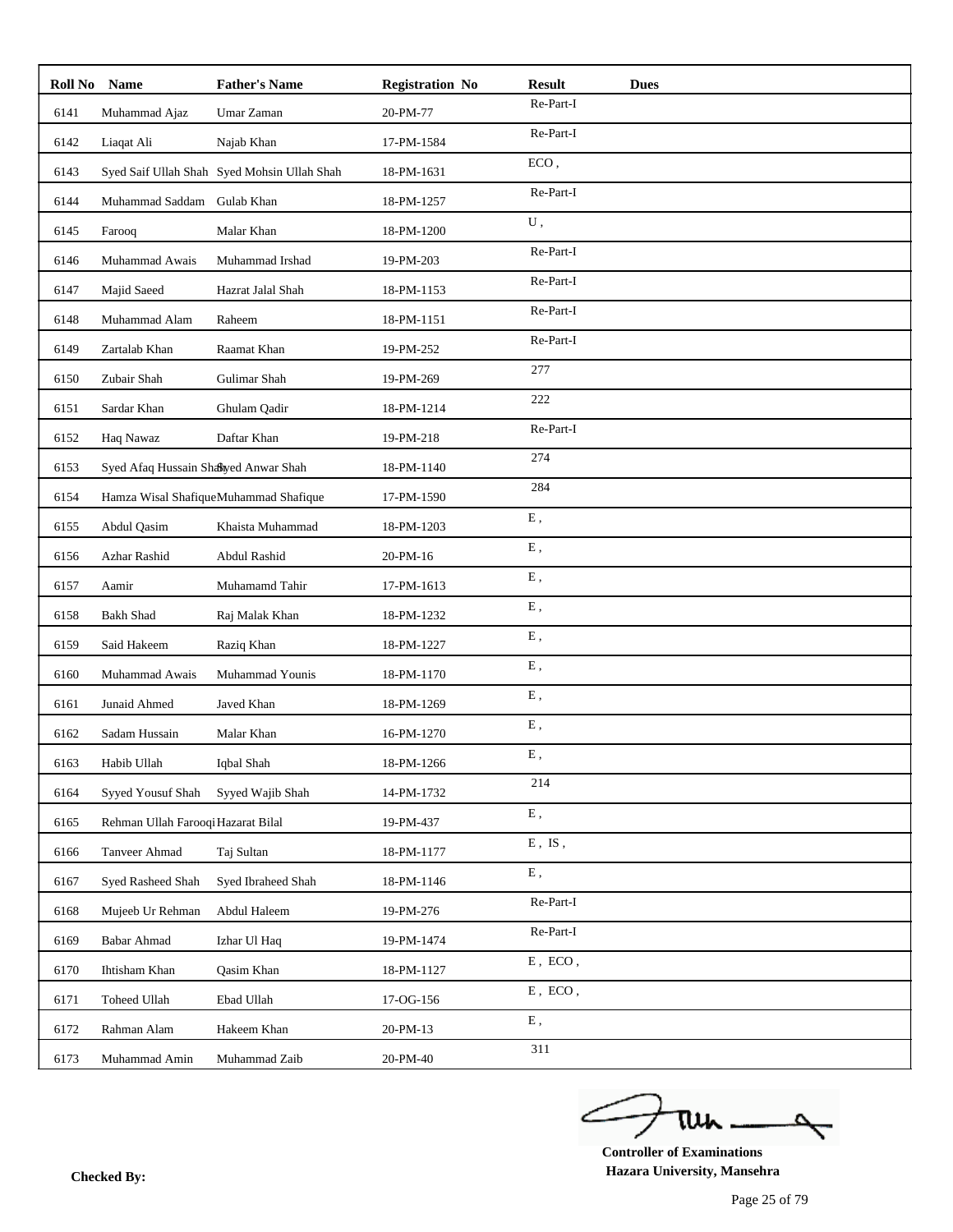| Roll No | <b>Name</b>                      | <b>Father's Name</b>                             | <b>Registration No</b> | <b>Result</b>             | <b>Dues</b> |
|---------|----------------------------------|--------------------------------------------------|------------------------|---------------------------|-------------|
| 6174    | Muhammad Shahid KhRakhtoon       |                                                  | 20-PM-11               | $E$ , $H$ ,               |             |
| 6175    | Shabbir                          | Taj Ur Rehman                                    | 19-PM-199              | ${\bf E}$ ,               |             |
| 6176    | Ejaz Ahmad                       | Fazal Rabani                                     | 19-PM-207              | ${\bf E}$ ,               |             |
| 6177    | Muhammad Rizwan                  | Naseer Ahmed                                     | 20-PM-14               | E,                        |             |
| 6178    | Syed Saad Ud Din                 | Syed Siraj Ud Din                                | 20-PM-46               | ${\bf E}$ ,               |             |
| 6179    | Siddiq Rehman                    | Muhammad Ameen                                   | 20-PM-44               | E,                        |             |
| 6180    | Sadaqat Ali                      | Gul Faraz Khan                                   | 20-PM-47               | Re-Part-I                 |             |
| 6181    | Shahid Ali                       | Zeb Ur Rehman                                    | 20-PM-716              | ${\bf E}$ ,               |             |
| 6183    | Huzaifa                          | Ihsan Ullah                                      | 20-PM-17               | Re-Part-I                 |             |
| 6184    | Muhammad Shahzad Muhammad Farooq |                                                  | 17-PM-1104             | E,                        |             |
| 6185    | Usama                            | Abdul Wakeel                                     | 20-PM-27               | E,                        |             |
| 6186    | Wali Ur Rahman                   | Abdul Waris                                      | 20-PM-18               | ${\bf E}$ ,               |             |
| 6187    | Fahem Swati                      | Att Ur Rahman                                    | 20-PM-45               | Re-Part-I                 |             |
| 6188    | Fayyaz Ahmad                     | Muhammad Iqbal                                   | 20-PM-49               | $E$ , PS,                 |             |
| 6189    | Bakhtaj Khan                     | Dilbar Khan                                      | 19-PM-280              | ${\bf E}$ , $\;{\bf U}$ , |             |
| 6190    | Muhammad Qasim                   | Muhammad Yaqub                                   | 20-PM-21               | E,                        |             |
| 6191    | Muhammad Zubair                  | Abdul Razzaq                                     | 19-PM-313              | Fail                      |             |
| 6192    | Muhammad Rehan                   | <b>Gul Shareef</b>                               | 19-PM-258              | ${\bf E}$ ,               |             |
| 6193    | Muhammad Asif                    | Muhammad Ishaq                                   | 19-PM-299              | Re-Part-I                 |             |
| 6194    | Asad Ur Rehman                   | Dawood Ur Rehman                                 | 19-PM-1456             | Fail                      |             |
| 6195    | Ismail Gul                       | Fareed Gul                                       | 19-PM-1457             | Re-Part-I                 |             |
| 6196    | Sufiyan Ali                      | Ali Akbar                                        | 20-PM-723              | Re-Part-I                 |             |
| 6197    |                                  | Syed Shabir Hussain Shaled Basharat Hussain Shah | 20-PM-35               | 327                       |             |
| 6198    | Umair Gul                        | Areeb Gul                                        | 19-PM-1455             | $E$ , PS,                 |             |
| 6199    | Hafeez Ullah                     | <b>Gul Zaray</b>                                 | 20-PM-39               | $E$ , $PS$ ,              |             |
| 6200    | Zahoor Ur Rehman                 | Abdul Qadeem                                     | 20-PM-50               | Re-Part-I                 |             |
| 6201    | Zahid-ur-rehman                  | Gulan-ur-rehman                                  | 19-PM-1467             | ${\bf E}$ ,               |             |
| 6202    | Muhammad Zahid NazMuhammad Nazir |                                                  | 20-PM-26               | ${\bf E}$ ,               |             |
| 6203    | Adnan Shah                       | Khursheed Alam                                   | 20-PM-38               | E,                        |             |
| 6204    | Muhammad Basit                   | Muhammad Abbas                                   | 20-PM-30               | Fail                      |             |
| 6205    | Sabeel Ahmad                     | Salih Muhammad                                   | 19-PM-254              | ${\bf E}$ , $\;{\bf U}$ , |             |
| 6206    | Mumtaz Khan                      | Lal Khatab                                       | 20-PM-29               | Fail                      |             |
| 6207    | Osama Qayyum                     | Abdul Qayyum                                     | 19-PM-257              | ${\bf E}$ ,               |             |

ے tui

**Controller of Examinations Hazara University, Mansehra Checked By:**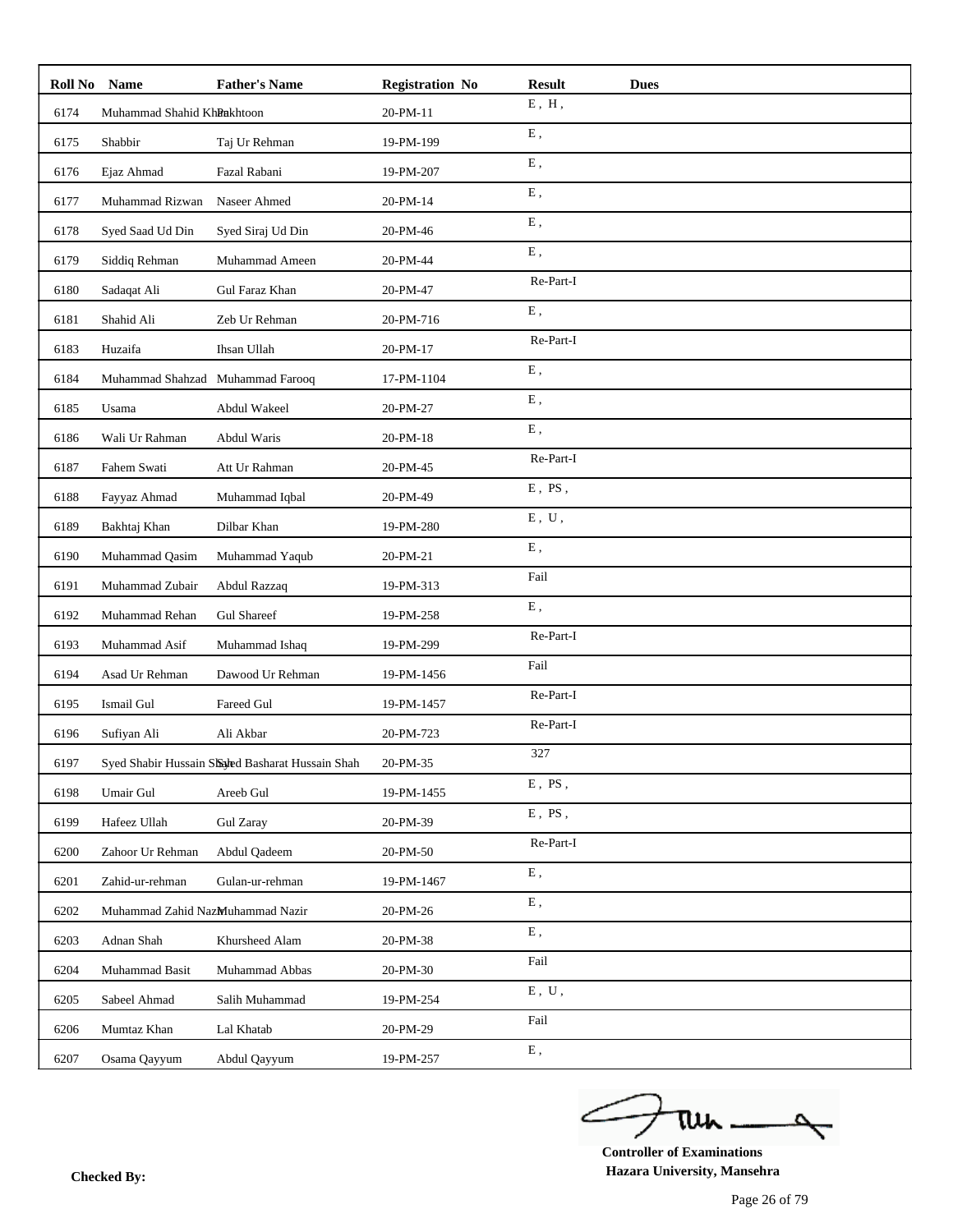| Roll No | <b>Name</b>                            | <b>Father's Name</b>                    | <b>Registration No</b> | <b>Result</b> | <b>Dues</b> |
|---------|----------------------------------------|-----------------------------------------|------------------------|---------------|-------------|
| 6208    | Rizwan Ahmed                           | Gul Rehman                              | 20-PM-710              | ${\bf E}$ ,   |             |
| 6209    |                                        | Muhammad Rehan KhaMuhammad Younas Khan  | 20-PM-41               | ${\bf E}$ ,   |             |
| 6210    | Syed Muqaddar Shah Qismat Shah         |                                         | 20-PM-34               | ${\bf E}$ ,   |             |
| 6211    | Luqman Hassan                          | Hassan Khan                             | 20-PM-36               | E,            |             |
| 6212    | Muhammad Nazir                         | Aseem Khan                              | 20-PM-31               | Fail          |             |
| 6213    | Aziz Khan                              | Shah Zaman                              | 20-PM-37               | ${\bf E}$ ,   |             |
| 6214    | Hamidur Rehman                         | Khalil Ur Rehman                        | 20-PM-19               | ${\bf E}$ ,   |             |
| 6215    | Zahid Khan                             | Shah Mir                                | 20-PM-25               | Fail          |             |
| 6216    | Pir Abdul Qadir Shah Sayed Gulzar Shah |                                         | 18-PM-1256             | ${\bf E}$ ,   |             |
| 6217    | Inayat Ur Rehman                       | Shah Zaman                              | 20-PM-51               | Fail          |             |
| 6218    | Syed Shah                              | Syed Fareed Shah                        | 19-PM-305              | E,            |             |
| 6219    | <b>Abdul Basit</b>                     | Zulfiqar Ahmed                          | 20-PM-20               | ${\bf E}$ ,   |             |
| 6220    | Muhammad Usman                         | Alam Geer                               | 20-PM-56               | $E$ , IS,     |             |
| 6221    | Iftikhar Ahmed                         | Mutib Ur Rehman                         | 20-PM-709              | ${\bf E}$ ,   |             |
| 6222    | Abdus Slam                             | Kabir Khan                              | 19-PM-1489             | Re-Part-I     |             |
| 6223    |                                        | Mian Muhammad Mankoran Muhammad Yousaf  | 19-PM-1093             | IS,           |             |
| 6224    | Ahmed Rehman                           | Goher Aman                              | 18-PM-1835             | U,            |             |
| 6225    | <b>Bilawal Bashir</b>                  | Bashir Hussain                          | 18-PM-1836             | 288           |             |
| 6226    | Abdullah Khan                          | Muhammad Iqbal                          | 19-PM-388              | 221           |             |
| 6227    | Raja Allah Dad Khan Raja Abdul Latif   |                                         | 13-PM-2640             | ${\bf E}$ ,   |             |
| 6228    | Muhammad Shahzad Aldhahammad Irfan     |                                         | 18-PM-1075             | ${\bf E}$ ,   |             |
| 6229    | Muhammad Tufail                        | Abdur Rehman                            | 18-PM-1078             | ${\bf E}$ ,   |             |
| 6230    | Ishtiaq Ahmed                          | Muhammad Kashif                         | 17-BK-177              | Ε,            |             |
| 6231    | Muhammad Shakeel                       | Muhammad Younis                         | 14-PM-1168             | E,            |             |
| 6233    | Rashad Rashid                          | Abdul Rashid                            | 18-PM-1074             | ${\bf E}$ ,   |             |
| 6234    | <b>Usman Rasheed</b>                   | Abdur Rasheed                           | 17-PM-1196             | E,            |             |
| 6235    | Moshin Ali                             | Khursheed                               | 17-PM-1214             | Ε,            |             |
| 6236    | Raza Ahmed                             | Ghulam Muhammad                         | 18-PM-898              | 243           |             |
| 6237    | Muhammad Sabir                         | Gohar Ur Rehman                         | 19-PM-380              | $E$ , $U$ ,   |             |
| 6238    | Ehsam Jan                              | Muhammad Tariq                          | 19-PM-1487             | U,            |             |
| 6239    |                                        | Ummer Rashid Abbasi Abdur Rashid Abbasi | 13-PM-2630             | $E$ , $U$ ,   |             |
| 6240    | Khawar                                 | Muhammad Gulab                          | 20-PM-487              | PS,           |             |
| 6241    | Raja Hammad Sajjad Sajjad              |                                         | 20-PM-557              | 291           |             |

ے tui

**Controller of Examinations Hazara University, Mansehra Checked By:**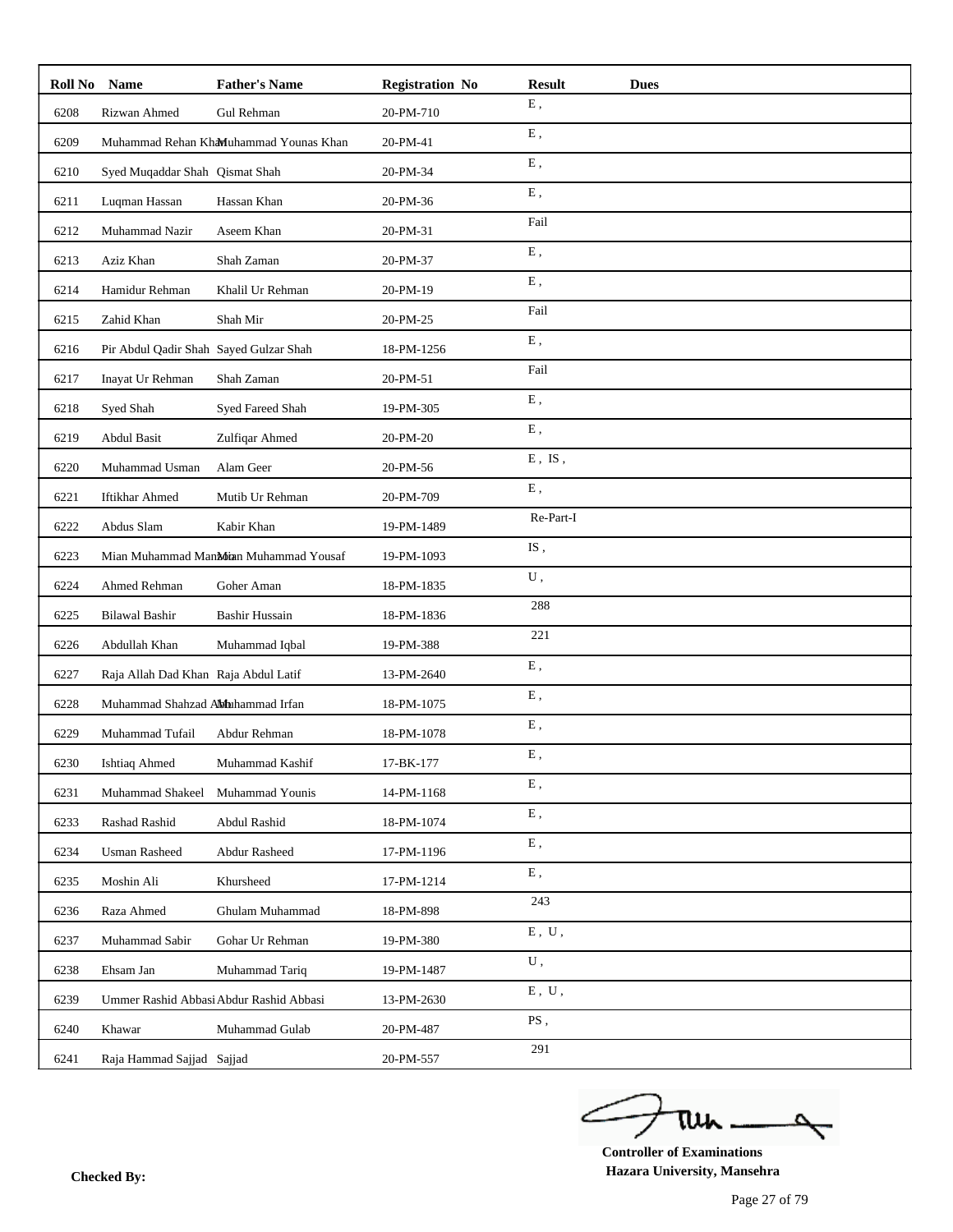| Roll No | <b>Name</b>                        | <b>Father's Name</b>                         | <b>Registration No</b> | <b>Result</b>                                                             | <b>Dues</b> |
|---------|------------------------------------|----------------------------------------------|------------------------|---------------------------------------------------------------------------|-------------|
| 6242    | Saad Sahkoor                       | Abdul Shakoor                                | 20-PM-489              | 335                                                                       |             |
| 6243    | Muhammad Ali                       | Muhammad Amjid                               | 20-PM-495              | ${\bf E}$ ,                                                               |             |
| 6244    |                                    | Syed Asad Hussain Shayed Ziafat Hussain Shah | 20-PM-506              | ${\rm E}$ , $\;{\rm U}$ ,                                                 |             |
| 6245    | Muhammad Ahsan Jav&duhammad Javed  |                                              | 19-PM-1478             | ${\bf E}$ ,                                                               |             |
| 6246    | Muhammad Fahad                     | Muhammad Siddique                            | 19-PM-394              | E,                                                                        |             |
| 6247    | <b>Bilal Khalid</b>                | Muhammad Khalid Chauhdary                    | 20-PM-498              | E,                                                                        |             |
| 6248    | Sheeraz Ahmad                      | Abdul Qayyum                                 | 20-PM-456              | 263                                                                       |             |
| 6249    | Aqib Javaid                        | Muhammad Javaid                              | 20-PM-515              | 263                                                                       |             |
| 6250    | Muhammad Adil                      | Sajid Sarwar                                 | 20-PM-502              | Fail                                                                      |             |
| 6251    |                                    | Malik Usama Mubarik Mhammad Mubarik Abbasi   | 20-PM-507              | U,                                                                        |             |
| 6252    | Syed Nayyar Abbas AliAShf Shah     |                                              | 20-PM-470              | E,                                                                        |             |
| 6253    | Hamza Shabir                       | Muhammad Sabir                               | 19-PM-1492             | Fail                                                                      |             |
| 6254    | Muhammad Jalal                     | Iftikhar Hussain                             | 20-PM-501              | E,                                                                        |             |
| 6255    | Muhammad Amir                      | Noorani                                      | 19-PM-381              | Fail                                                                      |             |
| 6256    | Habib Ur Rehman                    | Sajjad Ur Rehman                             | 20-PM-461              | 274                                                                       |             |
| 6257    | Ahmad Qayyum                       | Abdul Qayyum                                 | 20-PM-491              | U,                                                                        |             |
| 6258    | Muhammad Saqib                     | Muhammad Rafique                             | 20-PM-486              | ${\bf E}$ ,                                                               |             |
| 6259    | Nouman Habib                       | Habib Ur Rehman                              | 20-PM-514              | 230                                                                       |             |
| 6260    | Raja Fazal Dad                     | Raja Abdur Razaq                             | 13-PM-2644             | ${\bf E}$ , $\;{\bf U}$ ,                                                 |             |
| 6261    | Muhammad Usman                     | Muhammad Shafi Rabbani                       | 20-PM-508              | 274                                                                       |             |
| 6262    |                                    | Muhammad Roman Muftufti Muhammad Sajjad      | 19-PM-1490             | Fail                                                                      |             |
| 6263    | Ahsen Rukhsar                      | Muhammad Rukhsar                             | 16-PM-1817             | E,                                                                        |             |
| 6264    | Muhammad Imran                     | Muhammad Gulab                               | 17-PM-1479             | 204                                                                       |             |
| 6265    | Muhammad Ashfaq                    | Shahbuddin                                   | 18-PM-919              | 206                                                                       |             |
| 6266    | Imran Ali                          | Shah Jehan                                   | 18-PM-924              | ${\bf U}$ ,                                                               |             |
| 6267    | Aurangzeb                          | Gul Zaman                                    | 19-PM-1097             | $\mathrm{IS}% _{1}\left( t\right) \equiv\mathrm{IS}_{1}\left( t\right)$ , |             |
| 6268    | Rameez Ahmad                       | Shabbir Ahmad                                | 19-PM-1120             | $\mbox{Re-Part-I}$                                                        |             |
| 6269    | Zulfiqar Hussain Shah Suleman Shah |                                              | 19-PM-1078             | Re-Part-I                                                                 |             |
| 6270    | Ali Asghar                         | Akhtar Zaman                                 | 17-PM-1745             | ${\bf E}$ ,                                                               |             |
| 6271    | Umer Zeb                           | Jehan Zeb                                    | 17-PM-1563             | ${\bf E}$ ,                                                               |             |
| 6272    | Muhammad Shafi                     | Shr Zaman                                    | 19-PM-1046             | ${\bf E}$ ,                                                               |             |
| 6273    | Yasir Ali                          | Maqbool Ur Rehman                            | 15-PM-1412             | 225                                                                       |             |
| 6274    | Awais Sharif                       | Muhammad Sharif                              | 16-PM-1359             | ${\bf E}$ ,                                                               |             |

ے tui

**Controller of Examinations Hazara University, Mansehra Checked By:**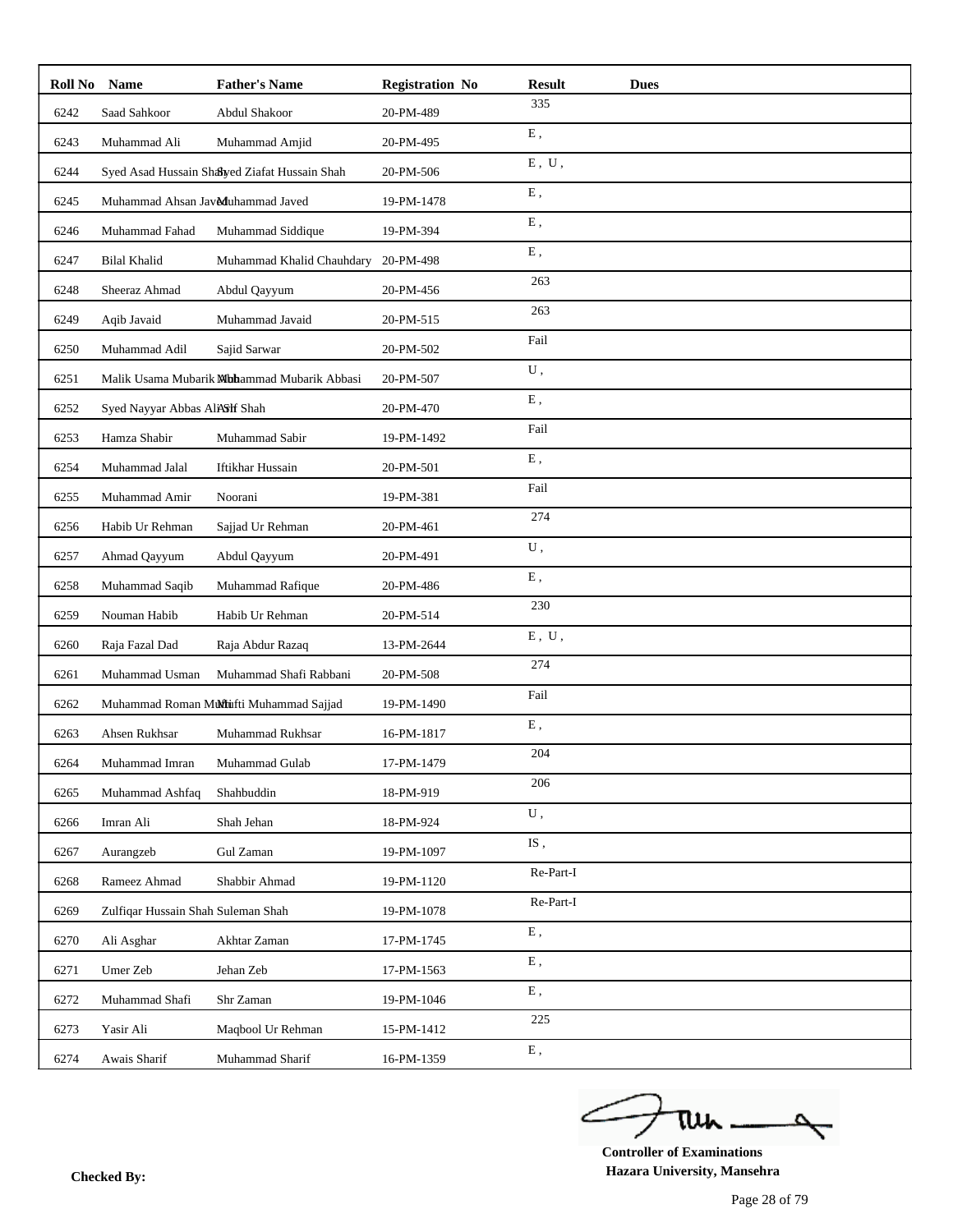| Roll No | <b>Name</b>                         | <b>Father's Name</b> | <b>Registration No</b> | <b>Result</b><br><b>Dues</b> |
|---------|-------------------------------------|----------------------|------------------------|------------------------------|
| 6275    | Muhammad Shoaib                     | Noor Alam            | 13-PM-1453             | ${\bf E}$ ,                  |
| 6276    | Murad Israr                         | Israr Ur Rehman      | 19-PM-1114             | 268                          |
| 6277    | Afaq Ali                            | Ashiq Ali            | 19-PM-1216             | ${\bf E}$ ,                  |
| 6278    | Assad Khan                          | Muhammad Sajjad      | 18-PM-1591             | ${\bf E}$ ,                  |
| 6279    | Hamza Iqbal                         | Muhammad Iqbal       | 18-PM-1098             | ${\bf E}$ ,                  |
| 6280    | Mushtaq Ahmad                       | Muhammad Ashraf      | 18-PM-936              | E,                           |
| 6281    | Muhammad Shahid                     | Muhammad Ismail      | 17-PM-1480             | ${\bf E}$ , $\;{\bf U}$ ,    |
| 6282    | Hamza Shah                          | Inyat Hussain Shah   | 20-PM-449              | $\rm P/Sc$ ,                 |
| 6283    | Qazi Najam Ud Din                   | Qazi Nazim Ud Din    | 20-PM-181              | E,                           |
| 6284    | Talal Hussain                       | Muhammad Hussain     | 20-PM-706              | 254                          |
| 6285    | Mohsin Wajid                        | Wajid Mehmood        | 20-PM-722              | 236                          |
| 6286    | Muhammad Ahsan                      | Hafiz Wali Ur Rehman | 20-PM-472              | ${\bf E}$ ,                  |
| 6287    | Muhammad Siddique Ghulam Nabi       |                      | 20-PM-471              | ${\bf E}$ ,                  |
| 6288    | Muhammad Waseem Saajjad Hussain     |                      | 20-PM-463              | 318                          |
| 6289    | Mubashir Ahmed                      | Mehboob Elahi        | 20-PM-466              | Fail                         |
| 6290    | Muneeb Ur Rehman                    | Muhamad Fareed       | 20-PM-485              | ${\bf E}$ ,                  |
| 6291    | Mazhar Ali                          | Jumma Khan           | 20-PM-450              | ${\bf E}$ ,                  |
| 6292    | Nasir Hussain Shah                  | Inayat Shah          | 20-PM-452              | 237                          |
| 6293    | Anas Sarwar                         | Ghulam Sarwar        | 20-PM-451              | ${\bf E}$ ,                  |
| 6294    | Naeem Ud Din                        | Mohi Ud Din          | 10-PM-640              | 263                          |
| 6295    | Shah Faraz                          | Said Alam            | 20-PM-476              | E, U,                        |
| 6296    | Munir Ahmed                         | Muhammad Anwar       | 19-PM-1075             | Fail                         |
| 6297    | Jahangir Ali                        | Qalandar             | 19-PM-1210             | Re-Part-I                    |
| 6298    | Abdul Jabbar                        | Noor Zaman Khan      | 18-PM-943              | 252                          |
| 6299    | Amir Asif                           | Muhammad Asif        | 20-PM-454              | 252                          |
| 6300    | Adil Hussain                        | Mubarik Hussain      | 20-PM-477              | 243                          |
| 6301    | Mubshar Ashraf                      | Muhammad Ashraf      | 20-PM-458              | 316                          |
| 6302    | Muhammed Umar                       | Muhammed Aurangzeb   | 20-PM-469              | U,                           |
| 6303    | Muhammad Hafeez                     | Bradar Khan          | 20-PM-475              | Re-Part-I                    |
| 6304    | Syed Aftab Shah                     | Syed Bilal Shah      | 20-PM-457              | U,                           |
| 6305    | Sher Zaman                          | Muhammad Ayub        | 20-PM-467              | $E$ , PS,                    |
| 6306    | Muhammad Salah Ud Dilmahammad Sabir |                      | 20-PM-460              | $E$ , $PS$ ,                 |
| 6307    | Muhammad Zaheer UdNDuhammad Sabir   |                      | 20-PM-459              | ${\bf E}$ , $\;{\bf U}$ ,    |

ے tui

**Controller of Examinations Hazara University, Mansehra Checked By:**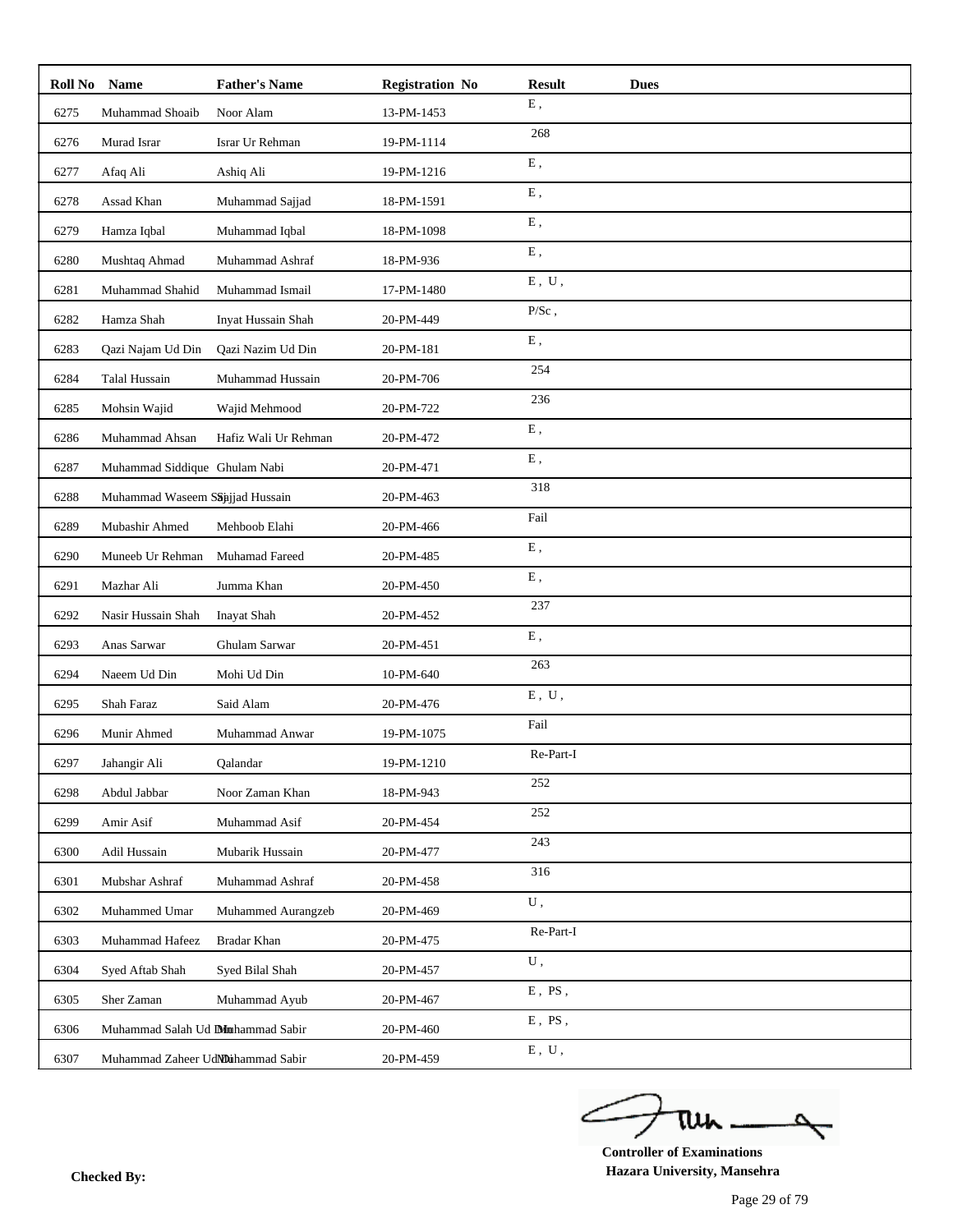| Roll No | <b>Name</b>                   | <b>Father's Name</b>                    | <b>Registration No</b> | <b>Result</b><br><b>Dues</b> |
|---------|-------------------------------|-----------------------------------------|------------------------|------------------------------|
| 6308    | Abdul Shakoor                 | Shera                                   | 19-PM-1086             | ${\bf E}$ ,                  |
| 6309    | Safeer Ahmed                  | Sher Ali                                | 19-PM-1123             | ${\bf E}$ ,                  |
| 6310    | Muhammad Kashif               | Muhammad Yousaf                         | 20-PM-484              | U,                           |
| 6311    | Jamil Ur Rehman               | Sher Afzal                              | 20-PM-483              | 286                          |
| 6312    | Mian Alla Ud Din              | Mian Badar Ud Din                       | 19-PM-1215             | E,                           |
| 6313    | Sheryar                       | Iftikhar Hussain                        | 18-PM-878              | 222                          |
| 6314    | Muhammad Shoaib               | Muhamamd Maroof                         | 17-PM-322              | ${\bf E}$ ,                  |
| 6315    | Laiq Muhammad                 | Abdul Samad                             | 14-PM-1357             | ${\bf E}$ ,                  |
| 6316    | Saifurrehman                  | Masood Ur Rehman                        | 18-PM-2011             | E,                           |
| 6317    | Wajid Hussain                 | Ghulam Hassan                           | 17-PM-320              | Re-Part-I                    |
| 6318    | Rizwan                        | Noor Ul Islam                           | 19-PM-564              | ${\bf E}$ ,                  |
| 6319    |                               | Syed Umair Ali Shah Syed Pir Zaman Shah | 18-PM-1340             | Re-Part-I                    |
| 6320    | Mudassar Ali                  | Muhammad Zaman                          | 17-PM-591              | ${\bf E}$ ,                  |
| 6322    | Muhammad Anees                | Muhammad Bashir                         | 15-PM-940              | ${\bf E}$ ,                  |
| 6323    | Umar Faizan                   | Fida Muhammad                           | 17-PM-620              | Re-Part-I                    |
| 6324    | Adeel                         | Khursheed                               | 19-PM-1333             | ${\bf E}$ ,                  |
| 6325    | Amaar Sherazi                 | Muhammad Rafique Shah                   | 18-PM-1775             | ${\bf E}$ ,                  |
| 6326    | Alam Zeb Urf Farooq Ahah Khan |                                         | 19-PM-557              | E,                           |
| 6327    | Amaan Shams                   | Shams Ur Rehman                         | 20-PM-644              | Re-Part-I                    |
| 6328    | Asfand Yar Akbar              | Fazal E Akbar                           | 20-PM-641              | ${\bf E}$ ,                  |
| 6329    | Hamza Shahzad                 | Aurangzaib                              | 20-PM-604              | E,                           |
| 6330    | Adeel Ahmed                   | Shakoor Ahmed                           | 20-PM-605              | ${\bf E}$ ,                  |
| 6331    | Talha Gul                     | Muhammad Gulzar                         | 20-PM-637              | 341                          |
| 6332    | Afaq Umer                     | Israr                                   | 20-PM-725              | L,                           |
| 6333    | Aqeel Saad Khan               | Muhammad Saleem Khan                    | 20-PM-651              | ${\bf E}$ ,                  |
| 6334    | <b>Usama</b> Idrees           | Muhammad Idrees                         | 20-PM-599              | 291                          |
| 6335    | <b>Bilal Shah</b>             | Suleman Shah                            | 20-PM-603              | Re-Part-I                    |
| 6336    | Muhammad Israr                | Abdul Qayyum                            | 20-PM-639              | $\overline{\mathrm{PS}}$ ,   |
| 6337    | Ahmed Hassan                  | Ghulam Mustafa                          | 20-PM-654              | Re-Part-I                    |
| 6338    | Shoaib Ahmed                  | Muhammad Younis                         | 20-PM-656              | Re-Part-I                    |
| 6339    | <b>Usman Rafique</b>          | Muhammad Rafique                        | 20-PM-652              | 225                          |
| 6340    | Umer Waheed                   | Abdul Waheed                            | 20-PM-655              | 236                          |
| 6341    | Sabeel Ahmad                  | Abdul Latif                             | 20-PM-657              | ${\bf E}$ ,                  |

ے tui 

**Controller of Examinations Hazara University, Mansehra Checked By:**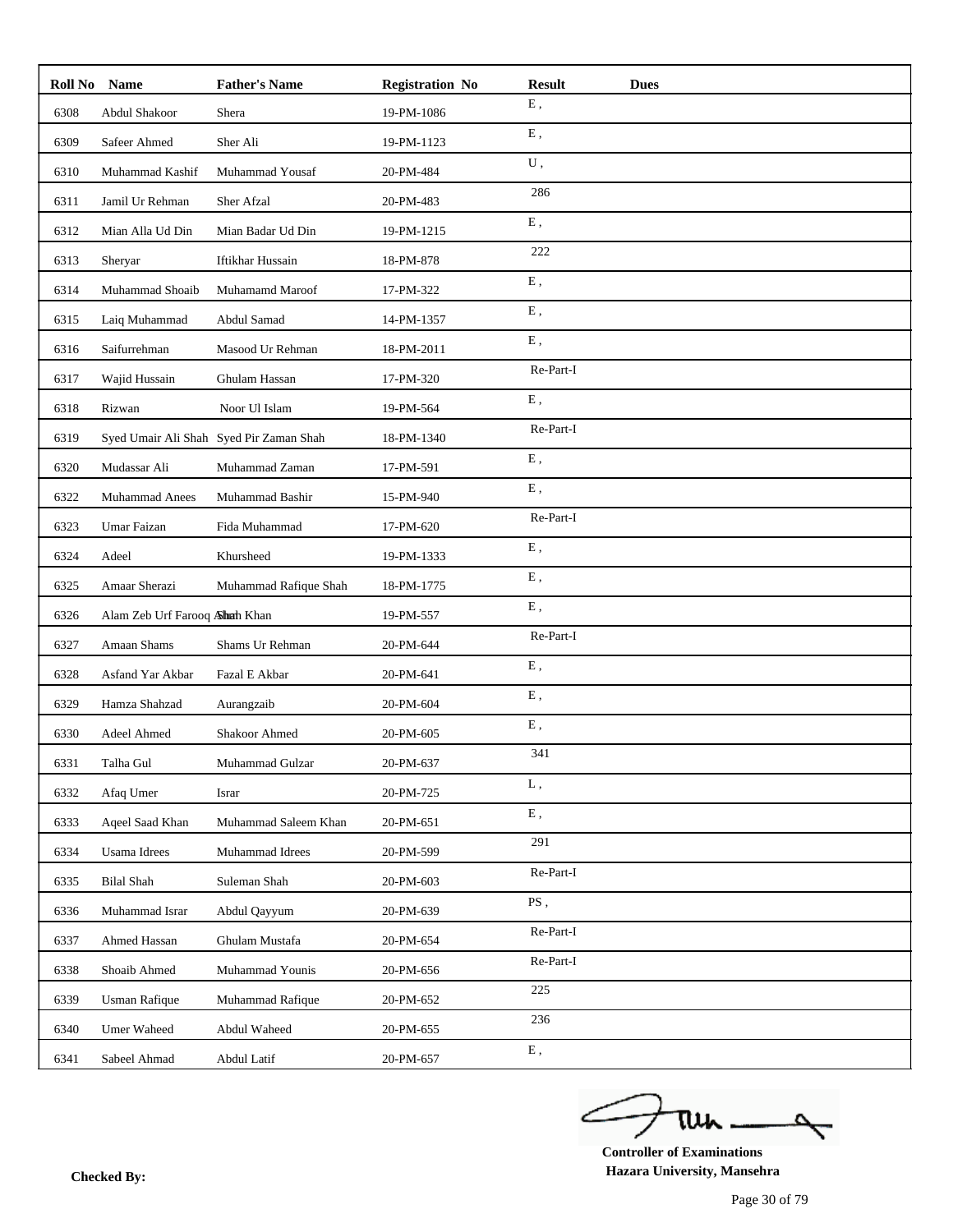| Roll No | <b>Name</b>        | <b>Father's Name</b> | <b>Registration No</b> | <b>Result</b><br><b>Dues</b> |  |
|---------|--------------------|----------------------|------------------------|------------------------------|--|
| 6342    | Muhammad Imran     | Wali Shan            | 20-PM-611              | 314                          |  |
| 6343    | Muhammad Hamza     | Muhammad Riaz        | 20-PM-647              | ${\bf E}$ ,                  |  |
| 6344    | Abdul Ghafoor      | Abdul Hayee          | 20-PM-609              | ${\bf E}$ ,                  |  |
| 6345    | Abdul Malik        | Muhammad Rafique     | 14-PM-1453             | E,                           |  |
| 6346    | Abdul Aziz         | Dost Aman            | 19-PB-128              | ${\bf E}$ ,                  |  |
| 6347    | Abu Zar            | Muhammad Idrees      | 20-PM-607              | ${\bf E}$ ,                  |  |
| 6348    | Muhammad Usama     | Muhammad Idrees      | 20-PM-608              | ${\bf E}$ ,                  |  |
| 6349    | Hamza Siraj        | Siraj Ul Islam       | 20-PM-606              | ${\bf E}$ ,                  |  |
| 6350    | Maaz Ahmad         | Saeed Ahmad          | 20-PM-713              | ${\bf E}$ ,                  |  |
| 6351    | Abdul Majid Saeed  | Saeed Ahmed          | 20-PM-595              | E,                           |  |
| 6352    | Ali Nawaz          | Khush Nawaz Khan     | 20-PM-666              | Re-Part-I                    |  |
| 6353    | Waqas Ali Khan     | Muhammad Riaz Khan   | 20-PM-671              | ${\bf E}$ ,                  |  |
| 6354    | Ehtisham Tariq     | Muhammad Tariq       | 20-PM-668              | Re-Part-I                    |  |
| 6355    | Azhar Shah         | Syed Miskeen Shah    | 20-PM-662              | Re-Part-I                    |  |
| 6356    | Imdad Hussain      | Awal Khan            | 20-PM-632              | ${\bf E}$ ,                  |  |
| 6357    | Asad Ayoub         | Muhammad Ayub        | 20-PM-636              | 270                          |  |
| 6358    | Arsalan Ahmad      | Dildar Ahmad         | 20-PM-618              | Re-Part-I                    |  |
| 6359    | Wajahat Ali Shah   | Syed Alam Gir Shah   | 20-PM-634              | 281                          |  |
| 6360    | Zahid Ali Shah     | Sakhi Shah           | 20-PM-664              | ${\bf E}$ ,                  |  |
| 6361    | Zahid Khan         | Naseem Khan          | 20-PM-617              | ${\bf E}$ ,                  |  |
| 6362    | Muhammad Khan      | Jamil Akhtar Khan    | 20-PM-625              | ${\bf E}$ ,                  |  |
| 6363    | Muhammad Junaid    | Zulfiqar Ahmed       | 20-PB-78               | Re-Part-I                    |  |
| 6364    | Abdul Muiz         | Iftikhar Ahmad       | 20-PM-631              | $E$ , $PS$ ,                 |  |
| 6365    | <b>Ibrar Ahmed</b> | Zulfiqar Ahmed       | 20-PB-66               | ${\bf E}$ ,                  |  |
| 6366    | Azhar Ali          | Rafaqat Ali          | 20-PM-650              | ${\bf E}$ ,                  |  |
| 6367    | Bilal              | Fazal Ur Rehman      | 20-PM-624              | Re-Part-I                    |  |
| 6368    | Hilal              | Fazal Ur Rehman      | 20-PM-623              | ${\bf E}$ ,                  |  |
| 6369    | Abdur Rahman       | Muneer Ahmed         | 20-PM-663              | 242                          |  |
| 6370    | Waleed             | Abdul Waheed         | 20-PM-678              | 222                          |  |
| 6371    | Anas Iqbal         | Muhammad Iqbal       | 20-PM-715              | 227                          |  |
| 6372    | Muhammad Saqib     | Muhammad Khalid      | 20-PM-616              | ${\bf E}$ ,                  |  |
| 6373    | Sohail Ahmad       | Gul Zaman            | 20-PM-674              | ${\bf E}$ ,                  |  |
| 6374    | Ahsan Ul Haq       | Abdul Wahab          | 20-PM-679              | ${\bf E}$ ,                  |  |

ے tui

**Controller of Examinations Hazara University, Mansehra Checked By:**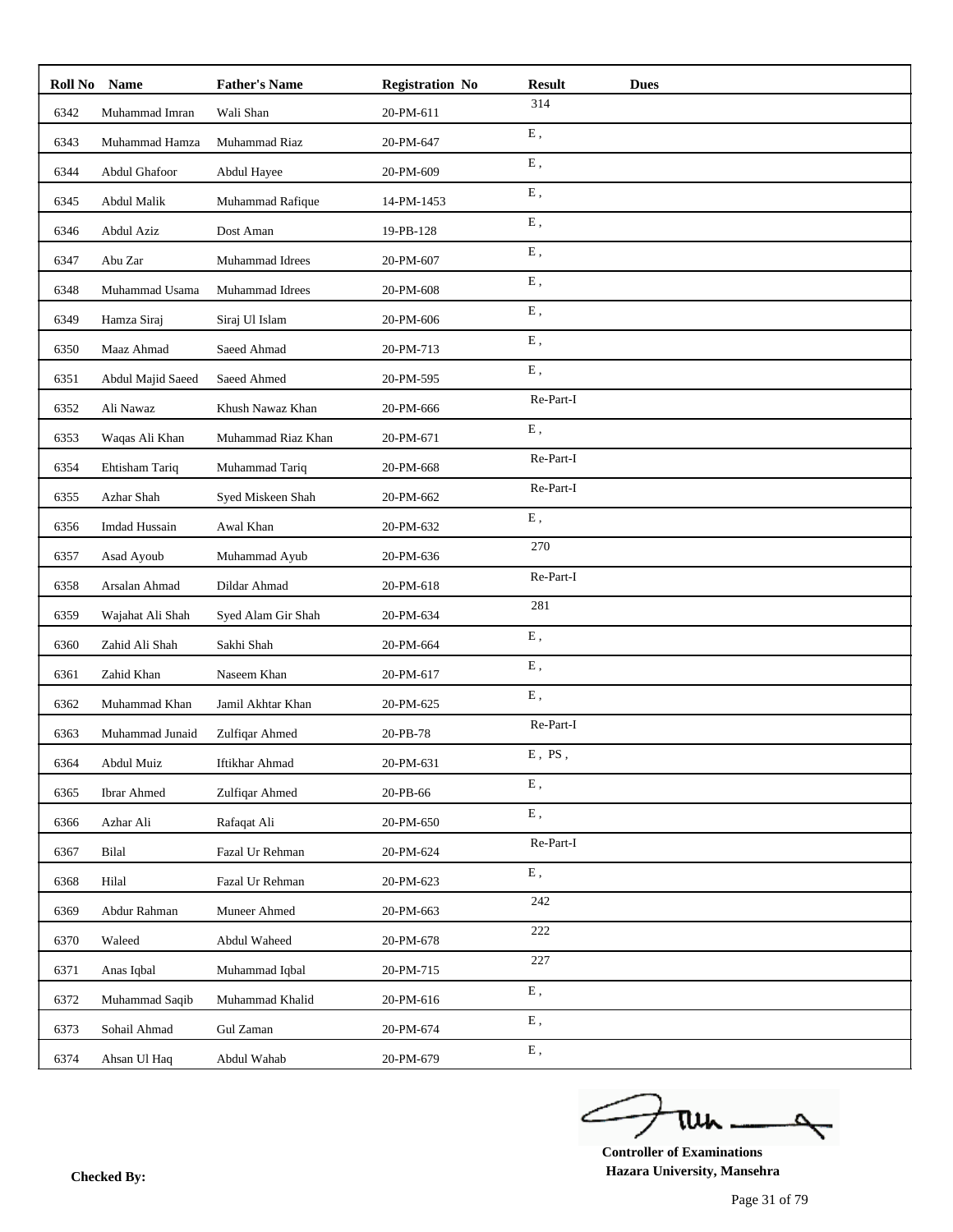| Roll No | <b>Name</b>                      | <b>Father's Name</b>  | <b>Registration No</b> | <b>Result</b> | <b>Dues</b> |
|---------|----------------------------------|-----------------------|------------------------|---------------|-------------|
| 6375    | Muhammad Shoaib                  | Shamsad Hussain       | 20-PM-615              | 274           |             |
| 6376    | Muhammad Waqas                   | Muhammad Aslam        | 20-PM-677              | E,            |             |
| 6377    | Ibrahim                          | Malik Aman            | 20-PM-614              | Re-Part-I     |             |
| 6378    | Rehmat Khan                      | Asghar Khan           | 19-PM-523              | Re-Part-I     |             |
| 6379    | Tayyub Khan                      | Ashiq Hussain         | 20-PM-681              | 262           |             |
| 6380    | Tabish                           | Yousaf Khan           | 20-PM-622              | E,            |             |
| 6381    | Muhammad Ibraheem Dildar Hussain |                       | 20-PM-627              | Re-Part-I     |             |
| 6382    | Junaid Khan                      | Muhammad Khurshid     | 18-PM-1328             | ${\bf E}$ ,   |             |
| 6383    | Muhammad Khalid                  | Sain                  | 20-PM-620              | E,            |             |
| 6384    | Muhammad Junaid                  | Saif Ur Rehman        | 20-PM-613              | Re-Part-I     |             |
| 6385    | Muhammad Faizan                  | Muhammad Gulfam Khan  | 19-PM-568              | Re-Part-I     |             |
| 6386    | Luqman Mehmood                   | Wali Ur Rehman        | 20-PM-661              | 215           |             |
| 6387    | <b>Bilal Ahmed</b>               | Alim Ur Rehman        | 20-PM-621              | E,            |             |
| 6388    | Abdul Manan Akhtar Akhtar Zaman  |                       | 19-PA-189              | 232           |             |
| 6389    | <b>Usama Naeem</b>               | Mufti Muhammad Naeem  | 18-PA-288              | 240           |             |
| 6390    | Shehryar                         | Salah ud Din          | 08-A-426               | 269           |             |
| 6391    | Yasir Munir                      | Munir Hussain         | 18-PA-163              | Re-Part-I     |             |
| 6392    | Ikramullah                       | Abdul Wahab           | 18-PA-451              | EE,           |             |
| 6393    | Ghayyur Ahmed                    | <b>Iftikhar Ahmed</b> | 18-PA-246              | U,            |             |
| 6394    | Abid Khan                        | Mohabbat Khan         | 15-PA-975              | ${\bf U}$ ,   |             |
| 6395    | Abdulquddus                      | Miralam               | 19-PA-174              | ${\bf E}$ ,   |             |
| 6396    | Muhammad Naeemulkarbdul Karim    |                       | 16-PA-459              | E,            | $550/-$     |
| 6397    | Fakhar Abbas Shah                | Zulfiqar Ali Shah     | 16-PA-517              | Ε,            |             |
| 6398    | Muhammad Bilal Abbasajid Ali     |                       | 16-PA-138              | ${\bf E}$ ,   |             |
| 6399    | Naseer Ud Deen                   | Sakam Dad             | 18-PA-349              | 217           |             |
| 6400    | Khizer Ahmed                     | Mushtaq Ahmed         | 18-PA-243              | ${\bf E}$ ,   |             |
| 6401    | Habib Khan                       | Muhammad Ashraf       | 16-PA-181              | 224           |             |
| 6402    | Malik Abdul Saboor               | Muhammad Mehboob Khan | 16-PA-174              | Re-Part-I     |             |
| 6403    | Majid Hussain                    | Muhammad Shoaib       | 18-PA-268              | E,            |             |
| 6404    | Muhammad Abubakar Noor Zaman     |                       | 15-PA-1257             | ${\bf E}$ ,   |             |
| 6405    | Abdur Razzaq                     | Molvi Muhammad Ashraf | 14-PA-1293             | ${\bf E}$ ,   |             |
| 6406    | Sahfih Ur Rehman                 | Qamar Zaman           | 14-PA-1626             | E,            |             |
| 6407    | Shehzad                          | Alla Dad              | 19-PA-172              | ${\bf E}$ ,   |             |

ے tui

**Controller of Examinations Hazara University, Mansehra Checked By:**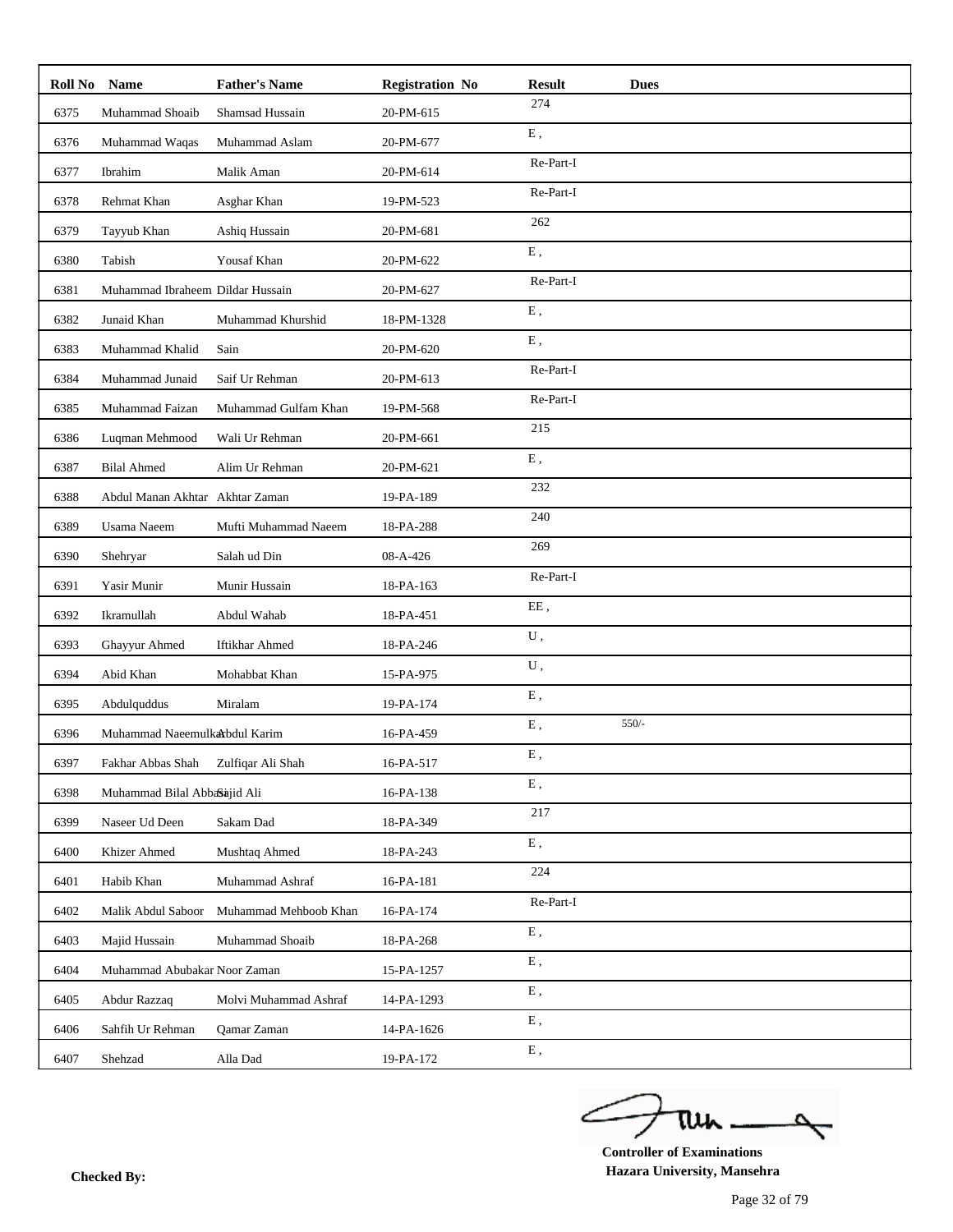| Roll No | <b>Name</b>                        | <b>Father's Name</b>                        | <b>Registration No</b> | <b>Result</b>             | <b>Dues</b> |
|---------|------------------------------------|---------------------------------------------|------------------------|---------------------------|-------------|
| 6408    | Asfand Shakoor                     | Abdul Shakoor                               | 17-PA-112              | 224                       |             |
| 6409    | Muhammad Waqas Abbashammad Shoaib  |                                             | 13-PA-1946             | ${\bf E}$ ,               |             |
| 6410    | Muhammad Rizwan Muhammad Yousaf    |                                             | 15-PA-1514             | ${\bf E}$ ,               |             |
| 6411    | Muhammad Ahsan Ul Handul Ghafoor   |                                             | 19-PH-58               | E,                        |             |
| 6412    | Mudassar Qureshi                   | Ali Ur Rehman                               | 19-PH-36               | ${\bf E}$ ,               |             |
| 6413    | Muhammad Awais                     | Karam Elahi                                 | 19-PH-79               | ${\bf E}$ ,               |             |
| 6414    | Muhammad Kamran                    | Ali Hassan                                  | 14-A-320               | 265                       |             |
| 6415    | Mohsan Saleem                      | Saleem Abbasi                               | 18-PA-281              | ${\bf E}$ ,               |             |
| 6416    | Muhammad Qasir                     | Kala Khan                                   | 15-PA-1526             | ${\bf E}$ ,               |             |
| 6417    | Muhammad Waqas                     | Muhammad Nazir                              | 14-A-297               | ${\bf E}$ ,               |             |
| 6418    | Waseem Ullah Jadoon Muhammad Aslam |                                             | 14-PA-1630             | E,                        |             |
| 6419    | Umair Rafique                      | Muhammad Rafique                            | 17-PA-159              | 253                       |             |
| 6420    | Muhammad Waqas                     | Muhammad Zaheed                             | 16-PA-164              | ${\bf E}$ ,               |             |
| 6421    | Shahbaz Ahmad                      | Muhammad Arshid                             | 19-PA-230              | ${\bf E}$ ,               |             |
| 6422    | Ahsin Jahangir                     | Muhammad Rasheed                            | 15-PA-1108             | ${\bf E}$ ,               |             |
| 6423    | Shazad Akhtar                      | Akhtar Zaman                                | 14-PA-1758             | E,                        |             |
| 6424    | Muhammad Habib Ur Réhhammad Yousaf |                                             | 18-PA-283              | ${\bf E}$ ,               |             |
| 6425    | Muhammad Bilal                     | Muhammad Azeem                              | 19-PA-208              | 233                       |             |
| 6426    | Muhammad Ibrahim                   | Walyat Noor                                 | 14-PK-64               | Re-Part-I                 |             |
| 6427    | Muhammad Asim                      | Muhammad Bashir                             | 19-PA-231              | $U$ , IS,                 |             |
| 6428    | Dilnawaz Khyber                    | Khyber Zaman                                | 19-PA-188              | L,                        |             |
| 6429    | Zulfaqar Hameed                    | Abdul Hameed                                | 13-PA-1610             | ${\bf E}$ ,               |             |
| 6430    | Mohsin Ali                         | Gulzeb                                      | 18-PA-143              | $E$ , $ECO$ ,             |             |
| 6431    | Bilal Khan Jadoon                  | Hamayoun Khan Jadoon                        | 19-PA-268              | ${\bf E}$ ,               |             |
| 6432    | Riasat                             | Muhammad Suleman                            | 16-PA-1955             | ${\bf E}$ , $\;{\bf U}$ , |             |
| 6433    | Seemab Khalid                      | Khalid Mehmood                              | 15-PA-1114             | ${\bf E}$ , $\;{\bf U}$ , |             |
| 6434    | Nasrullah Malik                    | Mushtaq Ahmed                               | 20-PA-37               | 340                       |             |
| 6435    | Syed Asim Shah                     | Syed Hakim Shah                             | 18-PA-149              | L,                        |             |
| 6436    |                                    | Syed Ali Sarosh TrimziAbdul Jabbar Ali Shah | 18-PA-147              | 313                       |             |
| 6437    | Shoaib Khan                        | Dost Muhammad                               | 09-PA-449              | Fail                      |             |
| 6438    | Mubashir Khan                      | Muhammad Ayub                               | 19-PA-220              | ${\bf E}$ ,               |             |
| 6439    | Waqar Ahmed                        | Muhammad Arshad                             | 18-PA-225              | $E$ , $IS$ ,              |             |
| 6440    | Noman                              | Muhammad Suleman                            | 19-PA-160              | Fail                      |             |

ے tui

**Controller of Examinations Hazara University, Mansehra Checked By:**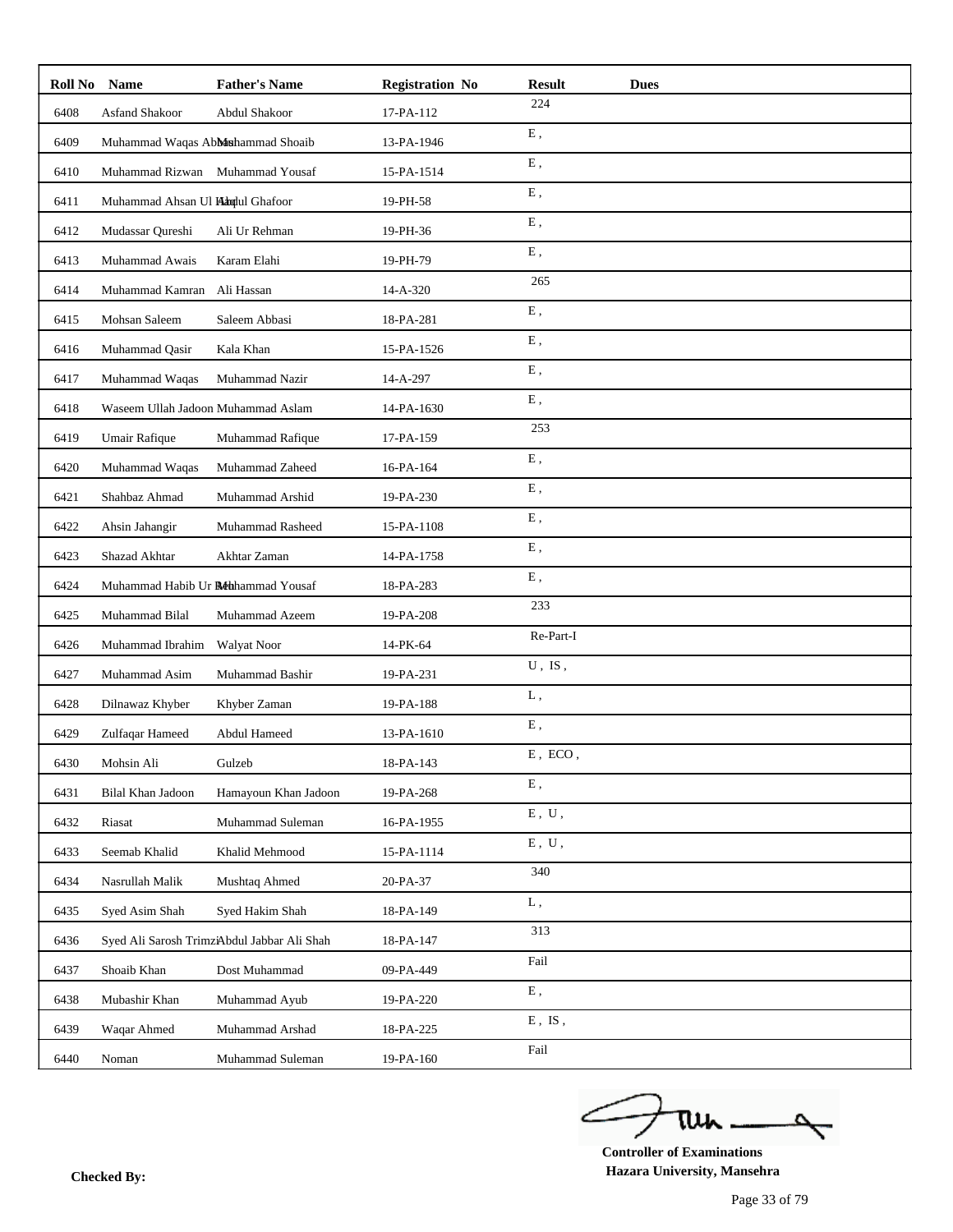| Roll No | <b>Name</b>                        | <b>Father's Name</b>                    | <b>Registration No</b> | <b>Result</b>             | <b>Dues</b>         |
|---------|------------------------------------|-----------------------------------------|------------------------|---------------------------|---------------------|
| 6441    | Muhammad Ashfaq                    | Aurang Zeb                              | 15-PM-1290             | E,                        |                     |
| 6442    | Muhammad Hammad Muhammad Najeeb    |                                         | 19-PA-248              | ${\bf E}$ ,               |                     |
| 6443    | Muhammad Ali                       | Keemia                                  | 19-PA-218              | ${\bf E}$ , $\;{\bf U}$ , |                     |
| 6444    | Syed Hamza Shah                    | Syed Liaqat Hussain Shah                | 19-PA-256              | Re-Part-I                 |                     |
| 6445    | <b>Gul Hameed</b>                  | Wali Muhammad                           | 15-PA-1239             | ${\bf E}$ ,               |                     |
| 6446    | Fazal Muhammad                     | Zubair Ahmed                            | 19-PA-244              | $E$ , $U$ ,               |                     |
| 6447    | Zeeshan                            | Muhammad Nazir                          | 19-PM-397              | E,                        |                     |
| 6448    | Mubashir Arif                      | Muhammad Arif                           | 20-PA-19               | Re-Part-I                 |                     |
| 6449    | Ahsam Rasheed                      | <b>Abdur Rasheed</b>                    | 20-PA-87               | IS,                       |                     |
| 6450    | Tahir Khan                         | Muhammad Ashraf                         | 18-PA-275              | Fail                      |                     |
| 6451    | Atif                               | Muhammad Afsar                          | 20-PA-17               | 232                       |                     |
| 6452    | Faizan Ahmed Abbasi Mukhtiar Ahmed |                                         | 18-PA-210              | Fail                      |                     |
| 6453    | Abdul Jabbar                       | Munsaf Khan                             | 19-PA-214              | $E$ , IS,                 |                     |
| 6454    | Fahad Khan                         | Khalid Khan                             | 18-PA-208              | Fail                      |                     |
| 6455    | Mehtab Khan                        | Nawab Khan                              | 11-PA-1164             | Fail                      |                     |
| 6456    | Najmul Hasnain                     | Abdul Majid                             | 18-PA-387              | E,                        |                     |
| 6457    | Asad Ul Khaliq                     | Abdul Basit                             | 16-PA-514              | ${\bf E}$ ,               |                     |
| 6458    | Muhammad Sumair                    | Abdul Ghafoor                           | $11-A/II-127$          | ${\bf E}$ ,               |                     |
| 6459    | Muhammad Nasir                     | Abdul Qayyum                            | 18-PA-408              | ${\bf E}$ ,               |                     |
| 6460    | Muhammad Rafeez                    | Abdul Latif                             | 18-PA-363              | 259                       |                     |
| 6461    | Muhammad Usman Abbhashammad Jameel |                                         | 16-PA-374              | 267                       |                     |
| 6462    | Muhammad Waseem Muhammad Shabeer   |                                         | 17-PA-326              | ${\bf E}$ ,               |                     |
| 6463    | Muhammad Basit                     | Safdar Muhammad                         | 17-PA-313              | Ε,                        |                     |
| 6464    | Mustansar Maqsood                  | Maqsood Ur Rehman                       | 18-PA-470              | $E$ , $PS$ ,              |                     |
| 6465    | Naheem Khan                        | Muhammad Fareed                         | 20-PA-86               | $E$ , $IS$ ,              |                     |
| 6466    | Muhammad Wasim                     | Abdul Shakoor Khan                      | 11-PA-785              | $E$ , $U$ ,               |                     |
| 6467    | Muhammad Faizan                    | Muhammad Zaheer                         | 15-PA-1479             | Fail                      | $1800/-$            |
| 6468    |                                    | Ameer Mukhtiar AbbasZar Muhammad Abbasi | 18-PH-16               | Re-Part-I                 |                     |
| 6469    | Muhammad Asim                      | Muhammad Shafi                          | 12-PH-333              | Ε,                        |                     |
| 6470    | Naeem Khan                         | Zardad Khan                             | 18-PA-190              | Ε,                        | RL Fee Verification |
| 6471    | Anees Ur Rehman                    | Abdul Manan                             | 11-PH-756              | Ε,                        |                     |
| 6472    |                                    | Khawaj Muhammad Khanj Muhammad Khan     | 15-PH-54               | Ε,                        |                     |
| 6473    | Adeel Ur Rahman                    | Abdur Rahman                            | 17-PH-19               | ${\bf E}$ ,               |                     |

ے tui

**Controller of Examinations Hazara University, Mansehra Checked By:**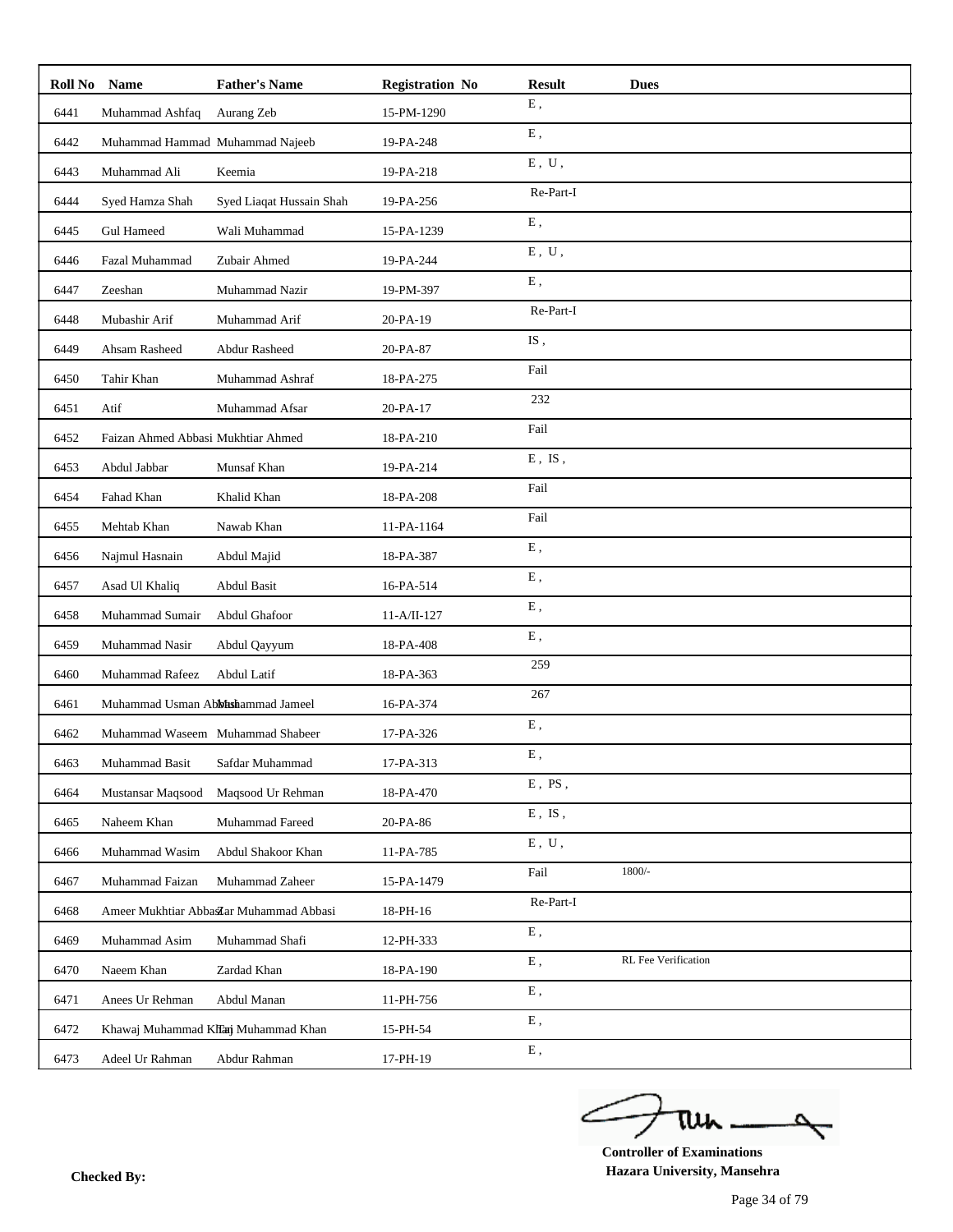| Roll No | <b>Name</b>                            | <b>Father's Name</b>                                 | <b>Registration No</b> | <b>Result</b> | <b>Dues</b> |
|---------|----------------------------------------|------------------------------------------------------|------------------------|---------------|-------------|
| 6474    | Tassaduq Aziz                          | Abdul Aziz                                           | 15-PH-35               | ${\bf E}$ ,   |             |
| 6475    | Masood Ur Rehman                       | Rafi Uz Zaman                                        | 13-PA-1816             | ${\bf E}$ ,   |             |
| 6476    |                                        | Muhammad Naeem Abbhashammad Suleman                  | 16-PA-187              | E,            |             |
| 6477    |                                        | Tanveer Akhtar AbbasiMuhammad Merban Abbasi          | 16-PA-165              | 266           |             |
| 6478    | Sami Ul Haq                            | Muhammad Jamil                                       | 19-PA-229              | ${\bf E}$ ,   |             |
| 6479    | Muhammad Irfan                         | <b>Iltaf Hussain</b>                                 | 15-PH-97               | Re-Part-I     |             |
| 6480    | Obaid Ur Rehman                        | Muhammad Akram                                       | 20-PH-18               | Re-Part-I     |             |
| 6481    |                                        | Syed Jamal Ud Din Shayed Jalal Ud Din Shah           | 20-PH-5                | E,            |             |
| 6482    | Abdul Rehman                           | Muhammad Khurshid                                    | 20-PH-6                | Re-Part-I     |             |
| 6483    | <b>Umar Nawaz</b>                      | Muhammad Nawaz                                       | 20-PH-10               | 360           |             |
| 6484    |                                        | Muhammad Usama MaMkahammad Pervez Hussain Ma 20-PH-7 |                        | 341           |             |
| 6485    | Kamran Khan                            | Muhammad Karim                                       | 20-PH-2                | Re-Part-I     |             |
| 6486    |                                        | Qazi Muhammad InamQazHMaqsood Ahmad                  | 20-PH-9                | 319           |             |
| 6487    | Hamza Mushtaq                          | Muhammad Mushtaq                                     | 20-PH-1                | ${\bf E}$ ,   |             |
| 6488    | Umair Baig                             | Munsif Baig                                          | 20-PH-4                | E,            |             |
| 6489    | Muhammad Anas                          | Gulzar Hussain                                       | 20-PH-8                | ${\bf E}$ ,   |             |
| 6490    | Shan Ahmad                             | Muhammad Yousaf                                      | 20-PH-3                | ${\bf E}$ ,   |             |
| 6491    | Muhammad Abbas                         | Sardar Husain                                        | 19-PH-69               | 331           |             |
| 6492    | Junaid Hussain                         | Rokhan Ullah                                         | 19-PB-104              | 288           |             |
| 6493    | Jamal Nasir Usmani                     | Nisar Ahmad                                          | 18-PB-131              | 216           |             |
| 6494    | Syed Sajjad Ali Shah Syed Muqarab Shah |                                                      | 18-PB-171              | 269           |             |
| 6495    | Muhammad Amir                          | Ghulam Naseer                                        | 18-PB-64               | 272           |             |
| 6496    | Sharafat Ullah                         | Ameer Hatam                                          | 18-PB-270              | Re-Part-I     |             |
| 6497    | Muhammad Noman                         | Rafi Ud Din                                          | 19-PB-126              | 298           |             |
| 6498    | Abdul Basit                            | Mati Ullah                                           | 16-PB-194              | Re-Part-I     |             |
| 6499    | Altaf Gohar                            | Abdul Kabeer                                         | 18-PB-233              | ${\bf E}$ ,   |             |
| 6500    | Noor Ur Rahman                         | <b>Fazal Qadeer</b>                                  | 16-PB-21               | Re-Part-I     |             |
| 6501    | Muhammad Irshad                        | Muhammad Israeel                                     | 18-PB-153              | 245           |             |
| 6502    | Muhammad Bilal                         | Abdul Aleem                                          | 19-PB-145              | ${\bf E}$ ,   |             |
| 6503    | Syed Muzzam Shah                       | Syed Zareen Shah                                     | 17-PB-193              | Re-Part-I     |             |
| 6504    | Sanaullah                              | Jalat Khan                                           | 18-PB-179              | Re-Part-I     |             |
| 6505    | Zakir Ullah                            | Gul Rehman                                           | 17-PB-40               | Re-Part-I     |             |
| 6506    | Itehad                                 | Sultan Afsar                                         | 15-PB-258              | Re-Part-I     |             |

ے tui

**Controller of Examinations Hazara University, Mansehra Checked By:**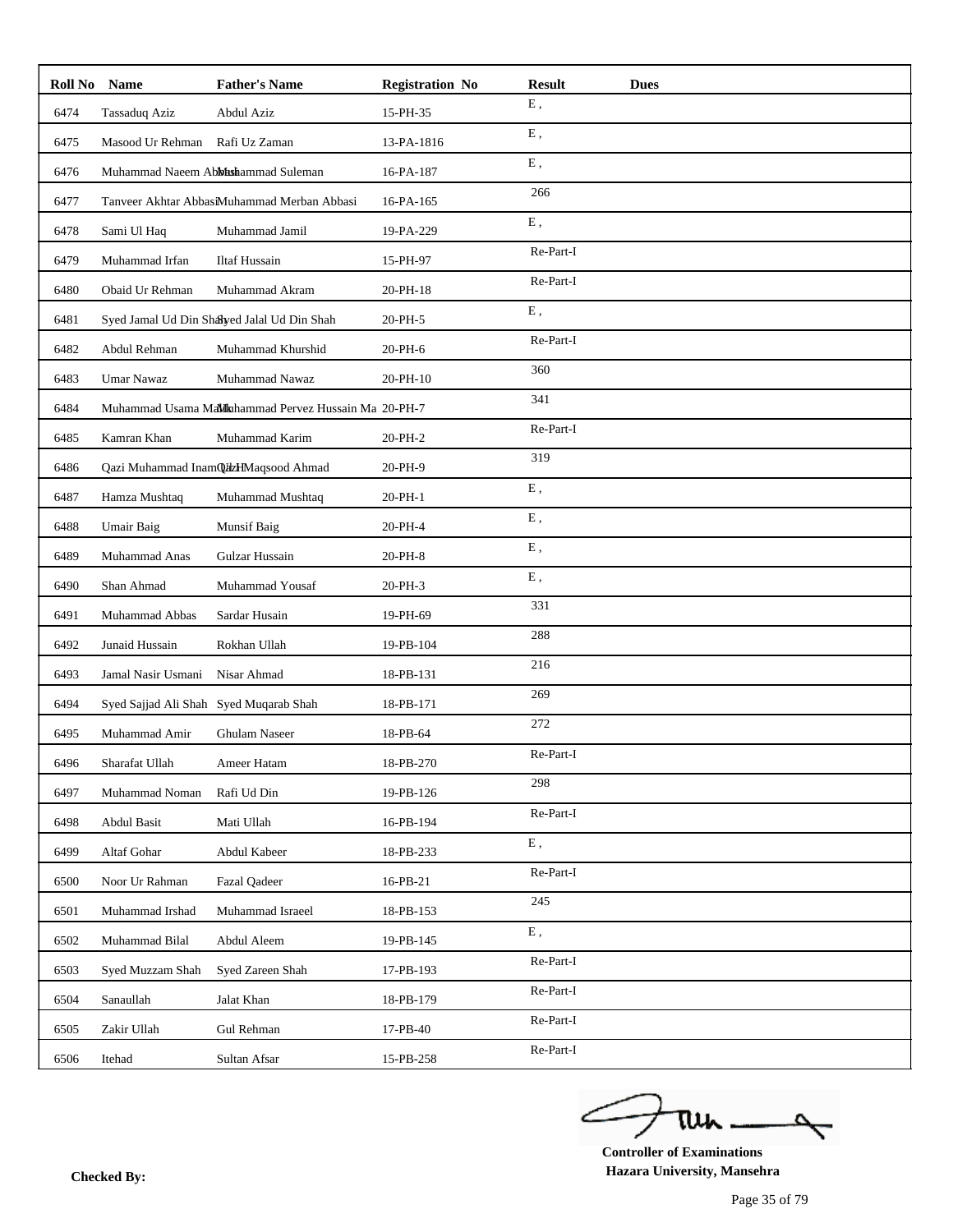| Roll No | Name                     | <b>Father's Name</b> | <b>Registration No</b> | <b>Result</b><br><b>Dues</b> |
|---------|--------------------------|----------------------|------------------------|------------------------------|
| 6507    | Muhammad Arif            | Muhammad Abdul Rawof | 18-PB-124              | ${\bf E}$ ,                  |
| 6508    | Muhammad Ismail          | Muhammad Iqbal       | 14-PB-166              | ${\bf E}$ ,                  |
| 6509    | Abdullah                 | Sheh Zada            | 18-PB-180              | E,                           |
| 6510    | Rahed                    | Said Faqeer Khan     | 18-PB-227              | ${\bf E}$ ,                  |
| 6511    | Razi Ullah               | Farid Khan           | 16-PB-138              | ${\bf E}$ ,                  |
| 6512    | Anayat Ur Rehman         | Ghulam Mahmood       | 18-PB-100              | E,                           |
| 6513    | Ijaz Ur Rehman           | Ghulam Mahmood       | 18-PB-99               | ${\bf E}$ ,                  |
| 6514    | Muhammad Sadiq           | Abdul Satar          | 19-PB-123              | Re-Part-I                    |
| 6515    | Rizwan Shah              | Syed Hassan Shah     | 19-PB-149              | E,                           |
| 6516    | Muhammad Saeed           | Muhammad Ali         | 17-PB-43               | ${\bf E}$ ,                  |
| 6517    | Yaseen Khan              | Khawai Dad Khan      | 18-PB-187              | E,                           |
| 6518    | Nasrullah                | Fazal Wahab          | 17-BM-58               |                              |
| 6519    | Zia Ur Rehman            | Anees Ur Rehman      | 18-PB-194              | 256                          |
| 6520    | Wazeer Zada              | Muhammad Zareen      | 18-PB-145              | ${\bf E}$ ,                  |
| 6521    | Nadir Khan               | Muhammad Dawood      | 15-PB-280              | E,                           |
| 6522    | Jumsaid                  | Hayat Shah           | 18-PB-155              | ${\bf E}$ ,                  |
| 6523    | Shah Zeb                 | Gul Zeb              | 16-PB-27               | 318                          |
| 6524    | Adam Khan                | Muhammad Israil      | 18-PB-249              | E,                           |
| 6525    | Nasrullah                | Abdul Jalil          | 16-PB-46               | ${\bf E}$ ,                  |
| 6526    | Faiz Muhammad            | Abd Ul Hakeem        | 18-BM-94               |                              |
| 6527    | Ihsan Ullah              | Muhammad Janas       | 18-PB-205              | E,                           |
| 6528    | <b>Bashir Ahmad Atif</b> | Moli Bad Rulwara     | 16-PB-286              | ${\bf E}$ ,                  |
| 6529    | <b>Bilal Ameen</b>       | Muhammad Ameen       | 18-PB-111              | E,                           |
| 6530    | Sami Ullah               | Ahmad Ullah          | 18-PB-186              | Ε,                           |
| 6531    | Muhammad Nawab           | Jan Muhammad         | 17-PB-64               | ${\bf E}$ ,                  |
| 6532    | Akhtar Munir             | Hazrat Yousaf        | 16-PB-45               | ${\bf E}$ ,                  |
| 6533    | Muhammad Luqman          | Muhammad Ameen       | 18-PB-110              | Ε,                           |
| 6534    | Jamil Ur Rahman          | Muzaif Khan          | 19-PB-153              | 304                          |
| 6535    | Zia Ur Rahman            | Muhammad Nabi        | 17-PB-160              | ${\bf E}$ ,                  |
| 6536    | Naseerullah              | Salih Muhammad       | 19-PB-184              | 279                          |
| 6537    | Syed Arifeen Shah        | Syed Kamal Shah      | 15-PM-1177             | Re-Part-I                    |
| 6538    | Umraiz Khan              | Sher Bahadar         | 18-PB-128              | E, U,                        |
| 6539    | Inayat Ur Rahman         | Abdul Latif          | 18-BM-142              | Re-Part-I                    |

ے tui 

**Controller of Examinations Hazara University, Mansehra Checked By:**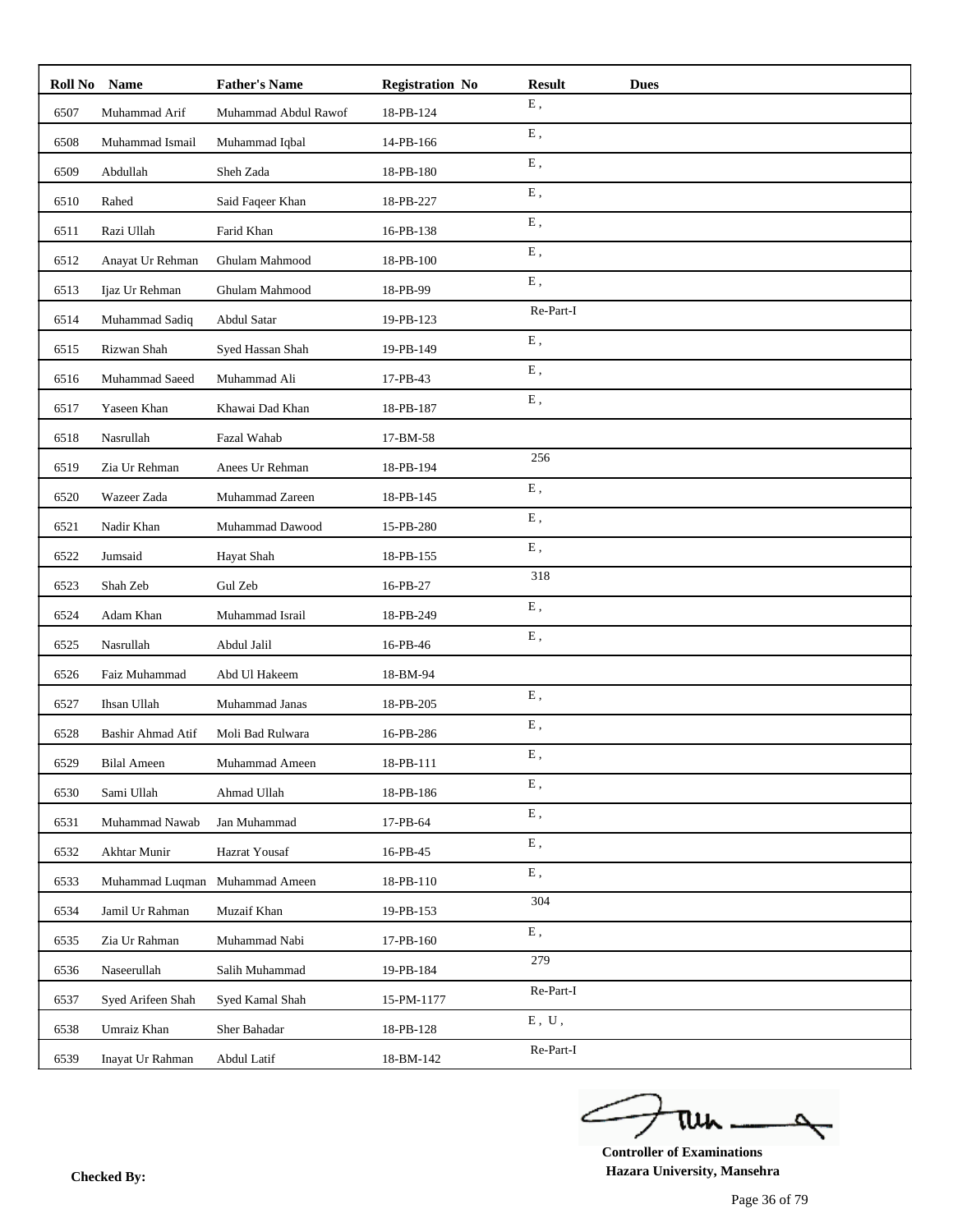| Roll No | <b>Name</b>                          | <b>Father's Name</b>                       | <b>Registration No</b> | <b>Result</b>                | <b>Dues</b>         |
|---------|--------------------------------------|--------------------------------------------|------------------------|------------------------------|---------------------|
| 6540    | Hidayat Ullah                        | Sher Azam Khan                             | 16-PB-1034             | ${\rm E}$ , $\, {\rm EDU}$ , |                     |
| 6541    | Farmanullah                          | Geemzar                                    | 17-PB-184              | ${\bf E}$ ,                  |                     |
| 6542    | Izhar Ullah                          | Maseeh Ullah                               | 19-PB-111              | E,                           |                     |
| 6543    | Syed Yasir Shah                      | Wasiq Syed                                 | 16-PB-262              | 250                          |                     |
| 6544    |                                      | Syed Khalid Hussain Shahd Mohib Ullah Shah | 16-PB-73               | 268                          |                     |
| 6545    | Altaf Ahmed                          | Shad Muhammad                              | 18-PB-183              | Re-Part-I                    |                     |
| 6546    | Muhammad Mujahid KHabib Ur Rehman    |                                            | 18-PB-101              | $E$ , $PS$ ,                 |                     |
| 6547    | Zia Ur Rahman                        | Abdul Manan                                | 16-PB-1954             | 328                          |                     |
| 6548    |                                      | Luqman Ahmed Khan Dr. Muhammad Tahir Shah  | 19-PM-602              | E,                           |                     |
| 6549    | Adnan Ahmad                          | Muhammad Aslam Khan                        | 20-PB-24               | 338                          |                     |
| 6550    | Rovaid Khan                          | Syed Rahman                                | 20-PB-28               | Re-Part-I                    |                     |
| 6551    | Sofi Muhammad                        | Gul Rahman                                 | 20-PB-32               | Re-Part-I                    |                     |
| 6552    | Syed Ameer Hassan Shahed Dilbar Shah |                                            | 20-PB-26               | Re-Part-I                    |                     |
| 6553    | Habib Ur Rahman                      | Abdul Latif                                | 18-PB-256              | $E$ , PS,                    |                     |
| 6554    | Fida Ullah                           | Ikram Ullah                                | 20-PB-25               | Re-Part-I                    |                     |
| 6555    | Fazal Maula                          | Deen Muhammad                              | 20-PB-23               | 293                          |                     |
| 6556    | Muhsin Ur Rahman                     | Faiz Ur Rahman                             | 19-PB-96               | $\overline{\mathrm{PS}}$ ,   | RL Fee Verification |
| 6557    | Muhammad Salah Ud Dimhammad Javed    |                                            | 20-PB-73               | 273                          |                     |
| 6558    | Muhammad Asif Iqbal Muhammad Iqbal   |                                            | 20-PB-33               | Re-Part-I                    |                     |
| 6559    | Faiz Ahmad                           | Ahmad                                      | 19-PB-89               | $E$ , $PS$ ,                 |                     |
| 6560    | Muhib Ullah                          | Altaf Ur Rahman                            | 20-PB-47               | U,                           |                     |
| 6561    | Haider Ali                           | Muhammad Pervaiz                           | 19-PB-136              | ${\bf E}$ ,                  |                     |
| 6562    | Adnan Afsar Khan                     | Muhammad Afsar Khan                        | 20-PB-39               | 273                          |                     |
| 6563    | Inayat Ullah                         | Ashab Shah                                 | 18-PB-184              | $E$ , PS,                    |                     |
| 6564    | Syed Hassan Shah                     | Arif Hussain Shah                          | 20-PB-43               | Re-Part-I                    |                     |
| 6565    | Hassan Ahmad                         | <b>Bashir Ahmad</b>                        | 19-PB-156              | 344                          |                     |
| 6566    | Haseen Ullah                         | Abdul Mateen                               | 20-PB-65               | Re-Part-I                    |                     |
| 6567    | Muhammad Muaaz                       | Muhammad Khan                              | 20-PB-45               | 378                          |                     |
| 6568    | Naseeb Ur Rehman                     | Muhammad Afzal                             | 20-PB-44               | $E$ , PS,                    |                     |
| 6569    | Wasi Ullah                           | Abdul Basit                                | 19-PB-143              | ${\bf E}$ ,                  |                     |
| 6570    | Israr Ullah                          | Abdul Tawab                                | 20-PB-51               | ${\bf E}$ , $\;{\bf U}$ ,    |                     |
| 6571    | Muhammad Ajmal                       | Aleemullah Kamal                           | 20-PB-52               | ${\bf E}$ ,                  |                     |
| 6572    | Sajjad                               | Abdul Jabbar                               | 20-PB-57               | Re-Part-I                    |                     |

ے tui

**Controller of Examinations Hazara University, Mansehra Checked By:**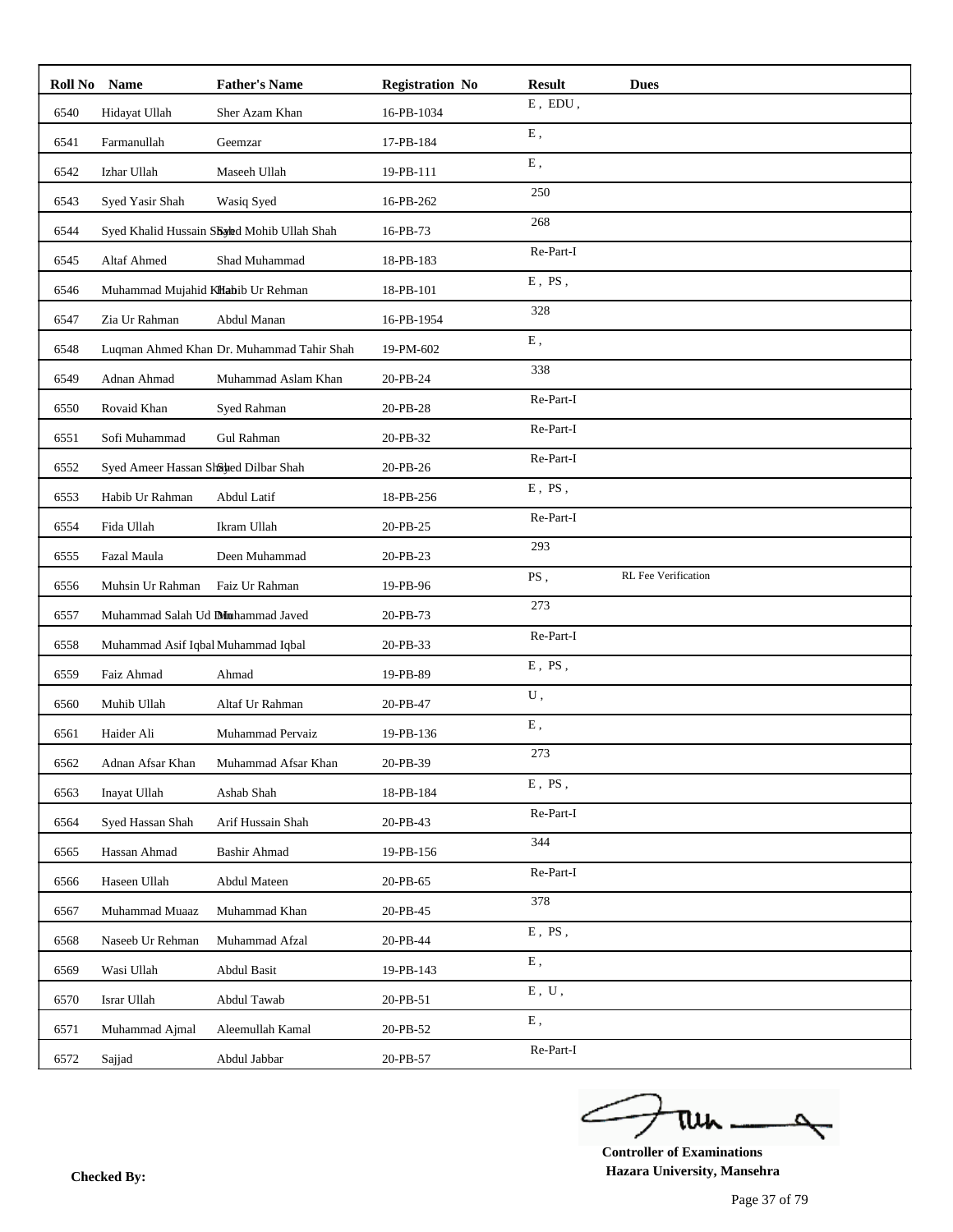|      | Roll No Name       | <b>Father's Name</b> | <b>Registration No</b> | <b>Result</b> | <b>Dues</b> |                                                   |
|------|--------------------|----------------------|------------------------|---------------|-------------|---------------------------------------------------|
| 6573 | Abdullah           | Aziz Ur Rahman       | 20-PB-130              | ${\bf E}$ ,   |             |                                                   |
| 6574 | Wahid Ullah        | <b>Gul Fareen</b>    | 20-PB-80               | E, U,         |             |                                                   |
| 6575 | Farooq Azam        | Khursheed Alam       | 20-PB-75               | $E$ , $PS$ ,  |             |                                                   |
| 6576 | Basir Ullah        | Ziafat Ullah         | 20-PB-48               | Ε,            |             |                                                   |
| 6577 | Abdul Shakeel      | Muhammad Fayyaz      | 20-PB-131              | Ε,            |             |                                                   |
| 6578 | Rashid Habib       | Habibullah Abid      | 20-PB-61               | Re-Part-I     |             |                                                   |
| 6579 | Khan Muhammad      | Tehmas Khan          | 20-PB-77               | Re-Part-I     |             |                                                   |
| 6580 | Kamran             | Muhammad Hussain     | 20-PB-62               | ${\bf E}$ ,   |             |                                                   |
| 6581 | Muhammad Naif      | Muhammad Shahab      | 20-PB-53               | $E$ , PS,     |             |                                                   |
| 6582 | Atta Ur Rahman     | Abdur Rahman         | 20-PB-71               | ${\bf E}$ ,   |             |                                                   |
| 6583 | Naveed Ihsan       | Ihsan Ul Haq         | 19-PB-170              | PS,           |             |                                                   |
| 6584 | Izhar Ullah        | Jahan Zeb            | 20-PB-46               | Re-Part-I     |             |                                                   |
| 6585 | Asadullah          | Muhammad Shafiq      | 20-PB-30               | H,            |             |                                                   |
| 6586 | Muhammad Yahya     | Dost Muhammad        | 20-PB-76               | Re-Part-I     |             |                                                   |
| 6587 | Attaur Rehman      | Abdul Aziz           | 20-PB-55               | Fail          |             |                                                   |
| 6588 | Mahmood Sayyed     | Muhammad Saeed       | 20-PB-127              | ${\bf U}$ ,   |             |                                                   |
| 6589 | Dilbar Shah        | Zakir Shah           | 20-PB-72               | 246           |             |                                                   |
| 6590 | Gohar Khan         | Meesir Khan          | 17-PK-268              | 300           |             |                                                   |
| 6591 | Izhar Ul Haq       | Qadam Khan           | 19-PK-40               | Re-Part-I     |             |                                                   |
| 6592 | Muhammad Ibrahim   | Rasool Bakhsh        | 19-PK-13               | Re-Part-I     |             |                                                   |
| 6593 | Syed Altaf Hussain | Umar Daraz           | 18-PK-433              | 261           |             |                                                   |
| 6594 | Zahir Shah         | Muhammad Ayaz        | 18-PK-169              | 235           |             |                                                   |
| 6595 | Inam Ul Haq        | Amir Khan            | 18-PK-407              | L,            |             | Appear before UFM Committee on<br>January 04,2022 |
| 6596 | Muhammad Naseem    | Abdur Rasheed        | 18-PK-134              | 249           |             |                                                   |
| 6597 | Anhar              | Israil               | 19-PK-58               | 251           |             |                                                   |
| 6598 | Izhar Ul Haq       | Raza Khan            | 18-PK-136              | 258           |             |                                                   |
| 6599 | Khursheed Alam     | Sawal Magbool        | 19-PK-205              | L,            |             | Appear before UFM Committee on<br>January 04,2022 |
| 6600 | Muhammad Iqbal     | Khan Mehber          | 17-PK-160              | ${\bf U}$ ,   |             |                                                   |
| 6601 | Roohullah          | Amanullah            | 17-PK-251              | 232           |             |                                                   |
| 6602 | Gul Rehman         | Muhammad Sabir       | 19-PK-154              | 238           |             |                                                   |
| 6603 | Zain Ur Rehman     | Malak Jan            | 19-PK-142              | Fail          |             |                                                   |
| 6604 | Hanif Ullah        | Imam Jafar Sadiq     | 19-PK-152              | 258           |             |                                                   |
| 6605 | Muhammad Iqbal     | Qalandar Shah        | 19-PK-147              | 257           |             |                                                   |

ے tui

**Controller of Examinations Hazara University, Mansehra Checked By:**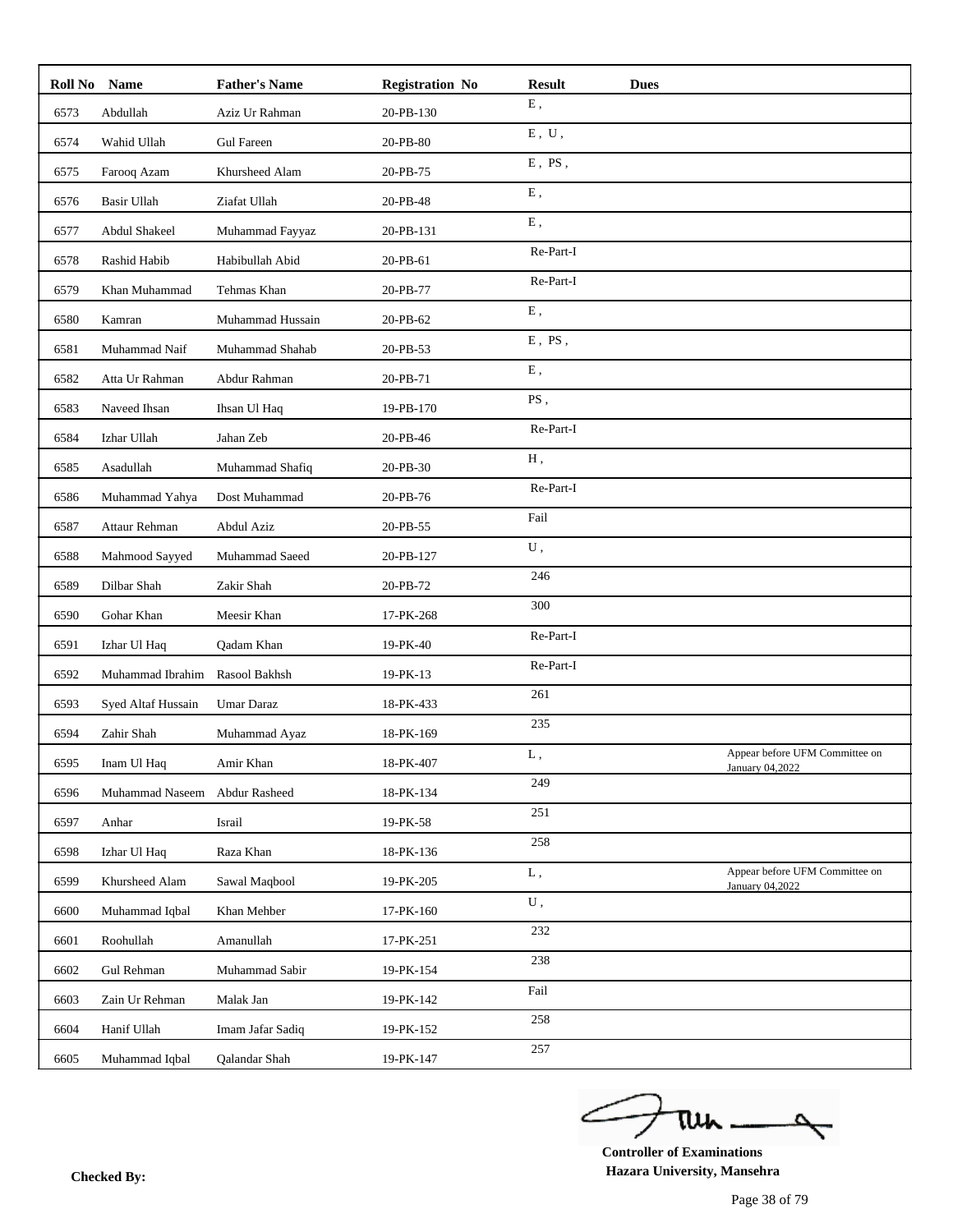|      | Roll No Name       | <b>Father's Name</b> | <b>Registration No</b> | <b>Result</b> | <b>Dues</b> |                                                   |
|------|--------------------|----------------------|------------------------|---------------|-------------|---------------------------------------------------|
| 6606 | Amir Hamza         | Hazrat Khan          | 18-PK-139              | 230           |             |                                                   |
| 6607 | Abdur Rehman       | Mir Dad              | 19-PK-180              | ${\bf U}$ ,   |             |                                                   |
| 6608 | Azam Khan          | Ali Gohar Khan       | 19-PK-140              | Re-Part-I     |             |                                                   |
| 6609 | Muhammad Javed     | Gul Muhammad         | 19-PK-95               | $P/Sc$ ,      |             |                                                   |
| 6610 | Latif Shah         | Mir Ali Shah         | 19-PK-418              | $P/Sc$ ,      |             |                                                   |
| 6611 | Hafiz Saddam Ullah | Rashmal Khan         | 18-PK-279              | 267           |             |                                                   |
| 6612 | Raouf Ullah        | Gul Bar              | 19-PK-108              | 272           |             |                                                   |
| 6613 | Sher Ghazi         | Zahir Khan           | 20-PK-25               | E,            |             |                                                   |
| 6614 | Muhammad Riaz      | <b>Gul Sheer</b>     | 19-PK-127              | Re-Part-I     |             |                                                   |
| 6615 | Altaf Hussain      | Siyab                | 19-PK-96               | Re-Part-I     |             |                                                   |
| 6616 | Zahir Shah         | Juma Khan            | 18-PK-158              | 230           |             |                                                   |
| 6618 | Umar Rehman        | Abdul Shakoor        | 18-PK-177              | 275           |             |                                                   |
| 6619 | Gul Shah Zada      | Jamal U Din          | 18-PK-155              | Re-Part-I     |             |                                                   |
| 6620 | Shams Ur Rehman    | Muhammad Ibrahim     | 19-PK-116              | Re-Part-I     |             |                                                   |
| 6621 | Zia Ur Rehman      | Muhammad Suhab       | 19-PK-37               | Fail          |             |                                                   |
| 6622 | Fazal Rehman       | Sher Dad             | 18-PK-172              | 280           |             | Appear before UFM Committee on<br>January 04,2022 |
| 6623 | Muhammad Yaqoob    | <b>Bahadar Shah</b>  | 19-PK-280              | Re-Part-I     |             |                                                   |
| 6625 | Firdous            | Sabel                | 19-PK-181              | Re-Part-I     |             |                                                   |
| 6626 | Shahid Ullah       | Falak Naz            | 17-PK-145              | ${\bf E}$ ,   |             |                                                   |
| 6627 | Muhammad Nazeer    | Syaqool              | 16-PK-186              | 273           |             |                                                   |
| 6628 | Sanaullah          | Shams Ud Din         | 18-PK-27               | 276           |             |                                                   |
| 6629 | Ruheed Alam        | Maraj Alam           | 18-PK-291              | 253           |             |                                                   |
| 6630 | Mehboob Alam       | Dil Muhammad         | 18-PK-87               | 266           |             |                                                   |
| 6631 | <b>Bakhte Alam</b> | <b>Bakht Beland</b>  | 17-PK-123              | 295           |             |                                                   |
| 6632 | Farmanullah        | Abdul Wahab          | 18-PK-295              | 244           |             |                                                   |
| 6633 | Abdul Qayoom       | Haji Muhamad Ayub    | 18-PK-124              | 267           |             |                                                   |
| 6634 | Sadam Hussain      | Haibat Khan          | 19-PK-171              | Re-Part-I     |             |                                                   |
| 6635 | Shah Faisal        | Saraj Uddin          | 16-PK-39               | 290           |             |                                                   |
| 6636 | Awais Ul Islam     | Allh Ud Din          | 18-PK-74               | 297           |             |                                                   |
| 6637 | Ihsan Ul Haq       | Fazal Ur Rehman      | 19-PK-6                | Re-Part-I     |             |                                                   |
| 6638 | Ashudad            | Sher Zada            | 17-PK-129              | ${\bf E}$ ,   |             |                                                   |
| 6639 | Salahuddin         | Gulbar               | 18-PK-51               | 247           |             |                                                   |
| 6640 | Aurang Zeb         | Sher Zada            | 16-PK-151              | Re-Part-I     |             |                                                   |

ے tui

**Controller of Examinations Hazara University, Mansehra Checked By:**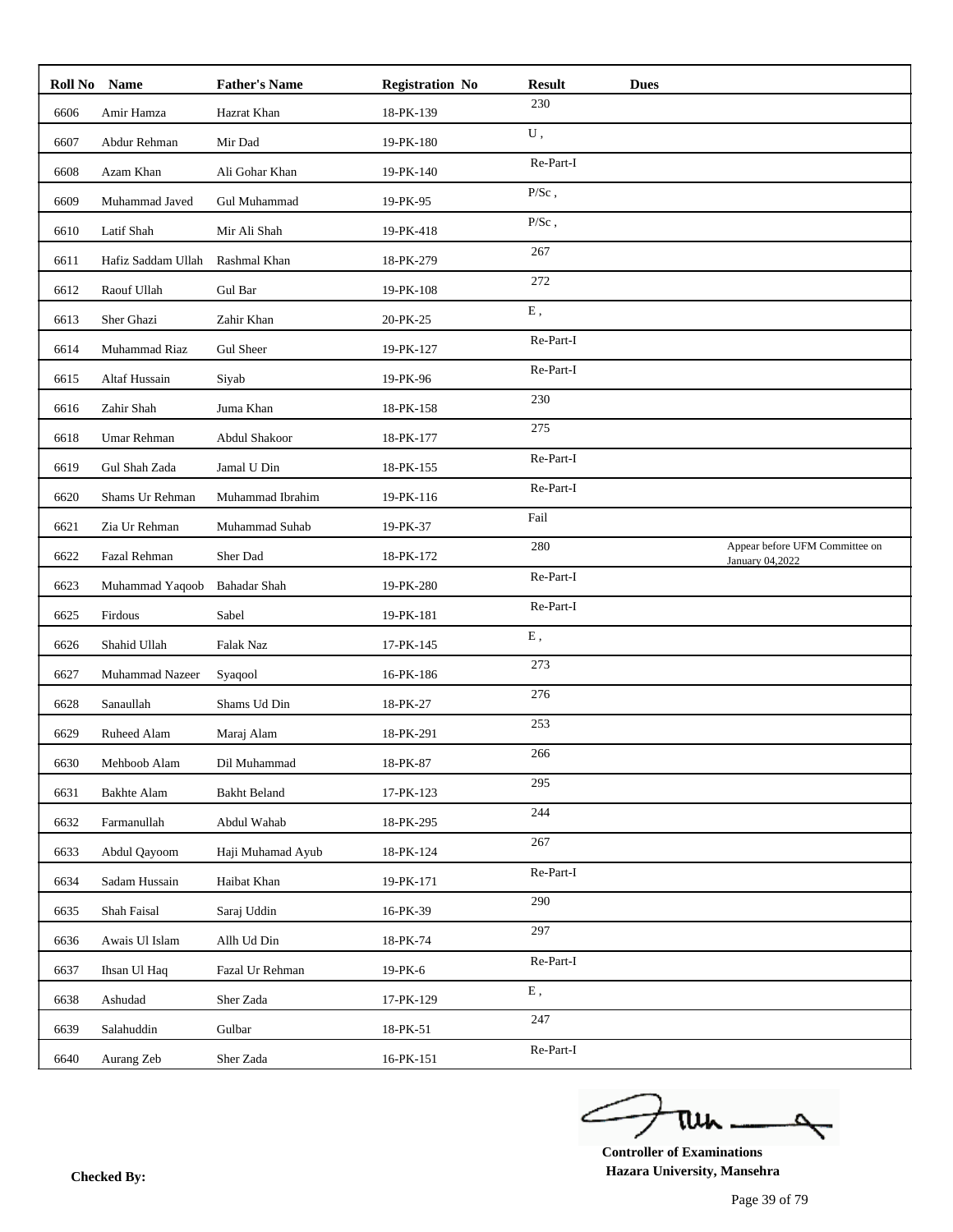|      | Roll No Name        | <b>Father's Name</b>     | <b>Registration No</b> | <b>Result</b> | <b>Dues</b>                |                                                   |
|------|---------------------|--------------------------|------------------------|---------------|----------------------------|---------------------------------------------------|
| 6641 | Khalid Iqbal        | Mumtaz                   | 12-PK-17               | 251           |                            |                                                   |
| 6642 | Kalim Ullah         | Muhammad Rashid          | 14-PK-91               | 280           |                            |                                                   |
| 6643 | Nasir Ali           | Hazrat Umar              | 16-GC/PTN-106          | Re-Part-I     |                            |                                                   |
| 6644 | Aziz Urman          | Molvi Nazim Khan         | 17-PK-211              | Re-Part-I     |                            |                                                   |
| 6645 | <b>Abdul Lateef</b> | <b>Fazal Baseer</b>      | 16-PB-1033             | 271           |                            |                                                   |
| 6646 | Muhammad Ameen      | Shamsud Din              | 18-PK-412              | ${\bf E}$ ,   |                            | Appear before UFM Committee on<br>January 04,2022 |
| 6647 | Muhammad Shoaib     | Hijab                    | 18-PK-43               | 288           |                            |                                                   |
| 6648 | Abdul Waris         | Haji Nawab Khan          | 19-PK-149              | 260           |                            |                                                   |
| 6649 | Shokahrat Amin      | <b>Syed Naseer</b>       | 19-PK-80               | ${\bf U}$ ,   |                            |                                                   |
| 6650 | Hazrat Ghani        | Noshar Wan               | 18-PK-144              | $P/Sc$ ,      |                            |                                                   |
| 6651 | Shah Faisal         | Sultan                   | 19-PK-411              | Re-Part-I     |                            |                                                   |
| 6652 | Hazrat Ali          | Noshar Wan               | 18-PK-404              | Re-Part-I     |                            |                                                   |
| 6653 | Zia Ur Rehman       | Said Rahim               | 18-PK-52               | $P/Sc$ ,      |                            |                                                   |
| 6654 | Nizamullah          | Shah Tarin               | 19-PK-104              | Re-Part-I     |                            |                                                   |
| 6655 | Muhammad Saleem     | Abdul Wahid              | 18-PK-154              | 304           |                            |                                                   |
| 6656 | Awal Khan           | Tehsel Dar               | 18-PK-3                | EE,           |                            |                                                   |
| 6657 | Muhammad Asif       | Umar Khan                | 19-PK-371              | U,            |                            |                                                   |
| 6658 | Muhammad Zareen     | Abdul Hameed             | 18-PK-411              | Н,            |                            |                                                   |
| 6659 | Gulbar              | Kehnda                   | 19-PK-79               | 270           |                            |                                                   |
| 6660 | Gul Baz             | Zahir Khan               | 19-PK-31               | $P/Sc$ ,      |                            |                                                   |
| 6661 | Zahoor Ahmad        | Muhammad Hayat           | 19-PK-169              | ${\bf U}$ ,   |                            |                                                   |
| 6662 | Abdul Rashid        | Jaldad                   | 17-PK-270              | $P/Sc$ ,      | <b>RL</b> Fee Verification | Appear before UFM Committee on                    |
| 6663 | Amir Salman         | Amir Khan                | 19-PK-102              | Re-Part-I     |                            | January 05,2022                                   |
| 6664 | Barkat Jamil        | Pando                    | 19-PK-57               | 269           |                            |                                                   |
| 6665 | Shah Nawaz          | Jehngir Khan             | 16-PK-118              | L,            |                            | Appear before UFM Committee on                    |
| 6666 | Abdul Aziz          | Pir Said Abdul Ahad Shah | 18-PK-167              | Re-Part-I     |                            | January 04,2022                                   |
| 6667 | Afaq Ahmad          | Muzaffar Ali             | 17-PK-65               | $EDU$ ,       |                            |                                                   |
| 6668 | Zia Ud Din          | Abdul Hai                | 19-PK-319              | 301           |                            |                                                   |
| 6670 | Sadam Hussain       | Sorab Khan               | 18-PK-173              | 273           |                            |                                                   |
|      |                     |                          |                        | ${\bf E}$ ,   |                            |                                                   |
| 6671 | Zahir Khan          | Jumal Dar                | 18-PK-20               | 253           |                            |                                                   |
| 6672 | Zia Ur Rehman       | Makhoor Khan             | 18-PK-178              | 279           |                            |                                                   |
| 6673 | Javid Iqbal         | Muhammad Usman           | 19-PK-44               | 296           |                            |                                                   |
| 6674 | Faizur Rehman       | Bazoo Khan               | 18-PK-200              |               |                            |                                                   |

ے tui

**Controller of Examinations Hazara University, Mansehra Checked By:**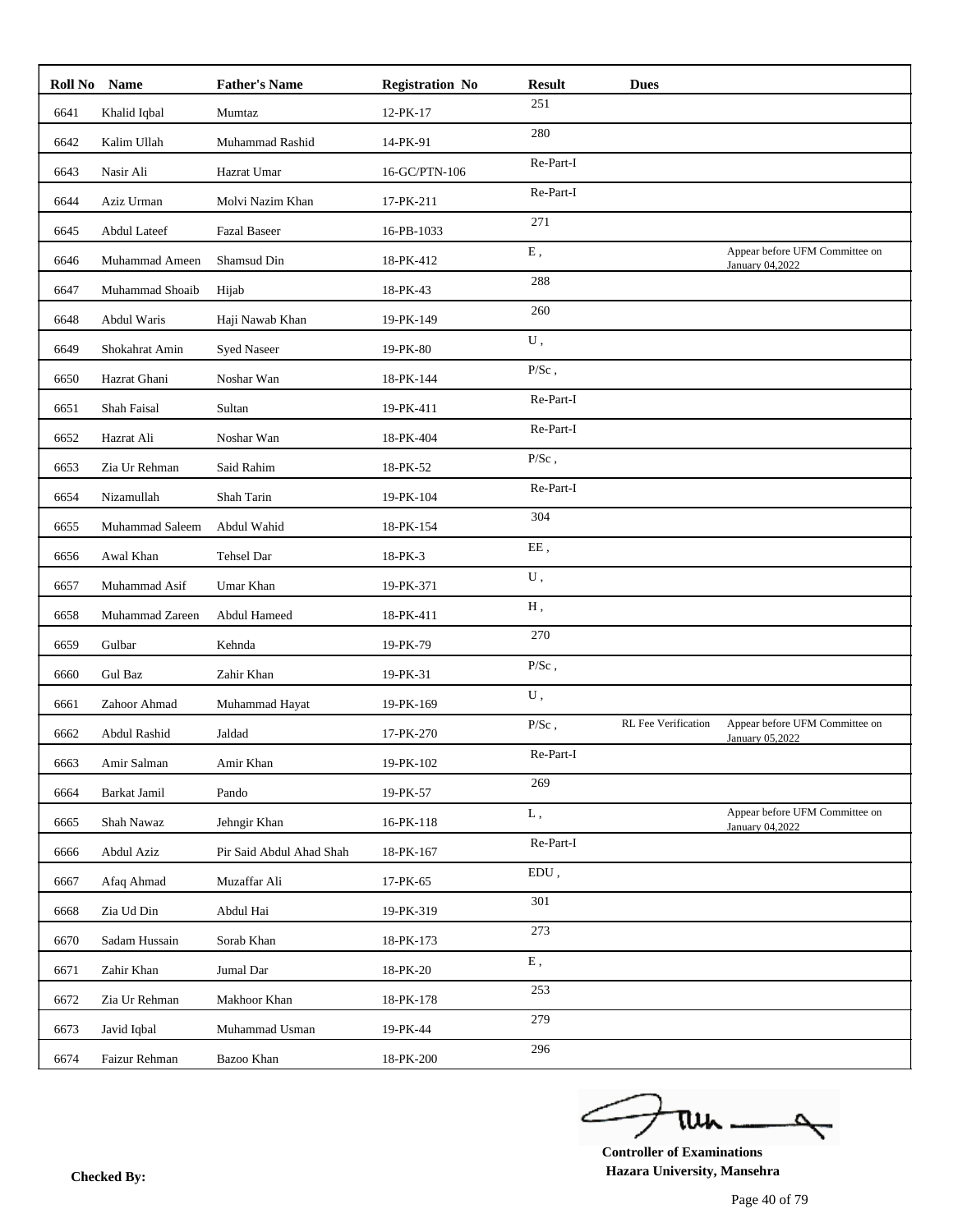|      | Roll No Name                | <b>Father's Name</b> | <b>Registration No</b> | <b>Result</b>             | <b>Dues</b>                |                                                   |
|------|-----------------------------|----------------------|------------------------|---------------------------|----------------------------|---------------------------------------------------|
| 6675 | Sana Ullah                  | Gulzar Ahmad         | 18-PK-394              | 278                       |                            |                                                   |
| 6676 | Sadam Hussain               | Muhammad Dawood      | 18-PK-195              | ${\bf U}$ ,               |                            |                                                   |
| 6677 | Sadbar                      | Jum Khan             | 19-PK-174              | U,                        |                            |                                                   |
| 6678 | Zahir Taj                   | Ghunday              | 19-PK-136              | ${\bf E}$ , $\;{\bf U}$ , |                            |                                                   |
| 6679 | Javaid Iqbal                | Ahmad Khan           | 19-PK-422              | Fail                      |                            |                                                   |
| 6680 | Abdul Ghani                 | Aziz Ullah           | 19-PK-157              | U,                        | <b>RL</b> Fee Verification |                                                   |
| 6681 | Muhammad Riaz               | Sikandar             | 19-PK-75               | $U$ , $E\boldsymbol{E}$ , |                            |                                                   |
| 6682 | <b>Fazal Rahim</b>          | Molvi Adam Khan      | 18-PK-168              | ${\bf U}$ ,               |                            |                                                   |
| 6683 | Mumtaz                      | Zaria                | 19-PK-376              | 253                       |                            |                                                   |
| 6684 | Gul Khan                    | Sajjad               | 19-PK-176              | ${\bf E}$ , $\;{\bf U}$ , |                            |                                                   |
| 6685 | Habib Ur Rehman             | Jamroz               | 19-PK-4                | ${\bf E}$ , $\;{\bf U}$ , |                            |                                                   |
| 6686 | Iqbal Shah                  | Ghafoor              | 17-PK-249              | ${\bf U}$ ,               |                            |                                                   |
| 6687 | <b>Badar Monair</b>         | Abdul Raof           | 19-PK-82               | Re-Part-I                 |                            |                                                   |
| 6688 | Taj Muhammad                | Rasol Khan           | 18-PK-75               | Re-Part-I                 |                            |                                                   |
| 6689 | Muhammad Qasim              | Slam Khan            | 17-PK-221              | 236                       |                            |                                                   |
| 6690 | Zia Ullah                   | Muhammad Basheer     | 18-PK-22               | 247                       |                            |                                                   |
| 6691 | Muhammad Arif               | Ali Muhammad         | 18-PK-275              | $P/Sc$ ,                  |                            |                                                   |
| 6692 | Muhammad Abbas              | Raj Muhammad         | 19-PK-192              | ${\bf E}$ ,               |                            | Appear before UFM Committee on                    |
| 6693 | Muhammad Zada               | Swal Faqir           | 18-PK-135              | 238                       |                            | January 04,2022                                   |
| 6694 | Abdul Qudoos                | Masoom Khan          | 19-PK-109              | ${\bf E}$ ,               |                            |                                                   |
| 6695 |                             |                      | 19-PK-52               | Fail                      |                            |                                                   |
|      | Ejazul Haq<br>Zia Ur Rehman | Niamat Aman          |                        | Fail                      |                            | Appear before UFM Committee on                    |
| 6696 |                             | Rahmat Ullah Malik   | 19-PK-5                | 263                       | <b>RL</b> Fee Verification | January 04,2022                                   |
| 6697 | Shams Ul Haq                | Raj Rahmat           | 20-PK-280              | Re-Part-I                 |                            |                                                   |
| 6698 | Jan Alam                    | <b>Bakht Amal</b>    | 19-PK-45               | Re-Part-I                 |                            |                                                   |
| 6699 | Naeem Ullah                 | Walayat Khan         | 20-PK-60               | ${\bf U}$ ,               |                            |                                                   |
| 6700 | Muhammad Riaz               | Gholam Jailani       | 20-PK-10               | PS,                       |                            | Appear before UFM Committee on                    |
| 6701 | Faiz Muhammad               | Gul Dad              | 20-PK-291              | $IS$ , $EE$ ,             |                            | January 05,2022<br>Appear before UFM Committee on |
| 6702 | Imran Jamil                 | Jamroz               | 18-PK-6                | Re-Part-I                 |                            | January 04,2022                                   |
| 6703 | Nawaz Ul Haq                | Noor Ul Haq          | 20-PK-297              | PS,                       |                            |                                                   |
| 6704 | Khan Member                 | Shah Jehan           | 19-PK-12               |                           |                            |                                                   |
| 6705 | Sher Afzal                  | Zar Dad              | 17-PK-280              | Н,                        |                            |                                                   |
| 6706 | Adnan Sher                  | Sher Bahder          | 20-PK-12               | 303                       |                            |                                                   |
| 6707 | Sarfraz Ahmed               | Sir Zahab            | 20-PK-161              | $P/Sc$ ,                  |                            | Appear before UFM Committee on<br>January 05,2022 |

ے tui

**Controller of Examinations Hazara University, Mansehra Checked By:**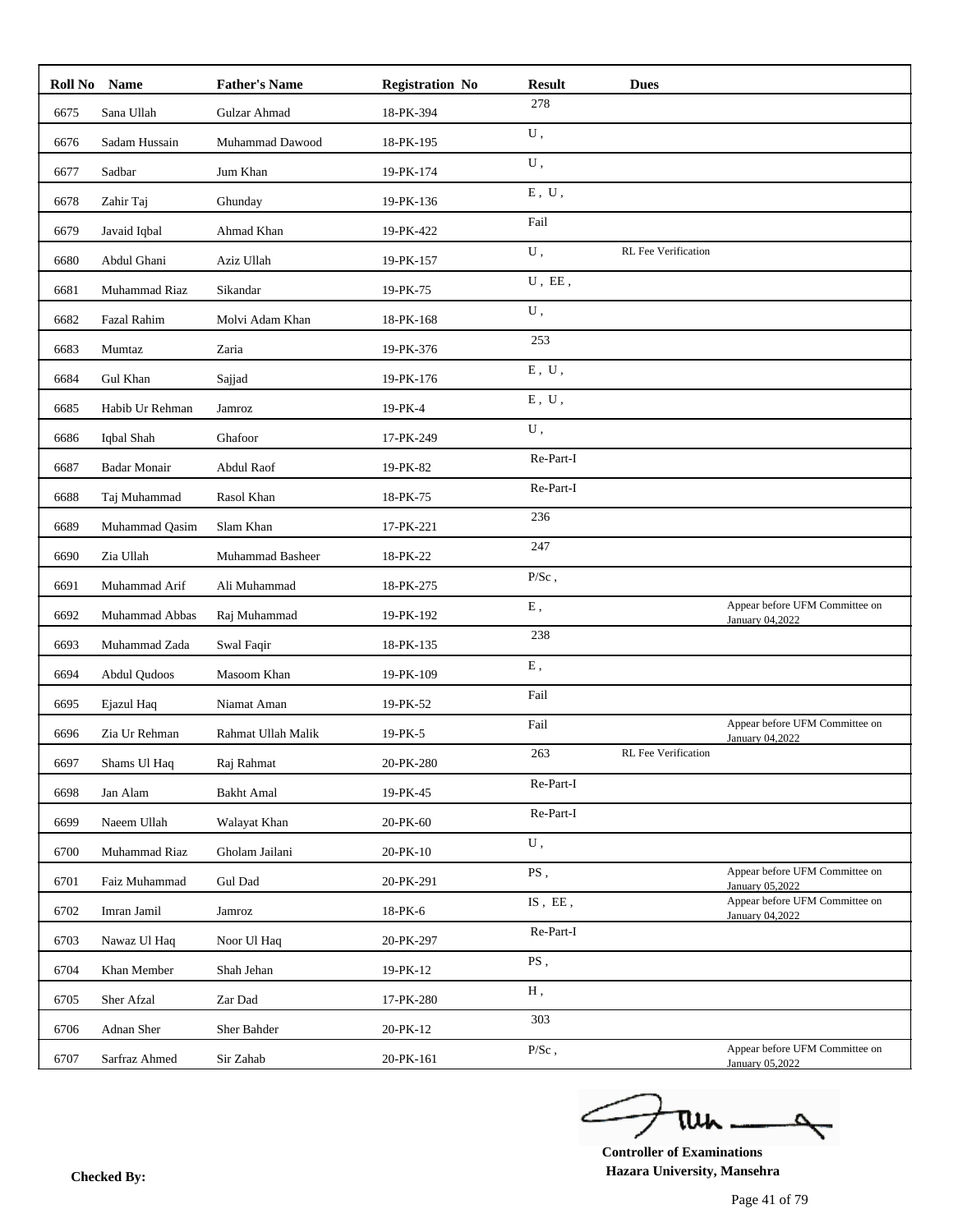| Roll No Name |                            | <b>Father's Name</b> | <b>Registration No</b> | <b>Result</b>      | <b>Dues</b> |                                                   |
|--------------|----------------------------|----------------------|------------------------|--------------------|-------------|---------------------------------------------------|
| 6708         | Jamal Ud Din               | Ahmad Khan           | 20-PK-205              | $P/Sc$ ,           |             |                                                   |
| 6709         | Jan Muhammad               | Ramzan Mian          | 20-PK-206              | Re-Part-I          |             |                                                   |
| 6710         | Falak Sher                 | Nosher Wan           | 20-PK-162              | $P/Sc$ ,           |             | Appear before UFM Committee on<br>January 05,2022 |
| 6711         | Azam Khan                  | Gholam Qadir         | 20-PK-14               | E,                 |             | Appear before UFM Committee on<br>January 04,2022 |
| 6712         | Said Muneer                | Mir Alam             | 20-PK-11               | 292                |             |                                                   |
| 6713         | Ahmed Nawaz                | Gul Jehan            | 20-PK-157              | 301                |             |                                                   |
| 6714         | Muhammad Irshad            | Abdul Aziz           | 20-PK-98               | 268                |             |                                                   |
| 6715         | Tajan Malik                | Shahzad Mir          | 20-PK-9                | $P/Sc$ ,           |             |                                                   |
| 6716         | Abdul Sabeer               | Shair Di Khan        | 20-PK-301              | Re-Part-I          |             |                                                   |
| 6717         | Didar Khan                 | Tahir Shah           | 18-PK-388              | Re-Part-I          |             |                                                   |
| 6718         | Fida Muhammad              | Aurangzeb            | 19-PK-18               | IS,                |             |                                                   |
| 6719         | Hassam Ud Din              | Noorani Ali Shah     | 20-PK-155              | 272                |             |                                                   |
| 6720         | Malik Muhammad AzaSharKraz |                      | 19-PK-61               | Ε,                 |             |                                                   |
| 6721         | <b>Umar Farooq</b>         | Shamal Malak         | 19-PK-60               | Re-Part-I          |             |                                                   |
| 6722         | Ejazul Haq                 | Umer Khan            | 20-PK-53               | $P/Sc$ ,           |             |                                                   |
| 6723         | Asif Khan                  | Khushal              | 20-PK-304              | ${\bf L}$ ,        |             | Appear before UFM Committee on<br>January 04,2022 |
| 6724         | Muhammad Afzal             | Adam Khan            | 20-PK-19               | Ε,                 |             |                                                   |
| 6725         | Mirbaz Khan                | Haji Kachkool        | 20-PK-52               | ${\bf E}$ ,        |             |                                                   |
| 6726         | Islam Ullah                | Muhammad Nabi        | 20-PK-294              | PS,                |             |                                                   |
| 6727         | Muhammad Riaz              | Noor Baz             | 20-PK-54               | 346                |             |                                                   |
| 6728         | Gul Baz                    | Muqarab              | 20-PK-306              | $E$ , $ARB$ , $\,$ |             | Appear before UFM Committee on<br>January 04,2022 |
| 6730         | Abdullah                   | <b>Abdul Bais</b>    | 20-PK-16               | $E$ , $PS$ ,       |             |                                                   |
| 6731         | Muhammad Sadiq             | Noorul Haq           | 20-PK-17               | 300                |             |                                                   |
| 6732         | Alamzeb Sikndar            | Sikandar Khan        | 20-PK-154              | $E$ , $PS$ .       |             | Appear before UFM Committee on<br>January 05,2022 |
| 6733         | Attiq Ur Rehman            | Amir Akbar           | 20-PK-18               | 286                |             |                                                   |
| 6734         | Abdul Haq                  | Nowsherwan           | 19-PK-88               | $P/Sc$ ,           |             | Appear before UFM Committee on<br>January 05,2022 |
| 6735         | Fazal Rabi                 | Gul Said             | 19-PK-85               | $U$ , $P/Sc$ ,     |             |                                                   |
| 6736         | Sher Baz                   | Gul Zada             | 19-PK-91               | Fail               |             |                                                   |
| 6737         | Javeed Iqbal               | Talizar              | 20-PK-51               | ${\bf U}$ ,        |             |                                                   |
| 6738         | Abdul Salam                | Umar Khan            | 20-PK-207              | 279                |             |                                                   |
| 6739         | Attaullah                  | Waris Khan           | 20-PK-22               | $P/Sc$ ,           |             |                                                   |
| 6740         | Fiaz Ud Din                | Wali Akbar           | 20-PK-158              | $P/Sc$ ,           |             | Appear before UFM Committee on                    |
| 6741         | Muhammad Ayaz              | Gholam Jailani       | 20-PK-24               | Re-Part-I          |             | January 05,2022                                   |

ے tui

**Controller of Examinations Hazara University, Mansehra Checked By:**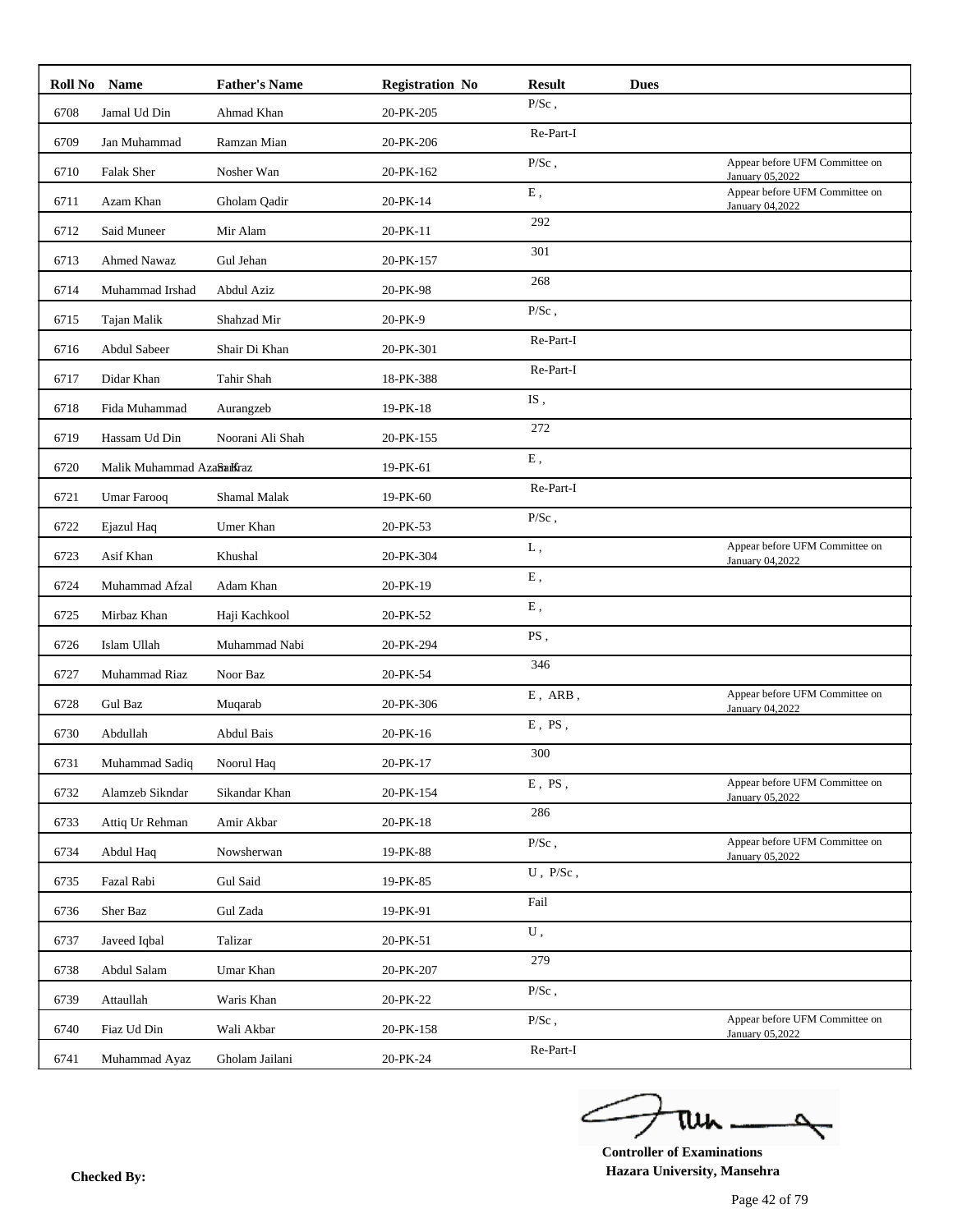|      | Roll No Name     | <b>Father's Name</b> | <b>Registration No</b> | <b>Result</b>             | <b>Dues</b> |                                                   |
|------|------------------|----------------------|------------------------|---------------------------|-------------|---------------------------------------------------|
| 6742 | Sarbuland        | Abdul Wadood         | 20-PK-50               | ${\bf U}$ ,               |             |                                                   |
| 6743 | Abdullah         | Abdul Hamin          | 20-PK-208              | $P/Sc$ ,                  |             |                                                   |
| 6744 | Atta Ullah       | Peer Dad             | 20-PK-31               | Re-Part-I                 |             |                                                   |
| 6745 | Meer Aftab       | Muhammad Hayat       | 20-PK-196              | PS, P/Sc,                 |             | Appear before UFM Committee on<br>January 05,2022 |
| 6746 | Inam-u-ullah     | Aman Malik           | 20-PK-45               | $P/Sc$ ,                  |             |                                                   |
| 6747 | Sherbaz          | Dindar               | 20-PK-42               | IS, P/Sc,                 |             |                                                   |
| 6748 | Ghulam Murtaza   | Meer Aftab           | 20-PK-184              | $P/Sc$ ,                  |             | Appear before UFM Committee on<br>January 05,2022 |
| 6749 | Sheer Bahadar    | Abdul Qadir Shah     | 19-PK-131              | Re-Part-I                 |             |                                                   |
| 6750 | Samiullah        | Mubarak Shah         | 20-PK-190              | Fail                      |             | Appear before UFM Committee on<br>January 05,2022 |
| 6751 | <b>Umar Shah</b> | Noor Muhammad Shah   | 20-PK-194              | 267                       |             |                                                   |
| 6752 | Atta Ur Rehman   | Gul Namair           | 20-PK-186              | $P/Sc$ ,                  |             |                                                   |
| 6753 | Sadam Hussain    | Zardad               | 18-GC/PTN-257          | $P/Sc$ ,                  |             | Appear before UFM Committee on<br>January 05,2022 |
| 6754 | Naik Zada        | Aouzbillah Jan       | 20-PK-187              | $P/Sc$ ,                  |             | Appear before UFM Committee on<br>January 05,2022 |
| 6755 | Muhammad Nawaz   | Haji Jamdad          | 19-PK-97               | $P/Sc$ ,                  |             | Appear before UFM Committee on<br>January 05,2022 |
| 6756 | Muhammad Duraj   | Amer Zada            | 19-PK-115              | Fail                      |             |                                                   |
| 6757 | Amanullah        | Mumtaz               | 20-PK-183              | Fail                      |             | Appear before UFM Committee on<br>January 05,2022 |
| 6758 | Muhammad Ilyas   | Muhammad Naqi        | 20-PK-193              | $P/Sc$ ,                  |             |                                                   |
| 6759 | Hidayat U Llah   | Subidar              | 19-PK-119              | IS, $P/Sc$ ,              |             |                                                   |
| 6760 | Amjad Ali        | Sher Bahader         | 19-PK-106              | IS,                       |             |                                                   |
| 6761 | Ahmad Ali        | Abdul Ghani          | 20-PK-34               | $E$ , $\rm \, P/Sc$ ,     |             |                                                   |
| 6762 | Ziaur Rehman     | Noor Nabi            | 16-PK-29               | $P/Sc$ ,                  |             |                                                   |
| 6763 | Fazal Rabi       | Umer Dad             | 20-PK-33               | 256                       |             |                                                   |
| 6764 | Ijaz Ul Haq      | Aman Ullah           | 20-PK-41               | $E$ , $P/Sc$ ,            |             |                                                   |
| 6765 | Fazal Ur Rahman  | Jamal Khan           | 20-PK-188              | PS, P/Sc,                 |             | Appear before UFM Committee on                    |
| 6766 | Saif-u-rehman    | Gul-khan             | 20-PK-43               | $P/Sc$ ,                  |             | January 05,2022                                   |
| 6767 | Ourangzeb Khan   | Abdul Wahab          | 20-PK-44               | ${\bf E}$ ,               |             |                                                   |
| 6768 | Hikmat Yar       | Peer Muhammad        | 20-PK-197              | Re-Part-I                 |             |                                                   |
| 6769 | Altaf Hussain    | Naimer Khan          | 17-PK-219              | ${\bf E}$ ,               |             |                                                   |
| 6770 | Ata Ur Rehman    | Hazrat Nooh          | 20-PK-200              | ${\bf U}$ ,               |             |                                                   |
| 6771 | Muhammad Ismail  | Serajuddin           | 20-PK-5                | 264                       |             |                                                   |
| 6772 | Liaqat Ali       | Hakim Dad            | 20-PK-163              | 286                       |             |                                                   |
| 6773 | Faizu Rehman     | Masoom Khan          | 20-PK-173              | ${\bf U}$ ,               |             |                                                   |
|      |                  |                      |                        | ${\bf E}$ , $\;{\bf U}$ , |             |                                                   |
| 6774 | Ahmad Rashid     | Muhammad             | 18-PK-180              |                           |             |                                                   |

ے tui

**Controller of Examinations Hazara University, Mansehra Checked By:**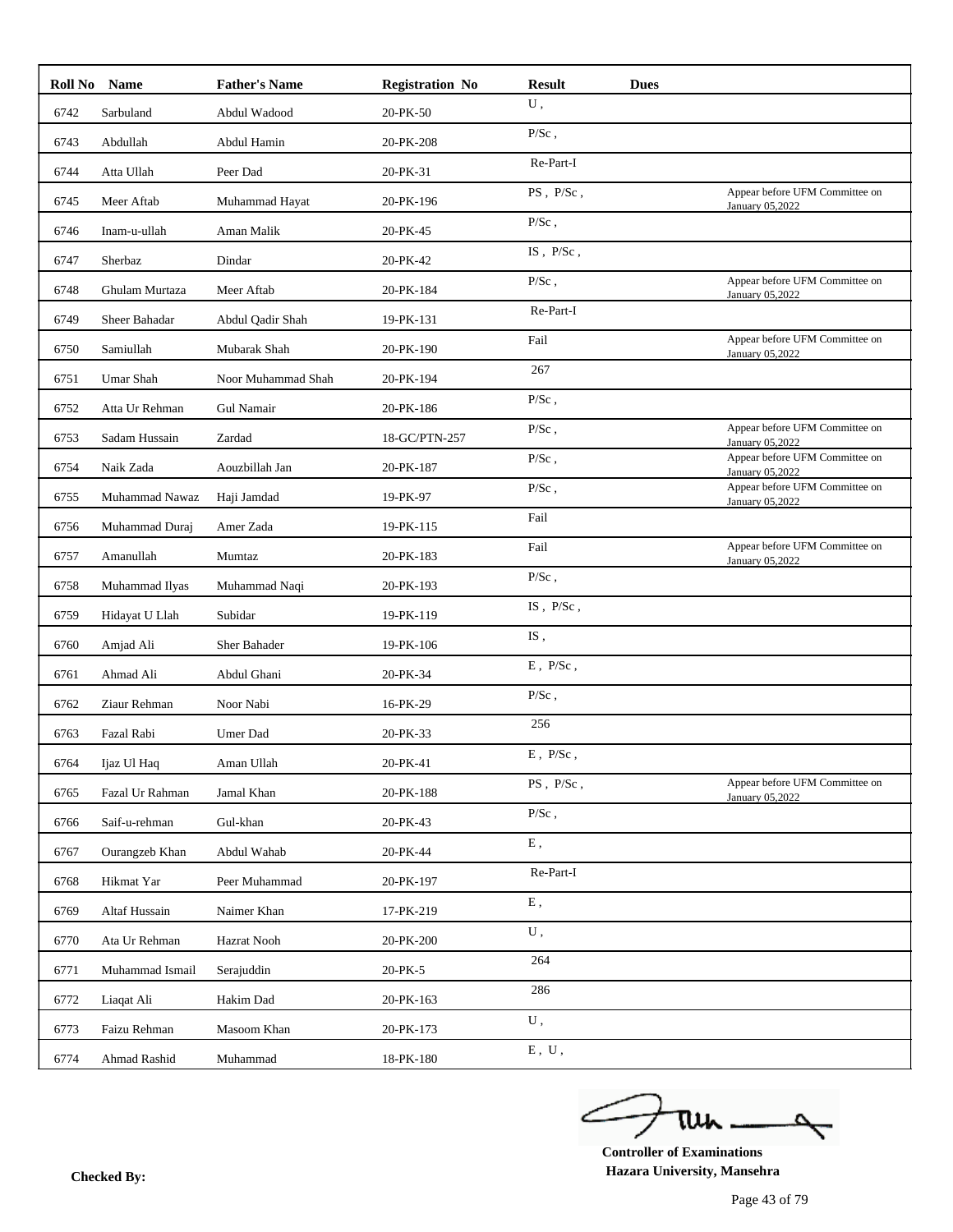|      | Roll No Name                  | <b>Father's Name</b>                 | <b>Registration No</b> | <b>Result</b> | <b>Dues</b> |                                                   |
|------|-------------------------------|--------------------------------------|------------------------|---------------|-------------|---------------------------------------------------|
| 6775 | Muhammad Afzal                | Muhammad Amir                        | 16-PK-213              | Ε,            |             |                                                   |
| 6776 | Ahmad Ali                     | Dolat Mian                           | 20-PK-182              | Fail          |             |                                                   |
| 6777 | Faizul Haq                    | Abdullah                             | 19-PK-42               | Re-Part-I     |             |                                                   |
| 6778 | Khalilullah                   | Barkatullah                          | 20-PK-177              | E,            |             |                                                   |
| 6779 | Rahmat Ullah                  | Fazal Hadan                          | 20-PK-175              | 294           |             |                                                   |
| 6780 | Muhammad Nawaz                | Abdar                                | 19-PK-182              | $E$ , IS,     |             |                                                   |
| 6781 | Ihsanullah                    | Muheeb Yazdan                        | 20-PK-174              | 276           |             |                                                   |
| 6782 | Muhammad Nabi                 | Munawar Khan                         | 20-PK-198              | 284           |             |                                                   |
| 6783 | Muhammad Haq                  | Abdul Waris                          | 11-PM-1979             | Re-Part-I     |             |                                                   |
| 6784 | Muhammad Jamshaid Gulab Khan  |                                      | 20-PB-79               | Re-Part-I     |             |                                                   |
| 6785 | Fazal Rabi                    | Abdur Rehman                         | 18-PK-193              | Ε,            |             |                                                   |
| 6786 |                               | Muhammad Musa KhaMusharaf Din Ishaqi | 19-PK-168              | E,            |             |                                                   |
| 6787 | Abdul Bari                    | Rozi Khan                            | 18-PK-181              | ${\bf E}$ ,   |             |                                                   |
| 6788 | Muhammad Mustafa KSanfraz     |                                      | 20-PK-118              | 339           |             |                                                   |
| 6789 | Muhammad Hanif                | Mujeeb Ul Haq                        | 19-PK-172              | Re-Part-I     |             |                                                   |
| 6790 | Muhammad Tahir                | Muhammad Ali                         | 20-PK-167              | IS,           |             | Appear before UFM Committee on<br>January 04,2022 |
| 6791 | Hafiz Kifayatullah            | Haji Azizullah                       | 19-PK-73               | IS,           |             | Appear before UFM Committee on<br>January 04,2022 |
| 6792 | Fazal Badshah                 | Muhammad Naeem                       | 20-PK-165              | 226           |             |                                                   |
| 6793 | Gul Zaib                      | Mumtaz                               | 18-PK-330              | 326           |             |                                                   |
| 6794 | Farman Ullah                  | Hikmat Shah                          | 20-PK-164              | 282           |             |                                                   |
| 6795 | Hazrat Amin                   | Noor Hassan                          | 20-PK-178              | Re-Part-I     |             |                                                   |
| 6796 | Azam Khan                     | Inzar Gul Khan                       | 20-PK-181              | 294           |             |                                                   |
| 6797 | Muhammad Javed                | Umar Wali                            | 20-PK-171              | $U$ , IS,     |             | Appear before UFM Committee on                    |
| 6798 | Munawar Khan                  | Satbar                               | 19-PK-185              | Ε,            |             | January 04,2022                                   |
| 6799 | Aziz Ur Rahman                | Muhammad Amin                        | 20-PK-201              | 299           |             |                                                   |
| 6800 | Abdul Ghani                   | Abdul Haleem                         | 20-PK-300              | EDU,          |             |                                                   |
| 6801 | Hazrat Umar                   | Ghulam Haidar                        | 20-PK-172              | U,            |             |                                                   |
| 6802 |                               | Muhammad Usman Ghabidul Rehman Khan  | 20-PK-298              | 267           |             |                                                   |
| 6803 | Muhammad Lajber Khahaji Siraj |                                      | 20-PK-281              | 230           |             |                                                   |
| 6804 | Ehsan Ullah                   | Qadir Shah                           | 20-PK-203              | $E$ , PS,     |             |                                                   |
| 6805 | Aziz Ur Rahman                | Umar Talab                           | 20-PK-179              | 303           |             |                                                   |
|      |                               |                                      |                        | ${\bf E}$ ,   |             |                                                   |
| 6806 | Abdur Rehman                  | Hijab                                | 19-PK-99               | $E$ , $PS$ ,  |             |                                                   |
| 6807 | <b>Usman Sharif</b>           | Muhammad Sharif                      | 20-PK-168              |               |             |                                                   |

ے tui

**Controller of Examinations Hazara University, Mansehra Checked By:**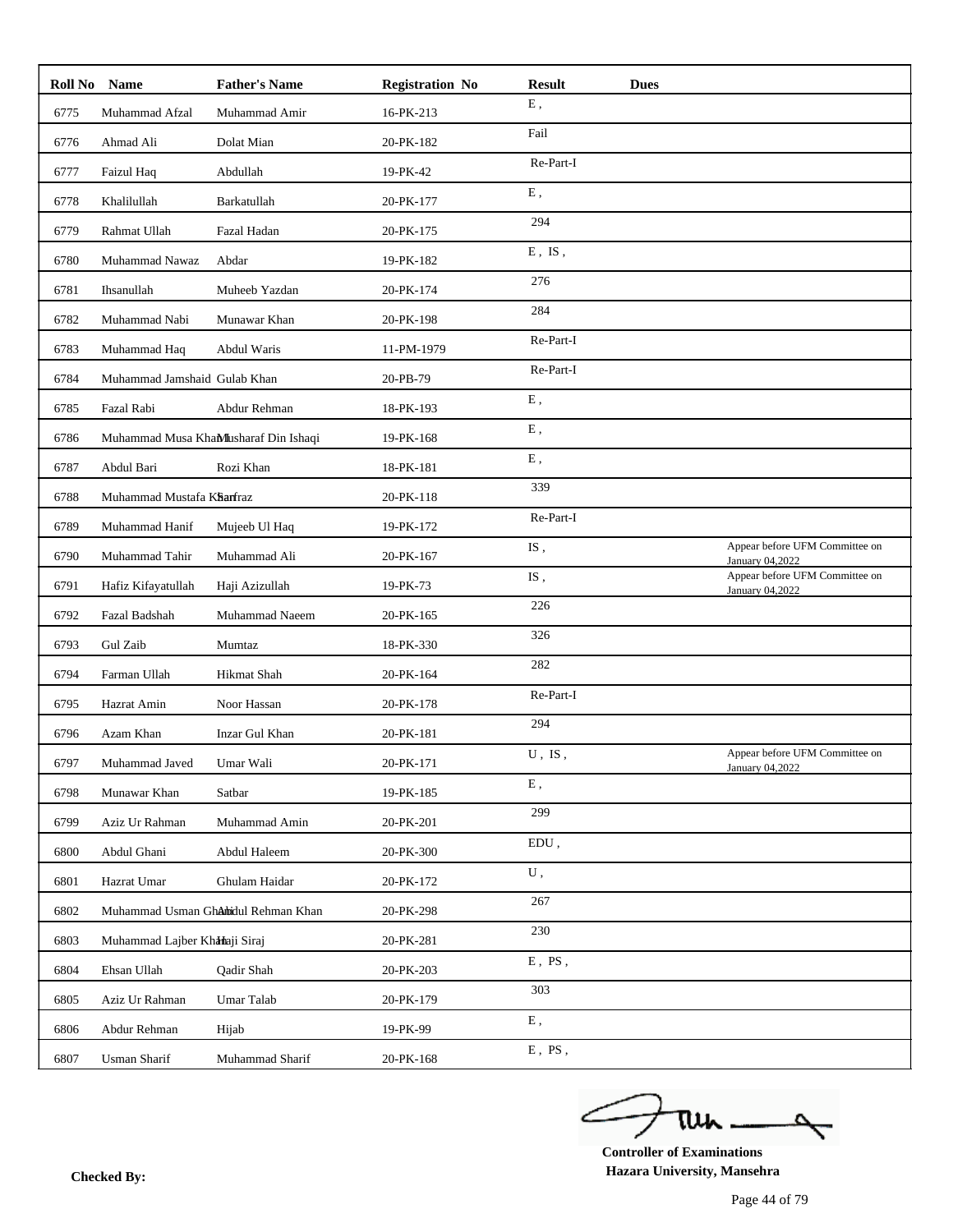| Roll No Name |                            | <b>Father's Name</b> | <b>Registration No</b> | <b>Result</b> | <b>Dues</b>         |                                                   |
|--------------|----------------------------|----------------------|------------------------|---------------|---------------------|---------------------------------------------------|
| 6808         | Muhammad Fazal             | Syed Muhammad        | 20-PK-278              | Re-Part-I     | RL Fee Verification |                                                   |
| 6809         | Irfanullah                 | Amanullah            | 20-PK-169              | 285           |                     |                                                   |
| 6810         | Gulfam                     | Sabar Khan           | 20-PK-204              | 284           |                     |                                                   |
| 6811         | Sheryar                    | Bakhtiar Khan        | 20-PK-131              | 278           |                     |                                                   |
| 6812         | Umar Din                   | Muhammad Azeem       | 20-PK-176              | IS,           |                     |                                                   |
| 6813         | Mujeeb Ur Rahman           | Shah Alam            | 19-PK-134              | Fail          |                     |                                                   |
| 6814         | Aziz Ul Haq                | Muhammad Din         | 16-PK-23               | $\rm EE$ ,    |                     |                                                   |
| 6815         | Akhtar Ayub                | Muhammad Zada        | 18-PK-329              | 324           |                     |                                                   |
| 6816         | Amanullah                  | <b>Gul Sanober</b>   | 19-PK-238              | Re-Part-I     |                     |                                                   |
| 6817         | Waqar Ahmad                | Najum Khan           | 19-PK-219              | Re-Part-I     |                     |                                                   |
| 6818         | Fazal Nabi                 | Liaq                 | 18-PK-253              | 222           |                     |                                                   |
| 6820         | Atta Ullah                 | Juma Gul             | 18-PK-152              | $P/Sc$ ,      |                     |                                                   |
| 6821         | Manzoor Hussain            | Rustam Khan          | 19-PK-112              | $P/Sc$ ,      |                     | Appear before UFM Committee on<br>January 05,2022 |
| 6822         | Muhammad Riaz              | Gul Dad              | 17-PK-19               | $\rm P/Sc$ ,  |                     |                                                   |
| 6823         | Faizan Ullah               | Syed Rahmat          | 19-PK-327              | $P/Sc$ ,      |                     | Appear before UFM Committee on<br>January 05,2022 |
| 6824         | Manzoor Alam               | Abdul Qayoom         | 18-PK-381              | 308           |                     |                                                   |
| 6825         | Sana Ullah                 | <b>Baheer Khan</b>   | 19-PK-336              | Re-Part-I     |                     |                                                   |
| 6826         | Sayed Zar                  | Alam Dad             | 19-PK-358              | U,            |                     |                                                   |
| 6827         | Muhammad Israfil           | Yar Manoon           | 19-PK-391              | 258           |                     |                                                   |
| 6828         | Abdul Sadiq                | Mujeeb Ur Rehman     | 18-PK-345              | ${\bf U}$ ,   |                     |                                                   |
| 6829         | Abdul Najeem               | Abdul Ghani          | 19-PK-407              | U,            |                     |                                                   |
| 6830         | Muhammad Ali               | Afridi               | 19-PK-315              | Re-Part-I     |                     |                                                   |
| 6831         | Mumtaz Ali                 | Jeldad               | 19-PK-366              | U,            |                     |                                                   |
| 6832         | Shams Ul Haq               | Lal Khan             | 19-PK-346              | U,            |                     |                                                   |
| 6833         | Zahoor Alam                | Walyat Khan          | 19-PK-164              | Re-Part-I     |                     |                                                   |
| 6834         | Shahid Ur Rehman           | Habib Ur Rehman      | 19-PK-291              | Re-Part-I     |                     |                                                   |
| 6835         | Ashiq Nawaz                | Gulbar Saeed         | 18-PK-120              | 266           |                     |                                                   |
| 6836         | Khan Zaib                  | Mir Jankhan          | 17-PK-191              | 291           |                     |                                                   |
| 6837         | Mehboob Ahmad              | Abdul Haq            | 17-PK-45               | ${\bf E}$ ,   |                     |                                                   |
| 6838         | Izhar Ul Haq               | Malook               | 17-PK-197              | ${\bf E}$ ,   |                     |                                                   |
| 6839         | Najeebullah                | Samander Khan        | 19-PK-261              | ${\bf E}$ ,   |                     |                                                   |
| 6840         | Ishtiaq Ahmad              | Faqir Muhammad       | 18-PK-95               | 269           |                     |                                                   |
| 6841         | Muhammad Mumtaz Aslam Khan |                      | 19-PK-360              | 277           |                     |                                                   |

ے tui

**Controller of Examinations Hazara University, Mansehra Checked By:**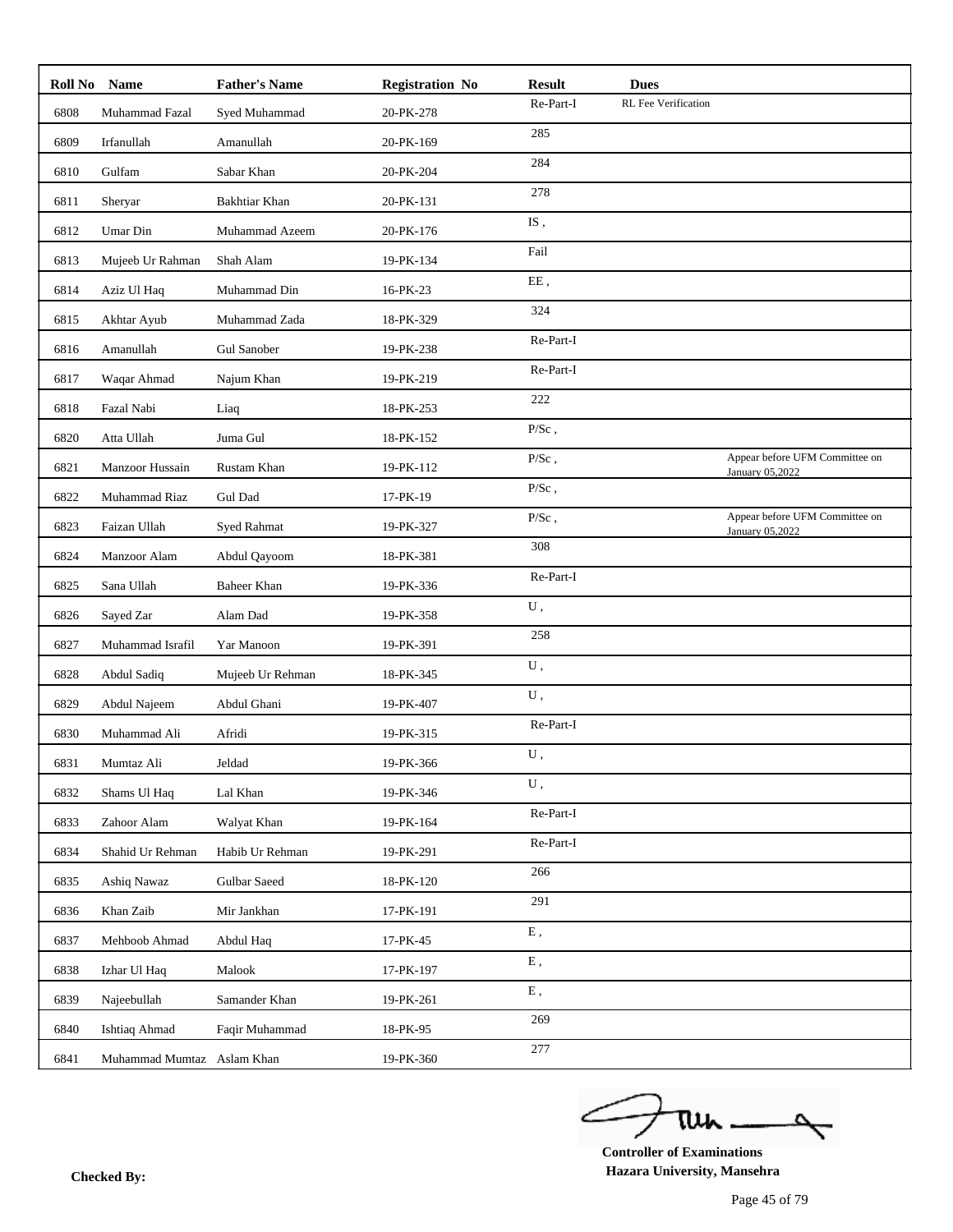| 6842<br>Fiaz Muhammad<br>Akhan<br>19-PK-255<br>275<br>6843<br>Sayed Qadar<br>Umar Khan<br>18-PK-367<br>${\bf E}$ ,<br>6844<br>Fazal Shah<br>Haris Shah<br>18-PK-326<br>268<br>6845<br>Amir Zeb<br>Nowshir<br>18-PK-210<br>${\bf E}$ ,<br>6846<br><b>Gul Nawaz</b><br>Muhammad Akbar<br>18-PK-146<br>${\bf E}$ ,<br>6847<br>Abdur Rehman<br>18-PK-244<br>Hajan<br>263<br>Amjad Ali<br>Mehmood Khan<br>19-PK-242<br>6848<br>${\bf E}$ ,<br>6849<br>Abdul Muheet<br>Borosh Khan<br>18-PK-270<br>${\bf E}$ ,<br>6850<br>Muhammad Zaib<br>Said Gul<br>18-PK-365<br>274<br>6851<br>Juma Said<br>Soon Mian<br>19-PK-233<br>${\bf E}$ ,<br>6852<br>Zia Ud Din<br>Sabir Khan<br>18-PK-356<br>${\bf E}$ ,<br>18-PK-2<br>6853<br>Zain Ul Abidn<br>Nizamu Ud Din<br>${\bf E}$ ,<br>Javaid Iqbal<br>Khan Badar<br>18-PK-353<br>6854<br>266<br>6855<br>Hafeez Ur Rehman<br>Abdul Sattar<br>18-PK-274<br>${\bf E}$ ,<br>6856<br>Gul Fam Khan<br>Haji Syed Amir<br>18-PK-357<br>${\bf E}$ ,<br>6857<br>Muhammad Younas<br>Walidad<br>18-PK-284<br>${\bf E}$ ,<br>Jailan<br>6858<br>Shah Rahim<br>18-PK-338<br>${\bf E}$ ,<br>6859<br>Fazal Rahim<br>19-PK-299<br>Sardaraz<br>${\bf E}$ ,<br>Jafar Shah<br>Muhammad Ilyas<br>18-PK-344<br>6860<br>${\bf E}$ ,<br>Abdul Ghafoor<br>6861<br>Kukum Khan<br>19-PK-393<br>257<br>6862<br><b>Abdul Basit</b><br>Sham Sher<br>18-PK-292<br>Re-Part-I<br>Gul Zada<br>19-PK-221<br>6863<br>Sadar Ayoub<br>284<br>6864<br>Shar Ghazi<br>18-PK-306<br>Hamid Ghazi<br>${\bf E}$ ,<br>19-PK-283<br>6865<br>Fida Mahammad<br>Inayat Ur Rehman<br>${\bf E}$ ,<br>Zia Ur Rehman<br>Farooq Shah<br>16-PK-162<br>6866<br>Re-Part-I<br>6867<br>Shukrat Khan<br>Muhammad Jamil<br>19-PK-237<br>218<br>6868<br>Muhammad Yousaf<br>Ubaidur Rehman<br>19-PK-324<br>${\bf E}$ ,<br>Abdul Saleem<br>Hubab Shah<br>19-PK-381<br>6869<br>Ε,<br>6870<br>Aftabullah<br>18-PK-214<br>Inayat Ullah<br>Re-Part-I<br>18-PK-282<br>6871<br>Inayat Hussain<br>Janan Khan<br>240<br>6872<br>Muhammad Amin<br>Said Gul<br>19-PK-294<br>$P/Sc$ ,<br>6873<br>Waqar Ahmad<br>Shams Ur Rehman<br>19-PK-67<br>January 05,2022<br>$P/Sc$ ,<br>6874<br>19-PK-278<br>Hussain Nabi<br>Muhammad Ghulam | Roll No Name | <b>Father's Name</b> | <b>Registration No</b> | <b>Result</b> | <b>Dues</b> |                                                   |  |
|----------------------------------------------------------------------------------------------------------------------------------------------------------------------------------------------------------------------------------------------------------------------------------------------------------------------------------------------------------------------------------------------------------------------------------------------------------------------------------------------------------------------------------------------------------------------------------------------------------------------------------------------------------------------------------------------------------------------------------------------------------------------------------------------------------------------------------------------------------------------------------------------------------------------------------------------------------------------------------------------------------------------------------------------------------------------------------------------------------------------------------------------------------------------------------------------------------------------------------------------------------------------------------------------------------------------------------------------------------------------------------------------------------------------------------------------------------------------------------------------------------------------------------------------------------------------------------------------------------------------------------------------------------------------------------------------------------------------------------------------------------------------------------------------------------------------------------------------------------------------------------------------------------------------------------------------------------------------------------------------------------------------------------------------------------------------------------------------------------------------------------------------------------------------------------------|--------------|----------------------|------------------------|---------------|-------------|---------------------------------------------------|--|
|                                                                                                                                                                                                                                                                                                                                                                                                                                                                                                                                                                                                                                                                                                                                                                                                                                                                                                                                                                                                                                                                                                                                                                                                                                                                                                                                                                                                                                                                                                                                                                                                                                                                                                                                                                                                                                                                                                                                                                                                                                                                                                                                                                                        |              |                      |                        | Re-Part-I     |             |                                                   |  |
|                                                                                                                                                                                                                                                                                                                                                                                                                                                                                                                                                                                                                                                                                                                                                                                                                                                                                                                                                                                                                                                                                                                                                                                                                                                                                                                                                                                                                                                                                                                                                                                                                                                                                                                                                                                                                                                                                                                                                                                                                                                                                                                                                                                        |              |                      |                        |               |             |                                                   |  |
|                                                                                                                                                                                                                                                                                                                                                                                                                                                                                                                                                                                                                                                                                                                                                                                                                                                                                                                                                                                                                                                                                                                                                                                                                                                                                                                                                                                                                                                                                                                                                                                                                                                                                                                                                                                                                                                                                                                                                                                                                                                                                                                                                                                        |              |                      |                        |               |             |                                                   |  |
|                                                                                                                                                                                                                                                                                                                                                                                                                                                                                                                                                                                                                                                                                                                                                                                                                                                                                                                                                                                                                                                                                                                                                                                                                                                                                                                                                                                                                                                                                                                                                                                                                                                                                                                                                                                                                                                                                                                                                                                                                                                                                                                                                                                        |              |                      |                        |               |             |                                                   |  |
|                                                                                                                                                                                                                                                                                                                                                                                                                                                                                                                                                                                                                                                                                                                                                                                                                                                                                                                                                                                                                                                                                                                                                                                                                                                                                                                                                                                                                                                                                                                                                                                                                                                                                                                                                                                                                                                                                                                                                                                                                                                                                                                                                                                        |              |                      |                        |               |             |                                                   |  |
|                                                                                                                                                                                                                                                                                                                                                                                                                                                                                                                                                                                                                                                                                                                                                                                                                                                                                                                                                                                                                                                                                                                                                                                                                                                                                                                                                                                                                                                                                                                                                                                                                                                                                                                                                                                                                                                                                                                                                                                                                                                                                                                                                                                        |              |                      |                        |               |             |                                                   |  |
|                                                                                                                                                                                                                                                                                                                                                                                                                                                                                                                                                                                                                                                                                                                                                                                                                                                                                                                                                                                                                                                                                                                                                                                                                                                                                                                                                                                                                                                                                                                                                                                                                                                                                                                                                                                                                                                                                                                                                                                                                                                                                                                                                                                        |              |                      |                        |               |             |                                                   |  |
|                                                                                                                                                                                                                                                                                                                                                                                                                                                                                                                                                                                                                                                                                                                                                                                                                                                                                                                                                                                                                                                                                                                                                                                                                                                                                                                                                                                                                                                                                                                                                                                                                                                                                                                                                                                                                                                                                                                                                                                                                                                                                                                                                                                        |              |                      |                        |               |             |                                                   |  |
|                                                                                                                                                                                                                                                                                                                                                                                                                                                                                                                                                                                                                                                                                                                                                                                                                                                                                                                                                                                                                                                                                                                                                                                                                                                                                                                                                                                                                                                                                                                                                                                                                                                                                                                                                                                                                                                                                                                                                                                                                                                                                                                                                                                        |              |                      |                        |               |             |                                                   |  |
|                                                                                                                                                                                                                                                                                                                                                                                                                                                                                                                                                                                                                                                                                                                                                                                                                                                                                                                                                                                                                                                                                                                                                                                                                                                                                                                                                                                                                                                                                                                                                                                                                                                                                                                                                                                                                                                                                                                                                                                                                                                                                                                                                                                        |              |                      |                        |               |             |                                                   |  |
|                                                                                                                                                                                                                                                                                                                                                                                                                                                                                                                                                                                                                                                                                                                                                                                                                                                                                                                                                                                                                                                                                                                                                                                                                                                                                                                                                                                                                                                                                                                                                                                                                                                                                                                                                                                                                                                                                                                                                                                                                                                                                                                                                                                        |              |                      |                        |               |             |                                                   |  |
|                                                                                                                                                                                                                                                                                                                                                                                                                                                                                                                                                                                                                                                                                                                                                                                                                                                                                                                                                                                                                                                                                                                                                                                                                                                                                                                                                                                                                                                                                                                                                                                                                                                                                                                                                                                                                                                                                                                                                                                                                                                                                                                                                                                        |              |                      |                        |               |             |                                                   |  |
|                                                                                                                                                                                                                                                                                                                                                                                                                                                                                                                                                                                                                                                                                                                                                                                                                                                                                                                                                                                                                                                                                                                                                                                                                                                                                                                                                                                                                                                                                                                                                                                                                                                                                                                                                                                                                                                                                                                                                                                                                                                                                                                                                                                        |              |                      |                        |               |             |                                                   |  |
|                                                                                                                                                                                                                                                                                                                                                                                                                                                                                                                                                                                                                                                                                                                                                                                                                                                                                                                                                                                                                                                                                                                                                                                                                                                                                                                                                                                                                                                                                                                                                                                                                                                                                                                                                                                                                                                                                                                                                                                                                                                                                                                                                                                        |              |                      |                        |               |             |                                                   |  |
|                                                                                                                                                                                                                                                                                                                                                                                                                                                                                                                                                                                                                                                                                                                                                                                                                                                                                                                                                                                                                                                                                                                                                                                                                                                                                                                                                                                                                                                                                                                                                                                                                                                                                                                                                                                                                                                                                                                                                                                                                                                                                                                                                                                        |              |                      |                        |               |             |                                                   |  |
|                                                                                                                                                                                                                                                                                                                                                                                                                                                                                                                                                                                                                                                                                                                                                                                                                                                                                                                                                                                                                                                                                                                                                                                                                                                                                                                                                                                                                                                                                                                                                                                                                                                                                                                                                                                                                                                                                                                                                                                                                                                                                                                                                                                        |              |                      |                        |               |             |                                                   |  |
|                                                                                                                                                                                                                                                                                                                                                                                                                                                                                                                                                                                                                                                                                                                                                                                                                                                                                                                                                                                                                                                                                                                                                                                                                                                                                                                                                                                                                                                                                                                                                                                                                                                                                                                                                                                                                                                                                                                                                                                                                                                                                                                                                                                        |              |                      |                        |               |             |                                                   |  |
|                                                                                                                                                                                                                                                                                                                                                                                                                                                                                                                                                                                                                                                                                                                                                                                                                                                                                                                                                                                                                                                                                                                                                                                                                                                                                                                                                                                                                                                                                                                                                                                                                                                                                                                                                                                                                                                                                                                                                                                                                                                                                                                                                                                        |              |                      |                        |               |             |                                                   |  |
|                                                                                                                                                                                                                                                                                                                                                                                                                                                                                                                                                                                                                                                                                                                                                                                                                                                                                                                                                                                                                                                                                                                                                                                                                                                                                                                                                                                                                                                                                                                                                                                                                                                                                                                                                                                                                                                                                                                                                                                                                                                                                                                                                                                        |              |                      |                        |               |             |                                                   |  |
|                                                                                                                                                                                                                                                                                                                                                                                                                                                                                                                                                                                                                                                                                                                                                                                                                                                                                                                                                                                                                                                                                                                                                                                                                                                                                                                                                                                                                                                                                                                                                                                                                                                                                                                                                                                                                                                                                                                                                                                                                                                                                                                                                                                        |              |                      |                        |               |             |                                                   |  |
|                                                                                                                                                                                                                                                                                                                                                                                                                                                                                                                                                                                                                                                                                                                                                                                                                                                                                                                                                                                                                                                                                                                                                                                                                                                                                                                                                                                                                                                                                                                                                                                                                                                                                                                                                                                                                                                                                                                                                                                                                                                                                                                                                                                        |              |                      |                        |               |             |                                                   |  |
|                                                                                                                                                                                                                                                                                                                                                                                                                                                                                                                                                                                                                                                                                                                                                                                                                                                                                                                                                                                                                                                                                                                                                                                                                                                                                                                                                                                                                                                                                                                                                                                                                                                                                                                                                                                                                                                                                                                                                                                                                                                                                                                                                                                        |              |                      |                        |               |             |                                                   |  |
|                                                                                                                                                                                                                                                                                                                                                                                                                                                                                                                                                                                                                                                                                                                                                                                                                                                                                                                                                                                                                                                                                                                                                                                                                                                                                                                                                                                                                                                                                                                                                                                                                                                                                                                                                                                                                                                                                                                                                                                                                                                                                                                                                                                        |              |                      |                        |               |             |                                                   |  |
|                                                                                                                                                                                                                                                                                                                                                                                                                                                                                                                                                                                                                                                                                                                                                                                                                                                                                                                                                                                                                                                                                                                                                                                                                                                                                                                                                                                                                                                                                                                                                                                                                                                                                                                                                                                                                                                                                                                                                                                                                                                                                                                                                                                        |              |                      |                        |               |             |                                                   |  |
|                                                                                                                                                                                                                                                                                                                                                                                                                                                                                                                                                                                                                                                                                                                                                                                                                                                                                                                                                                                                                                                                                                                                                                                                                                                                                                                                                                                                                                                                                                                                                                                                                                                                                                                                                                                                                                                                                                                                                                                                                                                                                                                                                                                        |              |                      |                        |               |             |                                                   |  |
|                                                                                                                                                                                                                                                                                                                                                                                                                                                                                                                                                                                                                                                                                                                                                                                                                                                                                                                                                                                                                                                                                                                                                                                                                                                                                                                                                                                                                                                                                                                                                                                                                                                                                                                                                                                                                                                                                                                                                                                                                                                                                                                                                                                        |              |                      |                        |               |             |                                                   |  |
|                                                                                                                                                                                                                                                                                                                                                                                                                                                                                                                                                                                                                                                                                                                                                                                                                                                                                                                                                                                                                                                                                                                                                                                                                                                                                                                                                                                                                                                                                                                                                                                                                                                                                                                                                                                                                                                                                                                                                                                                                                                                                                                                                                                        |              |                      |                        |               |             |                                                   |  |
|                                                                                                                                                                                                                                                                                                                                                                                                                                                                                                                                                                                                                                                                                                                                                                                                                                                                                                                                                                                                                                                                                                                                                                                                                                                                                                                                                                                                                                                                                                                                                                                                                                                                                                                                                                                                                                                                                                                                                                                                                                                                                                                                                                                        |              |                      |                        |               |             |                                                   |  |
|                                                                                                                                                                                                                                                                                                                                                                                                                                                                                                                                                                                                                                                                                                                                                                                                                                                                                                                                                                                                                                                                                                                                                                                                                                                                                                                                                                                                                                                                                                                                                                                                                                                                                                                                                                                                                                                                                                                                                                                                                                                                                                                                                                                        |              |                      |                        |               |             |                                                   |  |
|                                                                                                                                                                                                                                                                                                                                                                                                                                                                                                                                                                                                                                                                                                                                                                                                                                                                                                                                                                                                                                                                                                                                                                                                                                                                                                                                                                                                                                                                                                                                                                                                                                                                                                                                                                                                                                                                                                                                                                                                                                                                                                                                                                                        |              |                      |                        |               |             |                                                   |  |
|                                                                                                                                                                                                                                                                                                                                                                                                                                                                                                                                                                                                                                                                                                                                                                                                                                                                                                                                                                                                                                                                                                                                                                                                                                                                                                                                                                                                                                                                                                                                                                                                                                                                                                                                                                                                                                                                                                                                                                                                                                                                                                                                                                                        |              |                      |                        |               |             |                                                   |  |
|                                                                                                                                                                                                                                                                                                                                                                                                                                                                                                                                                                                                                                                                                                                                                                                                                                                                                                                                                                                                                                                                                                                                                                                                                                                                                                                                                                                                                                                                                                                                                                                                                                                                                                                                                                                                                                                                                                                                                                                                                                                                                                                                                                                        |              |                      |                        |               |             | Appear before UFM Committee on                    |  |
|                                                                                                                                                                                                                                                                                                                                                                                                                                                                                                                                                                                                                                                                                                                                                                                                                                                                                                                                                                                                                                                                                                                                                                                                                                                                                                                                                                                                                                                                                                                                                                                                                                                                                                                                                                                                                                                                                                                                                                                                                                                                                                                                                                                        |              |                      |                        |               |             | Appear before UFM Committee on<br>January 05,2022 |  |

ے tui

**Controller of Examinations Hazara University, Mansehra Checked By:**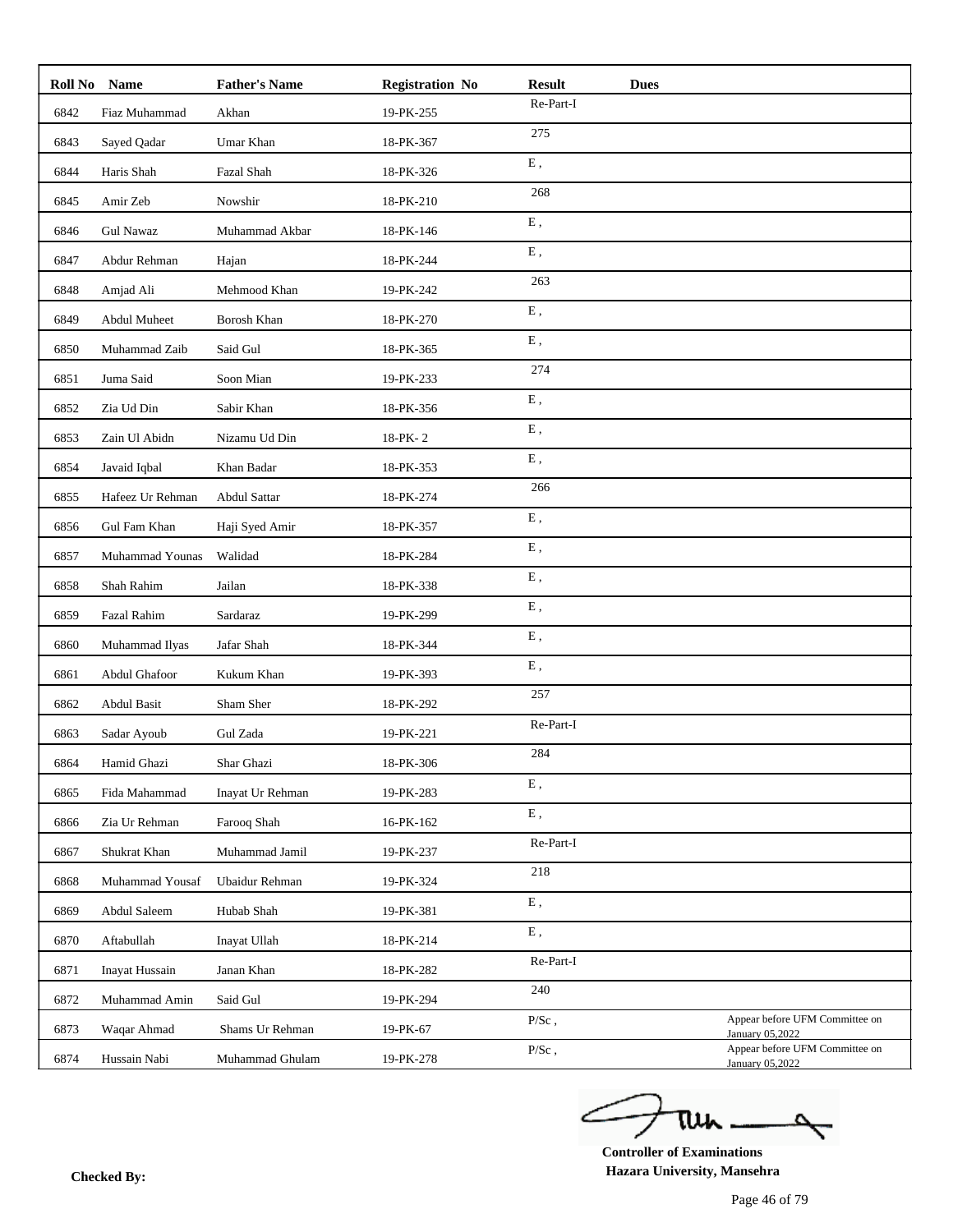|      | Roll No Name             | <b>Father's Name</b> | <b>Registration No</b> | <b>Result</b>             | <b>Dues</b>         |                                                   |
|------|--------------------------|----------------------|------------------------|---------------------------|---------------------|---------------------------------------------------|
| 6875 | Zia Ullah                | Abdul Haq            | 19-PK-240              | L,                        |                     | Appear before UFM Committee on<br>January 04,2022 |
| 6876 | Sher Sadi                | Abdul Rehman         | 19-PK-223              | ${\bf E}$ ,               |                     |                                                   |
| 6877 | Muhammad Rafiq           | Abdul Latif          | 18-PK-209              | 297                       |                     |                                                   |
| 6878 | Shah Muhammad            | Akhtar               | 19-PK-56               | L,                        |                     | Appear before UFM Committee on<br>January 04,2022 |
| 6879 | Muhammad Yousaf          | Abnoor               | 17-PK-92               | $\,E$ , $\,P/Sc$ ,        |                     |                                                   |
| 6880 | Shams Ul Haq             | Mosam Khan           | 19-PK-317              | $E$ , SOC,                |                     |                                                   |
| 6881 | Shah Zaman               | Abdul Qayyum         | 19-PK-338              | $\to$ , $\:\:$ P/Sc ,     |                     | Appear before UFM Committee on<br>January 05,2022 |
| 6882 | Bilal                    | Sher Jehan           | 18-PK-331              | ${\bf E}$ ,               |                     |                                                   |
| 6883 | Sami Ul Haq              | <b>Bagoor</b>        | 18-PK-324              | ${\bf E}$ ,               |                     |                                                   |
| 6884 | Sana Ullah Khan          | Ashraf Ali           | 19-PK-48               | Ε,                        | RL Fee Verification |                                                   |
| 6885 | Ali Asghar Shah          | Gul Bad Shah         | 16-PK-232              | Ε,                        |                     |                                                   |
| 6886 | Umar Shah                | Gul Namir            | 19-PK-198              | 227                       |                     |                                                   |
| 6887 | Naeemullah               | Bakdur Khan          | 19-PK-251              | SOC,                      |                     |                                                   |
| 6888 | Shakeel Ahmad            | Asmatullah Khan      | 19-PK-222              | Re-Part-I                 |                     |                                                   |
| 6889 | Junaid Ahmad             | Nisar Ahmad          | 19-PK-70               | E,                        |                     |                                                   |
| 6890 | Usman Ali                | Sirbaz               | 19-PK-378              | Re-Part-I                 |                     |                                                   |
| 6891 | Masood Ur Rehman         | <b>Gul Nameer</b>    | 19-PK-350              | ${\bf U}$ ,               |                     |                                                   |
| 6892 | Mufti Alam               | Umar Yar             | 19-PK-372              | $E$ , $U$ ,               |                     |                                                   |
| 6893 | Sami Ullah               | Saif Ur Rahman       | 19-PK-287              | 265                       |                     |                                                   |
| 6894 | <b>Ihsanul Haq</b>       | Afsar Khan           | 19-PK-388              | $E$ , $U$ ,               |                     |                                                   |
| 6895 | Abdur Rehman             | Sado Khan            | 19-PK-353              | ${\bf E}$ , $\;{\bf U}$ , |                     |                                                   |
| 6896 | Kamran Shahzad           | Walayat Noor         | 17-PB-264              | Re-Part-I                 |                     |                                                   |
| 6897 | Mujahid                  | Abdullah             | 19-PK-408              | E,                        |                     |                                                   |
| 6898 | Luqman Hakeem            | Muhammad Wali        | 19-PK-396              | Ε,                        |                     |                                                   |
| 6899 | Manzoor Ahmad            | Fazal-ur-rehman      | 19-PK-374              | ${\bf E}$ , $\;{\bf U}$ , |                     |                                                   |
| 6900 | Meraj-ur-rehman          | Shah Rehman          | 19-PK-363              | ${\bf E}$ , $\;{\bf U}$ , |                     |                                                   |
| 6901 | Shakoor Ur Rehman        | Abdul Qayyum         | 19-PK-318              | U,                        |                     |                                                   |
| 6902 | Azhar Saeed              | Muhammad Khan        | 19-PK-365              | ${\bf E}$ ,               |                     |                                                   |
| 6903 | Shabir Ahmad             | Mumtaz Khan          | 19-PK-361              | Re-Part-I                 |                     |                                                   |
| 6904 | Mehboob Ur Rehman Anjeel |                      | 19-PK-367              | ${\bf E}$ ,               |                     |                                                   |
| 6905 | Abdul Qadoos             | <b>Gul Zareen</b>    | 19-PK-197              | Re-Part-I                 |                     |                                                   |
| 6906 | Faisal Karim             | Hasat Khan           | 20-PK-70               | Re-Part-I                 |                     |                                                   |
| 6907 | Haroon Zaman             | Muhammad Zaman       | 19-PK-220              | Fail                      |                     |                                                   |
|      |                          |                      |                        |                           |                     |                                                   |

ے tui

**Controller of Examinations Hazara University, Mansehra Checked By:**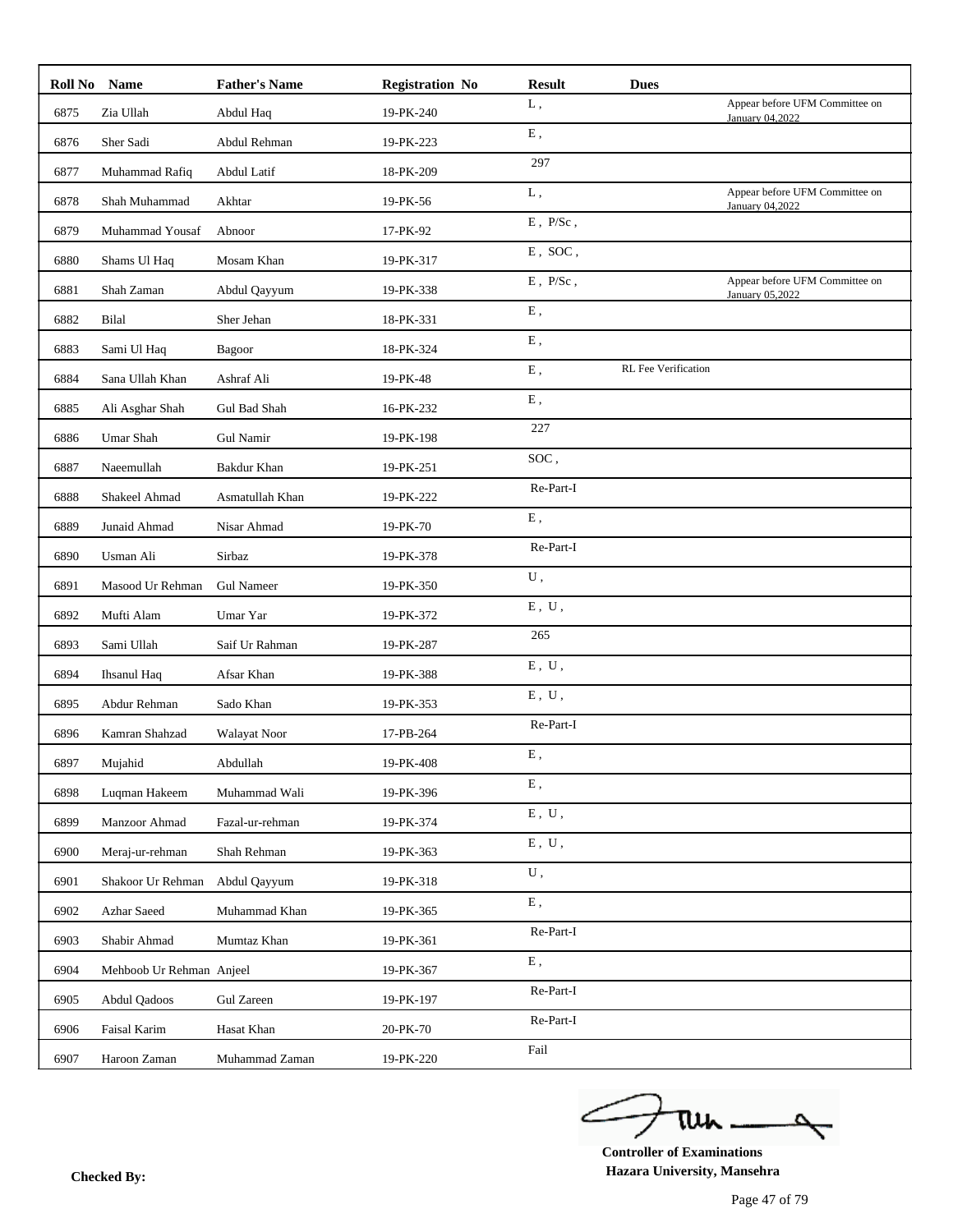|      | Roll No Name      | <b>Father's Name</b> | <b>Registration No</b> | <b>Result</b>               | <b>Dues</b> |                                                   |
|------|-------------------|----------------------|------------------------|-----------------------------|-------------|---------------------------------------------------|
| 6908 | Hafiz Ur Rehman   | Bakdar Shah          | 20-PK-212              | ${\bf E}$ , $\;{\rm ECO}$ , |             |                                                   |
| 6909 | Muhammad Din      | Said Gul             | 20-PK-79               | ${\bf E}$ ,                 |             |                                                   |
| 6910 | Ibrai Room        | Sahibul Haq          | 20-PK-78               | E,                          |             |                                                   |
| 6911 | Hafiz Ur Rehman   | Abdul Salam          | 20-PK-227              | 256                         |             |                                                   |
| 6912 | Shamsulalamen     | Mumtaz               | 20-PK-282              | ${\bf E}$ , $\;{\bf U}$ ,   |             |                                                   |
| 6913 | Akhtar Shah       | Cheko Shah           | 20-PK-80               | Re-Part-I                   |             |                                                   |
| 6914 | Akber Khan        | Muhammad Afsar Khan  | 19-PK-293              | $E$ , $PS$ ,                |             |                                                   |
| 6915 | Salim Khan        | Gulab Shah           | 19-PK-298              | ${\bf E}$ ,                 |             |                                                   |
| 6916 | Faiz Ur Rahman    | Shareen              | 19-PK-290              | U,                          |             |                                                   |
| 6917 | Abdul Aziz        | Khan Zada            | 20-PK-7                | Re-Part-I                   |             |                                                   |
| 6918 | Saeed Ur Rehman   | Atta Ur Rehman       | 20-PK-211              | 299                         |             |                                                   |
| 6919 | Ejaz Ul Haq       | Bulia                | 20-PK-224              | E,                          |             |                                                   |
| 6920 | Sadam Hussain     | Mir Azam             | 20-PK-223              | Re-Part-I                   |             |                                                   |
| 6921 | Nizam Ud Din      | Hukmat Khan          | 20-PK-222              | EE,                         |             |                                                   |
| 6922 | Abdul Jamil       | Abdul Rehman         | 20-PK-277              | L,                          |             | Appear before UFM Committee on<br>January 04,2022 |
| 6923 | Sardar Husain     | Ameer Khan           | 19-PK-247              | 250                         |             |                                                   |
| 6924 | Muhammad Fayaz    | Suliman              | 20-PK-151              | 326                         |             |                                                   |
| 6925 | Israil            | Mushroof Khan        | 20-PK-87               | E,                          |             |                                                   |
| 6926 | Zubair            | Blair                | 20-PK-84               | ${\bf E}$ ,                 |             |                                                   |
| 6927 | Shams Ud Din      | Muhammad Tash        | 20-PK-237              | Fail                        |             |                                                   |
| 6928 | <b>Gul Badeen</b> | Mian Gul             | 19-PK-194              | E,                          |             |                                                   |
| 6929 | Zakir Ullah       | Karim Ullah          | 20-PK-235              | Re-Part-I                   |             |                                                   |
| 6930 | Inam Ur Rehman    | Fazal Ur Rehman      | 20-PK-85               | E,                          |             |                                                   |
| 6931 | Mushtaq Ahmad     | Jamar Khan           | 20-PK-69               | E,                          |             |                                                   |
| 6932 | Abu Bakar         | Sheira Deen          | 19-PK-232              | Fail                        |             |                                                   |
| 6933 | Muhammad Alam     | Doraj                | 20-PK-233              | $\mathbf{P}/\mathbf{Sc}$ ,  |             |                                                   |
| 6934 | Riaz Ullah        | Akhtar Hussain       | 20-PK-214              | $E$ , $P/Sc$ ,              |             | Appear before UFM Committee on<br>January 05,2022 |
| 6935 | Sadar Khan        | Gul Dad              | 20-PK-234              | ${\bf E}$ , $\; {\bf H}$ ,  |             |                                                   |
| 6936 | Shahzeb Ahmad     | Shahrais Khan        | 20-PK-239              | $P/Sc$ ,                    |             | Appear before UFM Committee on<br>January 05,2022 |
| 6937 | Fiaz Ullah        | Siad Jalal           | 20-PK-240              | Ε,                          |             |                                                   |
| 6938 | Aziz Ur Rehman    | Abdullah Shah        | 20-PK-238              | Fail                        |             |                                                   |
| 6939 | Sarfarz Ahmad     | Shah Fariq           | 19-PK-212              | $\to$ , $\:\:$ P/Sc ,       |             |                                                   |
| 6940 | Rizwan Ullah      | Jahangir             | 20-PK-226              | EDU,                        |             |                                                   |

ے tui

**Controller of Examinations Hazara University, Mansehra Checked By:**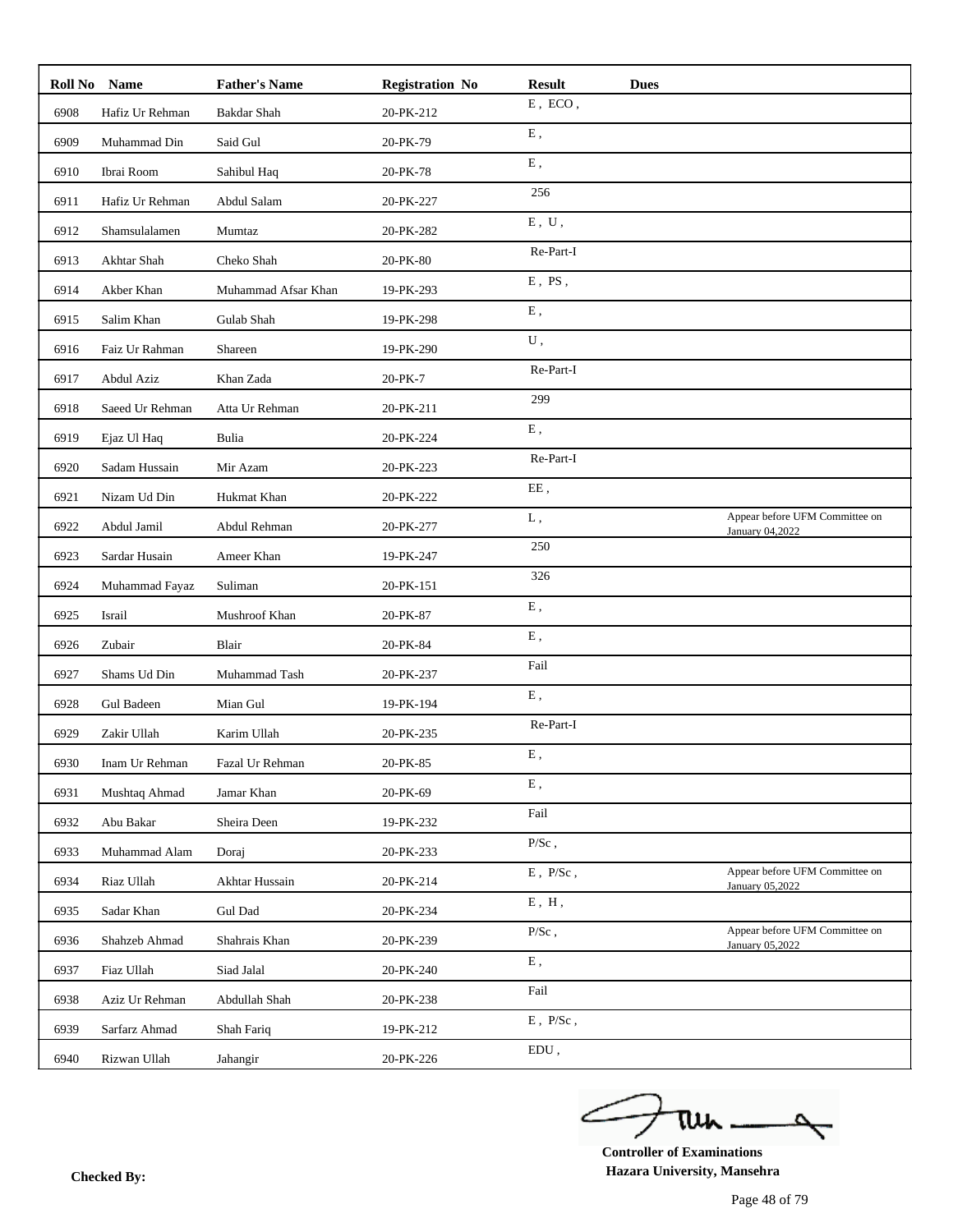|      | Roll No Name                    | <b>Father's Name</b>             | <b>Registration No</b> | <b>Result</b>                | <b>Dues</b> |                                                   |
|------|---------------------------------|----------------------------------|------------------------|------------------------------|-------------|---------------------------------------------------|
| 6941 | Azeemullah                      | Farmanwali                       | 20-PK-89               | Fail                         |             |                                                   |
| 6942 | Shabbir Ahmad                   | Syed Ghareeb Shah                | 20-PK-307              | ${\bf E}$ ,                  |             |                                                   |
| 6943 | Zahid Iqbal                     | Shalku Khan                      | 20-PK-88               | $E$ , $EDU$ ,                |             |                                                   |
| 6944 | Jaffar                          | Shah Faisal                      | 20-PK-90               | E,                           |             |                                                   |
| 6945 | Sohaib Ahmad Mir                | Amjad Khan                       | 20-PK-86               | ${\rm E}$ , $\, {\rm EDU}$ , |             |                                                   |
| 6946 | Khushamatullah                  | Raza Wali Khan                   | 20-PK-140              | 279                          |             |                                                   |
| 6947 | Muhammad Eshaq                  | <b>Oalar Shah</b>                | 20-PK-145              | Re-Part-I                    |             |                                                   |
| 6948 | Nawab Zada                      | Shakhawat Khan                   | 16-PK-103              | Fail                         |             |                                                   |
| 6949 | Muhammad Ilyas                  | Noor Muhammad                    | 18-PK-245              | $P/Sc$ ,                     |             |                                                   |
| 6950 | Tehseen                         | Muhammad Ejaz                    | 20-PK-148              | $P/Sc$ ,                     |             | Appear before UFM Committee on<br>January 05,2022 |
| 6951 | Shoib Ahmmad                    | Abdul Hakim                      | 20-PK-269              | Re-Part-I                    |             |                                                   |
| 6952 | Muhammad Khalil                 | Jamshed                          | 20-PK-313              | $E$ , $P/Sc$ ,               |             | Appear before UFM Committee on<br>January 05,2022 |
| 6953 | Faizullah                       | Molvi Fazal Rahman               | 20-PK-144              | $P/Sc$ ,                     |             | Appear before UFM Committee on<br>January 05,2022 |
| 6954 | Abdul Jamil                     | Gul Khadan                       | 19-PK-331              | $\to$ , $\:\:$ P/Sc ,        |             |                                                   |
| 6955 | Noor Ul Huda                    | Jumsher                          | 19-PK-303              | PS,                          |             |                                                   |
| 6956 | Khurshid Ali                    | Noor Muhammad                    | 20-PK-216              | Fail                         |             |                                                   |
| 6957 | Ehsan Ullah                     | Muhammad Wali                    | 19-PK-302              | $\,E$ , $\,P/Sc$ ,           |             |                                                   |
| 6958 | Abdul Majeed                    | Fazal Ur Rahman                  | 19-PK-309              | E, U,                        |             |                                                   |
| 6959 | Ishaq Khan                      | Ismail Khan                      | 19-PK-296              | $P/Sc$ ,                     |             | Appear before UFM Committee on<br>January 05,2022 |
| 6960 | Muhammad Yousaf                 | Muhammad Faqir                   | 20-PK-218              | ${\bf E}$ ,                  |             |                                                   |
| 6961 | Zulqarnain                      | Muhammad Faqir                   | 20-PK-217              | ${\bf E}$ ,                  |             |                                                   |
| 6962 | Ubaid Ur Rahman                 | Ghazboo Khan                     | 20-PK-215              | $E$ , $U$ ,                  |             |                                                   |
| 6963 | Sadam Hussain                   | Samat Khan                       | 20-PK-72               | HPE, P/Sc,                   |             | Appear before UFM Committee on                    |
| 6964 | Aslam Baig                      | Mirza Khan                       | 16-PK-85               | Fail                         |             | January 05,2022                                   |
| 6965 |                                 | Mehmood Ul Hassan Muhammad Anwar | 20-PK-219              | Fail                         |             |                                                   |
| 6966 | Zabib Ur Rehman Asadam Dad Khan |                                  | 19-PK-300              | ${\bf E}$ ,                  |             |                                                   |
| 6967 | Pir Dad                         | Umar Dad                         | 20-PK-100              | Ε,                           |             |                                                   |
| 6968 | Shams Ul Haq                    | Noor Ul Wahaj                    | 20-PK-93               | Ε,                           |             |                                                   |
| 6969 | Hafeez Ullah                    | Narang Shah                      | 20-PK-245              | 295                          |             |                                                   |
| 6970 | Saleem Shah                     | Magree                           | 17-PK-18               | $E$ , $P/Sc$ ,               |             |                                                   |
| 6971 | Zuhaib                          | Inayatullah                      | 20-PK-97               | EDU, P/Sc,                   |             |                                                   |
| 6972 | Abdl Hadi                       | Faridoon                         | 20-PK-99               | 228                          |             |                                                   |
| 6973 | Muhammad Hassan                 | Hanif Khan                       | 20-PK-285              | Fail                         |             | Appear before UFM Committee on                    |
|      |                                 |                                  |                        |                              |             | January 05,2022                                   |

ے tui

**Controller of Examinations Hazara University, Mansehra Checked By:**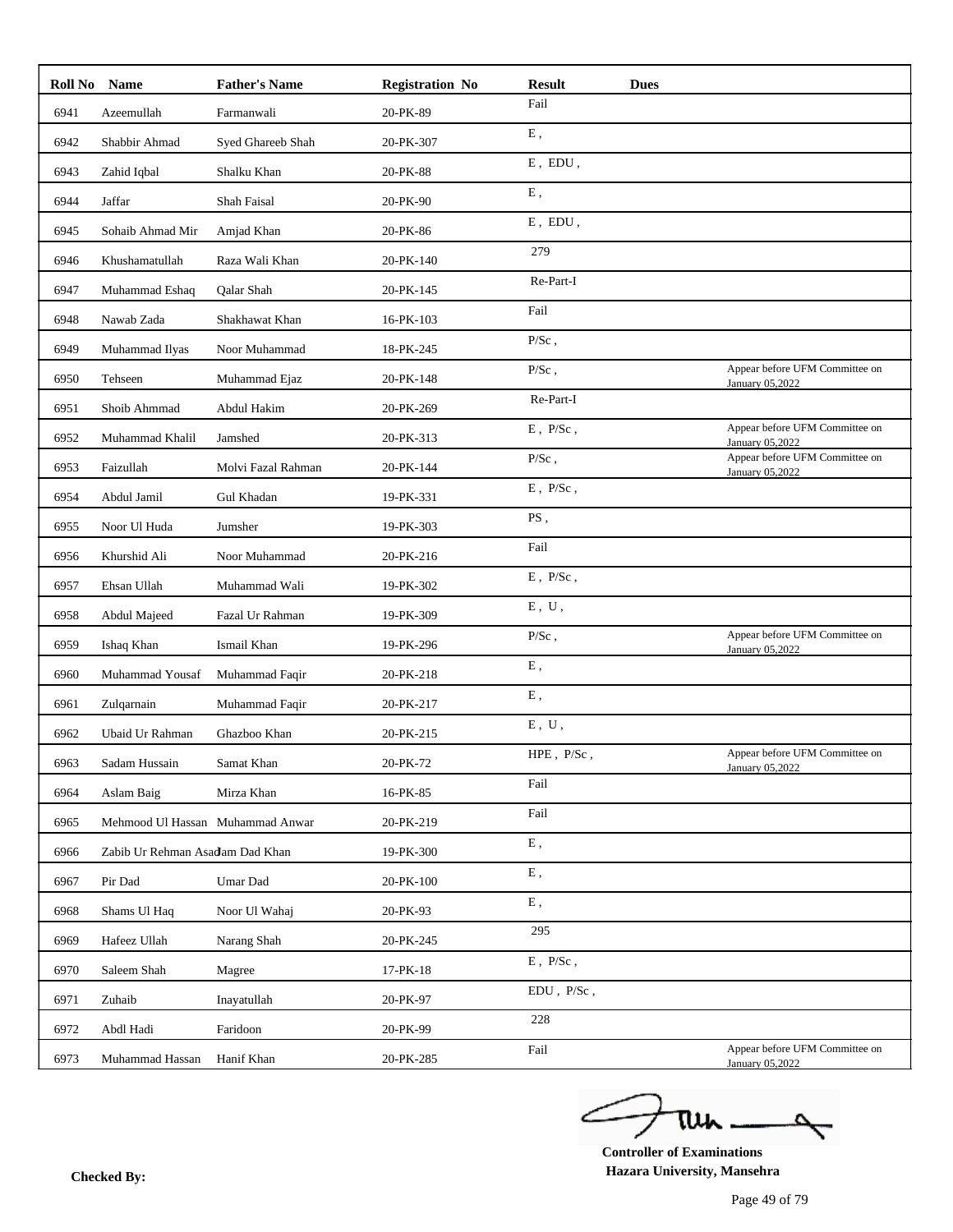|      | Roll No Name        | <b>Father's Name</b> | <b>Registration No</b> | <b>Result</b>      | <b>Dues</b>         |                                                   |
|------|---------------------|----------------------|------------------------|--------------------|---------------------|---------------------------------------------------|
| 6974 | Sadam Hussain       | Wasif Khan           | 20-PK-248              | 259                |                     |                                                   |
| 6975 | Sharafat            | Raji Rehmat          | 19-PK-325              | 272                |                     |                                                   |
| 6976 | Luqman Hakeem       | Lal Nabi             | 20-PK-71               | $P/Sc$ ,           |                     | Appear before UFM Committee on<br>January 05,2022 |
| 6977 | Hakmat Khan         | Muhammad Ashraf      | 20-PK-105              | $E$ , $P/Sc$ ,     |                     | Appear before UFM Committee on<br>January 05,2022 |
| 6978 | Jan Wali            | Wasif Khan           | 20-PK-249              | Re-Part-I          |                     |                                                   |
| 6979 | Salah Udin          | Sheh Zada            | 20-PK-92               | $P/Sc$ ,           |                     | Appear before UFM Committee on<br>January 05,2022 |
| 6980 | Muhammad Altaf      | Malik Dama           | 20-PK-241              | ${\bf E}$ ,        |                     | Appear before UFM Committee on<br>January 05,2022 |
| 6981 | Shams Ul Haq        | Sherin Jan           | 19-PK-330              | ${\bf E}$ ,        |                     |                                                   |
| 6982 | Muhammad Zubair     | Shir Bad Shah Khan   | 20-PK-104              | 286                |                     |                                                   |
| 6983 | Inamullah           | Taj Muhammad         | 18-PK-290              | P/Sc, SOC,         |                     | Appear before UFM Committee on<br>January 05,2022 |
| 6984 | Muhammad Ismail     | Sagheer Khan         | 20-PK-246              | Re-Part-I          |                     |                                                   |
| 6985 | Abdullah Shah       | Mir Alam             | 20-PK-244              | Fail               |                     | Appear before UFM Committee on<br>January 05,2022 |
| 6986 | Muhammad Qasim      | Raheem Dad           | 20-PK-106              | $E$ , $P/Sc$ ,     |                     | Appear before UFM Committee on<br>January 05,2022 |
| 6987 | Saqib Ur Rehman     | Abdul Murad          | 20-PK-57               | $P/Sc$ ,           |                     |                                                   |
| 6988 | Ubaid Ur Rehman     | Hanseer Khan         | 20-PK-107              | Re-Part-I          |                     |                                                   |
| 6989 | Ehtisham Ul Haq     | Muhammad Yousaf      | 20-PK-247              | $E$ , $P/Sc$ ,     |                     | Appear before UFM Committee on                    |
| 6990 | <b>Fazal Malik</b>  | Gul Zareen           | 19-PK-344              | $\,E$ , $\,P/Sc$ , |                     | January 05,2022<br>Appear before UFM Committee on |
| 6991 | Abdul Ghani         | Dosham Khan          | 20-PK-242              | $P/Sc$ ,           |                     | January 05,2022<br>Appear before UFM Committee on |
| 6992 | Muhammad Afzal      | Muhammad Nabi        | 20-PK-103              | 238                |                     | <b>January 05,2022</b>                            |
| 6993 | Abdul Malik         | Abdul Raheem         | 20-PK-250              | ${\bf E}$ ,        |                     |                                                   |
|      |                     |                      |                        | ${\bf E}$ ,        |                     |                                                   |
| 6994 | <b>Inzamaul</b> Haq | <b>Balinas</b>       | 20-PK-75               | 245                | RL Fee Verification |                                                   |
| 6995 | Ehsan Ullah         | Ashraf Ali           | 19-PK-49               | Ε.                 |                     |                                                   |
| 6996 | Ishfaq Ahmad        | Muhammad Sadiq       | 20-PK-210              | E,                 |                     |                                                   |
| 6997 | Menhajud Din        | Sobar Khan           | 19-PK-47               | 311                |                     |                                                   |
| 6998 | Sheer Zaman         | Khan Zada            | 20-PK-149              | ARB,               |                     |                                                   |
| 6999 | Muhammad Tahir      | Ghulam Fayaz         | 19-PK-282              | Ε,                 |                     |                                                   |
| 7000 | Muhammad Nawaz      | Mujtaba Khan         | 20-PK-81               | Fail               |                     |                                                   |
| 7001 | Muhammad Afzal      | Abdar                | 19-PK-285              |                    |                     |                                                   |
| 7002 | Muhammad Idrees     | Haider Khan          | 20-PB-42               | Ε,                 |                     |                                                   |
| 7003 | Zia Ur Rhman        | Hareef Gul           | 16-PK-121              | Fail               |                     | Appear before UFM Committee on<br>January 04,2022 |
| 7004 | Khadeemullah        | Narina Khan          | 20-PK-228              | ${\bf E}$ ,        |                     |                                                   |
| 7005 | Sadiq Hussain       | Aziz Ur Rehman       | 20-PK-229              | ${\bf E}$ ,        |                     |                                                   |
| 7006 | Abdul Wahid         | Abdul Qudoos         | 20-PK-153              | ${\bf E}$ ,        |                     |                                                   |

ے tui

**Controller of Examinations Hazara University, Mansehra Checked By:**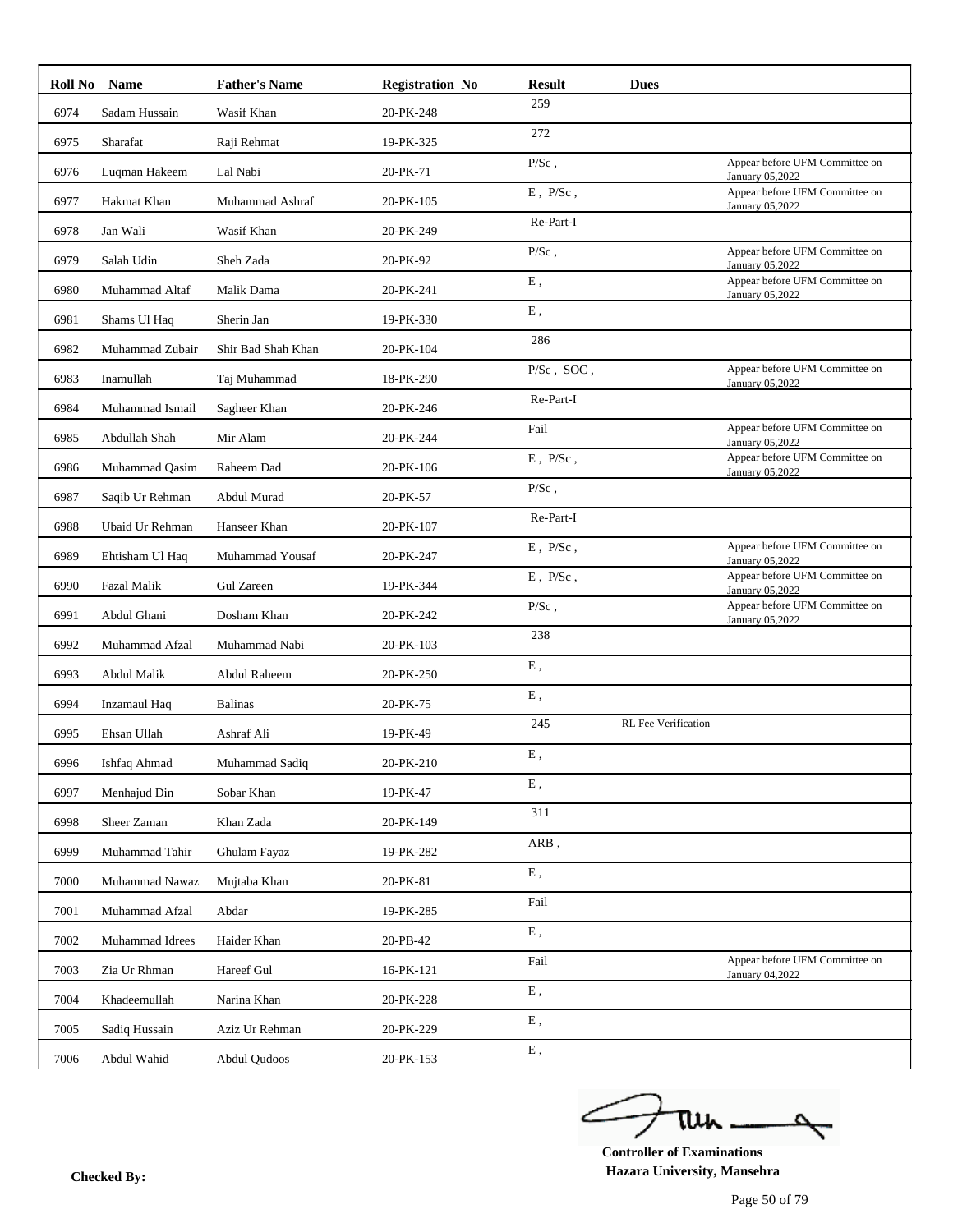|      | Roll No Name       | <b>Father's Name</b> | <b>Registration No</b> | <b>Result</b>                        | <b>Dues</b> |                                                   |
|------|--------------------|----------------------|------------------------|--------------------------------------|-------------|---------------------------------------------------|
| 7007 | Aftab Alam         | Mursaleen            | 20-PK-230              | ${\bf E}$ ,                          |             |                                                   |
| 7008 | Khalid Khan        | Abdul Malik          | 20-PK-83               | ${\bf E}$ ,                          |             |                                                   |
| 7009 | Anwar Ali          | Jehan Zeb            | 16-PK-42               | $E$ , $PS$ ,                         |             |                                                   |
| 7010 | Bahader Khan       | Rasool Khan          | 20-PK-111              | $\,E$ , $\,P/Sc$ ,                   |             |                                                   |
| 7011 | Hafeez Ur Rehman   | Qalil                | 20-PK-82               | E,                                   |             |                                                   |
| 7012 | Nemat Ullah        | Lawat Shah           | 20-PK-114              | ${\bf E}$ , ${\bf IS}$ ,             |             |                                                   |
| 7013 | Muhammad Din       | Mati                 | 20-PK-112              | ${\bf E}$ ,                          |             |                                                   |
| 7014 | Ahmad Din          | Hussain Ahmad        | 20-PK-113              | $\,E$ , $\,P/Sc$ ,                   |             |                                                   |
| 7015 | Shahid Ali         | <b>Gul Nazar</b>     | 20-PK-108              | Re-Part-I                            |             |                                                   |
| 7016 | Meraj Alam         | Abdul Hakeem         | 20-PK-115              | 244                                  |             |                                                   |
| 7017 | Lal Badshah        | Peer Sayed           | 20-PK-251              | $\to$ , $\:\:$ P/Sc ,                |             | Appear before UFM Committee on<br>January 05,2022 |
| 7018 | Zahid Ullah        | Nameer               | 20-PK-116              | Re-Part-I                            |             |                                                   |
| 7019 | Faiz Ullah         | Sadiq Hussain        | 20-PK-252              | Re-Part-I                            |             |                                                   |
| 7020 | Arif Hussain       | Dilbar Khan          | 20-PK-253              | $\mathrm{IS}% _{T}\left( t\right)$ , |             |                                                   |
| 7021 | Ibadullah          | Mir Ghazi            | 20-PK-312              | Re-Part-I                            |             |                                                   |
| 7022 | Hizbullah          | Saifullah            | 20-PK-283              | 280                                  |             |                                                   |
| 7023 | Sanaullah          | Gul Faqir            | 19-PK-356              | ${\bf E}$ , $\;{\bf U}$ ,            |             |                                                   |
| 7024 | Abdul Aziz         | Hayat Khan           | 20-PK-125              | Re-Part-I                            |             |                                                   |
| 7025 | Shafiq Ur Rehman   | Bejal Khan           | 20-PK-311              | Re-Part-I                            |             |                                                   |
| 7026 | <b>Fazal Malik</b> | Badar Jamil          | 20-PK-265              | Fail                                 |             |                                                   |
| 7027 | Arfin              | Injeel               | 19-PK-394              | ${\bf E}$ ,                          |             |                                                   |
| 7028 | Ihsan Ul Haq       | Juma Mir             | 20-PK-257              | 249                                  |             |                                                   |
| 7029 | Muhammad Jamil     | Dusham Khan          | 20-PK-121              | Re-Part-I                            |             |                                                   |
| 7030 | Mursalen           | Muhammad Dawood      | 20-PK-262              | E,                                   |             |                                                   |
| 7031 | Naqibullah         | Halimullah           | 20-PK-284              | Re-Part-I                            |             |                                                   |
| 7032 | Qasim Shah         | Samar Khan           | 20-PK-309              | ${\bf E}$ ,                          |             |                                                   |
| 7033 | Muhammad Rasheed   | Noor Muhammad        | 17-PK-21               | ${\bf E}$ ,                          |             |                                                   |
| 7034 | Shahid Hussain     | Sadar Khan           | 20-PK-127              | Re-Part-I                            |             |                                                   |
| 7035 | Muhammad Nazir     | Khoidad              | 20-PK-308              | $E$ , $U$ ,                          |             |                                                   |
| 7036 | Muhammad Akram     | Shuja Mir            | 20-PK-261              | ${\bf E}$ ,                          |             |                                                   |
| 7037 | Saleem Saifullah   | Fazal Haq            | 20-PK-259              | Fail                                 |             |                                                   |
| 7038 | Janbaz Khan        | Mansoor Khan         | 20-PK-260              | Fail                                 |             |                                                   |
| 7039 | Sher Nawab         | Qadam Khan           | 17-PK-37               | ${\bf U}$ ,                          |             |                                                   |

ے tui

**Controller of Examinations Hazara University, Mansehra Checked By:**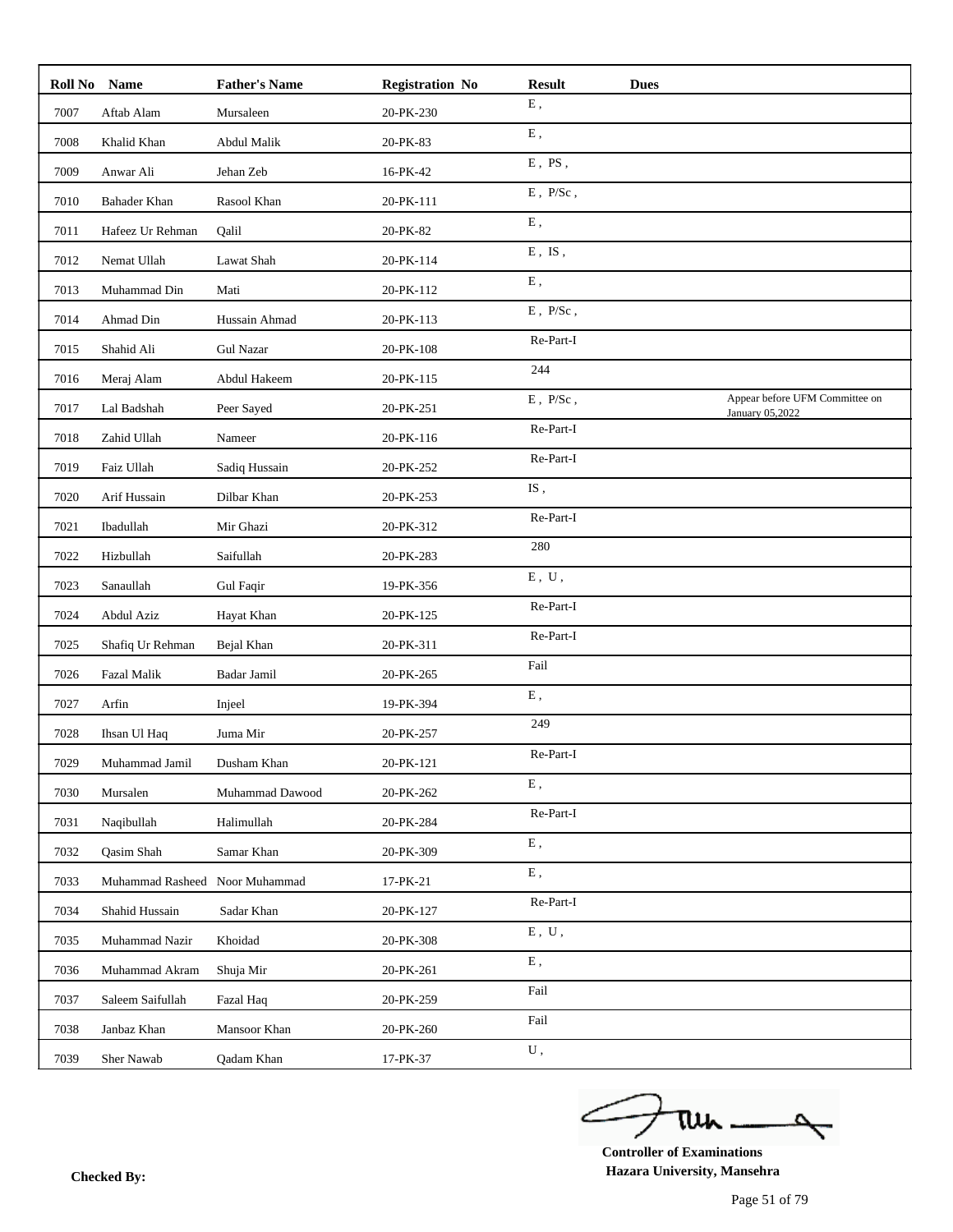| <b>Roll No</b> | <b>Name</b>                | <b>Father's Name</b> | <b>Registration No</b> | <b>Result</b>             | <b>Dues</b> |
|----------------|----------------------------|----------------------|------------------------|---------------------------|-------------|
| 7040           | Gul Shah Zada              | Tarang Fah           | 20-PK-120              | Ε,                        |             |
| 7041           | Mubarak Shah               | Malik Katbaz         | 20-PK-258              | ${\bf E}$ ,               |             |
| 7042           | Abdul Saleem               | Safar Malook         | 19-PK-349              | 237                       |             |
| 7043           | Inzamam Ul Haq             | Siraj Ul Wahaj       | 20-PK-132              | Fail                      |             |
| 7044           | Saeed Ahmed                | Mumtaz Khan          | 19-PK-373              | Re-Part-I                 |             |
| 7045           | Sir Syed Ahmed             | Meer Ahmed Khan      | 16-PK-172              | 223                       |             |
| 7046           | Aziz Ur Rehman             | <b>Betul Mamoor</b>  | 20-PK-129              | ${\bf E}$ ,               |             |
| 7047           | Zahoor Ahmad               | Noshir Khan          | 19-PK-405              | E, U,                     |             |
| 7048           | Ikramullah                 | Kishawer             | 20-PK-119              | E, U,                     |             |
| 7049           | Ahmad Deen                 | Abdul Aziz           | 20-PK-180              | E, U,                     |             |
| 7050           | Abdul Salam                | Kishawar Khan        | 20-PK-122              | Re-Part-I                 |             |
| 7051           | Muhammad Nawaz             | Zahooq Malik         | 20-PK-123              | ${\bf E}$ , $\;{\bf U}$ , |             |
| 7052           | Fazal Hedayat              | Baga                 | 19-PK-377              | ${\bf E}$ ,               |             |
| 7053           | Zaboor Khan                | Ahmad Jan            | 19-PK-404              | E, U,                     |             |
| 7054           | Muhammad Waqas Alamam Khan |                      | 15-PM-1179             | 229                       |             |
| 7055           | Shahzeb Nisar              | Nisar Ahmed          | 19-PM-1032             | 244                       |             |
| 7056           | Waqas Yousaf               | Muhammad Yousaf      | 19-PM-1106             | ${\bf E}$ ,               | $4400/-$    |
| 7057           | Junaid Aslam               | Muhammad Aslam       | 19-PA-224              | ${\bf E}$ ,               |             |
| 7058           | Abdul Qadeer               | Dilawar Khan         | 18-PM-1271             | 257                       | 3900/-      |
| 7059           | Usama Hamayoon             | Muhammad Hamayoon    | 19-PM-470              | 212                       | $3200/-$    |
| 7060           | Sheraz Ahmad               | Ghulam Sarwar        | 18-PM-866              | E,                        |             |
| 7061           | Waqas Niaz                 | Muhammad Niaz        | 19-PM-454              | ${\bf E}$ ,               |             |
| 7062           | Waqas Ahmad                | Muhammad Aslam       | 18-PM-1143             | E,                        | 3810/-      |
| 7063           | Muhammad Umair             | Mati Ur Rehman       | 18-PM-804              | E,                        | 3700/-      |
| 7064           | Ali Azam                   | Muhammad Azam        | 18-PM-1969             | PS,                       |             |
| 7065           | Fahad Quraishi             | Abdul Waheed         | 20-PM-730              | Fail                      | 4550/- DMC1 |
| 7066           | Babir Khan                 | Saqib Khan           | 18-PM-800              | $E$ , PS,                 | $1800/-$    |
| 7067           | Usman                      | Salah Ud Din         | 20-PM-568              | Re-Part-I                 |             |
| 7068           | Ussama                     | Muhammad Munisf      | 18-PM-813              | Ε,                        | 1050/       |
| 7069           | Muhammad Rafaqat           | Shams Ur Rehman      | 20-PM-575              | Ε,                        | 3700/-      |
| 7070           | Hasnain Farooq             | Muhammad Farooq      | 18-PM-758              | ${\bf E}$ ,               |             |
| 7071           | Muhammad Waqar             | Aurangzeb            | 16-PM-1196             | Ε,                        | $2750/-$    |
| 7072           | Babar Khan                 | Sher Khan            | 09-PM-758              | ${\bf E}$ ,               | $4400/-$    |

ے tui

**Controller of Examinations Hazara University, Mansehra Checked By:**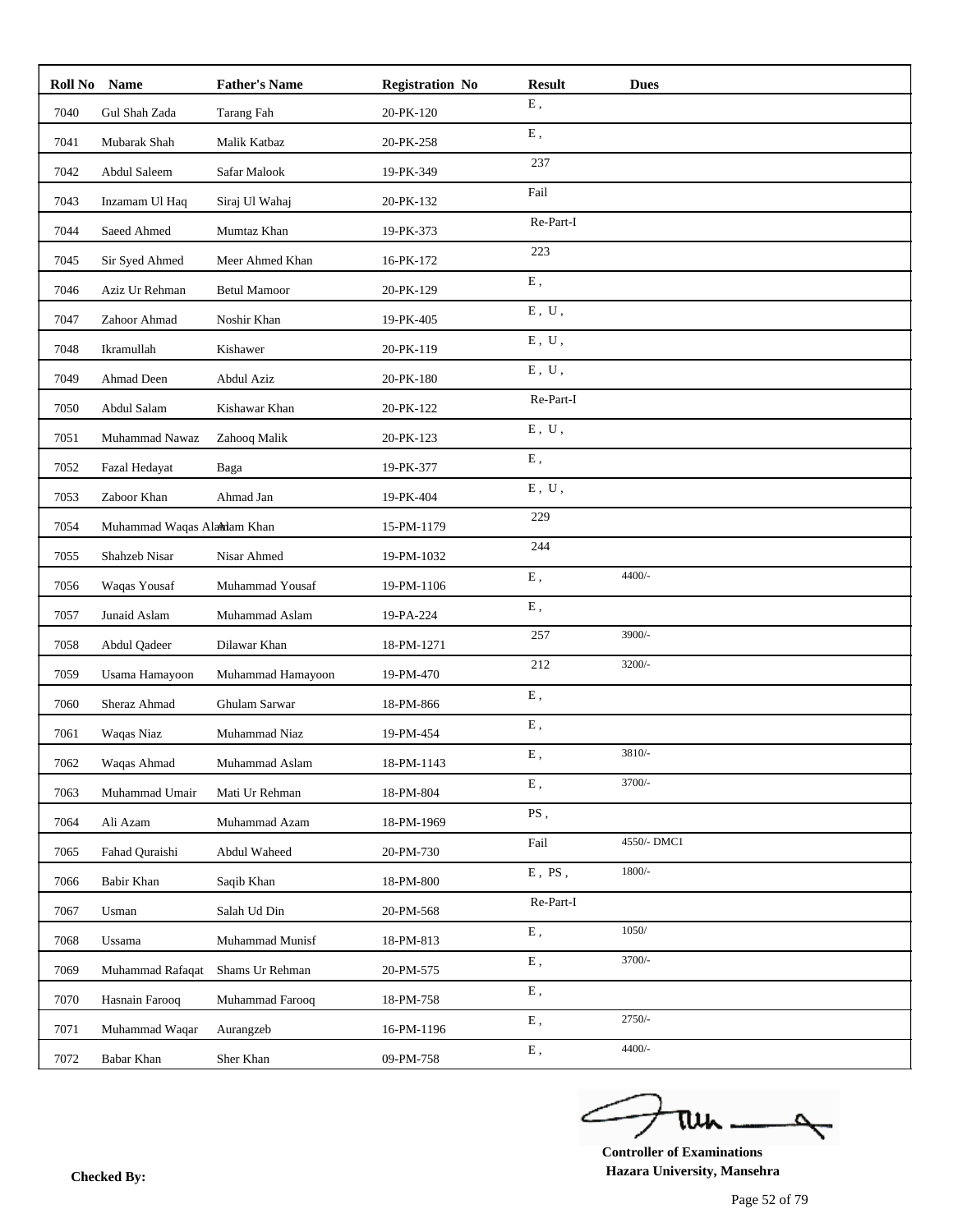| Roll No | <b>Name</b>                       | <b>Father's Name</b> | <b>Registration No</b> | <b>Result</b>             | <b>Dues</b>       |
|---------|-----------------------------------|----------------------|------------------------|---------------------------|-------------------|
| 7073    | Muhammad Mudussar Muhammad Arshid |                      | 19-PM-171              | Re-Part-I                 | $400/-$           |
| 7074    | Azhar Ali                         | Ali Asghar           | 20-PM-60               | ${\bf E}$ ,               |                   |
| 7075    | Zaheer Abbas                      | Muhammad Iqbal       | 20-PM-54               | E,                        | DMC1              |
| 7076    | Nisar Ahmed                       | Abdul Rehman         | 20-PM-78               | U,                        | 9900/-            |
| 7077    | Aftab Ahmed                       | Habib Ur Rehman      | 16-PM-1223             | ${\bf E}$ ,               |                   |
| 7078    | Faiz Muhammad                     | Sultan Shah          | 19-PM-1453             | E,                        |                   |
| 7079    | Ihsan Ullah                       | Habib Ullah          | 19-PM-213              | Re-Part-I                 | 4400/-            |
| 7080    | Abdul Baseer                      | Muhammad Siraj       | 20-PM-717              | Fail                      | 8900/-            |
| 7081    | Sahibzada                         | Muhammad Irfan       | 18-PM-1147             | E,                        | $1800/-$          |
| 7082    | Noman Javeid                      | Muhammad Javeid      | 20-PM-53               | ${\bf E}$ ,               |                   |
| 7083    | Muhammad Kashif                   | Mehndia              | 17-PM-1487             | 205                       | 3700/-            |
| 7084    | Muhammad Yasir                    | Muhammad Yousaf      | 17-PM-1537             | Ε,                        |                   |
| 7085    | Kafayat Hussain                   | Ghulam Muhammad      | 16-PM-1818             | ${\bf E}$ ,               |                   |
| 7086    | Awais Khan                        | Jehanzeb             | 18-PM-906              | ${\bf E}$ ,               |                   |
| 7087    | Muhammad Arshid                   | Muhammad Afzal       | 18-PM-968              | Re-Part-I                 |                   |
| 7088    | Banaris Rabbani                   | Ghulam Rabbani       | 16-PM-1325             | ${\bf E}$ ,               |                   |
| 7089    | <b>Bilal Ahmad</b>                | Muhammad \idrees     | 17-BK-167              | 256                       | 3200/-            |
| 7090    | Khizer Akbar                      | Ali Akbar            | 19-PM-1257             | 257                       | 3950/-            |
| 7091    | Aamir Bashir                      | Muhammad Bashir      | 18-PM-1827             | ${\bf E}$ , $\;{\bf U}$ , | $6060/-$          |
| 7092    | Seraj Ud Din                      | Saeed Ud Din         | 19-PM-1039             | Re-Part-I                 | <b>DMC2</b> s--20 |
| 7093    | <b>Bilal Yaqoob</b>               | Muhammad Yaqoob      | 20-PM-479              | E, U,                     | $100/-$           |
| 7094    | Hamza Riaz                        | Riaz Ud Din          | 20-PM-464              | ${\bf E}$ , $\;{\bf U}$ , | $100/-$           |
| 7095    | Tayyab Shafeeque                  | Muhammad Shafeeque   | 19-PM-372              | E,                        | $4400/-$          |
| 7096    | Muhammad Naseer                   | Ghulam Haider        | 17-PM-1505             | E,                        | $4400/-$          |
| 7097    | Muhammd Nadeem                    | Muhammad Saleem      | 19-PM-147              | Re-Part-I                 |                   |
| 7098    | Hamza                             | Aurangzeb            | 17-PM-341              | ${\bf E}$ ,               |                   |
| 7099    | Samee Ul Haq                      | Shms Ur Rehman       | 17-PB-1076             | E,                        |                   |
| 7100    | Muhammad Tufail                   | Muhammad Naseem      | 17-PM-592              | ${\bf E}$ ,               |                   |
| 7101    | Safeer Ahmad                      | Ghulam Rabani        | 17-BK-182              | Re-Part-I                 |                   |
| 7102    | Dilpazeer                         | Muhammad Zaman       | 19-PM-1117             | 255                       |                   |
| 7103    | Rahat Khan                        | Sharafat Khan        | 16-PM-908              | ${\bf E}$ ,               |                   |
| 7104    | Muhammad Adnan                    | Muhammad Sultan      | 18-PM-1788             | 238                       | 5200/-            |
| 7105    | Muhammad Tahir                    | Muhammad Yousuf      | 18-PM-1310             | ${\bf E}$ ,               |                   |

ے tui

**Controller of Examinations Hazara University, Mansehra Checked By:**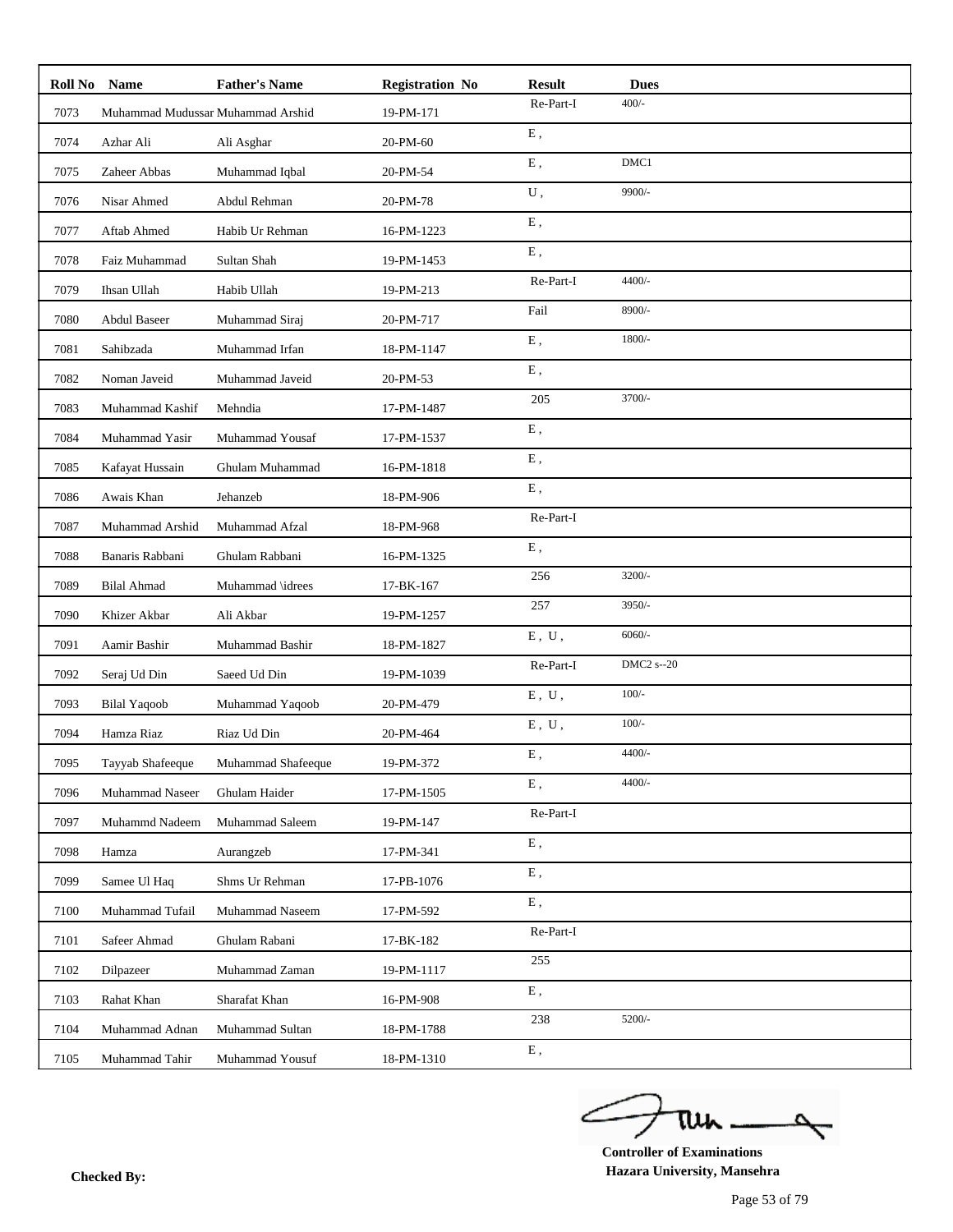| Roll No | <b>Name</b>                       | <b>Father's Name</b>                           | <b>Registration No</b> | <b>Result</b>      | <b>Dues</b> |
|---------|-----------------------------------|------------------------------------------------|------------------------|--------------------|-------------|
| 7106    | Hasasn Nawaz                      | Muhammad Nawaz                                 | 20-PM-643              | Re-Part-I          |             |
| 7107    | Wajid Ali                         | Muhammad Basheer                               | 20-PM-646              | Re-Part-I          |             |
| 7108    | Zulqarnain                        | Abdur Rasheed                                  | 20-PM-714              | Re-Part-I          |             |
| 7109    | Asadullah Khan                    | Nisar Ahmad                                    | 19-PA-204              | ${\bf E}$ ,        |             |
| 7110    | Muhammad Rashid                   | Muhammad Azam                                  | 17-PA-20               | L,                 | 4900/-      |
| 7111    | Muhammad Zeeshan                  | Raheem Dad Abbasi                              | 18-PA-364              | Re-Part-I          |             |
| 7112    | Muahmmad Usman                    | Muhammad Riaz                                  | 18-PA-162              | Re-Part-I          | $1500/-$    |
| 7113    | Ibraheem Khan                     | Abdur Rauf Khan                                | 16-PH-81               | E,                 |             |
| 7114    |                                   | Muhammad Masroor Muhkht Muhammad Khan          | 16-PH-9                | E,                 |             |
| 7115    | Naheed Khan                       | Muhammad Ramzan                                | 16-PA-452              | 212                | 4900/-+DMC  |
| 7116    | <b>Muhammad Anees</b>             | Waheed Ur Rehman                               | 15-PA-1439             | E,                 |             |
| 7117    | Farhan Habibi Khan                | Shoukat Haroon Khan                            | 15-PA-779              | E,                 |             |
| 7118    | Muhammad Fahad KhaMuhammad Ashraf |                                                | 18-PA-249              | E,                 | 4900/-      |
| 7119    | Muhammad Jahnzaib Allahdad        |                                                | 17-PA-22               | E,                 | 4900/-      |
| 7120    | Nayyar Sheryar                    | Zakir Rehman                                   | 13-PA-1088             | E,                 |             |
| 7121    | Muhammad Asid                     | Muhammad Akbar                                 | 15-PA-1169             | 232                | 4900/-      |
| 7122    |                                   | Azhar Mehmood KhanMuhammad Ishtiaq Khan        | 17-PA-142              | ${\bf E}$ ,        | 4900/-      |
| 7123    | Muhammad Haris                    | Muhammad Siddique                              | 17-PA-75               | E,                 |             |
| 7124    | Aamir Aslam                       | Muhammad Aslam                                 | 19-PK-304              | ${\bf E}$ ,        |             |
| 7125    | Muhammad Ejaz                     | Muhammad Hassan                                | 13-PA-2465             | Re-Part-I          |             |
| 7126    | Muhammad Usman                    | Mushi Khan                                     | 19-PA-206              | E,                 | 2900/-      |
| 7127    |                                   | Syed Faseeh Haider Tröyeil Ahmed Mujtaba Pasha | 19-PA-181              | L,                 |             |
| 7128    | Ahmar Ilyas Abbasi Muhammad Ilyas |                                                | 19-PA-144              | Fail               | $3000/-$    |
| 7129    | Muhammad Farhan                   | Muhammad Shabbir                               | 17-PA-21               | $E$ , $L$ ,        | 4900/-      |
| 7130    | Abdul Wasay                       | Sajid Yousaf                                   | 20-PA-3                | 287                | $4200/-$    |
| 7131    | Muhammad Bilal                    | Abdur Rauf                                     | 10-PA-1818             | ${\bf E}$ ,        |             |
| 7132    | Mhammad Amjid                     | Sher Nawaz Khan                                | 17-PB-122              | $\mbox{Re-Part-I}$ |             |
| 7133    | Muhammad Nawaz                    | Shafiq Ur Rehman                               | 18-PB-261              | ${\bf E}$ ,        |             |
| 7134    | Zahid Ur Rahman                   | Muhammad Saeed                                 | 15-PB-222              | ${\bf E}$ ,        |             |
| 7135    | Momin Khan                        | Qasim Khan                                     | 19-PB-161              | ${\bf E}$ ,        | 2900/-      |
| 7136    | Muhammad Manzoor Aziz Ur Rehman   |                                                | 17-PM-1482             | ${\bf E}$ ,        | 4900/-      |
| 7137    | Ihsan Ullah                       | Haji Faqir Muhammad                            | 11-PM-1397             | $\mbox{Re-Part-I}$ |             |
| 7138    | Liaqat Kamal Khan                 | Gulshan Kamal Khan                             | 18-BM-145              | 238                |             |

ے Δ tui

**Controller of Examinations Hazara University, Mansehra Checked By:**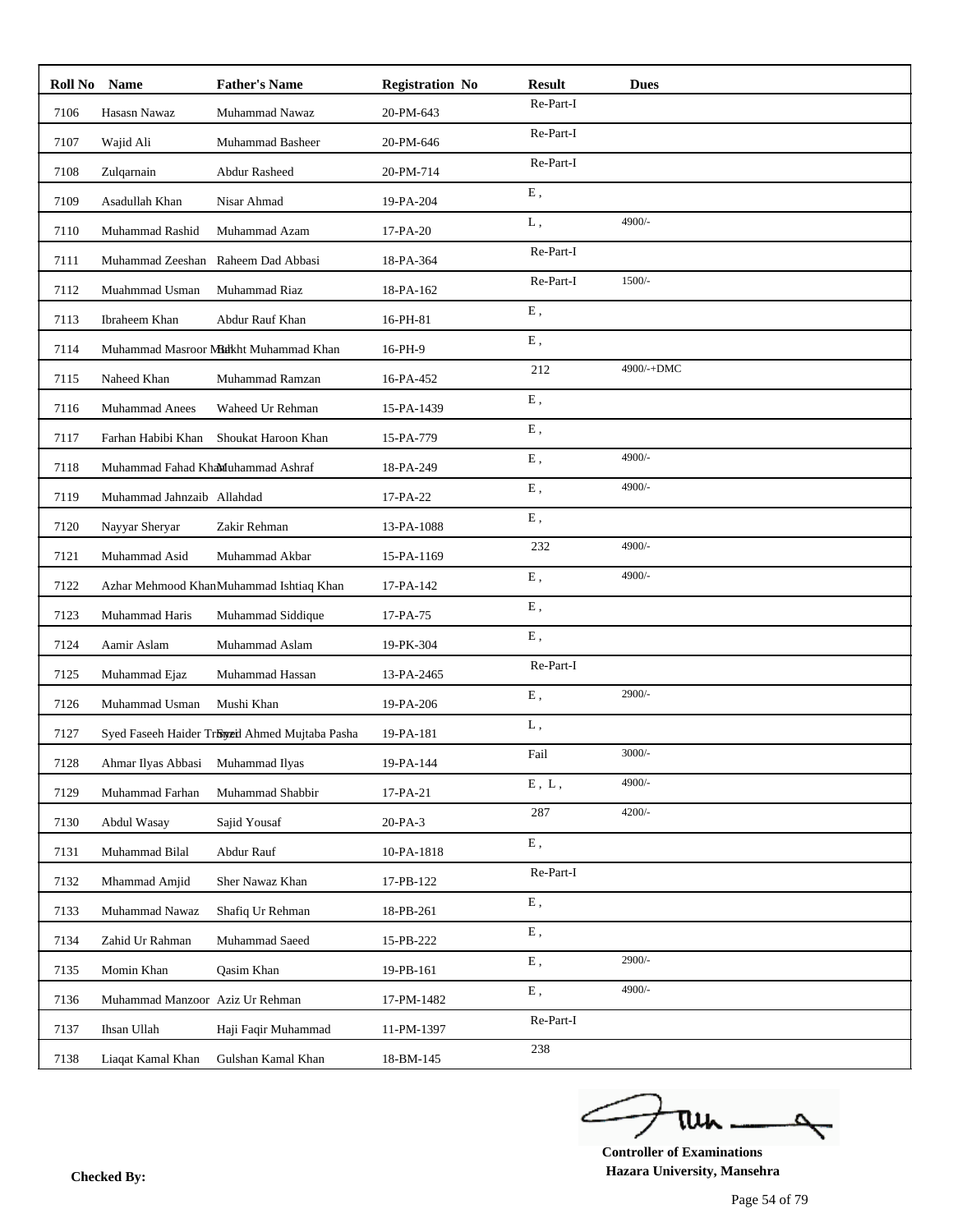| Roll No Name |                                   | <b>Father's Name</b>     | <b>Registration No</b> | <b>Result</b>   | <b>Dues</b>                |                                                   |
|--------------|-----------------------------------|--------------------------|------------------------|-----------------|----------------------------|---------------------------------------------------|
| 7139         | Muhammad Sultan                   | Ghazi                    | 19-PB-105              | 228             | DMC--ii                    |                                                   |
| 7140         | Jawad Ahmad                       | Shamsuddin               | 20-PB-40               | $PS$ , $P/Sc$ , |                            |                                                   |
| 7141         | Nizam Ullah                       | Khali Rokhan             | 14-PB-151              | Fail            | $1800/-$                   |                                                   |
| 7142         | Sheer Khan                        | Abdul Kareem             | 20-PB-68               | E,              | <b>RL</b> Fee Verification |                                                   |
| 7143         | Saran Khan                        | Muhammad Azim Khan       | 19-PB-110              | ${\bf E}$ ,     | $9400/-$                   |                                                   |
| 7145         | Muhammad Saeed                    | Fida Ullah               | 20-PB-56               | E,              | bank challan               |                                                   |
| 7146         | Altaf Ur Rahman                   | <b>Oari Fazal Oadeer</b> | 20-PB-129              | Re-Part-I       |                            |                                                   |
| 7147         | Zard Ali                          | Ali Jan                  | 19-PK-138              | ${\bf U}$ ,     | $DMC$                      |                                                   |
| 7148         | Ajaz Ahmad Khan                   | Haji Ali Akbar           | 12-GC/PTN-33           |                 |                            |                                                   |
| 7149         | Muhammad Nisar                    | Sar Baz                  | 18-GC/PTN-268          | 255             |                            |                                                   |
| 7150         | Zia U Rehman                      | Muhammad Yousaf          | 19-PK-155              | ${\bf E}$ ,     | DMC+6700/-                 |                                                   |
| 7151         | Muhammad Siddique Faqeer Muhammad |                          | 17-PK-265              | ${\bf E}$ ,     |                            |                                                   |
| 7152         | Shah Faisal                       | Haji Namar Khan          | 17-PK-218              | ${\bf E}$ ,     |                            |                                                   |
| 7153         | Wasiur Rheman                     | Yousaf                   | 17-PK-193              | Re-Part-I       |                            |                                                   |
| 7154         | Muhammad Sadiq                    | Munawar Khan             | 13-PK-178              | Fail            | $2750/-$                   |                                                   |
| 7155         | Khan Sher                         | Taj Muhammad             | 14-PK-112              | Re-Part-I       |                            |                                                   |
| 7156         | Saif Ud Din                       | Siraj Ud Din             | 19-PK-188              | Re-Part-I       | DMC                        |                                                   |
| 7157         | Sarifullah                        | Naeemullah               | 18-PK-65               | $P/Sc$ ,        | $3270/-$                   |                                                   |
| 7158         | Mujib Ur Rehman                   | Javed Iqbal              | 20-PK-303              | $\rm P/Sc$ ,    |                            |                                                   |
| 7159         | Anwar Shah                        | Gul Namir                | 16-PK-13               | L,              |                            | Appear before UFM Committee on<br>January 04,2022 |
| 7160         | Mujeeb Ur Rehman                  | Malak Nawab              | 20-PK-56               | $PS$ , $P/Sc$ , |                            | Appear before UFM Committee on                    |
| 7161         | Ijaz Ul Haq                       | Gul Dad                  | 19-PK-125              | Re-Part-I       |                            | January 05,2022                                   |
| 7162         | Inayatullah                       | Thoka                    | 20-PK-305              | $L$ , $P/Sc$ ,  |                            | Appear before UFM Committee on                    |
| 7164         | Muhammad Ibrahim                  | <b>Gul Dad</b>           | 18-PK-410              | ${\bf E}$ ,     | $1800/-$                   | January 05,2022                                   |
| 7165         | Muhammad Nabi                     | Umer Khan                | 20-PK-36               | ${\bf E}$ ,     | DMC                        |                                                   |
| 7166         | Shamsher Ali                      | Abdul Qahar              | 19-PK-86               | Fail            | $3100/-$                   | Appear before UFM Committee on                    |
| 7167         | Sher Baz                          | Abdullah                 | 16-PK-182              | 238             |                            | January 05,2022                                   |
| 7168         | Abdul Haq                         | Rahmat Ullah             | 19-PK-166              | $E$ , $U$ ,     | $1800/-$                   |                                                   |
| 7169         | Saeed Ziaullah Shah               | Abdul Rahim Shah         | 20-PK-202              | ${\bf E}$ ,     | $500/-$                    |                                                   |
|              |                                   |                          |                        | Fail            | $1200/-$                   |                                                   |
| 7170         | Shah Abuddin                      | Mohammad Amin            | 17-PK-258              | PS,             |                            |                                                   |
| 7171         | Nasir Khan                        | Muhammad Nazeer          | 20-PK-130              | 268             |                            |                                                   |
| 7172         | Amjad Naeem                       | Naem Khan                | 18-PK-190              | 277             |                            |                                                   |
| 7173         | Abdul Raheem                      | Abdul Haleem             | 19-PK-258              |                 |                            |                                                   |

ے tui

**Controller of Examinations Hazara University, Mansehra Checked By:**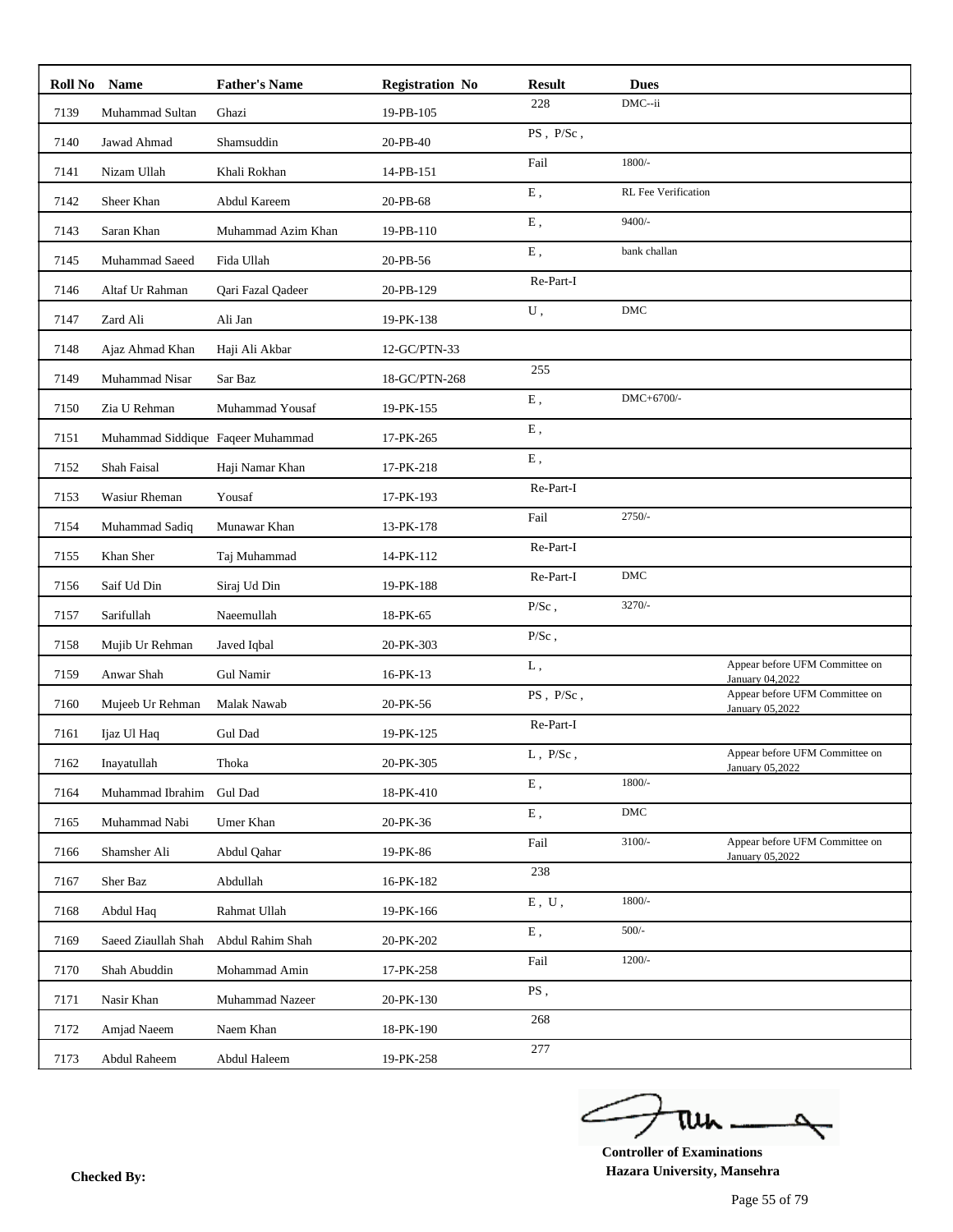| Roll No | <b>Name</b>                            | <b>Father's Name</b>                     | <b>Registration No</b> | <b>Result</b>                | <b>Dues</b>                        |                                                   |
|---------|----------------------------------------|------------------------------------------|------------------------|------------------------------|------------------------------------|---------------------------------------------------|
| 7174    | Shahid Wali                            | Abdul Kareem                             | 17-PK-85               | 233                          | 4900/-                             |                                                   |
| 7176    | Seraj Ul Haq                           | Abdul Karim                              | 18-PK-322              | 282                          |                                    |                                                   |
| 7177    | Muhammad Ajmal KhaNarang Khan          |                                          | 18-PA-452              | ${\bf E}$ ,                  |                                    |                                                   |
| 7178    | Muhammad Nawaz                         | Muhammad Wakil                           | 17-PB-26               | Re-Part-I                    |                                    |                                                   |
| 7179    | Anham Ul Haq                           | Hazrat Ali                               | 16-PM-853              | ${\bf E}$ ,                  |                                    |                                                   |
| 7180    | Neik Muhammad SheilHazal Rahim         |                                          | 18-PK-362              | 251                          | $3400/-$                           |                                                   |
| 7181    | Saiful Islam                           | Shah Allow Ud Din                        | 18-PA-187              | 292                          |                                    |                                                   |
| 7182    | Muhammad Sadiq                         | Noor Hassan                              | 18-PK-313              | ${\bf E}$ ,                  |                                    |                                                   |
| 7183    | Hajief Ullah                           | Ghulam Hussain                           | 18-PK-248              | E,                           |                                    |                                                   |
| 7184    | Khatib Ur Rehman                       | Mir Alam Khan                            | 17-GDCD/K-25           | ${\bf E}$ ,                  | 2900/-                             |                                                   |
| 7185    | Atif Ahmad Jan                         | Muhammad Tahir Jan                       | 19-PK-257              | 251                          |                                    |                                                   |
| 7186    | Saifullah                              | Abdul Karim                              | 19-PK-262              | $\to$ , $\:\:$ P/Sc ,        | $DMC - A20$                        | Appear before UFM Committee on<br>January 05,2022 |
| 7187    | Ibrahim                                | Abdul Jamil                              | 20-PK-117              | ${\bf E}$ ,                  | $7450/-$                           |                                                   |
| 7188    | Zaheer Ur Rehman                       | Abdul Rehman                             | 20-PK-76               | ${\bf E}$ ,                  |                                    |                                                   |
| 7189    | Sadar Rahman                           | Noshirwan                                | 20-PK-289              | Re-Part-I                    | $8400/-$                           |                                                   |
| 7190    | Aziz Ur Rehman                         | Mian Gul                                 | 20-PK-213              | 263                          |                                    |                                                   |
| 7191    | Shah Rukh Khan                         | Muhammad Khalid Khan                     | 19-PM-1379             | 257                          |                                    |                                                   |
| 7192    | Hmmad Liaqat Iqbal Liaqat Iqbal        |                                          | 19-PM-1330             | Re-Part-I                    | $1300/-$                           |                                                   |
| 7193    | Usama Liqat Iqbal                      | Liqat Iqbal                              | 18-PM-1997             | ${\bf E}$ ,                  | $1300/-$                           |                                                   |
| 7194    | Muhammad Munawar Ali Akbar             |                                          | 18-PM-1188             | PS,                          | $800/-$                            |                                                   |
| 7195    | Muhammad Nazakat Sultan Muhammad       |                                          | 14-PM-1513             | E,                           | $1300/-$                           |                                                   |
| 7196    | Abdul Majid                            | Muhammad Sadiq                           | 13-PA-1730             | ${\bf E}$ ,                  |                                    |                                                   |
| 7197    |                                        | Ziyad Ahmad Abbasi Iftikhar Ahmad Abbasi | 18-PA-220              | 243                          |                                    |                                                   |
| 7198    | Fiaz Muhammad                          | Rustam Zaman                             | 20-PA-28               | 258                          | $DMC$ <sub><math>-</math>A20</sub> |                                                   |
| 7199    | Shahabuddin Ahmad Shehzada             |                                          | 18-PB-55               | $\rm EE$ ,                   | $DMC-H$                            |                                                   |
| 7200    | Muhammad Usman                         | Syed Qabool                              | 16-PB-198              | Re-Part-I                    | $2200/-$                           |                                                   |
| 7201    | Aamir Shehzad                          | Muhammad Ayaz                            | 17-PB-176              | 302                          | $1700/-$                           |                                                   |
| 7203    | Muhammad Ismail                        | Fazal Kareem                             | 18-PK-100              | 207                          |                                    |                                                   |
| 7204    | Qalam Sher                             | Nosherwan                                | 19-PK-370              | 262                          |                                    |                                                   |
| 7205    | Sarangzeb                              | Sanaullah                                | 18-PK-11               | 227                          |                                    |                                                   |
| 7206    | Gul Bagh                               | Sheer Muhammad Khan                      | 20-PK-189              | $\ensuremath{\mathrm{IS}}$ , | $DMC_1$                            | Appear before UFM Committee on                    |
| 7207    | Anayat Ullah                           | Naji Khan                                | 17-PK-68               | 313                          |                                    | January 04,2022                                   |
| 7208    | Raja Haroon Ur RashidRaja Abdul Rashid |                                          | 14-PA-503              | 261                          |                                    |                                                   |

ے tui

**Controller of Examinations Hazara University, Mansehra Checked By:**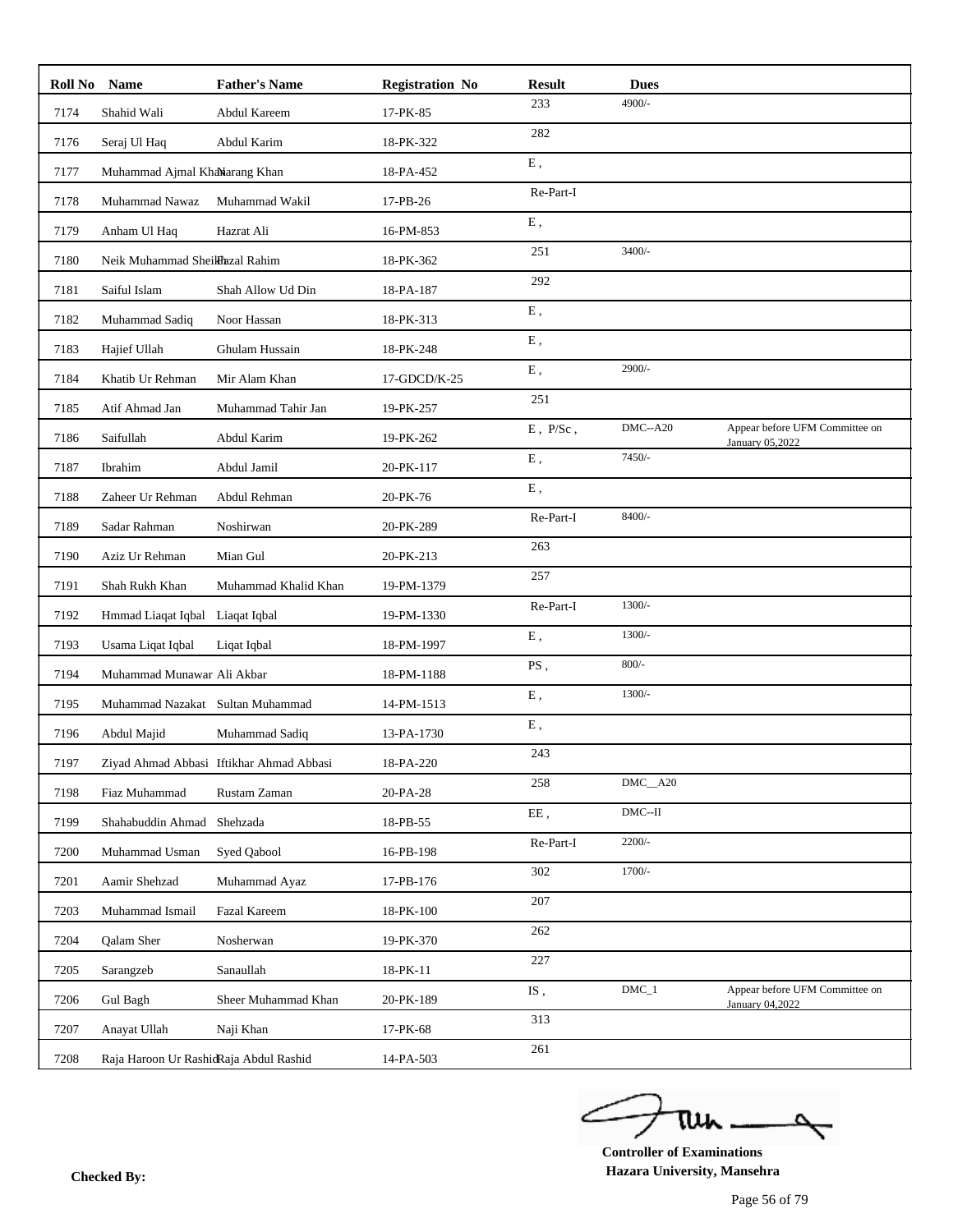| Roll No | <b>Name</b>                         | <b>Father's Name</b>                        | <b>Registration No</b> | <b>Result</b>             | <b>Dues</b>    |                                                   |
|---------|-------------------------------------|---------------------------------------------|------------------------|---------------------------|----------------|---------------------------------------------------|
| 7209    | Salaud Din                          | Abdul Hai                                   | 18-PK-287              | 228                       |                |                                                   |
| 7210    | Rehman Ullah                        | Muhammad Mateen                             | 18-PK-304              | ${\bf E}$ ,               |                |                                                   |
| 7211    | Rahmat Ullah                        | Muhammad Jalal                              | 15-PK-25               | Fail                      |                |                                                   |
| 7212    | Hafeez Ur Rehman                    | Distar Khan                                 | 20-PK-256              | ${\bf E}$ ,               | 8900/-         |                                                   |
| 7213    | Shams Ul Alahmeen                   | Faiz Ur Rahman                              | 19-PK-345              | ${\bf E}$ ,               | 5360/-         |                                                   |
| 7214    | Syed Hilal                          | Muhammad Hilal                              | 19-PK-128              | PS, P/Sc,                 | 11200/-        |                                                   |
| 7215    | Nazir Ahmad                         | Abdul Jahan                                 | 20-PK-195              | $E$ , $\rm \,P/Sc$ ,      | 7900/-         |                                                   |
| 7216    | Akhtar Munir                        | Siraj Munir                                 | 19-PK-187              | ${\bf E}$ ,               | $\mathbf{DMC}$ |                                                   |
| 7217    | Hassanzeb                           | Ahmad Zeb                                   | 17-PK-89               | E,                        | $310/-$        |                                                   |
| 7218    |                                     | Muhammad Junaid TurMuhammad Ilyas Khan Turk | 16-PA-3                | ${\bf E}$ ,               | $5250/-$       |                                                   |
| 7219    | Said Muhammad                       | Muhammad Sher                               | 15-PB-137              | Re-Part-I                 |                |                                                   |
| 7220    | Muhammad Afaq                       | Muhammad Saleem                             | 20-PM-88               | Re-Part-I                 | 10400/-        |                                                   |
| 7221    | Shehryar Salar                      | Amjad Iqbal                                 | 18-PM-540              | $\rm P/Sc$ ,              | $2000/-$       |                                                   |
| 7222    | Nazeer Ahmad                        | Aurang Zeb                                  | 17-PK-194              | ARB,                      |                |                                                   |
| 7223    | Ejaz-ul-haq                         | Seraj                                       | 20-PK-47               | E,                        | 7200/-DMC      |                                                   |
| 7224    | Umer Shahzad                        | Muhammad Iftikhar                           | 19-PM-421              | 248                       |                |                                                   |
| 7225    | Wali Ur Rehman                      | Hafiz Ahmed Ali                             | 14-PM-837              | Re-Part-I                 | 7200/-         |                                                   |
| 7226    | Yousaf Khan                         | Sher Ghazi                                  | 20-PK-96               | E,                        | 10400/-        |                                                   |
| 7227    | Shoaib Muhammad                     | Muhammad Riaz                               | 15-PB-264              | ${\bf E}$ ,               |                |                                                   |
| 7228    | Shakirullah Khan                    | Muhammad Saqqa                              | 20-PM-676              | Fail                      |                |                                                   |
| 7229    | Malik Muhazzam                      | Ijaz Ahmed                                  | 19-PM-1501             | ${\bf E}$ ,               | $10450/-$      |                                                   |
| 7230    | Ispin Khan                          | Mukhtasar                                   | 15-PK-15               | ${\bf E}$ ,               | 3700/-         |                                                   |
| 7231    | Junaid Ahmad                        | Zareen Khan                                 | 17-PK-74               | Re-Part-I                 | $2200/-$       |                                                   |
| 7232    | Aurang Zeb                          | Ibrahim                                     | 18-PK-285              | Re-Part-I                 | $4200/-$       |                                                   |
| 7233    | Ezatullah                           | Abdl Rauf                                   | 20-PK-138              | Re-Part-I                 | 9950/-         |                                                   |
| 7234    | Asadullah                           | Kalash Muhammad                             | 20-PK-274              | Fail                      | $600/-$        |                                                   |
| 7235    | Noorullah                           | Samdar Khan                                 | 20-PK-273              | ${\bf E}$ , $\;{\bf L}$ , | 5110/-         |                                                   |
| 7236    | Sher Zada                           | Jahangir Khan                               | 19-PK-368              | Re-Part-I                 | $4610/-$       |                                                   |
| 7237    | Syed Ashraf Hussain Syed Gujra Shah |                                             | 19-PK-334              | 226                       | $4610/-$       |                                                   |
| 7238    | Ghulam Mustafa                      | Hussain Wali                                | 18-PK-272              | Fail                      | 10950/-        |                                                   |
| 7239    | Muhammad Ashraf                     | Awal Khan                                   | 19-PB-162              | 234                       |                |                                                   |
| 7240    | Majid Ullah                         | Muhammad Akhtar                             | 19-PK-277              | $L$ , $P/Sc$ ,            | $10450/-$      | Appear before UFM Committee on<br>January 05,2022 |
| 7241    | Rahmat Azam                         | Abdul Qadir                                 | 20-PK-270              | $\to$ , $\:\:$ P/Sc ,     |                | Appear before UFM Committee on                    |
|         |                                     |                                             |                        |                           |                | January 05,2022                                   |

ے tui

**Controller of Examinations Hazara University, Mansehra Checked By:**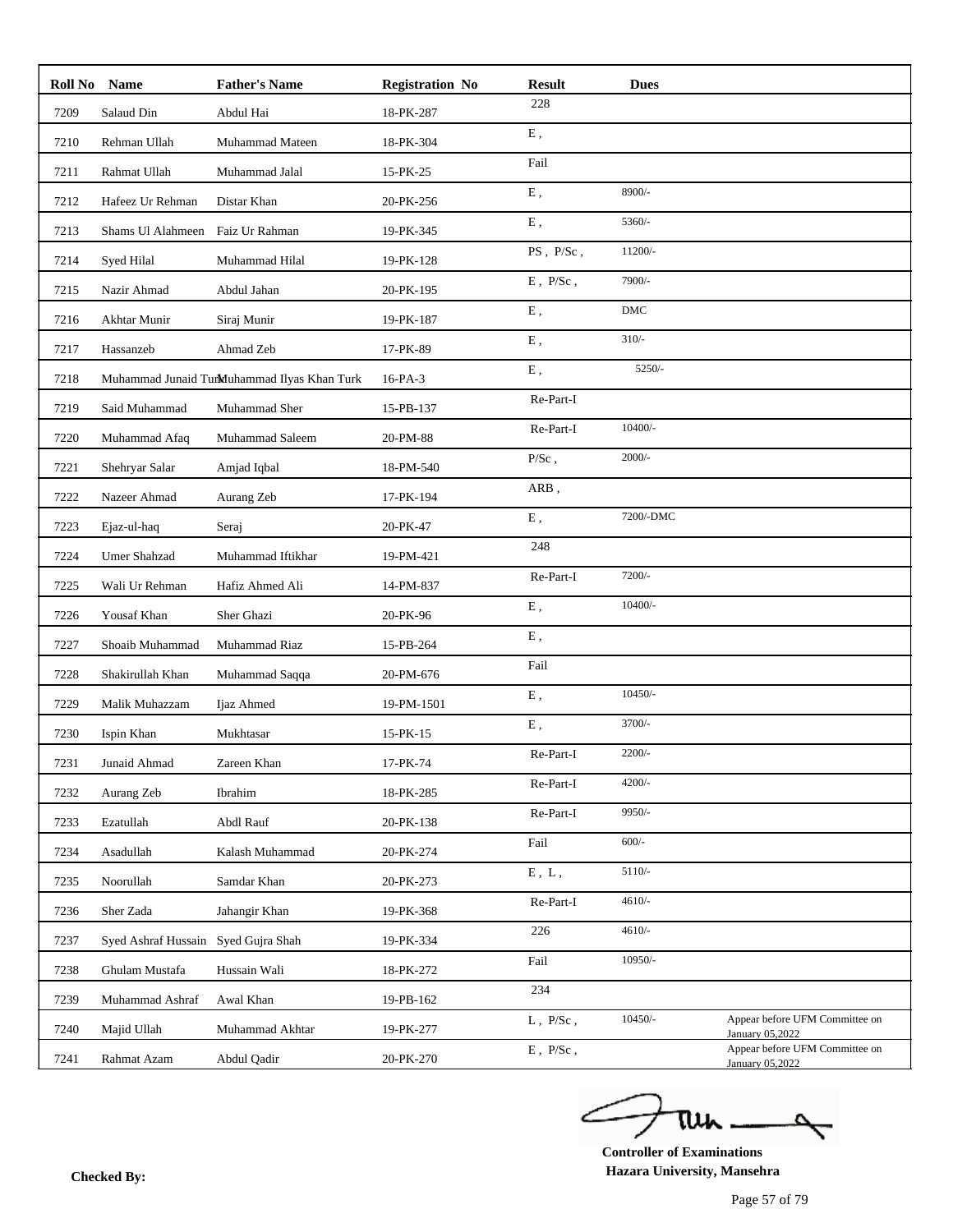|       | Roll No Name                        | <b>Father's Name</b>                    | <b>Registration No</b> | <b>Result</b> | <b>Dues</b> |                                                   |
|-------|-------------------------------------|-----------------------------------------|------------------------|---------------|-------------|---------------------------------------------------|
| 7242  | Muhammad Talha                      | Muhammad Sharif                         | 20-PK-272              | $P/Sc$ ,      | $10450/-$   |                                                   |
| 7243  | Niazullah                           | Sumudur                                 | 20-PK-147              | PS,           | $10450/-$   |                                                   |
| 7244  | Ibrar                               | Sabir Jamil                             | 20-PK-271              | L,            | $10450/-$   |                                                   |
| 7245  | Syed Asad Ullah Shah Aziz Ur Rehman |                                         | 20-PK-94               | PS, P/Sc,     | $10450/-$   | Appear before UFM Committee on<br>January 05,2022 |
| 7246  | Muhammad Qasim                      | Naseem Ullah                            | 20-PK-137              | $\rm P/Sc$ ,  | $10450/-$   | Appear before UFM Committee on<br>January 05,2022 |
| 7247  | Muhammad Shahid                     | Hafiz Ur Rehman                         | 19-PB-141              | Fail          | 7200/-+DMC  |                                                   |
| 7248  | Fazal Wahid                         | Fazal Wahab                             | 16-PK-136              | ${\bf E}$ ,   | $3200/-$    |                                                   |
| 7249  | Sami Ulhaq                          | Abdul Haq                               | 15-PB-110              | Re-Part-I     | 4900/-      |                                                   |
| 7250  | Sami Ul Haq                         | Shah Room                               | 17-PB-171              | 324           | 4900/-      |                                                   |
| 7251  | Awais Hussain                       | Faqeer Hussain                          | 18-PB-1446             | 304           | 4900/-      |                                                   |
| 7252  | Nisar Ahmad                         | Abdul Kareem                            | 19-BM-16               | ${\bf E}$ ,   | $6310/-$    |                                                   |
| 13001 | Amina Zahoor                        | Zahoor Ahmed                            | 20-FTZ-HU-4            | 425           |             |                                                   |
| 13002 | Kainat                              | Muhammad Aslam                          | 20-FTZ-HU-8            | Re-Part-I     |             |                                                   |
| 13003 | Maria Bibi                          | Ali Zaman                               | 20-FTZ-HU-2            | 348           |             |                                                   |
| 13004 | Urooj Irfan                         | Muhammad Irfan                          | 20-FTZ-HU-5            | 316           |             |                                                   |
| 13005 | Kashmala                            | Baber Khan                              | 20-FTZ-HU-6            | 369           |             |                                                   |
| 13006 | Iqra Zaffar                         | Zaffar Iqbal                            | 20-FTZ-HU-7            | 348           |             |                                                   |
| 13007 | Mahnoor Jahangiri                   | Qazi Zafar Jahangiri                    | 20-FTZ-HU-11           | 337           |             |                                                   |
| 13008 | Mehwish Rani                        | Raja Maseeh Ur Rehman Khan 20-FTZ-HU-15 |                        | 338           |             |                                                   |
| 13009 | Umme Aiman Ilyas                    | Muhammad Ilyas                          | 20-FTZ-HU-17           | 380           |             |                                                   |
| 13010 | Khansa Nawaz                        | Muhammad Nawaz                          | 20-FTZ-HU-3            | Re-Part-I     |             |                                                   |
| 13011 | Zainab Ehsan                        | Ehsan Ul Haq                            | 20-FTZ-HU-9            | 422           |             |                                                   |
| 13012 | Momina Ihsan                        | Ihsan Ul Haq                            | 20-FTZ-HU-10           | 358           |             |                                                   |
| 13013 | Kainat Raja                         | Abdul Jabar                             | 20-FTZ-HU-12           | 322           |             |                                                   |
| 13014 | Urooj Fatima                        | Shoukat Khan                            | 20-FTZ-HU-13           | 299           |             |                                                   |
| 13015 | Noor E Haram QureshiMuhammad Hafeez |                                         | 20-FTZ-HU-16           | Fail          |             |                                                   |
| 13016 | Kubra Latif                         | Abdul Latif                             | 20-FTZ-HU-50           | 243           |             |                                                   |
| 13017 | Fizza Razzaq                        | Abdur Razzaq                            | 20-FTZ-HU-1            | 289           |             |                                                   |
| 13018 | Adeela                              | Gul Shahzada                            | 19-GGC-BM-12           | ZOL,          |             |                                                   |
| 13019 | Fatima Akber                        | Muhammad Aseem                          | 18-GGC-BM-31           | 329           |             |                                                   |
| 13020 | Saeeda Rahman                       | Syed Rahman Shah                        | 20-GGC-BM-7            | 316           |             |                                                   |
| 13021 | Sara Bibi                           | Shams Ur Rahman                         | 20-GGC-BM-5            | 308           |             |                                                   |
| 13022 | Sobia Nazir                         | Nazir Muhammad                          | 20-GGC-BM-6            | ZOL,          |             |                                                   |

ے tui

**Controller of Examinations Hazara University, Mansehra Checked By:**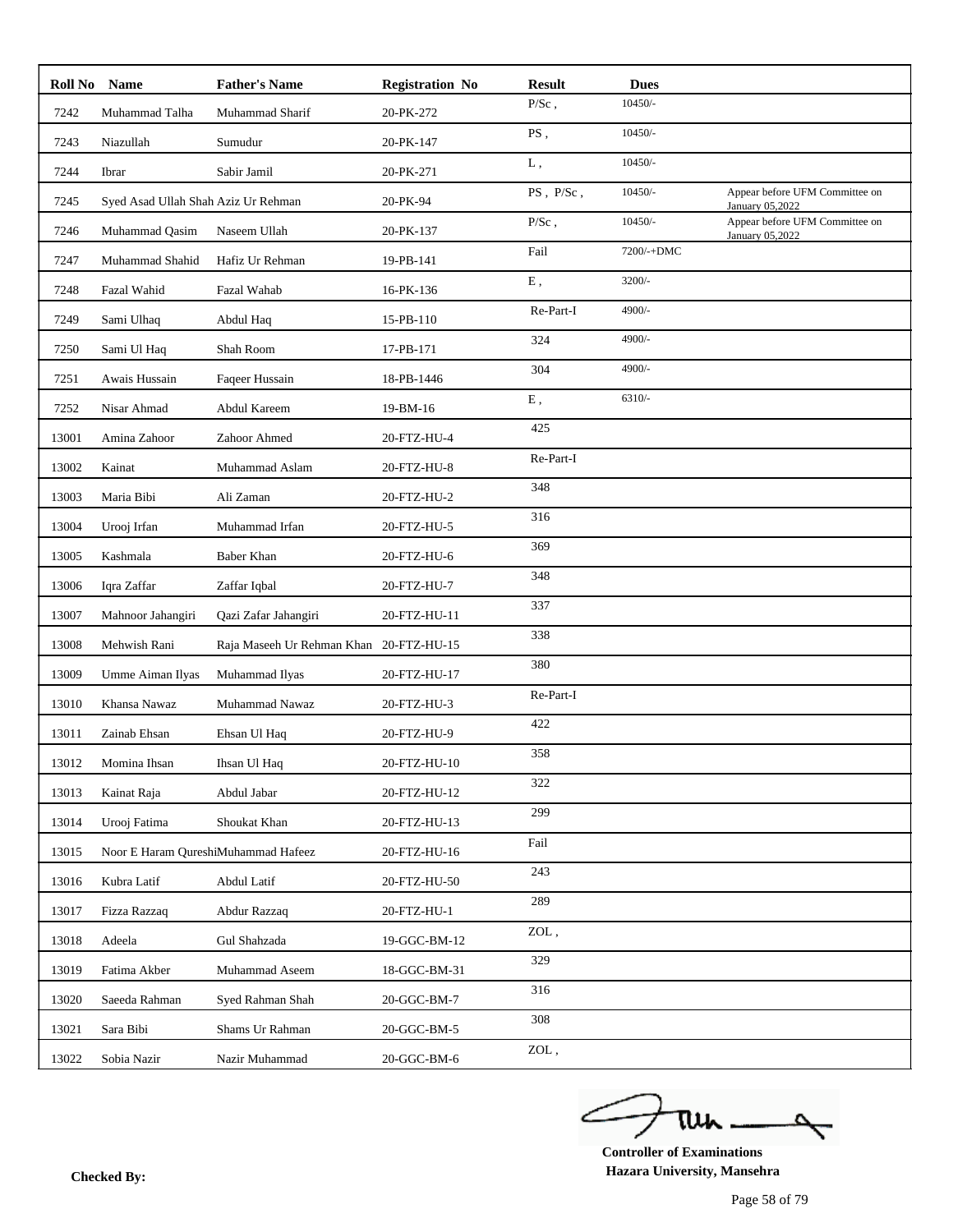| Roll No | Name               | <b>Father's Name</b>  | <b>Registration No</b> | <b>Result</b>                 | <b>Dues</b>   |
|---------|--------------------|-----------------------|------------------------|-------------------------------|---------------|
| 13023   | Saira Rahman       | Abdur Rahman          | 20-GGC-BM-3            | BOT, ZOL,                     |               |
| 13024   | Saima              | Muhammad Zareen       | 20-GGC-BM-4            | BOT, ZOL,                     |               |
| 13025   | Rani Akhtar        | Akhar Zaib            | 20-GGC-BM-1            | ZOL,                          |               |
| 13026   | Sadaf Tasleem      | Tasleem Khan          | 20-GGC-BM-9            | ZOL,                          |               |
| 13027   | Asima Bibi         | Faqeer Hussain        | 18-GGC-BM-13           | ZOL,                          |               |
| 13028   | Uzma Hameed        | Hameed Ullah          | 20-GGC-BM-2            | 329                           |               |
| 13029   | Ayesha             | Muhammad Shafi        | 20-GGC-BM-8            | ZOL,                          |               |
| 13030   | Jamila Zahid       | Muhammad Zahid Khan   | 20-GGC-BM-10           | 333                           |               |
| 13031   | Zakia Jamal        | Jamal Khan            | 20-GGC-BM-11           | 312                           |               |
| 13032   | Marryum Rashid     | Abdur Rashid          | 20-GGC-BM-12           | 344                           |               |
| 13033   | Yusra              | Noor Ul Wahab         | 20-GGC-BM-13           | BOT, ZOL,                     |               |
| 13034   | Bibi Savera        | Aziz Ullah Khan       | 20-GGC-BM-14           | ZOL,                          |               |
| 13035   | Maria Israr        | <b>Israr Muhammad</b> | 20-GGC-BM-15           | 355                           |               |
| 13036   | Tabassum Sherazi   | Shah Khalid Sherazi   | 20-GGC-BM-17           | 348                           |               |
| 13037   | Sumaira Safeer     | Muhammad Safeer       | 14-AG-215              | 315                           | $600$ /-prctl |
| 13038   | Sania              | Sartaj Muhammad       | 19-GGC-BM-8            | 354                           |               |
| 13039   | Javerria           | Sartaj Muhammad       | 19-GGC-BM-7            | 342                           |               |
| 13040   | Sara               | Farooq Ahmad          | 19-GGC-BM-6            | Fail                          |               |
| 14001   | <b>Israr Ahmed</b> | Noor Muhammad         | 19-LNMSR-53            | PH,                           |               |
| 14002   | Amir Mahroof       | Muhammad Mahroof      | 19-LNMSR-15            | 314                           |               |
| 14003   | Adnan Fida Haidar  | Fida Muhammad         | 19-LNMSR-13            | 276                           |               |
| 14004   | Muhammad Ali       | Ghulam Sarwar         | 19-LNMSR-75            | PH,                           |               |
| 14005   | Muhammad Yasir     | Alam Zeb              | 19-LNMSR-10            | 308                           |               |
| 14006   | Hamid Shareef      | Muhammad Shareef      | 20-LNMSR-2             | ZOL,                          |               |
| 14007   | Umer Shahzad       | Rehmat Khan           | 20-LNMSR-3             | ZOL,                          |               |
| 14008   | Asad Afzal         | Sher Afzal            | 20-LNMSR-4             | $\ensuremath{\mathrm{ZOL}}$ , |               |
| 14009   | Muhammad Rizwan    | Rafique Hussain       | 20-LNMSR-6             | ZOL,                          |               |
| 14010   | Jawad Ahmed        | Muhammad Irshad       | 20-LNMSR-7             | ZOL,                          |               |
| 14011   | Muhammad Bilal     | Muhammad Nazeer       | 20-LNMSR-8             | $\ensuremath{\mathrm{ZOL}}$ , |               |
| 14012   | Muhammad Ehsan     | Wazir Muhammad Abbasi | 20-LNMSR-9             | ZOL,                          |               |
| 14013   | Ahmed Sheikh       | Muhammad Munsif       | 20-LNMSR-1             | Fail                          |               |
| 14014   | Hamza Mahfooz      | Muhammad Mahfooz      | 20-LNMSR-11            | 384                           |               |
| 14015   | Muhammad Khan      | Alam Zeb              | 20-LNMSR-12            | 310                           |               |

ے tui

**Controller of Examinations Hazara University, Mansehra Checked By:**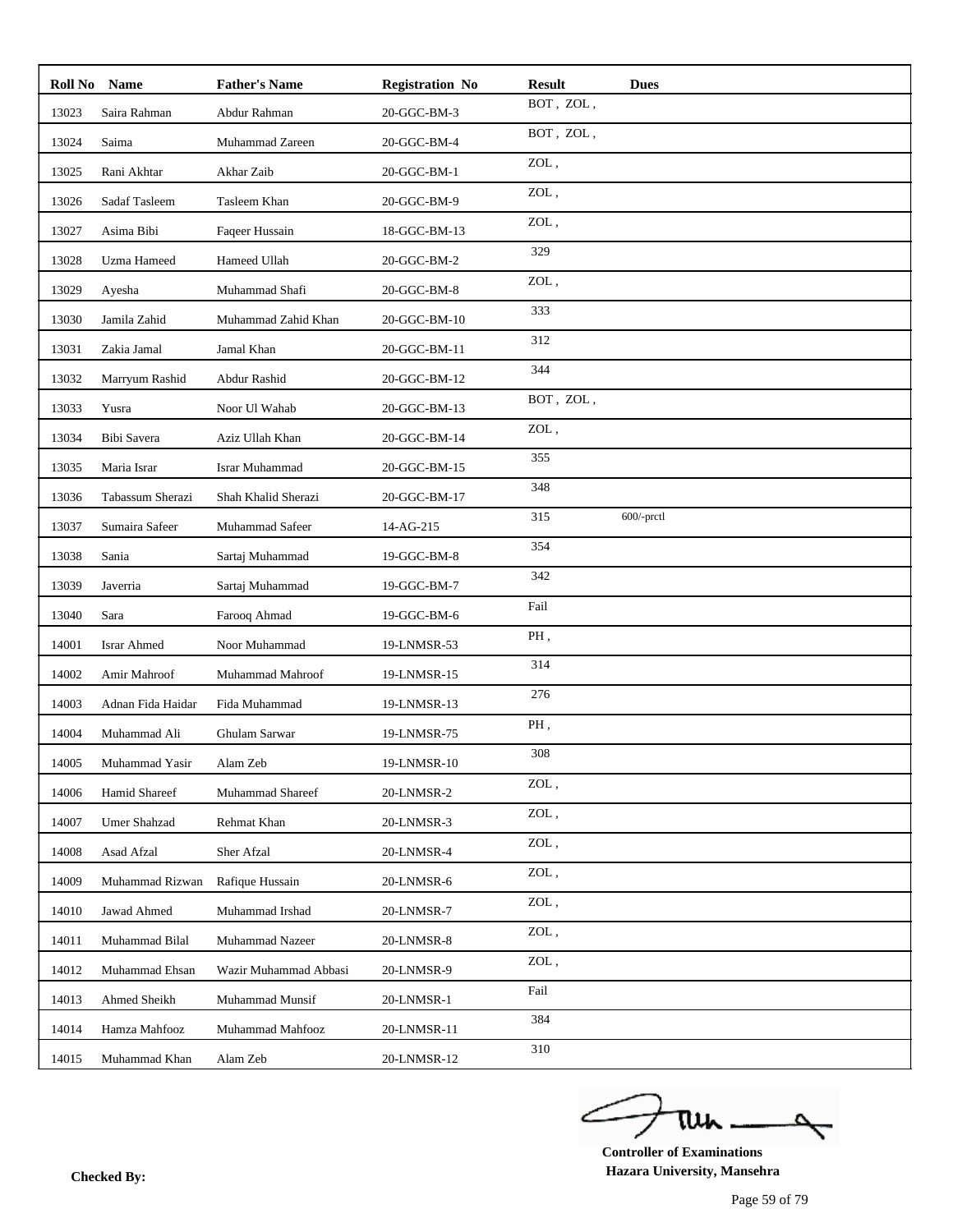| Roll No | <b>Name</b>       | <b>Father's Name</b> | <b>Registration No</b> | <b>Result</b>                 | <b>Dues</b> |
|---------|-------------------|----------------------|------------------------|-------------------------------|-------------|
| 14016   | Syed Akhter Shah  | Syed Shah Pir        | 20-LNMSR-13            | 343                           |             |
| 14017   | Muhammad Umair    | Taj Muhammad         | 20-LNMSR-14            | 347                           |             |
| 14018   | Ahmed Hanif       | Muhammad Hanif       | 20-LN/MSR-15           | 343                           |             |
| 14019   | Abbas Khan        | Badar Zaman          | 20-LNMSR-17            | 308                           |             |
| 14020   | Roman             | Wali Aman            | 20-LNMSR-18            | 295                           |             |
| 14021   | Usama Sabir       | Muhammad Sabir       | 20-LNMSR-20            | 335                           |             |
| 14022   | Abdul Basit       | Muhammad Aslam       | 20-LNMSR-19            | 344                           |             |
| 14023   | Muhammad Adeel    | Khan Bahadar         | 20-LNMSR-42            | 319                           |             |
| 14024   | Muhammad Haneef   | Sarfraz Khan         | 17-OG-106              | Re-Part-I                     |             |
| 14026   | Abdul Basit       | Ghulam Yahya         | 20-BM-86               | PH,                           |             |
| 14027   | Hafeez Ur Rehman  | Inayat Ullah         | 20-BM-83               | Re-Part-I                     |             |
| 14028   | Muhammad Ijaz     | Muhammad Ameer       | 20-BM-90               | 358                           |             |
| 14029   | Waleed Khan       | <b>Bakht Sher</b>    | 20-BM-92               | Re-Part-I                     |             |
| 14030   | Fazl Ur Rahman    | Muhammad Salim       | 20-BM-96               | Re-Part-I                     |             |
| 14031   | Fazal Bari        | Abdul Jalil          | 20-BM-98               | Re-Part-I                     |             |
| 14032   | Muhammad Asad     | Roshnay Khan         | 20-BM-100              | $MB$ ,                        |             |
| 14033   | Muhammad Tayyeb   | Murad Khan           | 20-BM-99               | PH,                           |             |
| 14034   | Sadaqat Ullah     | Muhammad Iqbal       | 20-BM-95               | Re-Part-I                     |             |
| 14035   | Saeed Anwar       | Hussain Dad          | 20-BM-94               | Re-Part-I                     |             |
| 14036   | Shahab Ud Deen    | Muhammad Sharif      | 20-BM-93               | Re-Part-I                     |             |
| 14037   | Adnan Khan        | Zabeh Ullah          | 20-BM-91               | Re-Part-I                     |             |
| 14038   | Zia Ullah         | Habib Ullah          | 20-BM-88               | $MB$ , $PH$ ,                 |             |
| 14039   | Attaullah         | Muhammad Sharif      | 20-BM-87               | Re-Part-I                     |             |
| 14040   | Syed Fahad Shah   | Momin Syed           | 20-BM-84               | Re-Part-I                     |             |
| 14041   | Zubair Ullah      | Husn Ul Wahab        | 20-BM-82               | Re-Part-I                     |             |
| 14042   | Asif Nawaz        | Mian Hidayat Khan    | 20-BM-81               | 329                           |             |
| 14043   | Muhammad Waseem   | Mir Zaman            | 20-BM-47               | ZOL,                          |             |
| 14044   | Waseem Akram      | Muhammad Amroz       | 20-BM-31               | ZOL,                          |             |
| 14045   | Aleem Ur Rahman   | Umar Raheem          | 20-BM-30               | CH, ZOL,                      |             |
| 14046   | Akhtar Zaib       | Muhammad Nazeer      | 20-BM-29               | ZOL,                          |             |
| 14047   | Gul Zaib          | Naseer Ud Din        | 20-BM-28               | $\ensuremath{\mathrm{ZOL}}$ , |             |
| 14048   | Arshad Nawaz      | Muhammad Raheem      | 20-BM-27               | $\ensuremath{\mathrm{ZOL}}$ , |             |
| 14049   | Syed Nizakat Shah | Muqarab Shah         | 20-BM-26               | $\ensuremath{\mathrm{ZOL}}$ , |             |

ے tui

**Controller of Examinations Hazara University, Mansehra Checked By:**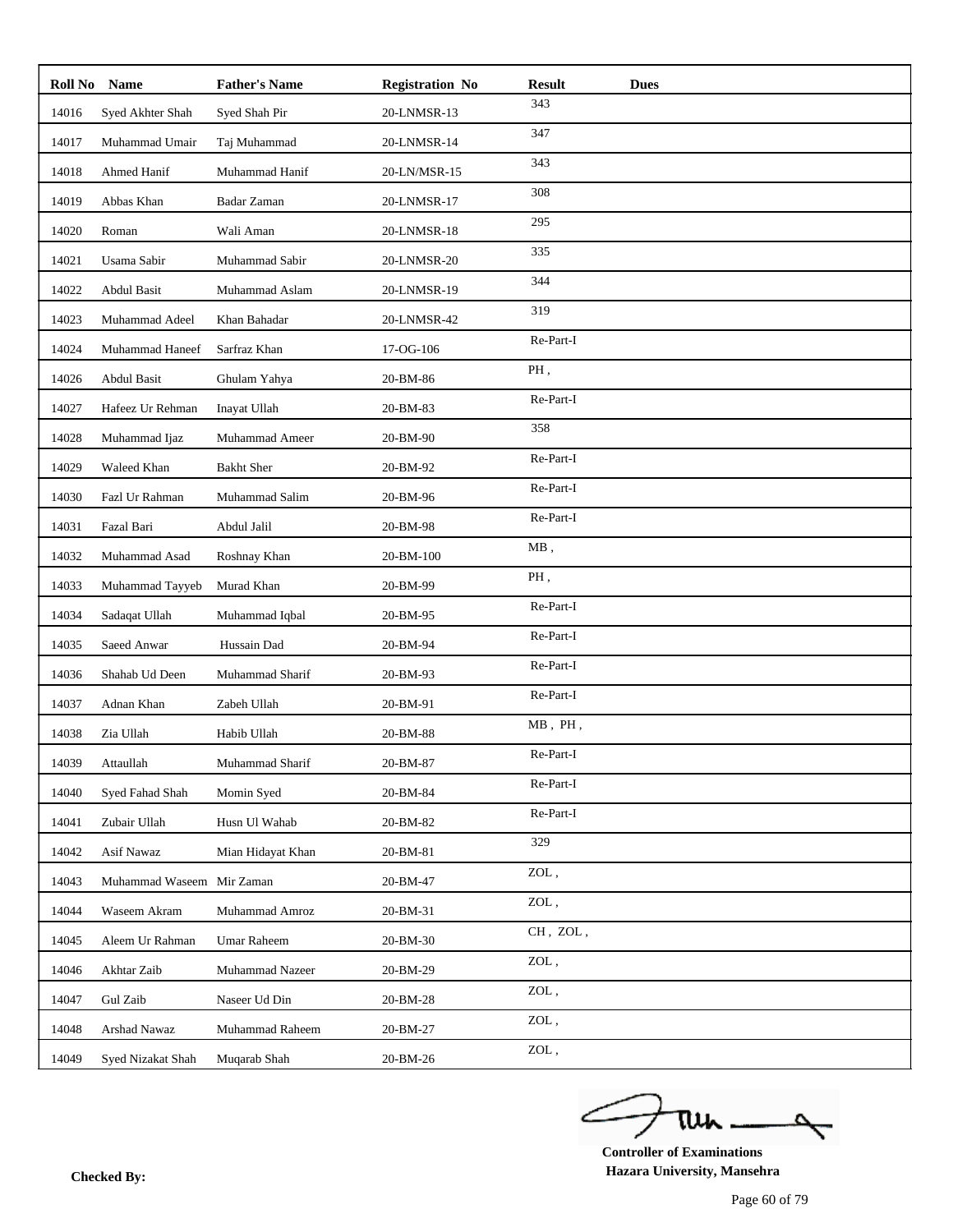| Roll No | <b>Name</b>                 | <b>Father's Name</b>   | <b>Registration No</b> | <b>Result</b>                 | <b>Dues</b> |
|---------|-----------------------------|------------------------|------------------------|-------------------------------|-------------|
| 14050   | Muhammad Irfan              | Momin Khan             | 20-BM-25               | ZOL,                          |             |
| 14051   | Salman Farooqi              | Saif Ul Islam          | 20-BM-24               | ZOL,                          |             |
| 14052   | Jalal Ud Din                | Shahab Ud Din          | 20-BM-23               | $\ensuremath{\mathrm{ZOL}}$ , |             |
| 14053   | Aamir Syed                  | Hakeem Syed            | 20-BM-21               | $\mathop{\rm ZOL}\nolimits$ , |             |
| 14054   | Muddassir Ahmad             | <b>Badrud Din</b>      | 20-BM-19               | ZOL,                          |             |
| 14055   | Inam Ur Rehman              | Lutf Ullah             | 20-BM-18               | $\ensuremath{\mathrm{ZOL}}$ , |             |
| 14056   | Muhammad Ibrahim            | Abdul Haleem           | 20-BM-35               | ZOL,                          |             |
| 14057   | Shamsuddin                  | Fida Muhammad          | 20-BM-17               | $\mathop{\rm ZOL}\nolimits$ , |             |
| 14058   | Tariq Aziz                  | Syed Anwar             | 20-BM-16               | ZOL,                          |             |
| 14059   | Allauddin                   | Amal Jan               | 20-BM-14               | $\mathsf{ZOL}\xspace$ ,       |             |
| 14060   | Taj Muhammad Shah Gul Zamin |                        | 20-BM-13               | CH, ZOL,                      |             |
| 14061   | Imad Uddeen                 | Abdullah               | 20-BM-10               | Fail                          |             |
| 14062   | Noman Ahmad                 | Muhammad Wakeel        | 20-BM-09               | ZOL,                          |             |
| 14063   | Muhibbullah                 | Honar Khan             | 20-BM-132              | ZOL,                          |             |
| 14064   | Muhammad Fahad              | Abdul Wahab            | 20-BM-130              | $\mathop{\rm ZOL}\nolimits$ , |             |
| 14065   | Saif Ullah                  | Muhammad Arshad        | 20-BM-69               | $\mathsf{ZOL}\xspace$ ,       |             |
| 14066   | Sher Dil Khan               | Ubaid Ullah Khan       | 20-BM-67               | ZOL,                          |             |
| 14067   | Muhammad Amin               | Saleem Khan            | 20-BM-11               | ZOL,                          |             |
| 14068   | Abuzar Khan                 | Akhtar Hussain         | 20-BM-08               | ZOL,                          |             |
| 14069   | Abdullah                    | Masam Khan             | 20-BM-07               | ZOL,                          |             |
| 14070   | Hussain Khan                | Said Muhammad          | 20-BM-06               | $\mathop{\rm ZOL}\nolimits$ , |             |
| 14071   | Waqas Nawab                 | Nawab Khan             | 20-BM-05               | $\mathsf{ZOL}\xspace$ ,       |             |
| 14072   | Hafeez Ur Rahman            | Sawab Khan             | $20$ -BM-03            | ZOL,                          |             |
| 14073   | Ubaid Ur Rahman             | <b>Muhammad Fareed</b> | 20-BM-01               | CH, ZOL,                      |             |
| 14074   | Zakir Ullah Khan            | Rasool Khan            | 20-BM-133              | $\mathop{\rm ZOL}\nolimits$ , |             |
| 14075   | Ahmed Yar Khan              | Niaz Muhammad Khan     | 20-BM-131              | CH, ZOL,                      |             |
| 14076   | Salahuddin                  | Shah Room              | 20-BM-129              | CH, ZOL,                      |             |
| 14077   | Zia Ur Rahman               | Saif Ur Rahman         | 20-BM-79               | $\mathop{\rm ZOL}\nolimits$ , |             |
| 14078   | Ikram Ullah                 | Sher Azam Khan         | 20-BM-77               | ZOL,                          |             |
| 14079   | Saiful Amin                 | <b>Bakht Malk</b>      | 20-BM-72               | ZOL,                          |             |
| 14080   | Muhammad Ibrahim            | Laiq Muhammad          | 20-BM-71               | ZOL,                          |             |
| 14081   | Faiz Muhammad               | Nader Khan             | 20-BM-70               | $\mathop{\rm ZOL}\nolimits$ , |             |
| 14082   | Zeeshan Javed               | Muhammad Javed Khan    | 20-BM-68               | ZOL,                          |             |

ے tui

**Controller of Examinations Hazara University, Mansehra Checked By:**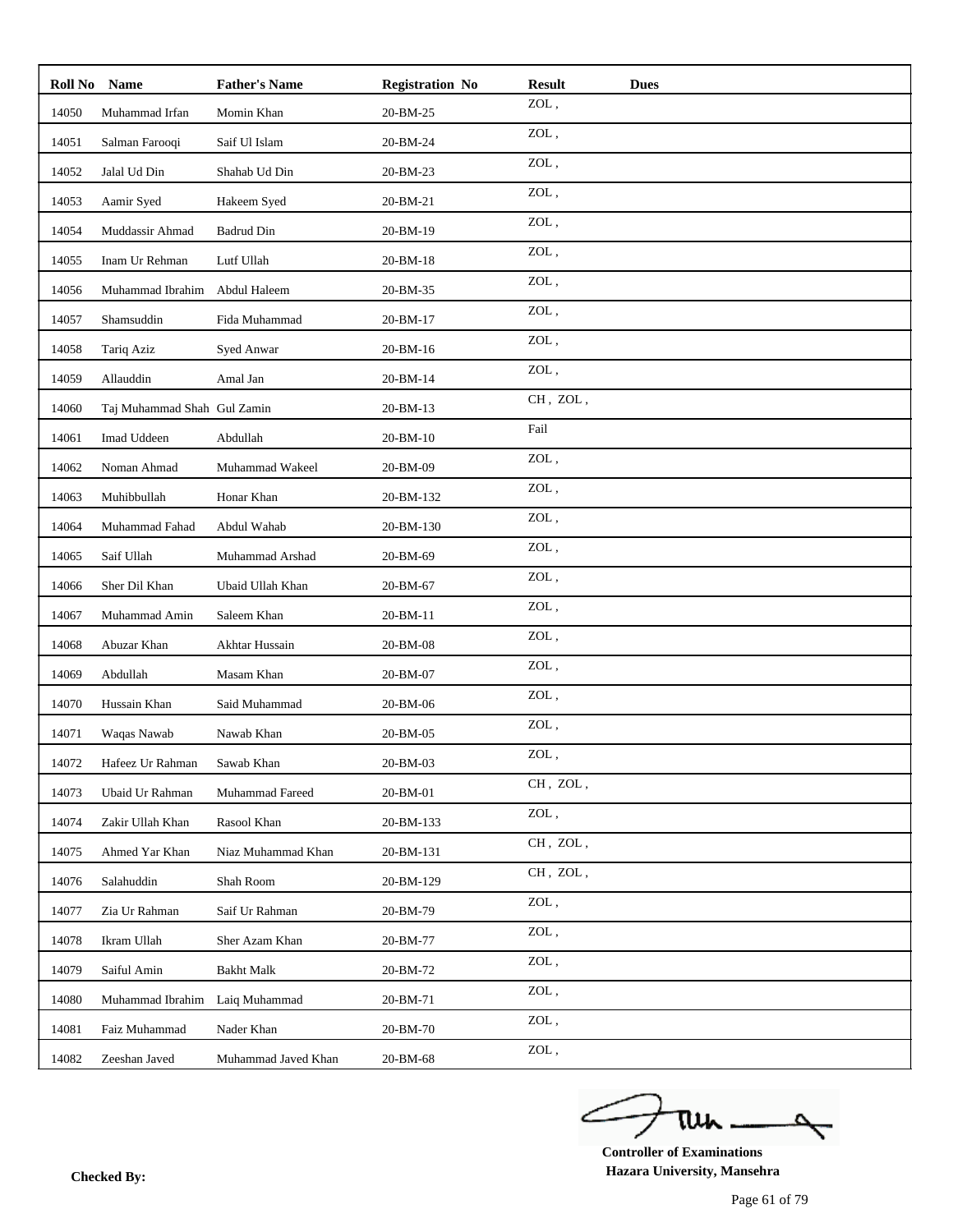| Roll No | <b>Name</b>                    | <b>Father's Name</b> | <b>Registration No</b> | <b>Result</b> | <b>Dues</b> |                                                   |
|---------|--------------------------------|----------------------|------------------------|---------------|-------------|---------------------------------------------------|
| 14083   | Jamil Ur Rahman                | Muhammad Israr       | 20-BM-66               | ZOL,          |             |                                                   |
| 14084   | Nisar Ahmad                    | Imam Yousaf          | 20-BM-65               | ZOL,          |             |                                                   |
| 14085   | Muhammad Amir                  | Muhammad Afzal       | 20-BM-64               | ZOL,          |             |                                                   |
| 14086   | Luqman                         | <b>Ghulam Rasool</b> | 20-BM-63               | ZOL,          |             |                                                   |
| 14087   | Imtiaz                         | Abdul Hameed         | 20-BM-62               | ZOL,          |             |                                                   |
| 14088   | Waleed Ahmad                   | Ahmad Nawaz Khan     | 20-BM-59               | ZOL,          |             |                                                   |
| 14089   | Muhammad Shoaib                | Salam Khan           | 20-BM-58               | ZOL,          |             |                                                   |
| 14090   | Burhan Ud Din                  | Abdul Tawab          | 20-BM-53               | ZOL,          |             |                                                   |
| 14091   | Muhammad Usman                 | Shad Muhammad Khan   | 20-BM-52               | ZOL,          |             |                                                   |
| 14092   | Arif Nawaz                     | Naseeb Shah          | 20-BM-51               | ZOL,          |             |                                                   |
| 14093   | Irfan Ullah                    | Aman Ullah           | 20-BM-50               | ZOL,          |             |                                                   |
| 14094   | Fawad Ali                      | Farooq Ali           | 20-BM-49               | ZOL,          |             |                                                   |
| 14095   | Muhammad Junaid                | Siddique Akbar       | 20-BM-48               | ZOL,          |             |                                                   |
| 14096   | Sijjad Ahmad                   | Jameel Ahmad         | 20-BM-44               | ZOL,          |             |                                                   |
| 14097   | Mehfooz Ur Rehman Fazal Mabood |                      | 20-BM-43               | ZOL,          |             |                                                   |
| 14098   | Ijazul Haq                     | Serajul Haq          | 20-BM-41               | ZOL,          |             |                                                   |
| 14099   | Shehzad Khan                   | Shehzad Gul          | 20-BM-40               | ZOL,          |             |                                                   |
| 14100   | Abdullah                       | Murad Khan           | 20-BM-39               | ZOL,          |             |                                                   |
| 14101   | Inam Ullah                     | Sher Bahadar         | 20-BM-38               | ZOL,          |             |                                                   |
| 14102   | Abubakar                       | Jehanzeb             | 20-BM-37               | ZOL,          |             |                                                   |
| 14103   | Hazrat Umar Khan               | Masoom Khan          | 20-BM-32               | ZOL,          |             |                                                   |
| 14104   | Mujeeb Ur Rehman               | Jumsher Khan         | 20-GC/PTN-258          | PS,           |             |                                                   |
| 14105   | Muhammad Yousaf                | Hayyat               | 20-GC/PTN-259          | PH,           |             | Appear before UFM Committee on<br>January 05,2022 |
| 14106   | Muhammad Nawaz                 | Kahno                | 20-GC/PTN-256          | PH,           |             | Appear before UFM Committee on<br>January 05,2022 |
| 14107   | Atta Ullah                     | Musheer Mulk         | 20-GC/PTN-260          | PS, PH,       |             | Appear before UFM Committee on<br>January 05,2022 |
| 14108   | Shareef Khan                   | Sikandar Khan        | 20-GC/PTN-255          | PS,           |             | Appear before UFM Committee on<br>January 05,2022 |
| 14109   | Abdul Qayum Khan               | Mian Doltana Khan    | 20-GC/PTN-297          | Re-Part-I     |             |                                                   |
| 14110   | Saiful Malook                  | Sarbuland            | 20-GC/PTN-233          | Re-Part-I     |             |                                                   |
| 14111   | Fazl Ur Rehman                 | Muhammad Hareer      | 20-GC/PTN-160          | 280           |             |                                                   |
| 14112   | Rehmat Nazeer                  | Binyameen            | 20-GC/PTN-50           | Re-Part-I     |             |                                                   |
| 14113   | Shah Baz Shareef               | Sher Khan            | 20-GC/PTN-25           | PS, PH,       |             | Appear before UFM Committee on<br>January 05,2022 |
| 14114   | Shams Ur Rehman                | Abd Ur Rehman        | 20-GC/PTN-18           | $PS$ , $MB$ , |             | Appear before UFM Committee on<br>January 05,2022 |
| 14115   | Zia Ud Din                     | Zia Ur Rehman        | 20-GC/PTN-70           | Re-Part-I     |             |                                                   |

ے tui

**Controller of Examinations Hazara University, Mansehra Checked By:**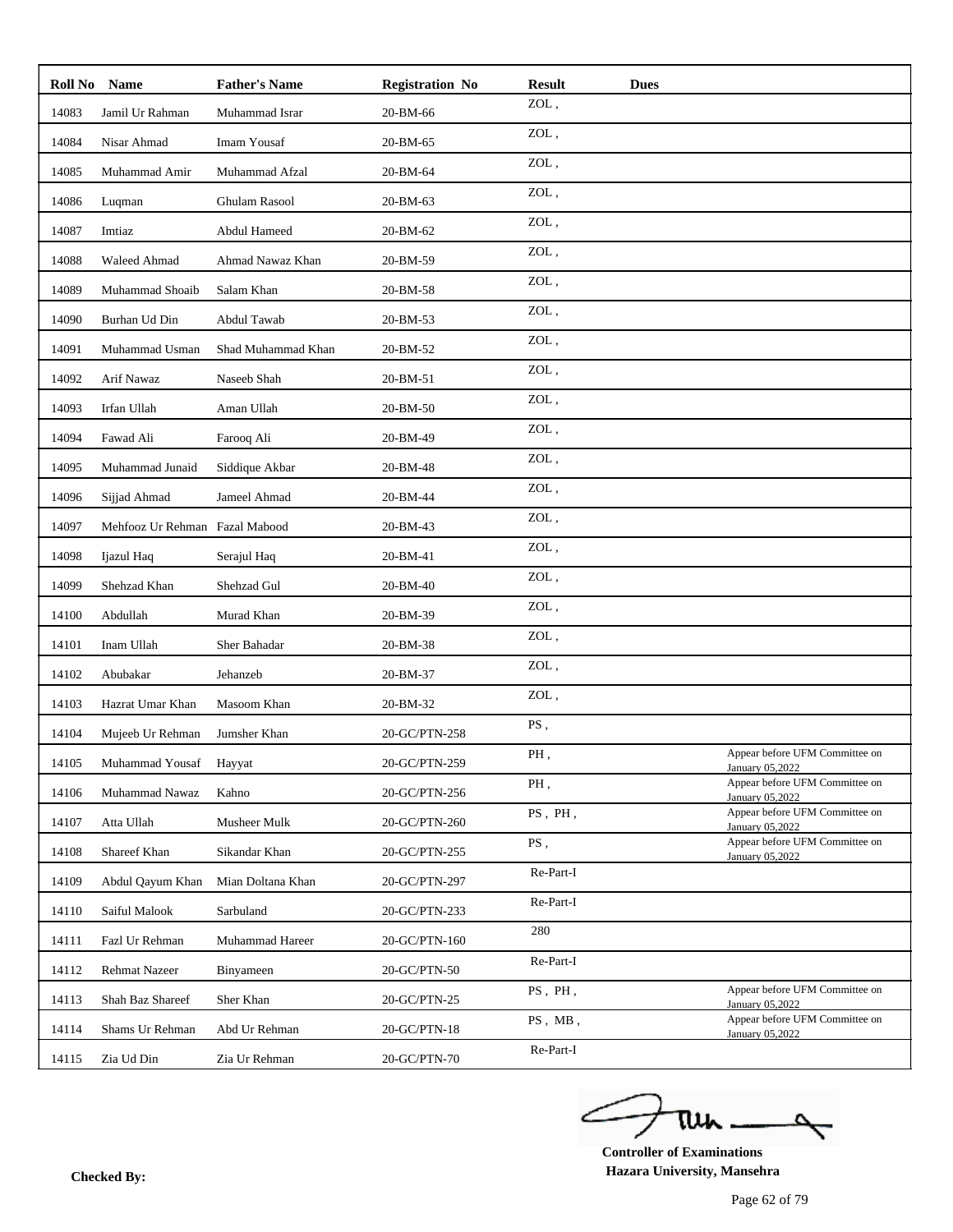| Roll No Name |                                    | <b>Father's Name</b> | <b>Registration No</b> | <b>Result</b> | <b>Dues</b> |                                                   |
|--------------|------------------------------------|----------------------|------------------------|---------------|-------------|---------------------------------------------------|
| 14116        | Abid Ullah                         | Ashaq Zada           | 20-GC/PTN-38           | Re-Part-I     |             |                                                   |
| 14117        | Irfan Ali                          | Taj Ul Aman          | 20-GC/PTN-40           | Re-Part-I     |             |                                                   |
| 14118        | Zardali Khan                       | Aziz Aman            | 20-GC/PTN-36           | PS, PH,       |             | Appear before UFM Committee on<br>January 05,2022 |
| 14119        | Wali Ullah                         | Haroon Shahzada      | 20-GC/PTN-39           | 272           |             |                                                   |
| 14120        | Fida Ur Rahman                     | Ameer Rahman         | 20-GC/PTN-85           | PS, MB,       |             |                                                   |
| 14121        | Zia Ullah                          | Gul Zahir Shah       | 20-GC/PTN-262          | $MB$ ,        |             |                                                   |
| 14122        | Fasih Ur Rehman                    | Ishtiaq Ahmed        | 20-GC/PTN-156          | $MB$ ,        |             |                                                   |
| 14123        | Abdul Haq                          | Gulistan             | 20-GC/PTN-22           | $MB$ ,        |             |                                                   |
| 14124        | Sami Ul Haq                        | Abdur Rehman         | 20-GC/PTN-227          | PS.           |             | Appear before UFM Committee on<br>January 05,2022 |
| 14125        | <b>Muhammad Idrees</b>             | Muhammad Sharif Khan | 20-GC/PTN-303          | PS, PH,       |             |                                                   |
| 14126        | Alghayas                           | Abdullah Khan        | 20-GC/PTN-133          | 262           |             |                                                   |
| 14127        | Ameer Ul Mominen                   | Framas Khan          | 20-GC/PTN-113          | $MB$ , $PH$ , |             |                                                   |
| 14128        | Muhammad Shahid Khhhabib Ullah     |                      | 20-GC/PTN-238          | Re-Part-I     |             |                                                   |
| 14129        | Zia Ullah                          | Abdul Waris          | 20-GC/PTN-118          | Fail          |             |                                                   |
| 14130        | Shahab Ud Din                      | <b>Bakht Rawan</b>   | 20-GC/PTN-135          | PH.           |             | Appear before UFM Committee on<br>January 05,2022 |
| 14131        | Amanullah                          | Muhammad Esa         | 20-GC/PTN-110          | PS, PH,       |             | Appear before UFM Committee on<br>January 05,2022 |
| 14132        | Ataullah                           | Muqaddas Khan        | 20-GC/PTN-144          | $MB$ ,        |             |                                                   |
| 14133        | Muhammad Amin                      | Muhammad Ayub        | 20-GC/PTN-28           | Re-Part-I     |             |                                                   |
| 14134        | Haider Ali                         | <b>Bakht Sher</b>    | 20-GC/PTN-241          | PH.           |             | Appear before UFM Committee on<br>January 05,2022 |
| 14135        | Usman Ali                          | Sarbali Khan         | 20-GC/PTN-244          | PH,           |             | Appear before UFM Committee on<br>January 05,2022 |
| 14136        | Mansoor Hayat Shah Umar Hayat Shah |                      | 20-GC/PTN-261          | PS,           |             |                                                   |
| 14137        | Sajid Ali                          | Shafiur Rehman       | 20-GC/PTN-154          | BOT,          |             |                                                   |
| 14138        | Meraj Ud Din                       | <b>Bhutto Khan</b>   | 20-GC/PTN-159          | Fail          |             |                                                   |
| 14139        | Mujeeb Ur Rehman                   | Roebar Khan          | 20-GC/PTN-30           | PS, ZOL,      |             | Appear before UFM Committee on<br>January 05.2022 |
| 14140        | Muhammad Naeem                     | Sher Muhammad        | 20-GC/PTN-66           | CH, BOT,      |             | Appear before UFM Committee on<br>January 05,2022 |
| 14141        | Nasrullah                          | Shamsud Din          | 20-GC/PTN-161          | PS,           |             | Appear before UFM Committee on<br>January 05,2022 |
| 14142        | Wajid Ali                          | Sultan Muhammad      | 20-GC/PTN-226          | Re-Part-I     |             |                                                   |
| 14143        | Anwar Ul Haq                       | Molvi Jamdad         | 20-GC/PTN-63           | PS, CH,       |             | Appear before UFM Committee on<br>January 05,2022 |
| 14144        | Zeshan Khalil                      | Khalil Ur Rehman     | 19-GC/PTN-194          | 319           |             |                                                   |
| 14145        | Muhammad Shoaib                    | Ghulam Nabi          | 19-GC/PTN-216          | ZOL,          |             |                                                   |
| 14146        | Faiz Ur Rehman                     | Habib Ur Rehman      | 20-GC/PTN-43           | CH,           |             |                                                   |
| 14147        | Khalil Ur Rehman                   | Sair Shah            | 20-GC/PTN-44           | Re-Part-I     |             |                                                   |
| 14148        | Sana Ullah                         | Gul Khan             | 20-GC/PTN-141          | 314           |             |                                                   |
|              |                                    |                      |                        |               |             |                                                   |

ے tui

**Controller of Examinations Hazara University, Mansehra Checked By:**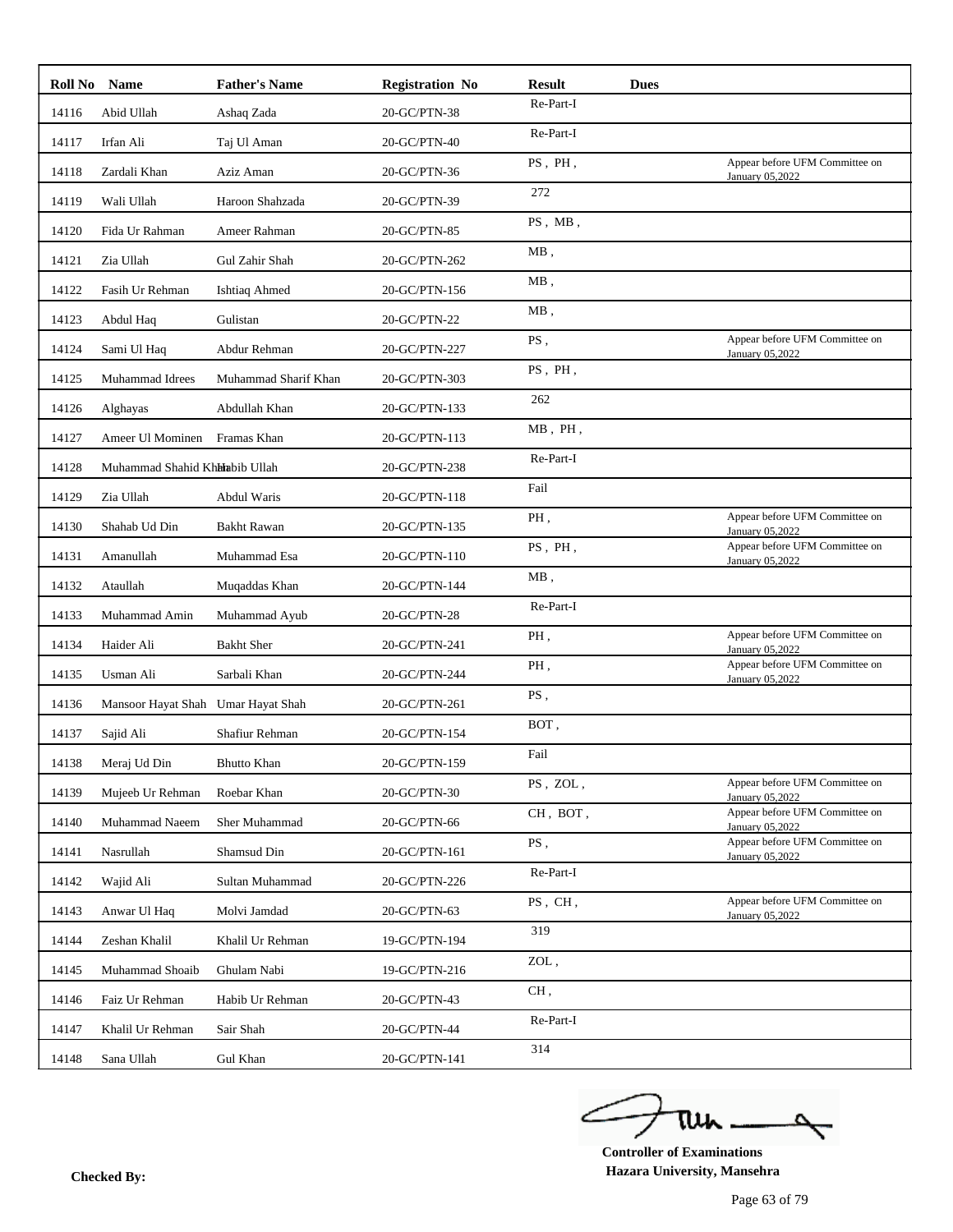|       | Roll No Name                                             | <b>Father's Name</b> | <b>Registration No</b> | <b>Result</b> | <b>Dues</b> |                                                          |
|-------|----------------------------------------------------------|----------------------|------------------------|---------------|-------------|----------------------------------------------------------|
| 14149 | Irfanullah                                               | Muhammad Haroon      | 20-GC/PTN-237          | ZOL,          |             |                                                          |
| 14150 | Sadam Hussain                                            | Gul Namir            | 19-GC/PTN-35           | Fail          |             | Appear before UFM Committee on<br>January 04,2022        |
| 14151 | Zia Ur Rahman                                            | Muhammad Mutawakkil  | 20-GC/PTN-147          | ZOL,          |             |                                                          |
| 14152 | Muhammad Umar                                            | Roshan               | 20-GC/PTN-298          | ZOL,          |             |                                                          |
| 14153 | Muhammad Islam                                           | Faiz Ur Rehman       | 20-GC/PTN-29           | PS, CH,       |             | Appear before UFM Committee on<br><b>January 05,2022</b> |
| 14154 | Muhammad Mustafa                                         | <b>Gul Faraz</b>     | 20-GC/PTN-71           | CH, ZOL,      |             | Appear before UFM Committee on<br>January 04,2022        |
| 14155 | Murtaza Faraz                                            | Sarfaraz Khan        | 20-GC/PTN-125          | ZOL,          |             | Appear before UFM Committee on<br>January 05,2022        |
| 14156 | Hazrat Abas                                              | Skandar Khan         | 20-GC/PTN-189          | CH,           |             | Appear before UFM Committee on<br>January 04,2022        |
| 14157 | Sher Alam                                                | Jumrali              | 20-GC/PTN-117          | Re-Part-I     |             |                                                          |
| 14158 | Haq Nawaz                                                | Sheer Muhammad       | 20-GC/PTN-247          | CH,           |             | Appear before UFM Committee on<br>January 04,2022        |
| 14159 | Shams Ur Rehman                                          | Muhammad Alghayaz    | 20-GC/PTN-114          | PS,           |             | Appear before UFM Committee on<br>January 04,2022        |
| 14160 | Hizb Ur Rehman                                           | Muhammad Hareer      | 20-GC/PTN-158          | PS, CH,       |             | Appear before UFM Committee on<br>January 04,2022        |
| 14161 | Noor Ud Din                                              | Aadad Khan           | 20-GC/PTN-152          | CH,           |             | Appear before UFM Committee on<br>January 04,2022        |
| 14162 | Latif Ur Rehman                                          | Muhammad Islam       | 20-GC/PTN-304          | CH,           |             | Appear before UFM Committee on<br>January 04,2022        |
| 14163 | <b>Akhtar Muneer</b>                                     | Gul Rehman           | 20-GC/PTN-221          | CH,           |             | Appear before UFM Committee on<br>January 04,2022        |
| 14164 | Hazrat Umar                                              | Nosherwan            | 20-GC/PTN-92           | 286           |             | Appear before UFM Committee on<br>January 04,2022        |
| 14165 | Muhammad Ilias                                           | Abdul Wadood         | 20-GC/PTN-61           | Re-Part-I     |             |                                                          |
| 14166 | Muhammad Hassan                                          | Gul Shan             | 20-GC/PTN-215          | CH,           |             | Appear before UFM Committee on<br>January 04,2022        |
| 14167 | Habibullah                                               | Miadull              | 20-GC/PTN-58           | ZOL,          |             |                                                          |
| 14168 | Hizbur Rehman                                            | Gul Jan              | 20-GC/PTN-192          | Fail          |             | Appear before UFM Committee on<br>January 04,2022        |
| 14169 | Shir Khan                                                | Gul Bayan            | 20-GC/PTN-190          | BOT, ZOL,     |             |                                                          |
| 14170 | Abdul Haq                                                | Ihtiram Ul Haq       | 20-GC/PTN-252          | PS,           |             |                                                          |
|       | 14171 Mujeeb Ur Rehman                                   | Sher Muhammad        | 20-GC/PTN-204          | 327           |             |                                                          |
| 14172 | Ibraheem Khan                                            | Muhammad Iqbal       | 20-GC/PTN-05           | Fail          |             |                                                          |
| 14173 | Aziz Ul Haq                                              | Sobat Khan           | 20-GC/PTN-10           | CH,           |             | Appear before UFM Committee on<br>January 04,2022        |
| 14174 | Saifullah                                                | Walayat Khan         | 20-GC/PTN-12           | PS. CH.       |             | Appear before UFM Committee on<br>January 05,2022        |
| 14175 | $\operatorname{Sar}\nolimits\operatorname{Baz}\nolimits$ | M. Ghazan            | 20-GC/PTN-09           | 305           |             |                                                          |
| 14176 | Shafiullah                                               | Muhammad Siraj       | 20-GC/PTN-155          | 341           |             |                                                          |
| 14177 | Shah Fahad                                               | Latif Ur Rehman      | 20-GC/PTN-33           | CH,           |             | Appear before UFM Committee on<br>January 04,2022        |
| 14178 | Hafeez Ullah                                             | Hasham Khan          | 20-GC/PTN-128          | Re-Part-I     |             |                                                          |
| 14179 | Muhammad Inam                                            | Zahir Khan           | 20-GC/PTN-293          | CH,           |             |                                                          |
| 14180 | Abdul Shakoor                                            | Muhammad Aslam       | 20-GC/PTN-86           | 291           |             |                                                          |
| 14181 | Abdul Wahab                                              | Iqbal Shah           | 20-GC/PTN-87           | 286           |             |                                                          |

ے ۵ tui

**Controller of Examinations Hazara University, Mansehra Checked By:**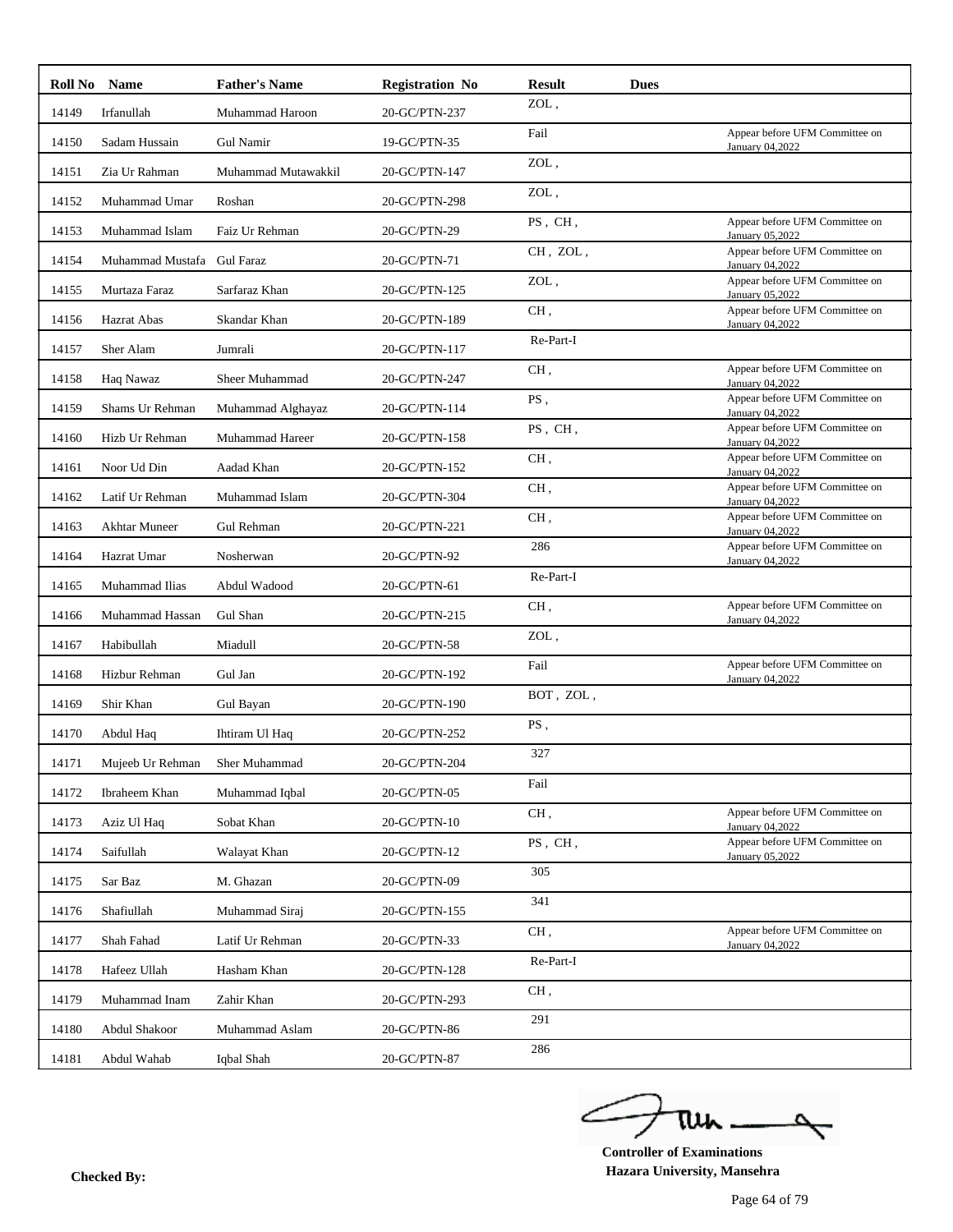| Roll No | <b>Name</b>                  | <b>Father's Name</b> | <b>Registration No</b> | <b>Result</b>                 | <b>Dues</b> |                                                   |
|---------|------------------------------|----------------------|------------------------|-------------------------------|-------------|---------------------------------------------------|
| 14182   | Rasool Khan                  | Farzaman             | 20-GC/PTN-199          | PS,                           |             | Appear before UFM Committee on<br>January 05,2022 |
| 14183   | Habib Ur Rehman              | Fazal Mola           | 20-GC/PTN-41           | 304                           |             |                                                   |
| 14184   | <b>Izat Noor</b>             | Said Umer            | 20-GC/PTN-84           | Re-Part-I                     |             | Appear before UFM Committee on<br>January 04,2022 |
| 14185   | Naeem Ullah                  | Sabz Ali             | 20-GC/PTN-171          | 331                           |             |                                                   |
| 14186   | Gul Bad Shah                 | Yahya Khan           | 20-GC/PTN-60           | 320                           |             |                                                   |
| 14187   | Muhammad Ayaz                | Haroon Ur Rasheed    | 20-GC/PTN-55           | CH,                           |             | Appear before UFM Committee on<br>January 04,2022 |
| 14188   | Juma Din                     | Abdur Rahman         | 20-GC/PTN-162          | CH, ZOL,                      |             | Appear before UFM Committee on<br>January 04,2022 |
| 14189   | Muhammad Yousaf              | Hikmat Amir          | 20-GC/PTN-104          | 317                           |             | Appear before UFM Committee on<br>January 04,2022 |
| 14190   | <b>Inzar Gul</b>             | Siyab Khan           | 20-GC/PTN-07           | PS, ZOL,                      |             | Appear before UFM Committee on<br>January 05,2022 |
| 14191   | Imdad Ullah                  | Atta Ur Rehman       | 20-GC/PTN-246          | 322                           |             |                                                   |
| 14192   | Atta Ur Rahman               | Sohrab Khan          | 20-GC/PTN-32           | 343                           |             |                                                   |
| 14193   | Sana Ullah                   | Muhammad Sadeeq      | 20-GC/PTN-194          | CH,                           |             | Appear before UFM Committee on<br>January 04,2022 |
| 14194   | Noor Ullah                   | Muhammad Bashir      | 19-GC/PTN-24           | CH,                           |             | Appear before UFM Committee on<br>January 04,2022 |
| 14195   | Ibrar Uddin                  | Mehran Shah          | 20-GC/PTN-191          | CH,                           |             | Appear before UFM Committee on<br>January 04,2022 |
| 14196   | Anwar Saif Ullah             | Jahan Zeb            | 20-GC/PTN-91           | CH, ZOL,                      |             | Appear before UFM Committee on<br>January 04,2022 |
| 14197   | Usman Ghani                  | Umer Draz            | 20-GC/PTN-31           | CH, ZOL,                      |             | Appear before UFM Committee on<br>January 04,2022 |
| 14198   | Sultan Akbar                 | Sher Akbar           | 20-GC/PTN-174          | BOT,                          |             |                                                   |
| 14199   | Muhammad Nadeem Khan Bahadur |                      | 20-GC/PTN-65           | Re-Part-I                     |             |                                                   |
| 14200   | Khalid Mehmood               | Fazal Muhammad       | 20-GC/PTN-228          | CH, ZOL,                      |             | Appear before UFM Committee on<br>January 05,2022 |
| 14201   | Niaz Muhammad                | Wazir Muhammad       | 20-GC/PTN-208          | CH, ZOL,                      |             | Appear before UFM Committee on<br>January 05,2022 |
| 14202   | Azeem Khan                   | Muhammad Hayat       | 20-GC/PTN-105          | ZOL,                          |             |                                                   |
| 14203   | Khan Zada                    | Kamia                | 19-GC/PTN-202          | PS, ZOL,                      |             |                                                   |
| 14204   | Sarfaraz Ahmad               | Mian Gul             | 20-GC/PTN-107          | CH, ZOL,                      |             | Appear before UFM Committee on<br>January 05,2022 |
| 14205   | Ghandal Shah                 | Gul Bad Shah         | 20-GC/PTN-134          | ZOL,                          |             | Appear before UFM Committee on<br>January 05,2022 |
| 14206   | Samiur Rahman                | Razwal               | 20-GC/PTN-45           | Fail                          |             | Appear before UFM Committee on<br>January 04,2022 |
| 14207   | Rasool Khan                  | Shah Jehan           | 20-GC/PTN-77           | 319                           |             |                                                   |
| 14208   | Fazal Rahim                  | Gul Ahmad            | 20-GC/PTN-82           | CH, ZOL,                      |             | Appear before UFM Committee on<br>January 04,2022 |
| 14209   | Haider Ali                   | Rozi Muhammad        | 20-GC/PTN-218          | CH, ZOL,                      |             | Appear before UFM Committee on<br>January 05,2022 |
| 14210   | Sadam Hussain                | Muhammad Saeed       | 20-GC/PTN-217          | $\mathop{\rm ZOL}\nolimits$ , |             | Appear before UFM Committee on<br>January 05,2022 |
| 14211   | Imran Khan                   | Sadar Khan           | 20-GC/PTN-93           | CH, ZOL,                      |             | Appear before UFM Committee on<br>January 05,2022 |
| 14212   | Inayat Ur Rehman             | Pir Dad              | 20-GC/PTN-88           | CH, ZOL,                      |             | Appear before UFM Committee on<br>January 05,2022 |
| 14213   | Khan Member                  | Umer Tiyaz           | 19-GC/PTN-83           | Fail                          |             | Appear before UFM Committee on<br>January 04,2022 |
| 14214   | Muhammad Naeem               | Muhammad Jee         | 20-GC/PTN-167          | CH, ZOL,                      |             | Appear before UFM Committee on<br>January 04,2022 |
|         |                              |                      |                        |                               |             |                                                   |

ے ٥ tui

**Controller of Examinations Hazara University, Mansehra Checked By:**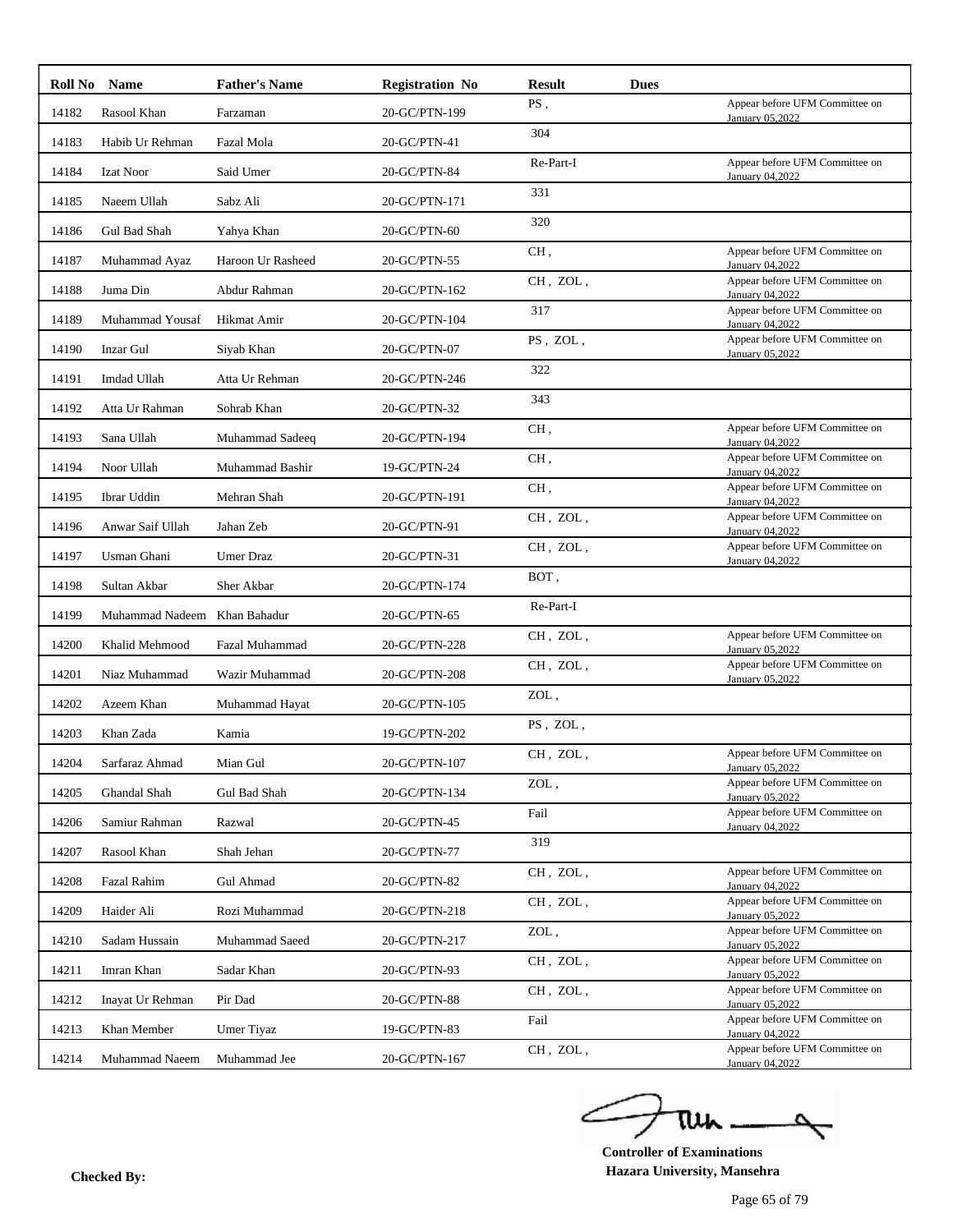|       | <b>Roll No</b> Name | <b>Father's Name</b> | <b>Registration No</b> | <b>Result</b>                               | <b>Dues</b> |                                                   |
|-------|---------------------|----------------------|------------------------|---------------------------------------------|-------------|---------------------------------------------------|
| 14215 | Zia Ur Rahman       | Fazalur Rahim        | 20-GC/PTN-59           | ZOL,                                        |             |                                                   |
| 14216 | Ghulam Nabi         | Fazal Ilahi          | 20-GC/PTN-01           | $\overline{\mathrm{PS}}$ , $\mathrm{ZOL}$ , |             | Appear before UFM Committee on<br>January 05,2022 |
| 14217 | Muhammad Ayaz       | Farmas Khan          | 20-GC/PTN-98           | PS, ZOL,                                    |             |                                                   |
| 14218 | Imran Shah          | Ashraf Ali Shah      | 20-GC/PTN-24           | CH, BOT,                                    |             | Appear before UFM Committee on<br>January 04,2022 |
| 14219 | Faheem Shah         | Mir Ali Shah         | 20-GC/PTN-249          | PS, ZOL,                                    |             | Appear before UFM Committee on<br>January 05,2022 |
| 14220 | Khan Muhammad       | Taj Muhammad         | 20-GC/PTN-198          | 287                                         |             |                                                   |
| 14221 | Salah Ud Din        | Malik Aman           | 20-GC/PTN-23           | CH, ZOL,                                    |             | Appear before UFM Committee on<br>January 05,2022 |
| 14222 | Muhammad Asif       | Abdul Haq            | 20-GC/PTN-47           | PS, ZOL,                                    |             | Appear before UFM Committee on<br>January 05,2022 |
| 14223 | Shams Ul Arif       | Abdul Hamed          | 20-GC/PTN-94           | 306                                         |             |                                                   |
| 14224 | Siraj Ud Din        | Raj Meer             | 20-GC/PTN-173          | Re-Part-I                                   |             |                                                   |
| 14225 | Muhammad Nawaz      | Wazeer Kaseer        | 20-GC/PTN-206          | ZOL,                                        |             | Appear before UFM Committee on<br>January 05,2022 |
| 14226 | Noor Ul Haq         | Mirza Khan           | 20-GC/PTN-49           | PS, ZOL,                                    |             | Appear before UFM Committee on<br>January 05,2022 |
| 14227 | Sana Ullah          | Abdullah Khan        | 20-GC/PTN-03           | CH, ZOL,                                    |             |                                                   |
| 14228 | Sami Ur Rahman      | Said Ur Rahman       | 20-GC/PTN-126          | CH, ZOL,                                    |             | Appear before UFM Committee on<br>January 05,2022 |
| 14229 | Shams Ur Rehman     | Muhammad Gulab       | 20-GC/PTN-151          | PS, ZOL,                                    |             |                                                   |
| 14230 | Shah Khalid         | Shamsher Khan        | 20-GC/PTN-146          | PS, ZOL,                                    |             | Appear before UFM Committee on<br>January 05,2022 |
| 14231 | Anayat Ullah        | Muhammad Alif Khan   | 20-GC/PTN-216          | 350                                         |             |                                                   |
| 14232 | Hazrat Bilal        | Rasool Khan          | 20-GC/PTN-140          | CH, ZOL,                                    |             | Appear before UFM Committee on<br>January 05,2022 |
| 14233 | Hizbur Rahman       | <b>Fazal Rahim</b>   | 20-GC/PTN-236          | ZOL,                                        |             |                                                   |
| 14234 | Sami Ul Haq         | Darus Salam          | 20-GC/PTN-53           | 330                                         |             |                                                   |
| 14235 | Muhammad Ayoub      | Qadam Khan           | 20-GC/PTN-203          | PS, ZOL,                                    |             | Appear before UFM Committee on<br>January 05,2022 |
| 14236 | Muhammad Uzair      | Qadam Khan           | 20-GC/PTN-73           | Fail                                        |             |                                                   |
|       | 14237 Zareef        | Siyab                | 20-GC/PTN-202          | Fail                                        |             | Appear before UFM Committee on<br>January 05,2022 |
| 14238 | Niaz Ali            | Fazal Hadi           | 20-GC/PTN-225          | Fail                                        |             | Appear before UFM Committee on<br>January 04,2022 |
| 14239 | Saddam Hussain      | Khani Gul            | 20-GC/PTN-207          | CH, ZOL,                                    |             | Appear before UFM Committee on<br>January 05,2022 |
| 14240 | Hazrat Khubaib      | Shah Zarin           | 20-GC/PTN-142          | ZOL,                                        |             |                                                   |
| 14241 | Gohar Ali           | Fazal Rahman         | 20-GC/PTN-131          | CH, ZOL,                                    |             | Appear before UFM Committee on<br>January 04,2022 |
| 14242 | Jawad Ali           | Muhammad Haq         | 20-GC/PTN-130          | ZOL,                                        |             |                                                   |
| 14243 | Muhammad Arif       | Muhammad Sher        | 20-GC/PTN-129          | Fail                                        |             | Appear before UFM Committee on<br>January 05,2022 |
| 14244 | Abdul Latif         | Abdullah             | 20-GC/PTN-106          | Re-Part-I                                   |             |                                                   |
| 14245 | Arshad Khan         | Shir Mulk            | 20-GC/PTN-109          | CH,                                         |             | Appear before UFM Committee on<br>January 04,2022 |
| 14246 | Muhammad Saeed      | Mulana Bashir Ahmad  | 20-GC/PTN-183          | PS,                                         |             |                                                   |
| 14247 | Ihsan Ullah         | Wakeel Shah          | 20-GC/PTN-83           | CH,                                         |             | Appear before UFM Committee on<br>January 04,2022 |
|       |                     |                      |                        |                                             |             |                                                   |

ے ٥ tui

**Controller of Examinations Hazara University, Mansehra Checked By:**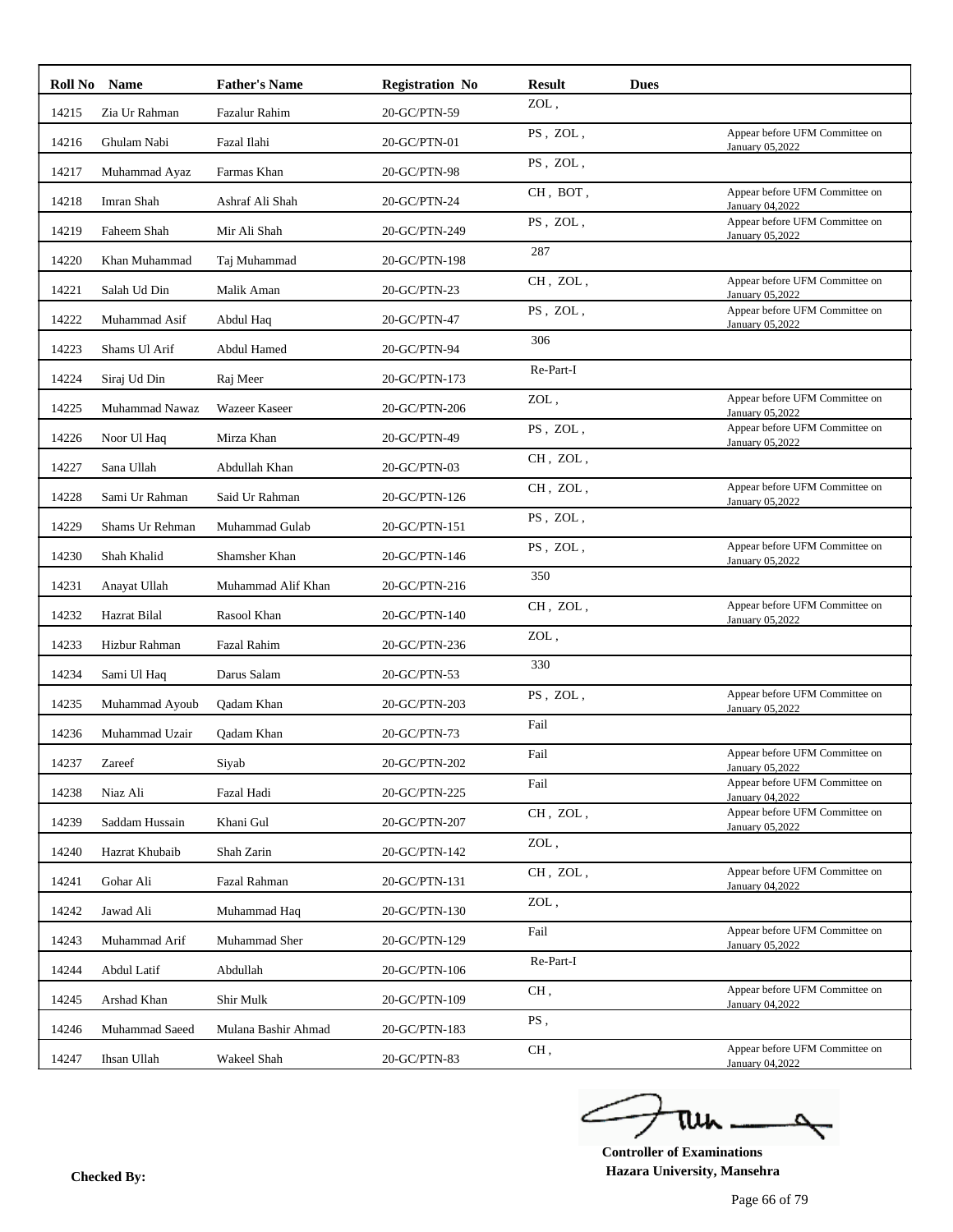| Roll No | <b>Name</b>         | <b>Father's Name</b> | <b>Registration No</b> | <b>Result</b> | <b>Dues</b> |                                                   |
|---------|---------------------|----------------------|------------------------|---------------|-------------|---------------------------------------------------|
| 14248   | Shah Khalid         | Fazal Qadeem         | 20-GC/PTN-124          | Fail          |             | Appear before UFM Committee on<br>January 04,2022 |
| 14249   | Zahoor Ahmad        | Aurang Zeb           | 20-GC/PTN-42           | CH,           |             | Appear before UFM Committee on<br>January 04,2022 |
| 14250   | Inayatullah         | Muhammad Qalar       | 20-GC/PTN-111          | Fail          |             | Appear before UFM Committee on<br>January 05,2022 |
| 14251   | Ejaz Ahmad          | <b>Fazal Qadeem</b>  | 19-GC/PTN-151          | ZOL,          |             |                                                   |
| 14252   | Saif U Rehman       | Malik Badsha         | 20-GC/PTN-02           | CH,           |             | Appear before UFM Committee on<br>January 04,2022 |
| 14253   | Zia Ur Rehman       | Noor Khan            | 20-GC/PTN-132          | ZOL,          |             | Appear before UFM Committee on<br>January 05,2022 |
| 14254   | Mir Baz             | Gul Zada             | 20-GC/PTN-64           | ZOL,          |             | Appear before UFM Committee on<br>January 05,2022 |
| 14255   | Shah Khalid         | Abdul Quddoos        | 20-GC/PTN-115          | ZOL,          |             | Appear before UFM Committee on<br>January 05,2022 |
| 14256   | Ghulam Imran        | Muhammad Hassan      | 20-GC/PTN-04           | Fail          |             | Appear before UFM Committee on<br>January 05,2022 |
| 14257   | <b>Bashir Ahmad</b> | Bahraman             | 20-GC/PTN-179          | ZOL,          |             | Appear before UFM Committee on<br>January 05,2022 |
| 14258   | Shah Nawaz          | Faqeer Muhammad      | 20-GC/PTN-72           | PS, CH,       |             | Appear before UFM Committee on<br>January 04,2022 |
| 14259   | Sham Sullah         | Roshan Khan          | 20-GC/PTN-176          | CH, ZOL,      |             | Appear before UFM Committee on<br>January 04,2022 |
| 14260   | Wasim Sajad         | Qadam Khan           | 20-GC/PTN-234          | PS, CH,       |             | Appear before UFM Committee on<br>January 05,2022 |
| 14261   | Shokat Aziz         | Muhammad Iqbal       | 20-GC/PTN-235          | 342           |             |                                                   |
| 14262   | Rehmat Ali          | Muhammad Ismail      | 20-GC/PTN-229          | PS, ZOL,      |             | Appear before UFM Committee on<br>January 05,2022 |
| 14263   | Shah Hussain        | Muhammad Alam        | 20-GC/PTN-108          | Fail          |             |                                                   |
| 14264   | Muhammad Naeem      | Shah Alam            | 20-GC/PTN-172          | CH,           |             |                                                   |
| 14265   | Arshad Khan         | Dost Muhammad        | 20-GC/PTN-78           | CH, ZOL,      |             | Appear before UFM Committee on<br>January 05,2022 |
| 14266   | Shabir Ahmad        | Ahmad Ali            | 20-GC/PTN-101          | PS, CH,       |             | Appear before UFM Committee on<br>January 05,2022 |
| 14267   | Muhammad Afrin      | Mirja Khan           | 20-GC/PTN-122          | Fail          |             | Appear before UFM Committee on<br>January 05,2022 |
| 14268   | Noor Ul Haq         | Haji Samandar        | 20-GC/PTN-305          | CH,           |             |                                                   |
| 14269   | Fazal Wahid         | Kashmir Khan         | 20-GC/PTN-220          | CH,           |             | Appear before UFM Committee on<br>January 04,2022 |
| 14270   | Abdul Rehman        | Amiz Khan            | 20-GC/PTN-150          | PS,           |             | Appear before UFM Committee on<br>January 05,2022 |
| 14271   | Muhammad Yusaf      | Noor Bayan           | 20-GC/PTN-149          | Re-Part-I     |             |                                                   |
| 14272   | Abdullah Khan       | Muhammad Bojan       | 20-GC/PTN-193          | ZOL,          |             | Appear before UFM Committee on<br>January 05,2022 |
| 14273   | Shir Alam           | Saqab                | 20-GC/PTN-138          | 279           |             |                                                   |
| 14274   | Amir Sohail         | Younas               | 20-GC/PTN-14           | 328           |             |                                                   |
| 14275   | Aftab Ahmad         | Muzafar Khan         | 20-GC/PTN-170          | BOT, ZOL,     |             |                                                   |
| 14276   | Muhammad Ismail     | Sher Alam            | 20-GC/PTN-165          | 351           |             |                                                   |
| 14277   | Muhammad Ali        | <b>Abdul Sattar</b>  | 19-GC/PTN-90           | CH,           |             | Appear before UFM Committee on<br>January 04,2022 |
| 14278   | <b>Basit Khan</b>   | Bakht Zahir          | 20-GC/PTN-205          | CH, ZOL,      |             | Appear before UFM Committee on<br>January 05,2022 |
| 14279   | Niamat Akhtar       | Tajurrahman          | 20-GC/PTN-100          | Re-Part-I     |             |                                                   |
| 14280   | Yousaf              | Lait Khan            | 20-GC/PTN-127          | PS,           |             | Appear before UFM Committee on<br>January 05,2022 |
|         |                     |                      |                        |               |             |                                                   |

ے ٥ tui

**Controller of Examinations Hazara University, Mansehra Checked By:**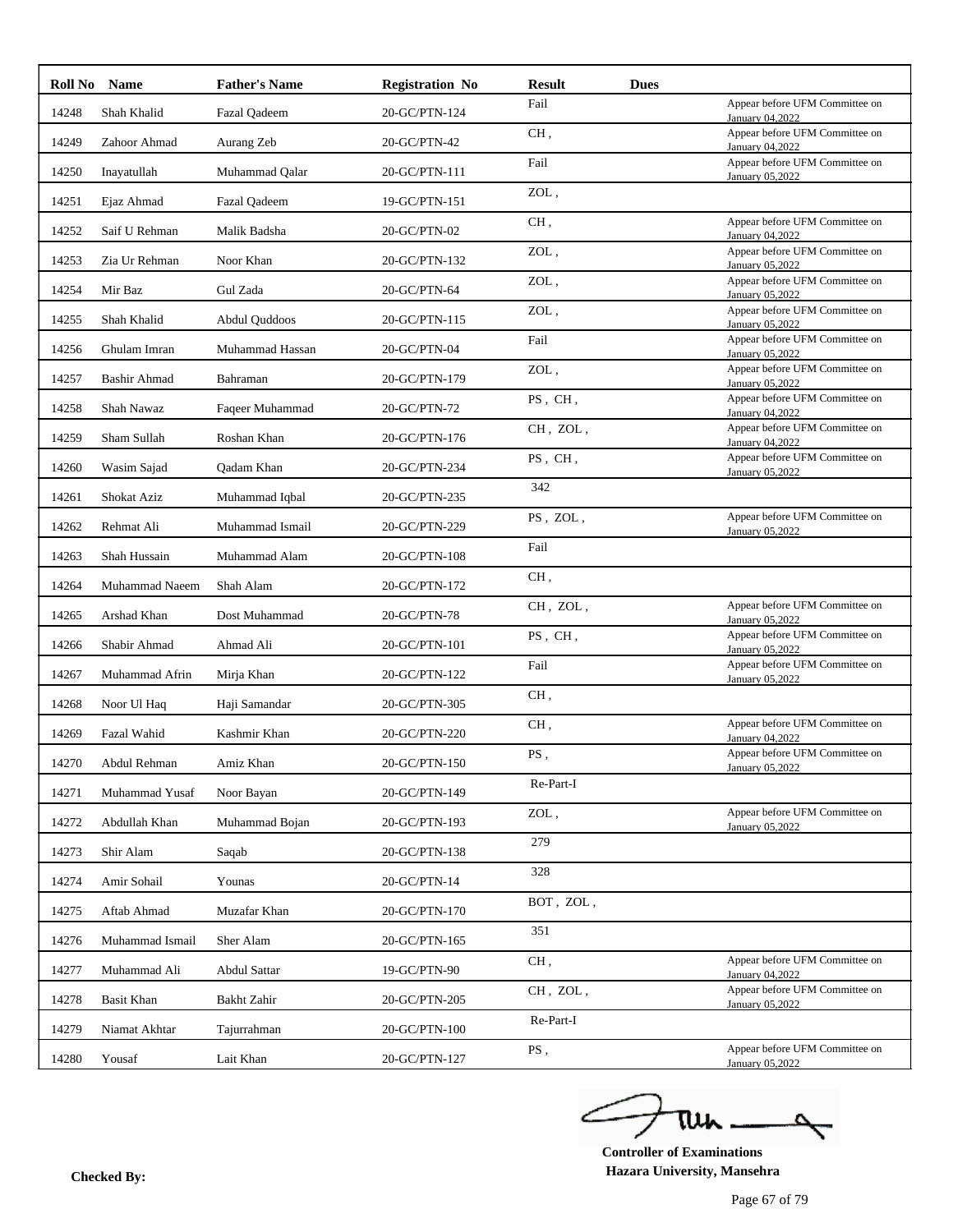| Roll No | <b>Name</b>              | <b>Father's Name</b> | <b>Registration No</b> | <b>Result</b> | <b>Dues</b> |                                                   |
|---------|--------------------------|----------------------|------------------------|---------------|-------------|---------------------------------------------------|
| 14281   | Sher Muhammad            | Haroon               | 20-GC/PTN-169          | Fail          |             |                                                   |
| 14282   | Muhammad Umar            | Sher Zada            | 20-GC/PTN-168          | CH,           |             | Appear before UFM Committee on<br>January 04,2022 |
| 14283   | Ajmal Ali                | Mohammad Hussain     | 20-GC/PTN-264          | 340           |             |                                                   |
| 14284   | Ashraf Ali               | Sulaiman             | 20-GC/PTN-57           | Re-Part-I     |             |                                                   |
| 14285   | Aziz Ullah               | Fazal Rahman         | 20-GC/PTN-186          | 318           |             | Appear before UFM Committee on<br>January 04,2022 |
| 14286   | Imtiaz Ali               | Qaisar Khan          | 20-GC/PTN-250          | CH,           |             | Appear before UFM Committee on<br>January 04,2022 |
| 14287   | Asif Ali                 | Siraj Mahmood        | 20-GC/PTN-248          | Re-Part-I     |             |                                                   |
| 14288   | Sher Ali                 | Gul Muhammad         | 20-GC/PTN-210          | 371           |             |                                                   |
| 14289   | Faiz Ullah               | Sultan Mahmood       | 20-GC/PTN-51           | Re-Part-I     |             |                                                   |
| 14290   | Irfan Ullah              | Kamran               | 20-GC/PTN-52           | Re-Part-I     |             |                                                   |
| 14291   | Ihtisham                 | Tali Zar             | 20-GC/PTN-26           | 313           |             |                                                   |
| 14292   | Tawseef Ahmad            | Abdul Waris          | 20-GC/PTN-119          | CH,           |             | Appear before UFM Committee on<br>January 04,2022 |
| 14293   | Usman Ali                | Abdul Qahir          | 20-GC/PTN-121          | Fail          |             | Appear before UFM Committee on<br>January 05,2022 |
| 14294   | Arshad Hussain           | Gul Zada             | 20-GC/PTN-6            | CH, ZOL,      |             | Appear before UFM Committee on<br>January 04,2022 |
| 14295   | <b>Rashad Minhas</b>     | <b>Gul Fraz</b>      | 20-GC/PTN-164          | 317           |             |                                                   |
| 14296   | Haq Nawaz                | Sham Suddin          | 20-GC/PTN-163          | ZOL,          |             | Appear before UFM Committee on<br>January 05,2022 |
| 14297   | Attaul Haq               | Muhammad Taj         | 20-GC/PTN-182          | 273           |             |                                                   |
| 14298   | Abdul Malik              | Manaras              | 20-GC/PTN-232          | BOT,          |             | Appear before UFM Committee on<br>January 04,2022 |
| 14299   | Ijaz Ul Haq              | Muhammad Munir       | 20-GC/PTN-62           | BOT, ZOL,     |             | Appear before UFM Committee on<br>January 04,2022 |
| 14300   | Mumtaz Ali               | Khista Rahman        | 20-GC/PTN-245          | BOT,          |             | Appear before UFM Committee on<br>January 05,2022 |
| 14301   | Inaam Hussain            | Saif Ur Rahman       | 20-GC/PTN-143          | CH, ZOL,      |             | Appear before UFM Committee on<br>January 04,2022 |
| 14302   | Said Hussain             | Muhammad Qasim       | 20-GC/PTN-184          | CH,           |             | Appear before UFM Committee on<br>January 04,2022 |
| 14303   | Muhammad Hasham Khan Jan |                      | 20-GC/PTN-209          | 314           |             |                                                   |
| 14304   | Jamsheed Ali             | Sabir Khan           | 20-GC/PTN-201          | ZOL,          |             |                                                   |
| 14305   | Ahmad Salam              | Musa Khail           | 20-GC/PTN-212          | PS, ZOL,      |             | Appear before UFM Committee on<br>January 05,2022 |
| 14306   | Wali Ur Rahman           | Faiz Ur Rahman       | 20-GC/PTN-211          | Re-Part-I     |             |                                                   |
| 14307   | Tayyab Bahadar           | Zarif Khan           | 20-GC/PTN-222          | ZOL,          |             |                                                   |
| 14308   | Fayaz Ur Rahman          | Saeed Ur Rahman      | 20-GC/PTN-37           | ZOL,          |             |                                                   |
| 14309   | Muhammad Iqbal           | Fazal Wahid          | 20-GC/PTN-35           | 291           |             |                                                   |
| 14310   | Fazal Muhammad           | Zar Khan             | 20-GC/PTN-213          | Re-Part-I     |             |                                                   |
| 14311   | Taib Ur Rahman           | Niaz Ur Rahman       | 20-GC/PTN-69           | Re-Part-I     |             |                                                   |
| 14312   | Fawad Alam               | Gul Shazada          | 20-GC/PTN-253          | ZOL,          |             |                                                   |
| 14313   | Syed Hidayatullah        | Ali Bahadar          | 20-GC/PTN-301          | Re-Part-I     |             |                                                   |

ے ٥ tui

**Controller of Examinations Hazara University, Mansehra Checked By:**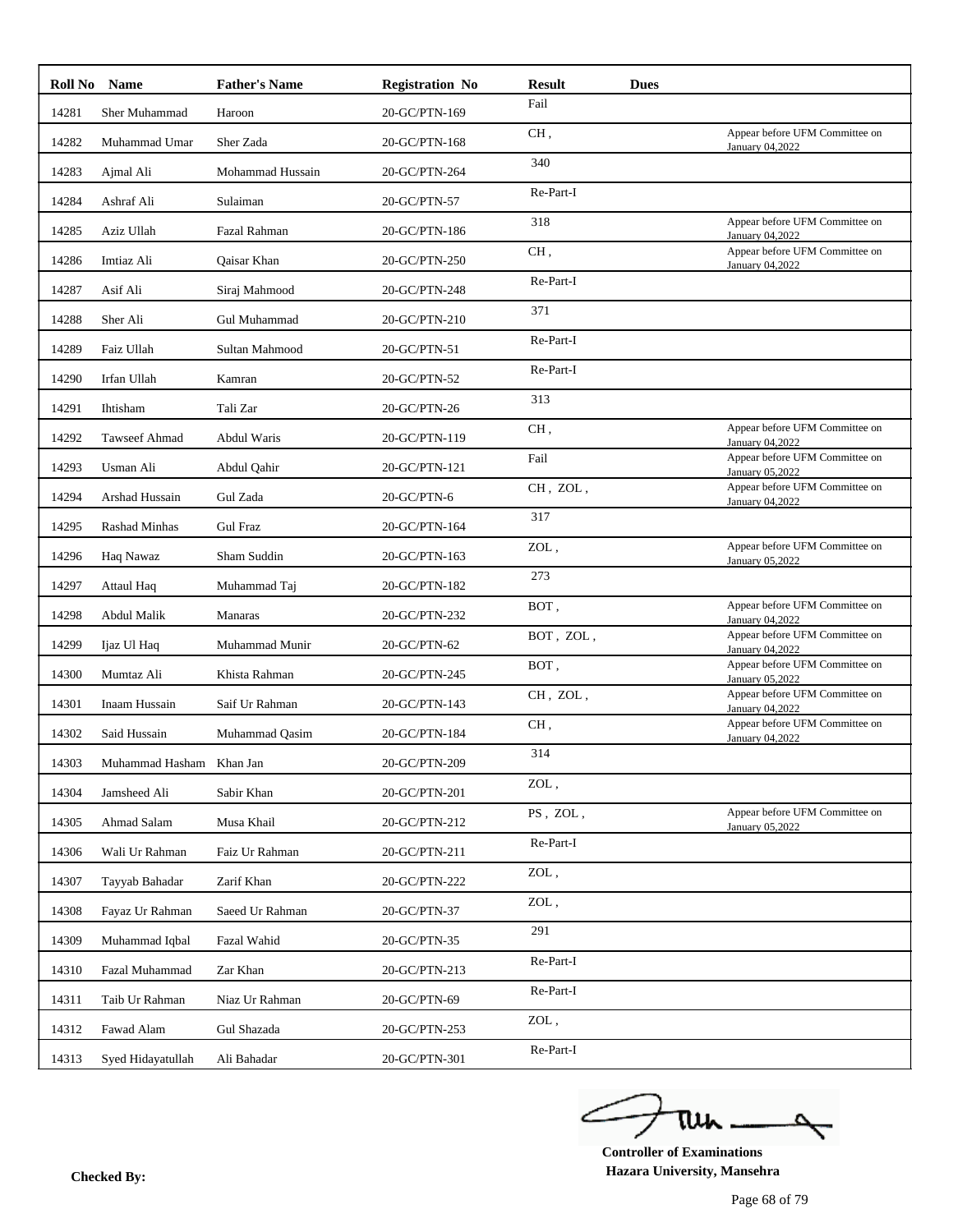|       | Roll No Name       | <b>Father's Name</b> | <b>Registration No</b> | <b>Result</b> | <b>Dues</b>   |                                                   |
|-------|--------------------|----------------------|------------------------|---------------|---------------|---------------------------------------------------|
| 14314 | <b>Bakht Nawaz</b> | Muhammad Gul         | 15-BM-72               | Re-Part-I     |               |                                                   |
| 14315 | Fareed Khan        | Mujahid Khan         | 17-BM-122              | CH,           |               |                                                   |
| 14316 | Ihsanullah         | Abdullah             | 18-BM-12               | Re-Part-I     |               |                                                   |
| 14317 | Jamal Nasir        | Abdul Kareem         | 18-BM-49               | Re-Part-I     |               |                                                   |
| 14318 | Zairullah          | Umar Habib           | 18-BM-53               | 321           |               |                                                   |
| 14319 | Akhtar Saleem      | Saleem Akhtar        | 18-BM-33               | 258           |               |                                                   |
| 14320 | Inayat Ur Rahman   | Aziz Ur Rahman       | 18-BM-119              | Re-Part-I     |               |                                                   |
| 14321 | Abdul Qadeer       | Shoukat Khan         | 19-BM-38               | MA, PH,       |               |                                                   |
| 14322 | Bakht Nawaz Khan   | Ghulam Mustafa       | 18-BM-21               | PS, ZOL,      |               |                                                   |
| 14323 | Kheyal Muhammad    | Murad Khan           | 20-BM-55               | BOT, ZOL,     |               |                                                   |
| 14324 | Shabir Ahmad       | Saleem Khan          | 20-BM-56               | ZOL,          |               |                                                   |
| 14325 | Ejaz Ur Rahman     | Alamgeer             | 18-BM-20               | Fail          |               |                                                   |
| 14326 | Shakrat Din        | Muhammad Mustafa     | 19-GC/PTN-156          | PH.           |               |                                                   |
| 14327 | Shafeeq Ur Rahman  | Abdul Qayum          | 19-GC/PTN-13           | ZOL,          |               |                                                   |
| 14329 | Mujeeb Ur Rehman   | Habib Ur Rehman      | 19-GC/PTN-105          | 273           | $600$ /-prctl |                                                   |
| 14330 | Ikram Ullah        | Aqal Zamin           | 19-GC/PTN-270          | 298           |               |                                                   |
| 14331 | Waiz Ullah         | Wahid Khan           | 19-GC/PTN-117          | 342           |               |                                                   |
| 14332 | Irshad Ul Haq      | <b>Balnas</b>        | 19-GC/PTN-144          | 302           |               |                                                   |
| 14333 | Ehsan Ul Haq       | Shah Rasool          | 19-GC/PTN-64           | Re-Part-I     |               |                                                   |
| 14334 | Behr U Deen        | Buraq                | 19-GC/PTN-297          | BOT,          |               |                                                   |
| 14335 | Muhammad Alam      | Pir Khan             | 19-GC/PTN-02           | 314           |               |                                                   |
| 14336 | Shamroz Khan       | Mian Jarin           | 19-GC/PTN-160          | Re-Part-I     |               |                                                   |
| 14337 | Noor Alam          | Akbar Khan           | 19-GC/PTN-45           | 332           |               |                                                   |
| 14338 | Fayyaz Ahmad       | Ghulam Muhammad      | 18-GC/PTN-34           | CH,           |               | Appear before UFM Committee on<br>January 04,2022 |
| 14339 | Zahir Shah         | Haji Kacho           | 19-GC/PTN-84           | 301           |               |                                                   |
| 14340 | Amjad Ali          | Daud Khan            | 18-GC/PTN-46           | CH,           |               |                                                   |
| 14341 | Muhammad Saleh     | Abdullah             | 18-GC/PTN-89           | 283           |               |                                                   |
| 14342 | Muhammad Haq       | Shams Ul Haq         | 18-GC/PTN-25           | CH,           |               | Appear before UFM Committee on<br>January 04,2022 |
| 14343 | Jan Muhammad       | Rasool Khan          | 19-GC/PTN-106          | CH,           |               | Appear before UFM Committee on<br>January 04,2022 |
| 14344 | Nazir Khan         | Rustam Khan          | 17-GC/PTN-134          | CH,           |               |                                                   |
| 14345 | Abdul Wahid        | Nowsherwan           | 18-GC/PTN-191          | CH,           | 2930/-        | Appear before UFM Committee on<br>January 04,2022 |
| 14346 | Muhammad Hafiz     | Guljahan             | 18-GC/PTN-201          | PS, CH,       |               | Appear before UFM Committee on<br>January 05,2022 |
| 14347 | Muzammal Shah      | Khalil               | 18-GC/PTN-4            | CH,           |               | Appear before UFM Committee on<br>January 04,2022 |
|       |                    |                      |                        |               |               |                                                   |

ے tui

**Controller of Examinations Hazara University, Mansehra Checked By:**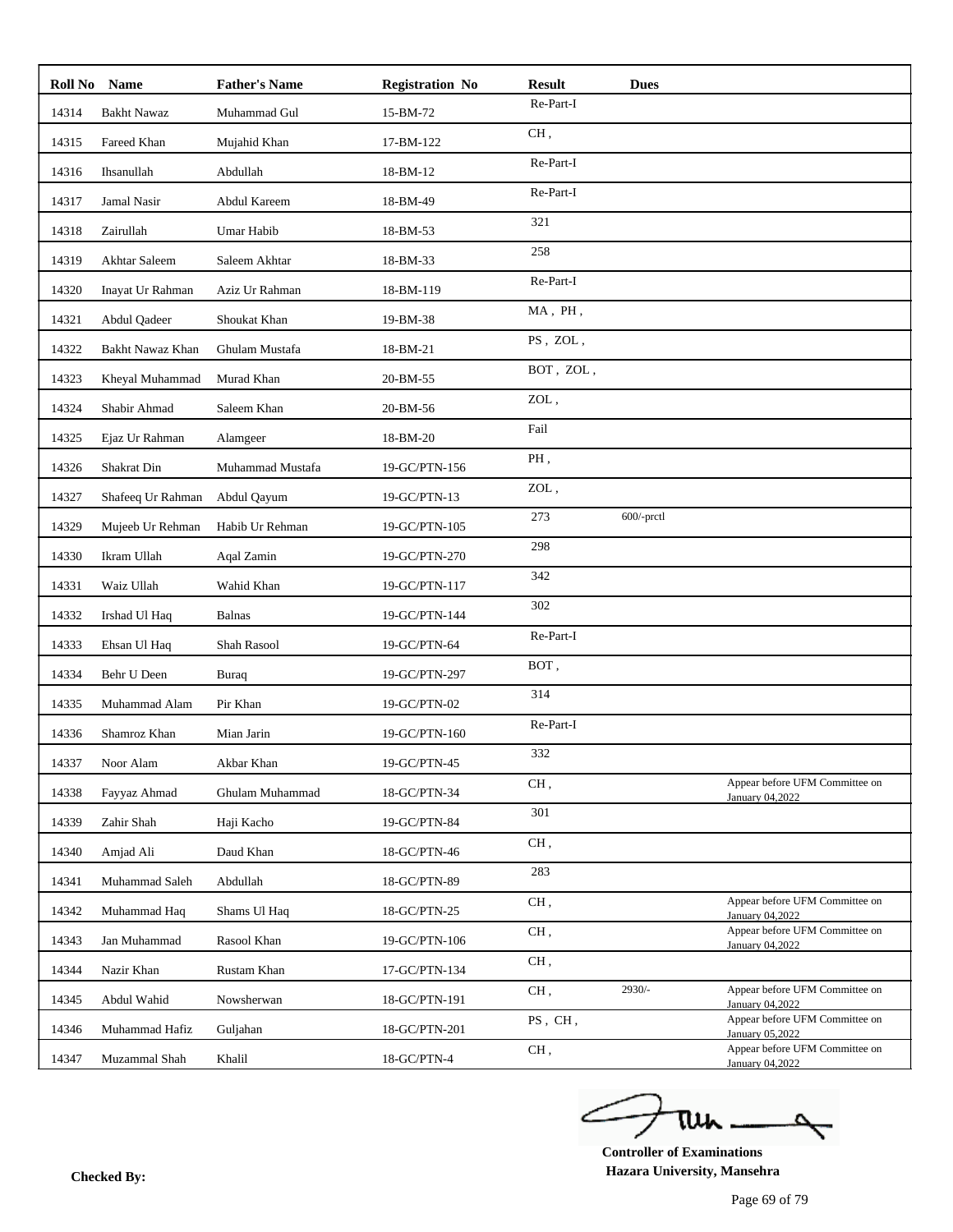|       | Roll No Name                    | <b>Father's Name</b> | <b>Registration No</b> | <b>Result</b>                 | <b>Dues</b> |                                                   |
|-------|---------------------------------|----------------------|------------------------|-------------------------------|-------------|---------------------------------------------------|
| 14348 | Hussain Ali                     | Muhammad Yaseen      | 19-GC/PTN-142          | PH.                           |             | Appear before UFM Committee on<br>January 05,2022 |
| 14349 | Zafar Ali                       | Shamshad             | 19-GC/PTN-95           | 258                           |             |                                                   |
| 14350 | Aurang Zeb                      | Muhammad Ayub        | 19-GC/PTN-01           | PH.                           |             |                                                   |
| 14351 | Barkat Khan                     | Pir Muhammad         | 19-GC/PTN-121          | CH,                           |             |                                                   |
| 14352 | Muhammad Ibrahim                | Meer Subhan          | 19-GC/PTN-79           | CH,                           |             | Appear before UFM Committee on<br>January 04,2022 |
| 14353 | Muhammad Saeed                  | Mustajab Khan        | 19-GC/PTN-22           | CH, BOT,                      | 610/        |                                                   |
| 14354 | Haq Nawaz                       | Noor Ul Haq          | 18-GC/PTN-47           | CH, ZOL,                      | $1070/-$    |                                                   |
| 14355 | Faiz Ur Rehman                  | Abdul Kareem         | 18-GC/PTN-189          | CH, ZOL,                      |             | Appear before UFM Committee on<br>January 05,2022 |
| 14356 | Ali Rehman                      | Abdul Ghafoor        | 18-GC/PTN-59           | CH, ZOL,                      |             |                                                   |
| 14357 | Nawab Khan                      | Mushraf Khan         | 19-GC/PTN-138          | $\ensuremath{\mathrm{ZOL}}$ , |             |                                                   |
| 14358 | Muhammad Nadeem Masoom Khan     |                      | 17-GC/PTN-126          | CH,                           | $3650/-$    | Appear before UFM Committee on<br>January 04,2022 |
| 14359 | Amjad Khan                      | Tariq Khan           | 19-GC/PTN-280          | MA,                           | $3650/-$    |                                                   |
| 14360 | Muneeb Khan                     | Tariq Khan           | 19-GC/PTN-281          | MA,                           |             |                                                   |
| 14361 | Amir Zeb                        | <b>Umar Daraz</b>    | 19-GC/PTN-104          | ZOL,                          | $600/-$     |                                                   |
| 14362 | Saeed Ahmad                     | Kemian               | 13-GC/PTN-87           | Re-Part-I                     |             |                                                   |
| 14363 | Nisar Ahmad                     | Umar Daraz           | 18-GC/PTN-203          | Fail                          |             | Appear before UFM Committee on<br>January 05,2022 |
| 14364 | Ijazul Haq                      | Abdul Hajat          | 19-GC/PTN-28           | ZOL,                          |             |                                                   |
| 14365 | Hafeez Ur Reman                 | <b>Abdul Qadoos</b>  | 20-GC/PTN-08           | CH, ZOL,                      |             |                                                   |
| 14366 | Manzoor Alam                    | Saman                | 16-GC/PTN-137          | PS,                           |             | Appear before UFM Committee on<br>January 04,2022 |
| 14367 | Ashfaq Ahmad                    | Niaz Muhammad        | 18-BM-65               | 256                           |             |                                                   |
| 14368 | Muhammad Ummar                  | Taj Muhammad         | 18-GC/PTN-07           | 288                           |             |                                                   |
| 14369 | Ijaz Ul Haq                     | Kar Khan             | 18-GC/PTN-105          | PS,                           |             | Appear before UFM Committee on<br>January 04,2022 |
| 14370 | Khalid Khan                     | Gul Nibe             | 18-GC/PTN-19           | $CH$ , $ZOL$ ,                |             |                                                   |
| 14371 | Waqar Younas                    | Malik Sikandar       | 18-GC/PTN-170          | ZOL,                          |             |                                                   |
| 14371 | Muhammad Nadeem Bakht Nawab     |                      | 20-BM-76               |                               |             |                                                   |
| 14372 | Sajjad Ahmad                    | Shamshad Khan        | 20-BM-57               | ZOL,                          |             |                                                   |
| 14373 | Hizbullah Shah                  | Saeed Ullah          | 20-BM-15               | Fail                          |             |                                                   |
| 14374 | Muhammad Fayyaz                 | Malik Jan            | 18-BM-51               | 258                           | form miss   |                                                   |
| 15001 | Qurat Ul Ain                    | Miskeen Khan         | 16-MSRG/II-227         | ${\bf E}$ ,                   |             |                                                   |
| 15002 | Rahat Shafiq                    | Muhammad Shafiq      | 17-MSRG/II-255         | 248                           |             |                                                   |
| 15003 | Mehak Suleman Khan Fida Hussain |                      | 17-MSRG/II-269         | 253                           |             |                                                   |
| 15004 | Rozeena Bibi                    | Gulzaman             | 18GGC/PHR-MSR-20       | ${\bf E}$ ,                   | $3200/-$    |                                                   |
|       | Hafsa Khawaj                    | Khawaj Muhammad      | 19-GGC/PHR-MSR-4       | 330                           |             |                                                   |

ے tui 

**Controller of Examinations Hazara University, Mansehra Checked By:**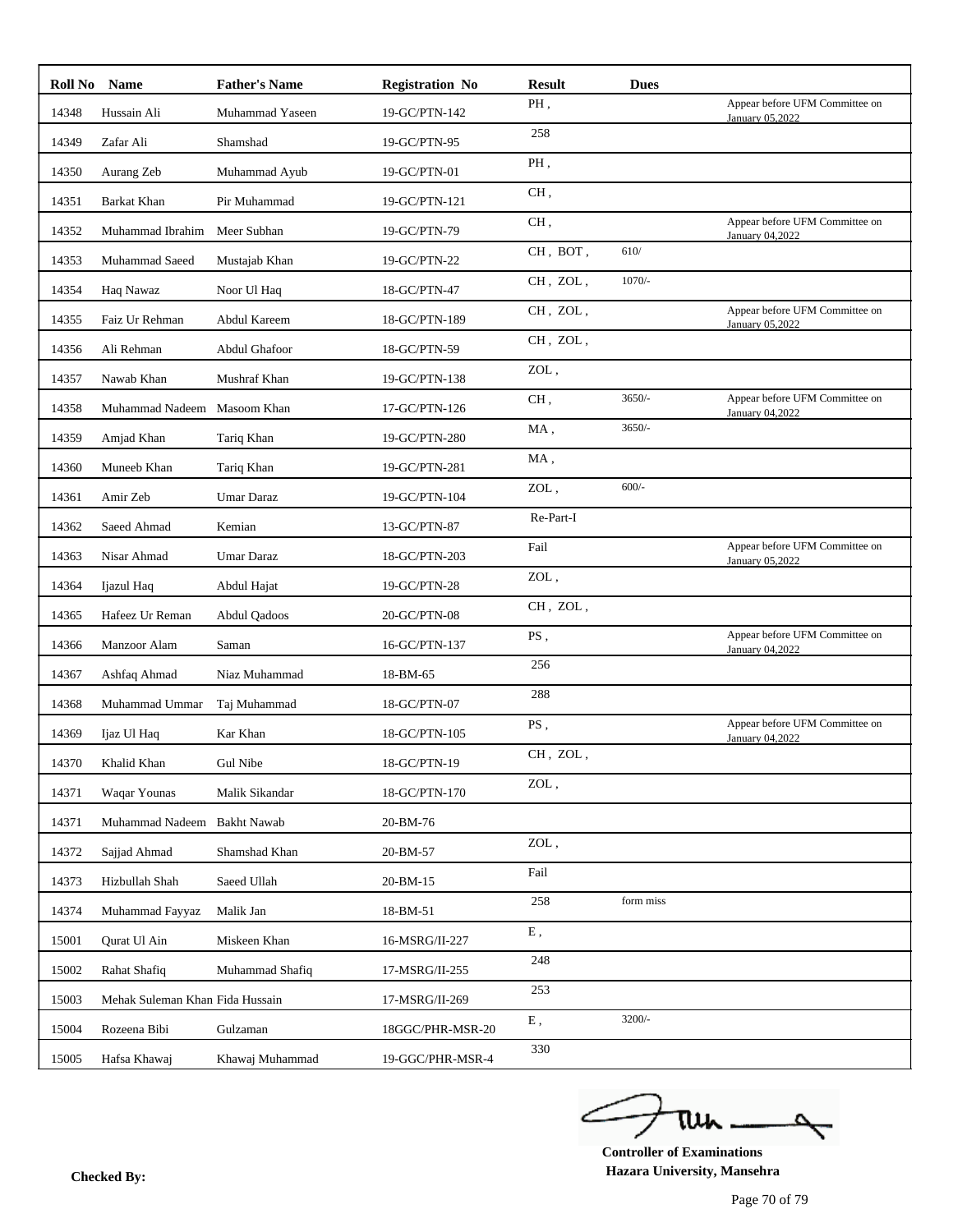| Roll No | <b>Name</b>        | <b>Father's Name</b>                   | <b>Registration No</b> | <b>Result</b> | <b>Dues</b> |
|---------|--------------------|----------------------------------------|------------------------|---------------|-------------|
| 15006   | Samaviah Bibi      | Sooba Sultan                           | 19-GGC/PHR-MSR-3       | 271           |             |
| 15007   | Maham Imtiaz       | <b>Imtiaz Ahmed</b>                    | 19-GGC/PHR-MSR-9       | 294           |             |
| 15008   | Fizza              | Muhammad Naseer                        | 20-GGC/PHR-MSR-14      | 358           |             |
| 15009   | Sidra Bibi         | Alam Zeb                               | 20-GGC/PHR-MSR-12      | 364           |             |
| 15010   | Amina Habib        | Habib Ur Rehman                        | 20-GGC/PHR-MSR-06      | 339           |             |
| 15011   | Memoona Bashir     | Muhammad Bashir                        | 20-GGC/PHR-MSR-11      | 361           |             |
| 15012   | Sania Siddique     | Muhammad Siddique                      | 20-GGC/PHR-MSR-04      | 336           |             |
| 15013   | Bibi Bushra        | Muhammad Farooq                        | 16-GGC/PHR-MSR-30      | Re-Part-I     |             |
| 15014   | Rimsha Rustam      | Muhammad Rustam                        | 20-GGC/PHR-MSR-18      | E,            |             |
| 15015   | Iqra Zeb           | Aurang Zeb                             | 20-GGC/PHR-MSR-01      | 306           |             |
| 15016   | Rimsha Bibi        | Zulfiqar Ali                           | 20-GGC/PHR-MSR-07      | 332           |             |
| 15017   | Sidra Bibi         | Muhammad Younas                        | 20-GGC/PHR-MSR-09      | 301           |             |
| 15018   | Bibi Laraib        | Nashad Ahmed                           | 20-GGC/PHR-MSR-10      | 290           |             |
| 15019   | Muqaddas Bibi      | Muhammad Ejaz                          | 20-GGC/PHR-MSR-13      | 291           |             |
| 15020   | Aqsa Aziz          | Aziz Ur Rehman                         | 20-GGC/PHR-MSR-17      | ${\bf E}$ ,   |             |
| 15021   | Middat Riaz        | Muhammad Riaz                          | 20-GGC/PHR-MSR-02      | E,            |             |
| 15022   | Bibi Hajra         | Muhammad Younas                        | 20-GGC/PHR-MSR-08      | 304           |             |
| 15023   | <b>Bano Farooq</b> | Muhammad Farooq                        | 20-GGC/PHR-MSR-15      | Re-Part-I     |             |
| 15024   | Arooj Bibi         | Muhammad Ejaz                          | 20-GGC/PHR-MSR-05      | Re-Part-I     |             |
| 15025   | Saliha Malik       | Shafiq Ur Rehman                       | 20-GGC/PHR-MSR-03      | 299           |             |
| 15026   | Azka Liaqat        | Liaqat Ali Awan                        | 19-FTZ-HU-48           | 324           |             |
| 15027   | Areeba             | Shoukat Khan                           | 19-FTZ-HU-49           | 314           |             |
| 15028   | Summiah Malik      | Aurangzeb Malik                        | 20-FTZ-HU-22           | Fail          |             |
| 15029   | Urooj Bibi         | Zulfiqar Ali Khan                      | 20-FTZ-HU-34           | 304           |             |
| 15030   | Ayesha Shafique    | Muhammad Shafique Khan Ta 20-FTZ-HU-23 |                        | 320           |             |
| 15031   | Iqra Bashir        | Muhammad Bashir                        | 20-FTZ-HU-26           | $\rm EE$ ,    |             |
| 15032   | Rizwa Sheikh       | Sheikh Ghulam Rasool Akhtar            | 20-FTZ-HU-43           | 332           |             |
| 15033   | Muneeba Bibi       | Syed Aziz Shah                         | 20-FTZ-HU-24           | 325           |             |
| 15034   | Rafia Masroor      | Masroor Ahmad Nasir                    | 20-FTZ-HU-31           | ${\bf E}$ ,   |             |
| 15035   | Zoya Arshad        | Arshad Mehmood                         | 20-FTZ-HU-35           | ${\bf E}$ ,   |             |
| 15036   | Zainab Shakoor     | Abdul Shakoor                          | 20-FTZ-HU-54           | 364           |             |
| 15037   | Laiba Noor         | Muhammad Khalid                        | 20-FTZ-HU-29           | PSY,          |             |
| 15038   | Kinza Zeb          | Aurangzeb                              | 20-FTZ-HU-38           | 303           |             |

ے tui

**Controller of Examinations Hazara University, Mansehra Checked By:**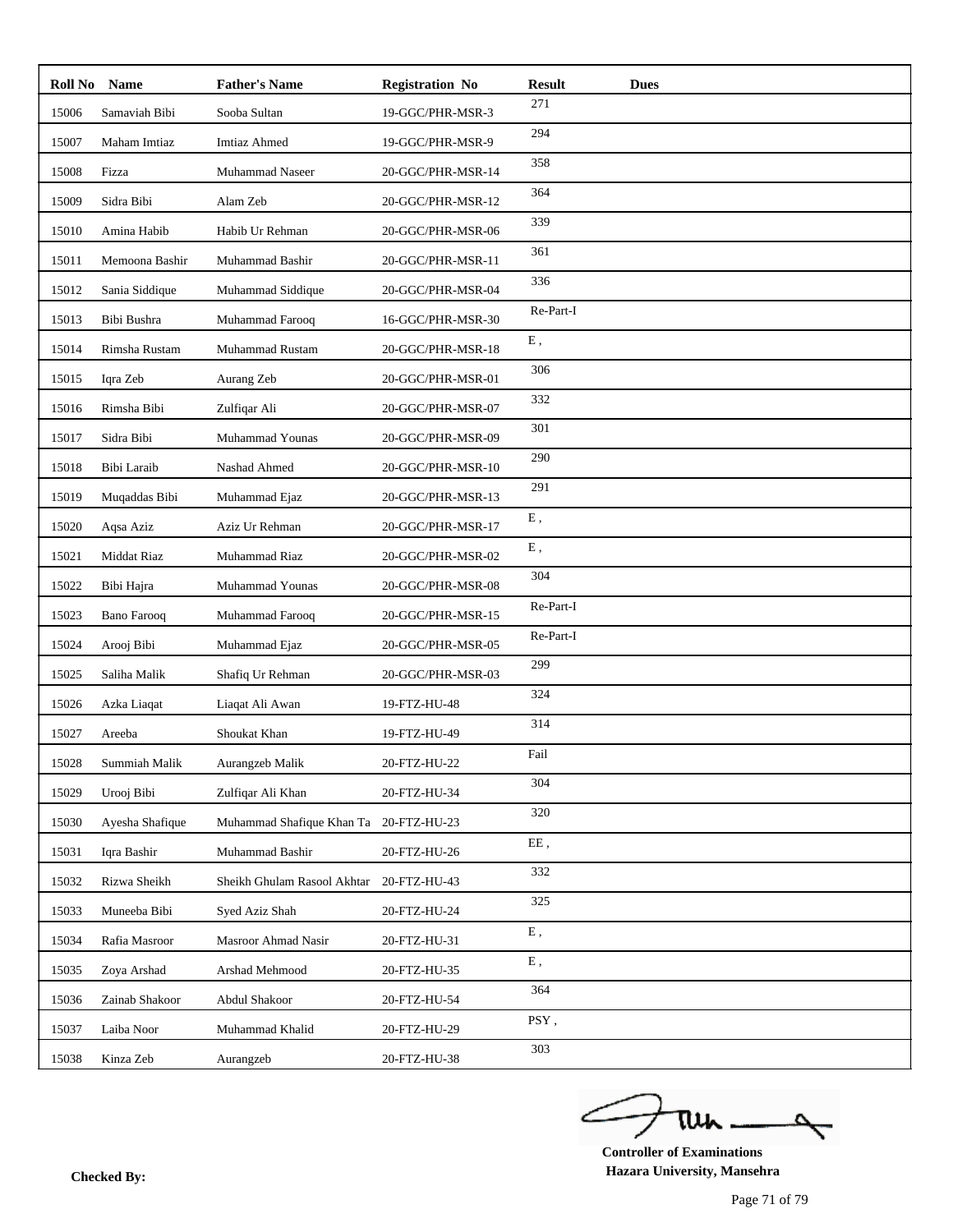| Roll No | <b>Name</b>       | <b>Father's Name</b>                           | <b>Registration No</b> | <b>Result</b> | <b>Dues</b> |
|---------|-------------------|------------------------------------------------|------------------------|---------------|-------------|
| 15039   | Marrium Tayyab    | Muhammad Tayyab Khan                           | 20-FTZ-HU-46           | 321           |             |
| 15040   | Rimsha Syed       | Syed Amjad Ali Shah                            | 20-FTZ-HU-47           | Re-Part-I     |             |
| 15041   |                   | Syeda Fatima Mubarik Mian Mubarik Hussain      | 20-FTZ-HU-39           | 333           |             |
| 15042   | Azka Munir        | Syed Munir Hussain Shah Bukh 20-FTZ-HU-27      |                        | 299           |             |
| 15043   | Nazra Shafique    | Shafique Ur Rehman                             | 20-FTZ-HU-28           | 285           |             |
| 15044   | Areeba Siddique   | Muhammad Siddique                              | 20-FTZ-HU-36           | 331           |             |
| 15045   | Mehwish Bashir    | Muhammad Bashir                                | 20-FTZ-HU-40           | ${\bf E}$ ,   |             |
| 15046   | Tuba Batool       | Khisro Pervez                                  | 20-FTZ-HU-42           | 310           |             |
| 15047   | Syeda Nimbra Ejaz | Syed Ejaz Hussain Shah                         | 20-FTZ-HU-44           | 262           |             |
| 15048   | Huma Niaz         | Niaz Muhammad                                  | 20-FTZ-HU-48           | 344           |             |
| 15049   | Mah Noor          | Muhammad Sadiq Khan                            | 19-ICAMS/G-HU-2        | 296           |             |
| 15050   | Bibi Naida        | Gull Sher                                      | 18-GGC-BM-29           | ${\bf E}$ ,   |             |
| 15051   | Uzma              | Syed Hussain Shah                              | 19-GGC-BM-26           | $E$ , PS,     |             |
| 15052   | Aisha Basheer     | Muhammad Basheer                               | 20-GGC-BM-21           | Re-Part-I     |             |
| 15053   | Abida             | Muhammad Raheem                                | 20-GGC-BM-22           | E,            |             |
| 15054   | Rimsha            | Sher Bahadur                                   | 20-GGC-BM-24           | Re-Part-I     |             |
| 15055   | Samavia Syed      | Syed Gul Badshah                               | 20-GGC-BM-26           | Re-Part-I     |             |
| 15056   | Hina Bibi         | Khan Bahadur Khan                              | 20-GGC-BM-31           | Re-Part-I     |             |
| 15057   | Shahana Bibi      | Shad Muhammad Khan                             | 20-GGC-BM-25           | ${\bf E}$ ,   |             |
| 15058   | Refat             | Abdur Rahman                                   | 20-GGC-BM-18           | E,            |             |
| 15059   | Sheema            | Hashim Ali Khan                                | 20-GGC-MB-29           | Re-Part-I     |             |
| 15060   | <b>Gul Naz</b>    | Dolat Khan                                     | 20-GGC-BM-19           | PS,           |             |
| 15061   | Summiya           | Khan Bahadur                                   | 20-GGC-BM-20           | E,            |             |
| 15062   |                   | Syeda Bushra Saleem Syed Abdullah Shah Bukhari | 20-NSCC/MSR-HU-16      | 348           |             |
| 15063   | Maryum Bibi       | Muhammad Haroon                                | 20-NSCC/MSR-HU-05      | Re-Part-I     |             |
| 15064   | Ansa Khan         | Khan Afzal                                     | 20-NSCC/MSR-HU-14      | ${\bf E}$ ,   |             |
| 15065   | Chand Bibi        | Muhammad Amjad                                 | 20-NSCC/MSR-HU-17      | 337           |             |
| 15066   | Ayesha Qureshi    | Ghulam Nabi                                    | 20-NSCC/MSR-HU-20      | 264           |             |
| 15067   | Iman Amin         | Muhammad Amin                                  | 20-NSCC/MSR-HU-08      | Re-Part-I     |             |
| 15068   | Hizba Sarfraz     | Muhammad Sarfraz                               | 20-NSCC/MSR-HU-02      | 365           |             |
| 15069   | Saadia Shabbir    | Muhammad Shabbir                               | 19-NSCC/MSR-HU-2       | 256           |             |
| 15070   | Bibi Ayesha       | <b>Babar Hussain</b>                           | 20-NSCC/MSR-HU-13      | 313           |             |
| 15071   | Fizza Razzaq      | Abdur Razzaq                                   | 20-NSCC/MSR-HU-01      | 313           |             |

ے Δ tui

**Controller of Examinations Hazara University, Mansehra Checked By:**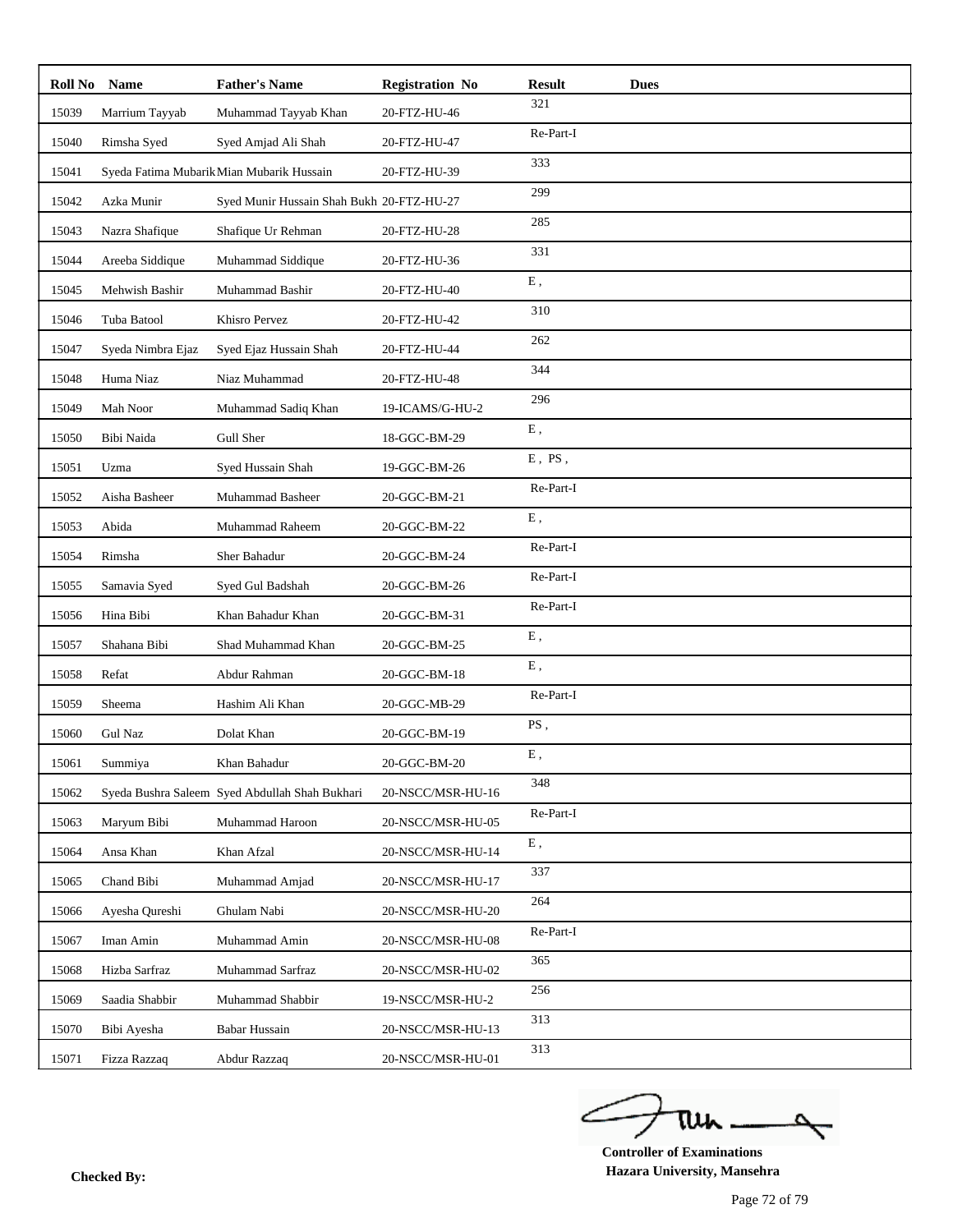| Roll No | <b>Name</b>                      | <b>Father's Name</b>     | <b>Registration No</b> | Result       | <b>Dues</b> |
|---------|----------------------------------|--------------------------|------------------------|--------------|-------------|
| 15072   | Khola Bibi                       | Muhammad Ashraf          | 20-NSCC/MSR-HU-03      | 293          |             |
| 15073   | Tooba Bibi                       | S. Wajid Hussain Shah    | 20-NSCC/MSR-HU-07      | 279          |             |
| 15074   | <b>Benish Latif</b>              | Abdul Latif              | 20-NSCC/MSR-HU-22      | $E$ , $EE$ , |             |
| 15075   | Mahnoor Ibrar                    | Ibrar Hussain Awan       | 20-NSCC/MSR-HU-06      | EE,          |             |
| 15076   | Laiba Khattak                    | Muhammad Mahroof Khattak | 20-NSCC/MSR-HU-19      | 238          |             |
| 15077   | Zainab Bibi                      | Taj Muhammad             | 20-NSCC/MSR-HU-18      | EE,          |             |
| 15078   | Kneez Fatima Ayaz                | Muhammad Imtiaz Abbasi   | 20-NSCC/MSR-HU-15      | EE,          |             |
| 15079   | Almas Amdad                      | Amdad Hussain            | 20-NSCC/MSR-HU-21      | $E$ , $EE$ , |             |
| 15080   | Adeeba Basharat                  | Basharat Iqbal           | 20-NSCC/MSR-HU-04      | 320          |             |
| 15081   | Kosar Bibi                       | Sultan Shah              | 17-MSRG/II-213         | ${\bf E}$ ,  |             |
| 15082   | Bibi Farhat                      | Muhammad Bashir          | 19-GGC/PHR-MSR-8       | E,           |             |
| 15083   | Izza Khan                        | Muhammad Mushtaq         | 18-FTZ-HU-102          | 254          |             |
| 15084   | <b>Yasmin Batool</b>             | Kala Khan                | 18-FTZ-HU-95           | PSY,         |             |
| 15085   | Rizwana Bibi                     | Khairullah               | 20-ICAMS/G-HU-01       | 284          |             |
| 15086   | Mehwish Bibi                     | Munawar Khan             | 14-AG-449              | ${\bf E}$ ,  | 2300/-      |
| 15087   | Asima Bibi                       | Tahir                    | 15-GGA/II-238          | E,           |             |
| 15088   | Shaheen Akhtar                   | Muhammad Irfan           | 14-GN-122              | ${\bf E}$ ,  |             |
| 15089   | Saima Bibi                       | Khan E Zaman             | 14-HAV/G-251           | 269          | $600/-$     |
| 15090   | Irum Shahzadi                    | Shoukat Hussain          | 15-GGC/Q-AD-22         | L,           |             |
| 15091   | Adila Bibi                       | Israil Khan              | 15-PH-88               | ${\bf E}$ ,  |             |
| 15092   | Naida                            | Muhammad Hanif           | 19-GGC-BM-21           | 278          |             |
| 15093   | Youmna Zabir                     | Zabir Khan               | 18-GGC-BM-30           | E,           |             |
| 17001   | Muhammad Tanveer Alamzeb         |                          | 09-LNMSR-9             | STAT,        |             |
| 17002   | Muheed Saqib                     | Muhammad Saqib Lodhi     | 18-LNMSR-22            | 253          |             |
| 17003   | Faraz Ahmed                      | Muhammad Riaz            | 19-LNMSR-61            | 243          |             |
| 17004   | Hamza Nawaz                      | Muhammad Nawaz           | 20-LNMSR-31            | ${\bf U}$ ,  |             |
| 17005   | <b>Uzair Jameel</b>              | Jameel Ahmed             | 20-LNMSR-32            | IS,          |             |
| 17006   | Adil                             | Muhammad Yousaf          | 20-LNMSR-38            | Fail         |             |
| 17007   | Muhammad Azhar SaeMuhammad Saeed |                          | 20-LNMSR-26            | E,           |             |
| 17008   | Muhammad Aqib                    | Abdul Quyyum             | 20-LNMSR-27            | 255          |             |
| 17009   | Muhammad Azhar                   | <b>Abdur Rasheed</b>     | 20-LNMSR-25            | 257          |             |
| 17010   | Abdul Qadeer                     | Muhammad Dil Pazeer      | 20-LNMSR-28            | 313          |             |
| 17011   | Muhammad Azeem                   | Muhammad Nazeer          | 20-LNMSR-29            | Fail         |             |

ے tui

**Controller of Examinations Hazara University, Mansehra Checked By:**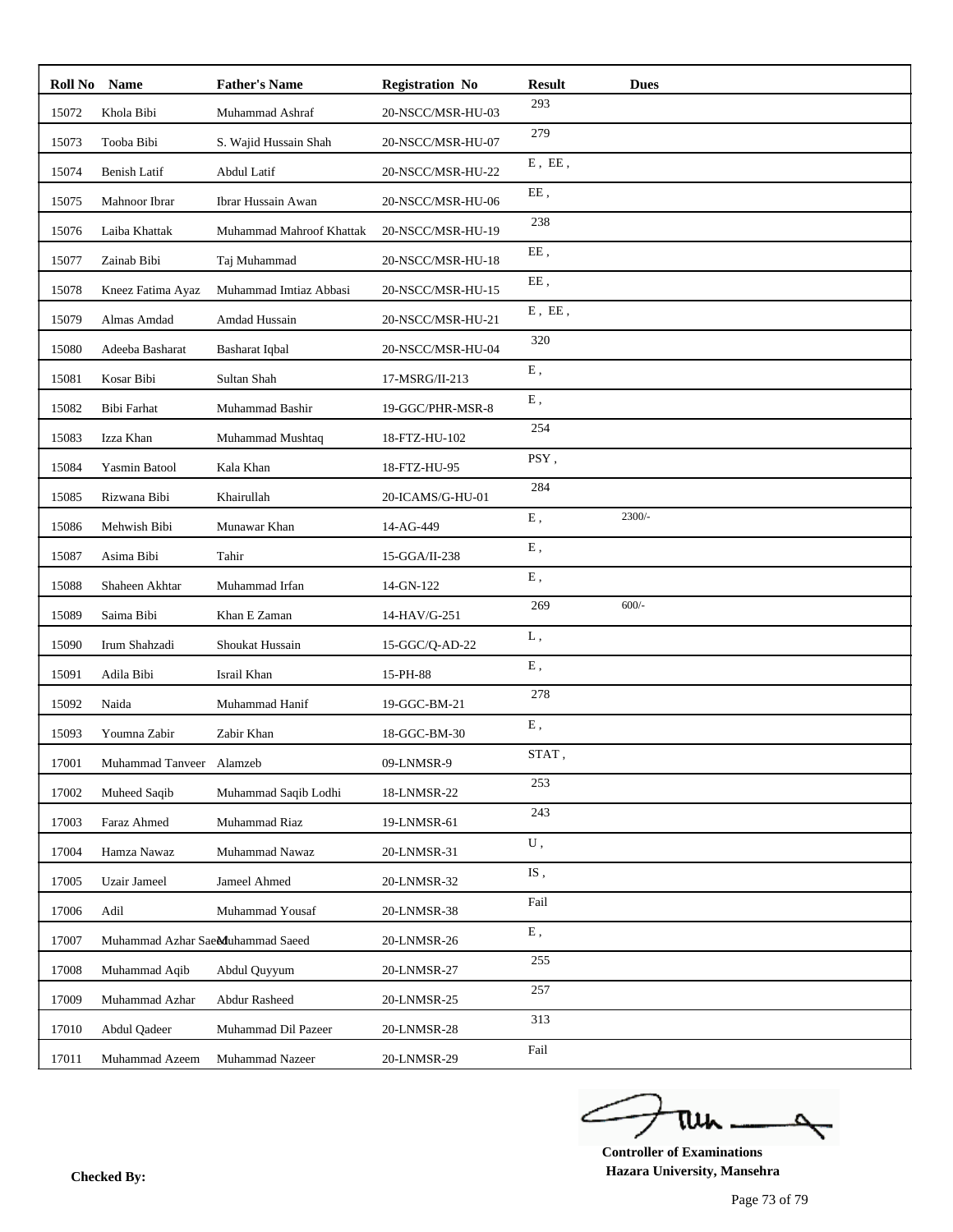| Roll No | <b>Name</b>      | <b>Father's Name</b>                    | <b>Registration No</b> | <b>Result</b> | <b>Dues</b> |                                                   |
|---------|------------------|-----------------------------------------|------------------------|---------------|-------------|---------------------------------------------------|
| 17012   | <b>Gul Faraz</b> | Abdur Razzaq                            | 20-LNMSR-30            | 282           |             |                                                   |
| 17013   | Umar Saddique    | Muhammad Saddique                       | 20-LNMSR-35            | Re-Part-I     |             |                                                   |
| 17014   | Muhammad Naveed  | Jehanzeb Khan                           | 20-LNMSR-36            | Fail          |             |                                                   |
| 17015   | Awais Ahmed Khan | Aurang Zeb                              | 20-LNMSR-37            | Re-Part-I     |             |                                                   |
| 17016   | Ahtezaz Ahsan    | Irshad Khan                             | 20-LNMSR-22            | $U$ , IS,     |             |                                                   |
| 17017   |                  | Muhammad Idrees Khamuhammad Dildar Khan | 20-LNMSR-16            | U,            |             |                                                   |
| 17018   | Muhammad Faizan  | Rashid Ali                              | 20-LNMSR-23            | Re-Part-I     |             |                                                   |
| 17019   | Hassan Riaz      | Muhammad Riaz                           | 20-LNMSR-39            | $U$ , IS,     |             |                                                   |
| 17020   | Kamran           | Muhammad Aftab                          | 17-OG-160              | 267           |             |                                                   |
| 17021   | Shah Hussain     | Mir Samad Khan                          | 19-DB/MSR-3            | 251           |             |                                                   |
| 17022   | Hashim Khan      | Gohir Rehman                            | 20-DB/MSR-6            | Re-Part-I     |             |                                                   |
| 17023   | Aqib Sultan      | Muhammad Sultan                         | 20-DB/MSR-2            | E,            |             |                                                   |
| 17024   | Ahtisham         | Muhammad Sultan                         | 18-NSCC/MSR-HU-58      | EE,           |             |                                                   |
| 17025   | Muhammad Javed   | Muhammad Israil                         | 17-BK-172              | ${\bf E}$ ,   |             |                                                   |
| 17026   | Tabish Shehzad   | Abdul Qadoos                            | 17-BK-169              | Re-Part-I     |             |                                                   |
| 17027   | Sher Afzal       | Muhammad Afzal                          | 20-BM-119              | Re-Part-I     |             |                                                   |
| 17028   | Syed Zakir Shah  | Syed Kareem Shah                        | 20-BM-124              | 263           |             |                                                   |
| 17029   | Raj Muhammad     | Sultan Muhammad                         | 20-BM-123              | 272           |             |                                                   |
| 17030   | Samiulhaq        | Inayat Ul Haq                           | 20-BM-128              | Re-Part-I     |             |                                                   |
| 17031   | Hasan Ayaz       | Fazl Ur Rehman                          | 20-BM-109              | U,            |             |                                                   |
| 17032   | Mati Ullah       | Dilawar Shah                            | 20-BM-103              | 291           |             |                                                   |
| 17033   | Shah Faisal      | Muhammad Zareen                         | 20-BM-108              | Re-Part-I     |             |                                                   |
| 17034   | Inayat Ullah     | Taj Muhammad Khan                       | 20-BM-121              | 265           |             |                                                   |
| 17035   | Zia Ul Islam     | Gul Zahid Khan                          | 20-BM-114              | Re-Part-I     |             |                                                   |
| 17036   | Osama Ahmad      | Sahib Zada Saleem Ahmad Kha 20-BM-104   |                        | 330           |             |                                                   |
| 17037   | Zain Ullah       | Maaz Ullah                              | 20-BM-107              | 311           |             |                                                   |
| 17038   | Nasir Ali        | Jangraiz Khan                           | 20-BM-102              | Re-Part-I     |             |                                                   |
| 17039   | Syed Akbar Shah  | Hazrat Hilal                            | 20-BM-122              | U,            |             |                                                   |
| 17040   | <b>Gul Nawaz</b> | Shamroz                                 | 20-BM-115              | 249           |             |                                                   |
| 17041   | Muhammad Faheem  | Muhammad Shareef                        | 20-BM-113              | $E$ , $U$ ,   |             |                                                   |
| 17042   | Saeed Ullah      | Muhammad Nawaz                          | 20-BM-106              | Re-Part-I     |             |                                                   |
| 17043   | Ihsanullah       | Muhammad Usman                          | 20-BM-112              | 285           |             |                                                   |
| 17044   | Arfan            | Malook                                  | 20-GC/PTN-288          | EDU, P/Sc,    |             | Appear before UFM Committee on<br>January 05,2022 |

ے tui

**Controller of Examinations Hazara University, Mansehra Checked By:**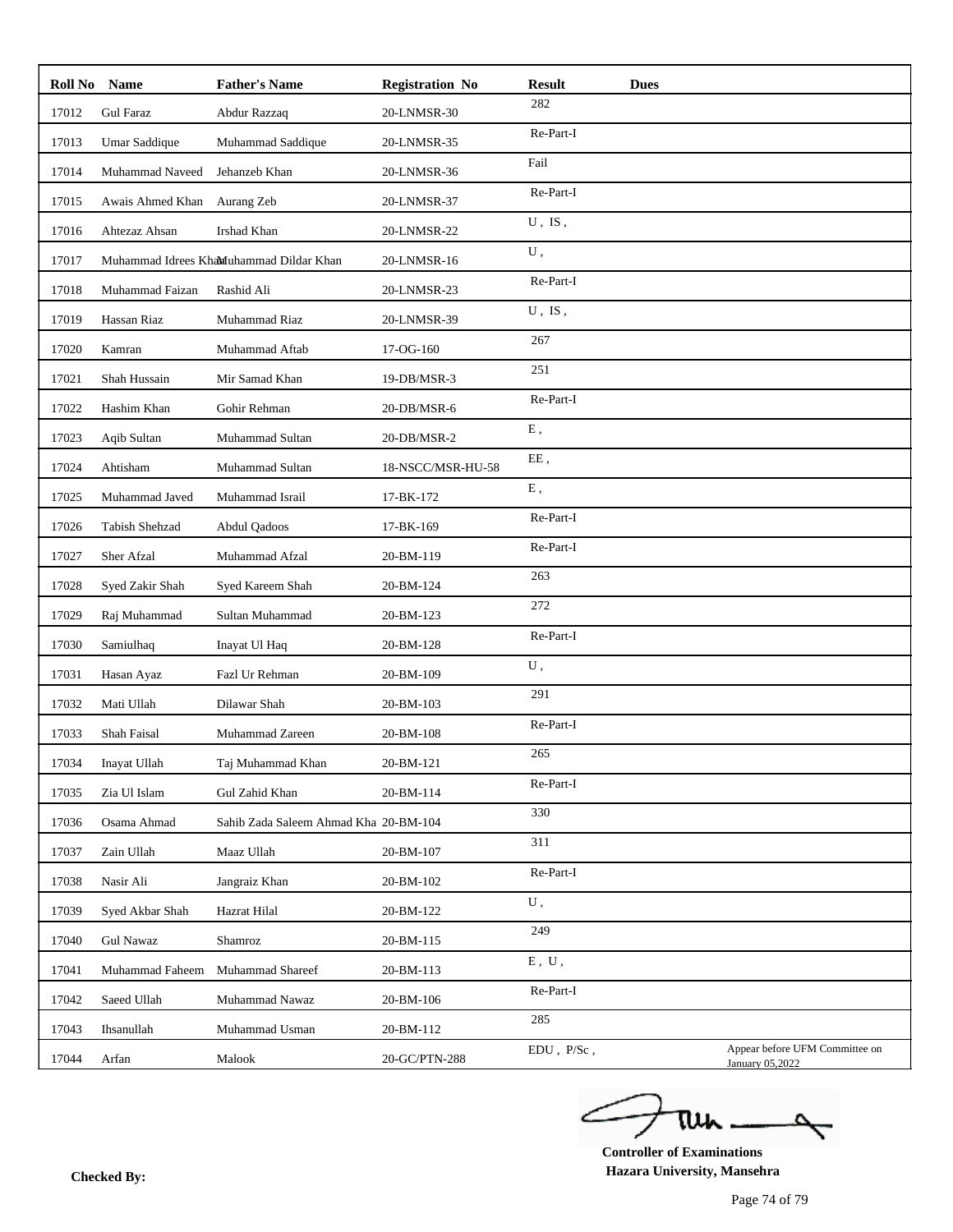| Roll No Name |                       | <b>Father's Name</b> | <b>Registration No</b> | <b>Result</b>                        | <b>Dues</b> |                                                   |
|--------------|-----------------------|----------------------|------------------------|--------------------------------------|-------------|---------------------------------------------------|
| 17045        | Abozar                | Ghulam Jailani       | 20-GC/PTN-279          | Fail                                 |             | Appear before UFM Committee on<br>January 05,2022 |
| 17046        | Nisar Ahmad           | Ali Akbar            | 20-GC/PTN-276          | $\mathrm{IS}% _{T}\left( t\right)$ , |             | Appear before UFM Committee on<br>January 04,2022 |
| 17047        | Hafeez Ul Haq         | Rahim Ullah          | 20-GC/PTN-280          | $\to$ , $\rm \,P/Sc$ ,               |             | Appear before UFM Committee on<br>January 05,2022 |
| 17048        | Abdur Rauf            | Aziz Ur Rehman       | 20-GC/PTN-266          | IS,                                  |             | Appear before UFM Committee on<br>January 04,2022 |
| 17049        | Azim Khan             | Fazal Rahman         | 20-GC/PTN-268          | IS,                                  |             | Appear before UFM Committee on<br>January 04,2022 |
| 17050        | Ataullah              | Fazal Akbar          | 20-GC/PTN-267          | $E$ , IS,                            |             | Appear before UFM Committee on<br>January 04,2022 |
| 17051        | Mubarak Shah          | Sheran Shah          | 20-GC/PTN-282          | E,                                   |             | Appear before UFM Committee on<br>January 04,2022 |
| 17052        | Muhammad Musa         | Abdul Qayyum         | 20-GC/PTN-274          | Re-Part-I                            |             |                                                   |
| 17053        | Mubarak Shah          | Mehboob Shah         | 20-GC/PTN-265          | $\to$ , $\rm \,P/Sc$ ,               |             | Appear before UFM Committee on<br>January 05,2022 |
| 17054        | Umar Farooq           | Anis Akbar           | 20-GC/PTN-275          | PS, P/Sc,                            |             | Appear before UFM Committee on<br>January 05,2022 |
| 17055        | Dil Nawaz             | Shakoor Muhammad     | 20-GC/PTN-292          | $E$ , PS,                            |             | Appear before UFM Committee on<br>January 05,2022 |
| 17056        | Eijaz Ahmed           | Hazrat Wali          | 20-GC/PTN-291          | $IS$ , $P/Sc$ ,                      |             | Appear before UFM Committee on<br>January 05,2022 |
| 17057        | Yasir Ahmad           | Abdul Quddoos        | 20-GC/PTN-271          | $E$ , $P/Sc$ ,                       |             |                                                   |
| 17058        | Mehboobullah          | Cheragh Ud Din       | 20-GC/PTN-287          | Fail                                 |             |                                                   |
| 17059        | Junaid Qurasishi      | Bakhmal              | 19-GDCD/K-05           | $P/Sc$ ,                             |             |                                                   |
| 17060        | Rahimdad              | Roshan               | 18-PK-185              | Re-Part-I                            |             |                                                   |
| 17061        | Muhammad Amin         | Molvi Neamat Ullah   | 17-PK-14               | ${\bf E}$ ,                          |             |                                                   |
| 17062        | Sher Bahadar          | Machab               | 18-GC/PTN-231          | E,                                   |             |                                                   |
| 17063        | Ikramullah            | Raham Tool           | 17-GDCD/K-30           | ${\bf E}$ ,                          |             |                                                   |
| 17064        | Rafi Ullah            | Muhammad Nabi        | 19-PK-297              | ${\bf U}$ ,                          |             |                                                   |
| 17065        | Afsar Nawaz           | Sarwer Shah          | 19-GDCD/K-14           | U,                                   |             |                                                   |
| 17066        | Mujeeb Ur Rehman      | Nagairo              | 19-GDCD/K-17           | 222                                  |             |                                                   |
|              | 17067 Fazal Ur Rehman | Sher Ghazi           | 19-GDCD/K-16           | 255                                  |             |                                                   |
| 17068        | Haroon Shah           | Abdul Wadood         | 19-GDCD/K-13           | ${\bf U}$ ,                          |             |                                                   |
| 17069        | Shah Farman           | Sher Muhammad        | 19-PK-401              | E, U,                                |             |                                                   |
| 17070        | Shokrat Khan          | Dervesh              | 19-GDCD/K-22           | E, U,                                |             |                                                   |
| 17071        | Samiullah             | Fazal Ur Rahman      | 19-PK-323              | Re-Part-I                            |             |                                                   |
| 17072        | Wali Ullah            | Jahan Zeb            | 19-PK-310              | ${\bf E}$ ,                          |             |                                                   |
| 17073        | Ijaz Ahmad            | Malik Distar         | 20-PK-74               | E, H,                                |             |                                                   |
| 17074        | Sami Ullah            | Fazal Rahman         | 20-PK-150              | Fail                                 |             |                                                   |
| 17075        | Abdur Rahman          | Molvi Ziaullah       | 20-PK-266              | $E$ , $PS$ ,                         |             |                                                   |
| 17076        | Shah Nazar            | Gulistan Shah        | 19-PK-272              | 251                                  |             |                                                   |
| 17077        | Noor Ul Abedeen       | Nasir Ud Din         | 20-GDCD/K-50           | ${\bf E}$ ,                          |             |                                                   |

ے ٥ tui

**Controller of Examinations Hazara University, Mansehra Checked By:**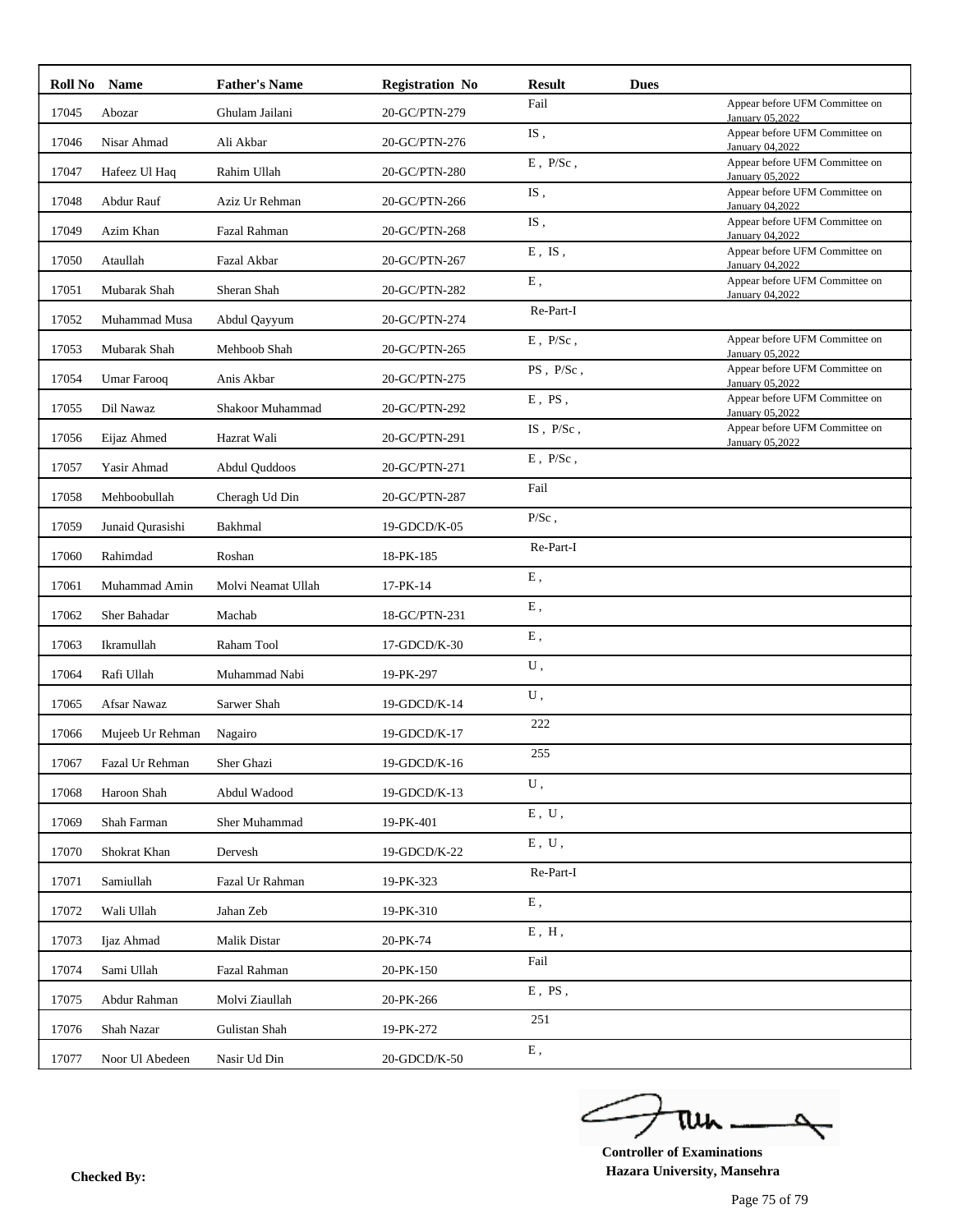| ${\bf E}$ ,<br>Muhammad Javid<br>Ghulam Haider<br>20-GDCD/K-05<br>17078<br>${\bf U}$ ,<br>17079<br>Ijazul Haq<br>Taj Malook<br>19-GDCD/K-01<br>${\bf E}$ ,<br>17080<br>Inam Ullah<br>Sher Muhammad<br>20-GDCD/K-64<br>E,<br>20-GDCD/K-62<br>17081<br>Ajab Gul<br>Bakhtiyar<br>$E$ , $IS$ ,<br>17082<br>Noor Wali Shah<br>20-GDCD/K-61<br>Hijab<br>Fail<br>17083<br>20-GDCD/K-51<br><b>Fazal Naeem</b><br>Abdul Hai<br>${\bf E}$ ,<br>17084<br>Rizwanullah<br>Rahmat Din<br>20-GDCD/K-49<br>${\bf E}$ ,<br>17085<br>Inam Ullah<br>20-GDCD/K-30<br>Hijab<br>Fail<br>17086<br>Muhammad Nabi<br>Hukmat Khan<br>20-GDCD/K-16<br>289<br>Shareef Khan<br>Dosham Khan<br>20-GDCD/K-6<br>17087<br>E,<br>17088<br>Muneer Shah<br>Hazrat Nabi<br>20-GDCD/K-02<br>${\bf E}$ ,<br>17089<br>Muhammad Naseeb Klfsaeer<br>20-GDCD/K-53<br>Re-Part-I<br>Muhammad Niaz<br>20-GDCD/K-40<br>17090<br>Gul Faqir<br>${\bf E}$ ,<br>17091<br>Alam Zeb<br>20-GDCD/K-34<br>Syed Maroof<br>${\bf E}$ ,<br>17092<br>Habib Shah<br>Hikmat Shah<br>20-GDCD/K-33<br>Fail<br>17093<br>Gul Shahzad<br>20-GDCD/K-31<br>Sonrha<br>Fail<br>Appear before UFM Committee on<br>17094<br>Nor Nabi<br>20-GDCD/K-26<br>Shabaz<br>January 04,2022<br>$E$ , $P/Sc$ ,<br>17095<br>20-GDCD/K-25<br>Abobakar<br>Mir Wali Khan<br>Fail<br>Abdul Basir<br>Hazrat Bilal<br>20-GDCD/K-24<br>17096<br>Re-Part-I<br>17097<br>Abbas<br><b>Bakht Rawan</b><br>20-GDCD/K-23<br>Fail<br>17098<br>Najam Ud Din<br>Feroz Ud Din<br>20-GDCD/K-14<br>Fail<br>Muhammad Younas<br>Abdul Ghafoor<br>20-GDCD/K-4<br>17099<br>PS,<br>17100<br>Inayatullah<br>20-GDCD/K-59<br>Abdul Manan<br>251<br>17101<br>Ghulam-ur-rahim<br>20-GDCD/K-58<br>Abdul Manan<br>Н,<br>17102<br>Abdullah<br>Abdul Jalal<br>20-GDCD/K-54<br>274<br>17103<br>Abdul Wahid<br>20-GDCD/K-46<br>Abdul Khaliq<br>Ε,<br>17104<br>Inamur Rehman<br>Muhammad Azim<br>20-GDCD/K-45<br>286<br>Anayatullah<br>Noshad<br>20-GDCD/K-21<br>17105<br>243<br>17106<br>Rehmatullah<br>Rahimullah<br>20-GDCD/K-20<br>285<br>17107<br>Hidayattullah<br>20-GDCD/K-19<br>Jhangir<br>Re-Part-I<br>17108<br>Muhammad Sher<br>Sabeet Khan<br>20-GDCD/K-18<br>$\to$ , $\rm \,P/Sc$ ,<br>Appear before UFM Committee on<br>17109<br>Jaleel Shah<br>20-GDCD/K-15<br>Muhammad Iqbal<br>January 05,2022<br>Appear before UFM Committee on<br>$\to$ , $\rm \,P/Sc$ ,<br>17110<br><b>Bahaud Din</b><br>20-GDCD/K-9<br>Amjad Ali<br>January 05,2022 | Roll No Name | <b>Father's Name</b> | <b>Registration No</b> | <b>Result</b> | <b>Dues</b> |  |
|--------------------------------------------------------------------------------------------------------------------------------------------------------------------------------------------------------------------------------------------------------------------------------------------------------------------------------------------------------------------------------------------------------------------------------------------------------------------------------------------------------------------------------------------------------------------------------------------------------------------------------------------------------------------------------------------------------------------------------------------------------------------------------------------------------------------------------------------------------------------------------------------------------------------------------------------------------------------------------------------------------------------------------------------------------------------------------------------------------------------------------------------------------------------------------------------------------------------------------------------------------------------------------------------------------------------------------------------------------------------------------------------------------------------------------------------------------------------------------------------------------------------------------------------------------------------------------------------------------------------------------------------------------------------------------------------------------------------------------------------------------------------------------------------------------------------------------------------------------------------------------------------------------------------------------------------------------------------------------------------------------------------------------------------------------------------------------------------------------------------------------------------------------------------------------------------------------------------------------------------------------------------------------------------------------------------------------------------------------------------------------------------------------------------------------|--------------|----------------------|------------------------|---------------|-------------|--|
|                                                                                                                                                                                                                                                                                                                                                                                                                                                                                                                                                                                                                                                                                                                                                                                                                                                                                                                                                                                                                                                                                                                                                                                                                                                                                                                                                                                                                                                                                                                                                                                                                                                                                                                                                                                                                                                                                                                                                                                                                                                                                                                                                                                                                                                                                                                                                                                                                                |              |                      |                        |               |             |  |
|                                                                                                                                                                                                                                                                                                                                                                                                                                                                                                                                                                                                                                                                                                                                                                                                                                                                                                                                                                                                                                                                                                                                                                                                                                                                                                                                                                                                                                                                                                                                                                                                                                                                                                                                                                                                                                                                                                                                                                                                                                                                                                                                                                                                                                                                                                                                                                                                                                |              |                      |                        |               |             |  |
|                                                                                                                                                                                                                                                                                                                                                                                                                                                                                                                                                                                                                                                                                                                                                                                                                                                                                                                                                                                                                                                                                                                                                                                                                                                                                                                                                                                                                                                                                                                                                                                                                                                                                                                                                                                                                                                                                                                                                                                                                                                                                                                                                                                                                                                                                                                                                                                                                                |              |                      |                        |               |             |  |
|                                                                                                                                                                                                                                                                                                                                                                                                                                                                                                                                                                                                                                                                                                                                                                                                                                                                                                                                                                                                                                                                                                                                                                                                                                                                                                                                                                                                                                                                                                                                                                                                                                                                                                                                                                                                                                                                                                                                                                                                                                                                                                                                                                                                                                                                                                                                                                                                                                |              |                      |                        |               |             |  |
|                                                                                                                                                                                                                                                                                                                                                                                                                                                                                                                                                                                                                                                                                                                                                                                                                                                                                                                                                                                                                                                                                                                                                                                                                                                                                                                                                                                                                                                                                                                                                                                                                                                                                                                                                                                                                                                                                                                                                                                                                                                                                                                                                                                                                                                                                                                                                                                                                                |              |                      |                        |               |             |  |
|                                                                                                                                                                                                                                                                                                                                                                                                                                                                                                                                                                                                                                                                                                                                                                                                                                                                                                                                                                                                                                                                                                                                                                                                                                                                                                                                                                                                                                                                                                                                                                                                                                                                                                                                                                                                                                                                                                                                                                                                                                                                                                                                                                                                                                                                                                                                                                                                                                |              |                      |                        |               |             |  |
|                                                                                                                                                                                                                                                                                                                                                                                                                                                                                                                                                                                                                                                                                                                                                                                                                                                                                                                                                                                                                                                                                                                                                                                                                                                                                                                                                                                                                                                                                                                                                                                                                                                                                                                                                                                                                                                                                                                                                                                                                                                                                                                                                                                                                                                                                                                                                                                                                                |              |                      |                        |               |             |  |
|                                                                                                                                                                                                                                                                                                                                                                                                                                                                                                                                                                                                                                                                                                                                                                                                                                                                                                                                                                                                                                                                                                                                                                                                                                                                                                                                                                                                                                                                                                                                                                                                                                                                                                                                                                                                                                                                                                                                                                                                                                                                                                                                                                                                                                                                                                                                                                                                                                |              |                      |                        |               |             |  |
|                                                                                                                                                                                                                                                                                                                                                                                                                                                                                                                                                                                                                                                                                                                                                                                                                                                                                                                                                                                                                                                                                                                                                                                                                                                                                                                                                                                                                                                                                                                                                                                                                                                                                                                                                                                                                                                                                                                                                                                                                                                                                                                                                                                                                                                                                                                                                                                                                                |              |                      |                        |               |             |  |
|                                                                                                                                                                                                                                                                                                                                                                                                                                                                                                                                                                                                                                                                                                                                                                                                                                                                                                                                                                                                                                                                                                                                                                                                                                                                                                                                                                                                                                                                                                                                                                                                                                                                                                                                                                                                                                                                                                                                                                                                                                                                                                                                                                                                                                                                                                                                                                                                                                |              |                      |                        |               |             |  |
|                                                                                                                                                                                                                                                                                                                                                                                                                                                                                                                                                                                                                                                                                                                                                                                                                                                                                                                                                                                                                                                                                                                                                                                                                                                                                                                                                                                                                                                                                                                                                                                                                                                                                                                                                                                                                                                                                                                                                                                                                                                                                                                                                                                                                                                                                                                                                                                                                                |              |                      |                        |               |             |  |
|                                                                                                                                                                                                                                                                                                                                                                                                                                                                                                                                                                                                                                                                                                                                                                                                                                                                                                                                                                                                                                                                                                                                                                                                                                                                                                                                                                                                                                                                                                                                                                                                                                                                                                                                                                                                                                                                                                                                                                                                                                                                                                                                                                                                                                                                                                                                                                                                                                |              |                      |                        |               |             |  |
|                                                                                                                                                                                                                                                                                                                                                                                                                                                                                                                                                                                                                                                                                                                                                                                                                                                                                                                                                                                                                                                                                                                                                                                                                                                                                                                                                                                                                                                                                                                                                                                                                                                                                                                                                                                                                                                                                                                                                                                                                                                                                                                                                                                                                                                                                                                                                                                                                                |              |                      |                        |               |             |  |
|                                                                                                                                                                                                                                                                                                                                                                                                                                                                                                                                                                                                                                                                                                                                                                                                                                                                                                                                                                                                                                                                                                                                                                                                                                                                                                                                                                                                                                                                                                                                                                                                                                                                                                                                                                                                                                                                                                                                                                                                                                                                                                                                                                                                                                                                                                                                                                                                                                |              |                      |                        |               |             |  |
|                                                                                                                                                                                                                                                                                                                                                                                                                                                                                                                                                                                                                                                                                                                                                                                                                                                                                                                                                                                                                                                                                                                                                                                                                                                                                                                                                                                                                                                                                                                                                                                                                                                                                                                                                                                                                                                                                                                                                                                                                                                                                                                                                                                                                                                                                                                                                                                                                                |              |                      |                        |               |             |  |
|                                                                                                                                                                                                                                                                                                                                                                                                                                                                                                                                                                                                                                                                                                                                                                                                                                                                                                                                                                                                                                                                                                                                                                                                                                                                                                                                                                                                                                                                                                                                                                                                                                                                                                                                                                                                                                                                                                                                                                                                                                                                                                                                                                                                                                                                                                                                                                                                                                |              |                      |                        |               |             |  |
|                                                                                                                                                                                                                                                                                                                                                                                                                                                                                                                                                                                                                                                                                                                                                                                                                                                                                                                                                                                                                                                                                                                                                                                                                                                                                                                                                                                                                                                                                                                                                                                                                                                                                                                                                                                                                                                                                                                                                                                                                                                                                                                                                                                                                                                                                                                                                                                                                                |              |                      |                        |               |             |  |
|                                                                                                                                                                                                                                                                                                                                                                                                                                                                                                                                                                                                                                                                                                                                                                                                                                                                                                                                                                                                                                                                                                                                                                                                                                                                                                                                                                                                                                                                                                                                                                                                                                                                                                                                                                                                                                                                                                                                                                                                                                                                                                                                                                                                                                                                                                                                                                                                                                |              |                      |                        |               |             |  |
|                                                                                                                                                                                                                                                                                                                                                                                                                                                                                                                                                                                                                                                                                                                                                                                                                                                                                                                                                                                                                                                                                                                                                                                                                                                                                                                                                                                                                                                                                                                                                                                                                                                                                                                                                                                                                                                                                                                                                                                                                                                                                                                                                                                                                                                                                                                                                                                                                                |              |                      |                        |               |             |  |
|                                                                                                                                                                                                                                                                                                                                                                                                                                                                                                                                                                                                                                                                                                                                                                                                                                                                                                                                                                                                                                                                                                                                                                                                                                                                                                                                                                                                                                                                                                                                                                                                                                                                                                                                                                                                                                                                                                                                                                                                                                                                                                                                                                                                                                                                                                                                                                                                                                |              |                      |                        |               |             |  |
|                                                                                                                                                                                                                                                                                                                                                                                                                                                                                                                                                                                                                                                                                                                                                                                                                                                                                                                                                                                                                                                                                                                                                                                                                                                                                                                                                                                                                                                                                                                                                                                                                                                                                                                                                                                                                                                                                                                                                                                                                                                                                                                                                                                                                                                                                                                                                                                                                                |              |                      |                        |               |             |  |
|                                                                                                                                                                                                                                                                                                                                                                                                                                                                                                                                                                                                                                                                                                                                                                                                                                                                                                                                                                                                                                                                                                                                                                                                                                                                                                                                                                                                                                                                                                                                                                                                                                                                                                                                                                                                                                                                                                                                                                                                                                                                                                                                                                                                                                                                                                                                                                                                                                |              |                      |                        |               |             |  |
|                                                                                                                                                                                                                                                                                                                                                                                                                                                                                                                                                                                                                                                                                                                                                                                                                                                                                                                                                                                                                                                                                                                                                                                                                                                                                                                                                                                                                                                                                                                                                                                                                                                                                                                                                                                                                                                                                                                                                                                                                                                                                                                                                                                                                                                                                                                                                                                                                                |              |                      |                        |               |             |  |
|                                                                                                                                                                                                                                                                                                                                                                                                                                                                                                                                                                                                                                                                                                                                                                                                                                                                                                                                                                                                                                                                                                                                                                                                                                                                                                                                                                                                                                                                                                                                                                                                                                                                                                                                                                                                                                                                                                                                                                                                                                                                                                                                                                                                                                                                                                                                                                                                                                |              |                      |                        |               |             |  |
|                                                                                                                                                                                                                                                                                                                                                                                                                                                                                                                                                                                                                                                                                                                                                                                                                                                                                                                                                                                                                                                                                                                                                                                                                                                                                                                                                                                                                                                                                                                                                                                                                                                                                                                                                                                                                                                                                                                                                                                                                                                                                                                                                                                                                                                                                                                                                                                                                                |              |                      |                        |               |             |  |
|                                                                                                                                                                                                                                                                                                                                                                                                                                                                                                                                                                                                                                                                                                                                                                                                                                                                                                                                                                                                                                                                                                                                                                                                                                                                                                                                                                                                                                                                                                                                                                                                                                                                                                                                                                                                                                                                                                                                                                                                                                                                                                                                                                                                                                                                                                                                                                                                                                |              |                      |                        |               |             |  |
|                                                                                                                                                                                                                                                                                                                                                                                                                                                                                                                                                                                                                                                                                                                                                                                                                                                                                                                                                                                                                                                                                                                                                                                                                                                                                                                                                                                                                                                                                                                                                                                                                                                                                                                                                                                                                                                                                                                                                                                                                                                                                                                                                                                                                                                                                                                                                                                                                                |              |                      |                        |               |             |  |
|                                                                                                                                                                                                                                                                                                                                                                                                                                                                                                                                                                                                                                                                                                                                                                                                                                                                                                                                                                                                                                                                                                                                                                                                                                                                                                                                                                                                                                                                                                                                                                                                                                                                                                                                                                                                                                                                                                                                                                                                                                                                                                                                                                                                                                                                                                                                                                                                                                |              |                      |                        |               |             |  |
|                                                                                                                                                                                                                                                                                                                                                                                                                                                                                                                                                                                                                                                                                                                                                                                                                                                                                                                                                                                                                                                                                                                                                                                                                                                                                                                                                                                                                                                                                                                                                                                                                                                                                                                                                                                                                                                                                                                                                                                                                                                                                                                                                                                                                                                                                                                                                                                                                                |              |                      |                        |               |             |  |
|                                                                                                                                                                                                                                                                                                                                                                                                                                                                                                                                                                                                                                                                                                                                                                                                                                                                                                                                                                                                                                                                                                                                                                                                                                                                                                                                                                                                                                                                                                                                                                                                                                                                                                                                                                                                                                                                                                                                                                                                                                                                                                                                                                                                                                                                                                                                                                                                                                |              |                      |                        |               |             |  |
|                                                                                                                                                                                                                                                                                                                                                                                                                                                                                                                                                                                                                                                                                                                                                                                                                                                                                                                                                                                                                                                                                                                                                                                                                                                                                                                                                                                                                                                                                                                                                                                                                                                                                                                                                                                                                                                                                                                                                                                                                                                                                                                                                                                                                                                                                                                                                                                                                                |              |                      |                        |               |             |  |
|                                                                                                                                                                                                                                                                                                                                                                                                                                                                                                                                                                                                                                                                                                                                                                                                                                                                                                                                                                                                                                                                                                                                                                                                                                                                                                                                                                                                                                                                                                                                                                                                                                                                                                                                                                                                                                                                                                                                                                                                                                                                                                                                                                                                                                                                                                                                                                                                                                |              |                      |                        |               |             |  |
|                                                                                                                                                                                                                                                                                                                                                                                                                                                                                                                                                                                                                                                                                                                                                                                                                                                                                                                                                                                                                                                                                                                                                                                                                                                                                                                                                                                                                                                                                                                                                                                                                                                                                                                                                                                                                                                                                                                                                                                                                                                                                                                                                                                                                                                                                                                                                                                                                                |              |                      |                        |               |             |  |

ے tui

**Controller of Examinations Hazara University, Mansehra Checked By:**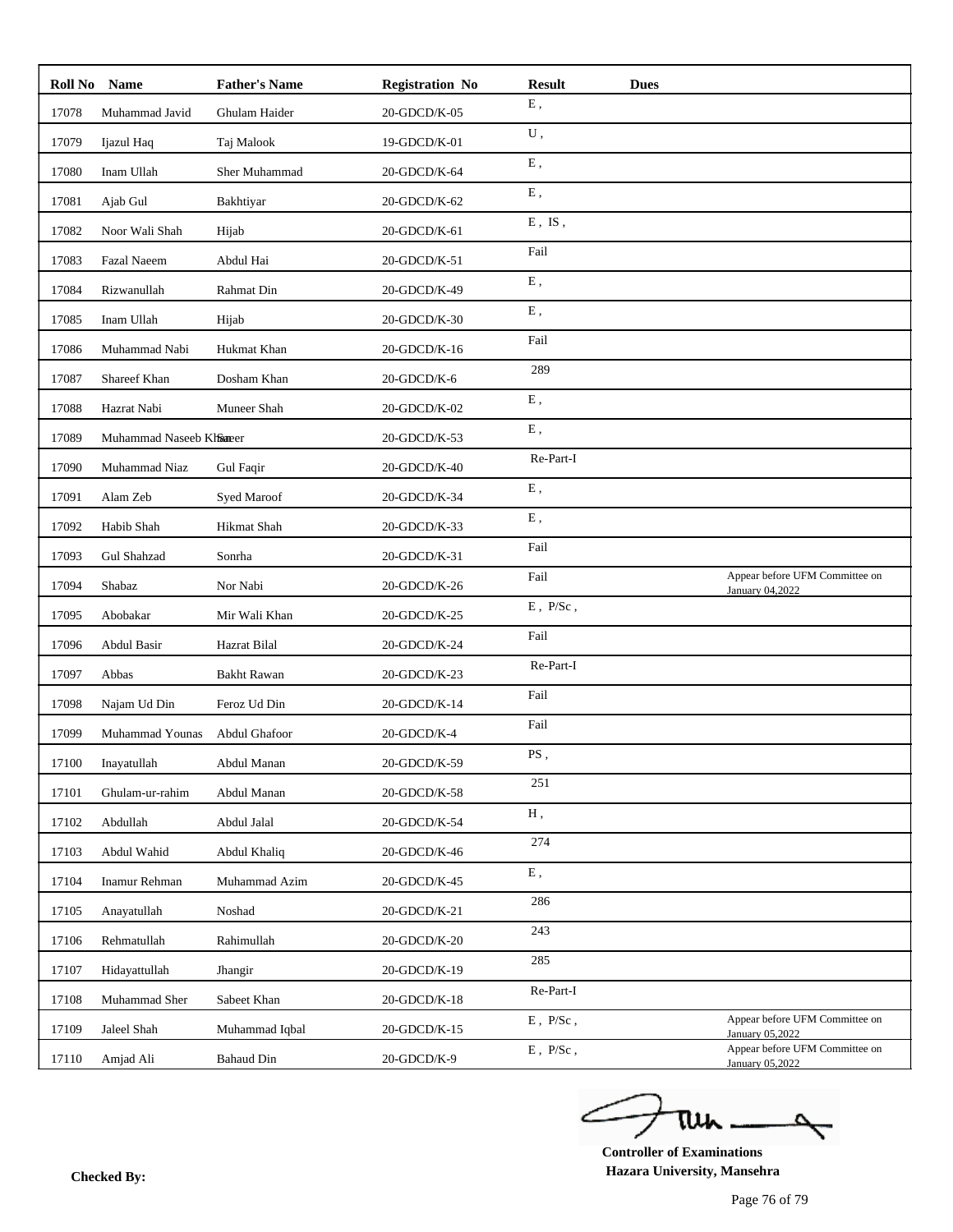| Roll No | Name                           | <b>Father's Name</b>               | <b>Registration No</b> | <b>Result</b>                        | <b>Dues</b> |                                                   |
|---------|--------------------------------|------------------------------------|------------------------|--------------------------------------|-------------|---------------------------------------------------|
| 17111   | Faisal Rashid                  | Said Rahman                        | 20-GDCD/K-8            | ${\bf E}$ ,                          |             |                                                   |
| 17112   | Waseem Khan                    | Noor Khan                          | 20-GDCD/K-67           | EE,                                  |             |                                                   |
| 17113   | Ejaz Ul Haq                    | <b>Baraq Shah</b>                  | 20-GDCD/K-66           | $\mathbf E$ , $\mathbf E\mathbf E$ , |             |                                                   |
| 17114   | Muhammad Taj                   | Ibrahim Khan                       | 20-GDCD/K-65           | EE,                                  |             |                                                   |
| 17115   | Hazrat Umar                    | Ali Dad                            | 20-GDCD/K-63           | Fail                                 |             |                                                   |
| 17116   | Muhammad Zada                  | Sahib Zada                         | 20-GDCD/K-57           | PS, EE,                              |             |                                                   |
| 17117   | Ghulam Nasir                   | Jandar Shah                        | 20-GDCD/K-52           | Fail                                 |             |                                                   |
| 17118   | <b>Abdul Sattar</b>            | Alhaj Iskandarooz                  | 20-GDCD/K-47           | Fail                                 |             |                                                   |
| 17119   | Abdul Bashir                   | Khateeb Ur Rahman                  | 20-GDCD/K-44           | $E$ , $EE$ ,                         |             |                                                   |
| 17120   | Saif Ul Malook                 | Noor Shehzada                      | 20-GDCD/K-37           | Fail                                 |             | Appear before UFM Committee on<br>January 05,2022 |
| 17121   | Muhammad Afzal Khalilabib Khan |                                    | 20-GDCD/K-27           | $E$ , $EE$ ,                         |             |                                                   |
| 17122   | Abdul Qayum                    | Muhammad Saeed                     | 20-GDCD/K-13           | Fail                                 |             |                                                   |
| 17123   | Misbah Ud Din                  | Mashal Ud Din                      | 20-GDCD/K-12           | $E$ , $EE$ ,                         |             |                                                   |
| 17124   | Sher Wali                      | Walayat Khan                       | 20-GDCD/K-11           | $E$ , $EE$ ,                         |             |                                                   |
| 17125   | Raj Dar                        | Walayat Khan                       | 20-GDCD/K-10           | $E$ , $E\bar{E}$ ,                   |             |                                                   |
| 17126   | Inayatullah                    | Umer Shah                          | 20-GDCD/K-7            | $E$ , $EE$ ,                         |             |                                                   |
| 17127   | Altaf Hussain                  | Mumtaz Khan                        | 20-GDCD/K-01           | EE,                                  |             |                                                   |
| 17128   |                                | Rehman Ahmed Khan Muhammad Shabbir | 20NSCC/MSR-HU-XX       | 253                                  |             |                                                   |
| 17129   | Zia Ur Rehman                  | Fida Hussain                       | 20NSCC/MSR-HU-X        | ${\bf E}$ ,                          |             |                                                   |
| 17130   | <b>Usama Nawaz</b>             | Muhammad Nawaz Khan                | 18-LNMSR-31            | U,                                   | $4550/-$    |                                                   |
| 17131   | Asad Khan                      | Shah Nawaz                         | 19-DB/MSR-1            | Re-Part-I                            |             |                                                   |
| 17132   | Umer Sualikheen                | Muhammad Sualikheen                | $15 - A - 125$         | L,                                   |             |                                                   |
| 17133   | Nazir Ahmad                    | Muhammad Bashir                    | 14-HAV-122             | E,                                   |             |                                                   |
| 17134   | Muhammad Shahid                | Shad Muhammad Khan                 | 13-BM-149              | Ε,                                   |             |                                                   |
| 17135   | Zahoor Elahi                   | Said Nameer                        | 18-GC/PTN-259          | ${\bf E}$ ,                          |             |                                                   |
| 17136   | Syed Ahmad Shah                | Syed Barkat Shah                   | 19-BM-13               | 262                                  |             |                                                   |
| 17137   | Shoukat Hayat                  | M Hayat Khan                       | 19-BM-27               | Re-Part-I                            |             |                                                   |
| 17138   | Ameer Hamza                    | Alam Geer Khan                     | 19-BM-12               | PS,                                  |             |                                                   |
| 17139   | Rizwanullah                    | Yar Muhammad                       | 19-BM-4                | 234                                  |             |                                                   |
| 17140   | Altaf Hussain                  | Mirdad                             | 18-GC/PTN-266          | Re-Part-I                            |             |                                                   |
| 17141   | Israr Ud Din                   | Hiz Bur Rehman                     | 13-GC/PTN-86           | Re-Part-I                            |             |                                                   |
|         |                                |                                    |                        | $P/Sc$ ,                             |             | Appear before UFM Committee on                    |
| 17142   | Fazal-ur-rahman                | Noor Gul                           | 19-GC/PTN-243          | $P/Sc$ ,                             |             | January 05,2022                                   |
| 17143   | Fazal Haq                      | Amir Khan                          | 19-GC/PTN-238          |                                      |             |                                                   |

ے tui

**Controller of Examinations Hazara University, Mansehra Checked By:**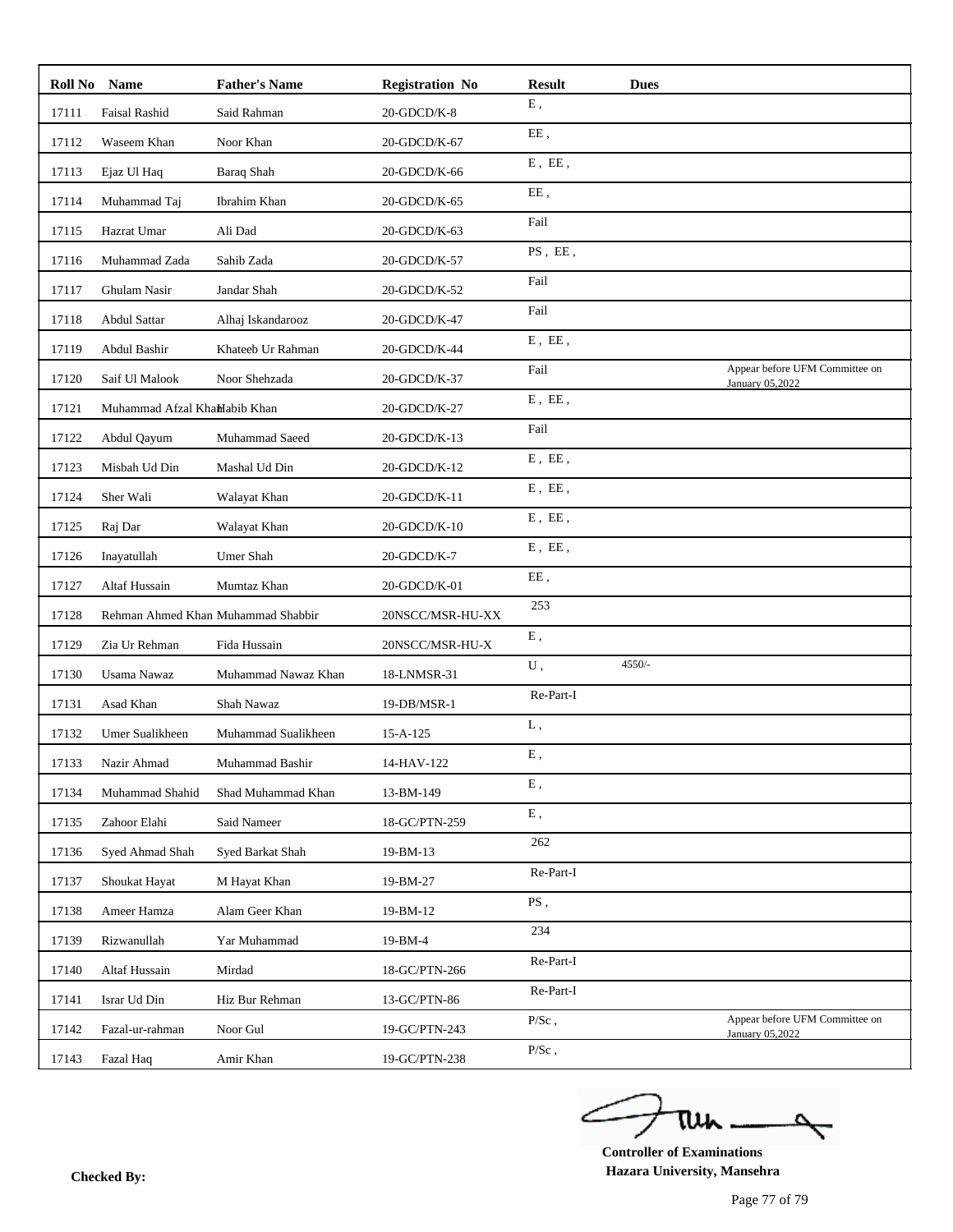|       | Roll No Name     | <b>Father's Name</b> | <b>Registration No</b> | <b>Result</b>  | <b>Dues</b> |                                                   |
|-------|------------------|----------------------|------------------------|----------------|-------------|---------------------------------------------------|
| 17144 | Muhammad Nawaz   | Syed Rahim           | 16-GC/PTN-108          | Re-Part-I      |             |                                                   |
| 17145 | Mamtaz Ali       | Muhammad Sadiq       | 18-GDCD/K-03           | E,             |             |                                                   |
| 17146 | Mir Gulab        | Gul Samar            | 19-GC/PTN-252abc       | ${\bf E}$ ,    |             | Appear before UFM Committee on<br>January 04,2022 |
| 17147 | Hussan Zeb       | Abdul Jabar          | 16-GC/PTN-128          | ${\bf E}$ ,    |             |                                                   |
| 17148 | Ghulam Qadir     | Gul Zadah            | 18-GC/PTN-234          | 212            |             |                                                   |
| 17149 | Asif Nawaz       | Raghdan              | 18-GC/PTN-288          | E,             |             | Appear before UFM Committee on<br>January 04,2022 |
| 17150 | Rahman Gul       | Amir Ahmad           | 16-PK-240              | E,             | $2750/-$    |                                                   |
| 17151 | Farid Ullah      | Hussain Muhammad     | 17-GC/PTN-192          | ${\bf E}$ ,    |             | Appear before UFM Committee on<br>January 04,2022 |
| 17152 | Rahmat Khan      | Ghulam Din           | 17-GC/PTN-189          | ${\bf E}$ ,    |             | Appear before UFM Committee on<br>January 04,2022 |
| 17153 | Arshed Khan      | Jamroz               | 16-GC/PTN-105          | E,             |             |                                                   |
| 17154 | Ghulam Nabi      | Gul Bayan            | 19-GC/PTN-254          | E,             |             |                                                   |
| 17155 | Muhammad Lehaz   | <b>Bakht Rahman</b>  | 19-GC/PTN-234          | Fail           | $DMC - A20$ |                                                   |
| 17156 | Muhammad Sadiq   | Taj Muhammad         | 15-GC/PTN-201          | E,             |             |                                                   |
| 17157 | Nadeemullah      | Muhammad Nurani      | 19-GC/PTN-302          | ${\bf E}$ ,    |             |                                                   |
| 17158 | Isa Khan         | Ghulam Nabi          | 18-GC/PTN-284          | E,             |             |                                                   |
| 17159 | Saif Ullah       | Raheeullah           | 18-GC/PTN-289          | $E$ , PS,      |             |                                                   |
| 17160 | Saran Zeb        | Gul Shah Zada        | 17-GC/PTN-211          | $E$ , PS,      |             | Appear before UFM Committee on<br>January 04,2022 |
| 17161 | Ghulam Rasool    | Meer Salam Khan      | 18-GC/PTN-2411         | 238            |             |                                                   |
| 17162 | Muqarb           | Sartaj               | 18-GC/PTN-250          | EE,            |             |                                                   |
| 17163 | Shah Nawaz       | Gul Zada             | 19-GC/PTN-242          | $P/Sc$ ,       |             | Appear before UFM Committee on<br>January 05,2022 |
| 17164 | Usama            | Said Akber           | 19-GC/PTN-263          | $P/Sc$ ,       |             |                                                   |
| 17165 | Zia Ul Haq       | Abdul Razaq          | 15-GC/PTN-164          | E, U,          |             |                                                   |
|       | 17166 Sar Buland | Haji Sabit           | 19-GC/PTN-241          | Fail           |             | Appear before UFM Committee on<br>January 04,2022 |
| 17167 | Noor Baz         | Gulab                | 19-PK-124              | $E$ , $P/Sc$ , |             |                                                   |
| 17168 | Ishaq Ahmed      | Sultan Muhammad      | 17-GC/PTN-190          | $E$ , $P/Sc$ , |             |                                                   |
| 17169 | Muhammad Razi    | Shah Sultan          | 18-GC/PTN-232          | $E$ , $P/Sc$ , |             |                                                   |
| 17170 | Abdullah         | Buraq                | 19-GC/PTN-258          | $E$ , $P/Sc$ , |             |                                                   |
| 17171 | Waris Khan       | Abdul Rauf           | 19-GC/PTN-293          | $P/Sc$ ,       |             |                                                   |
| 17172 | Abdul Khaliq     | Gazi Khan            | 18-GC/PTN-263          | $E$ , $P/Sc$ , |             | Appear before UFM Committee on<br>January 05,2022 |
| 17173 | Asif Qureshi     | Zareen Malik         | 20-GC/PTN-286          | PS, P/Sc,      |             | Appear before UFM Committee on<br>January 05,2022 |
| 17174 | Munawar Khan     | Mool Khan            | 13-GC/PTN-129          | ${\bf E}$ ,    |             | Appear before UFM Committee on<br>January 04,2022 |
| 17175 | Ahmad Hassan     | Saeed Akber          | 18-GC/PTN-238          | Fail           |             |                                                   |
| 17176 | Firoz Khan       | Phoro Khan           | 15-GC/PTN-220          | E, U,          |             |                                                   |
|       |                  |                      |                        |                |             |                                                   |

ے tui

**Controller of Examinations Hazara University, Mansehra Checked By:**